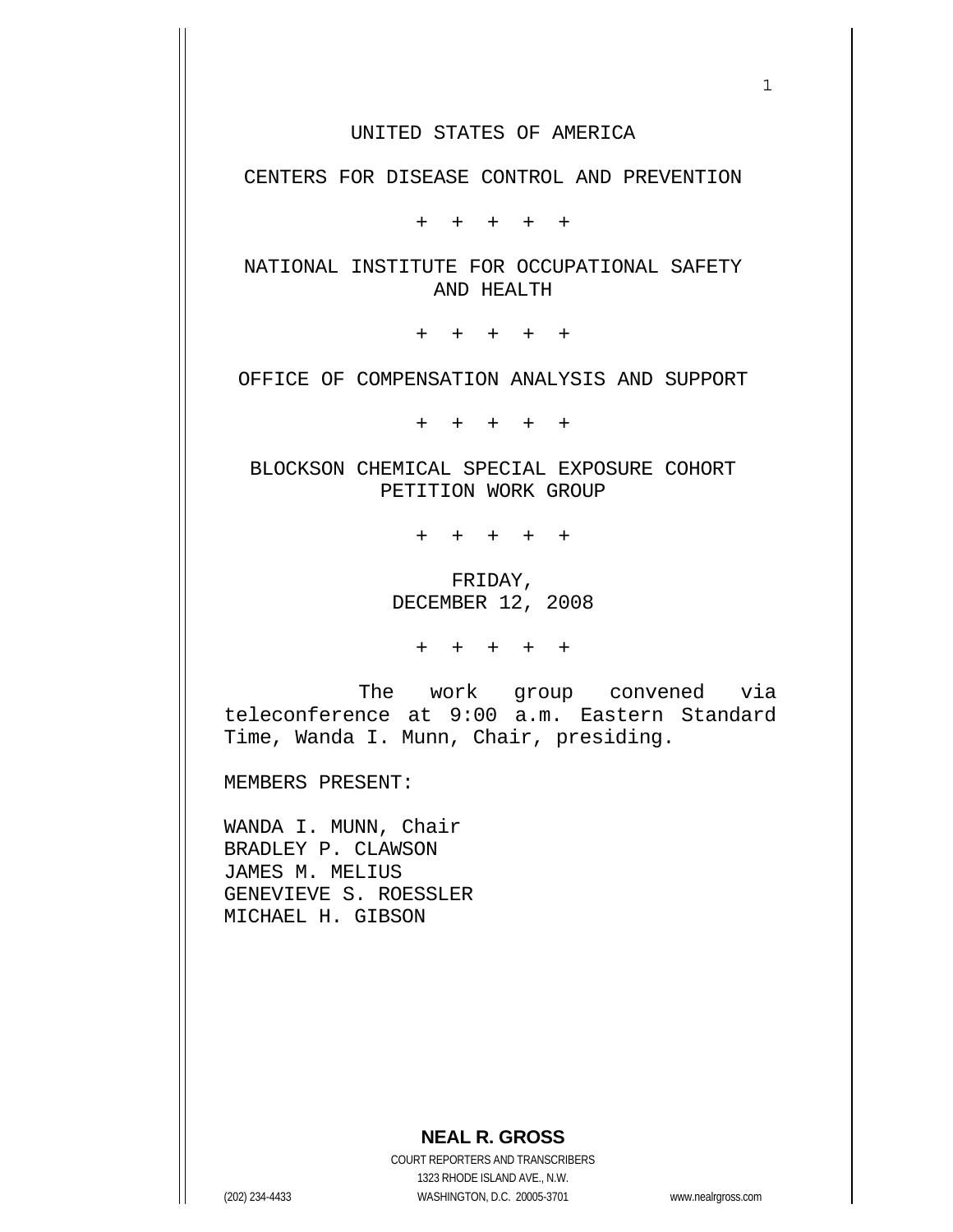ALSO PRESENT:

TED KATZ, Designated Federal Official LARRY ELLIOTT, ORAU JIM NETON, OCAS TOM TOMES, OCAS JOHN MAURO, SC&A BOB ANIGSTEIN, SC&A STEVE OSTROW, SC&A CHUCK PHILLIPS, SC&A LIZ HOMOKI-TITUS, HHS JEFF COATES, DOL EMILY HOWELL, HHS

## **NEAL R. GROSS**

 COURT REPORTERS AND TRANSCRIBERS 1323 RHODE ISLAND AVE., N.W. (202) 234-4433 WASHINGTON, D.C. 20005-3701 www.nealrgross.com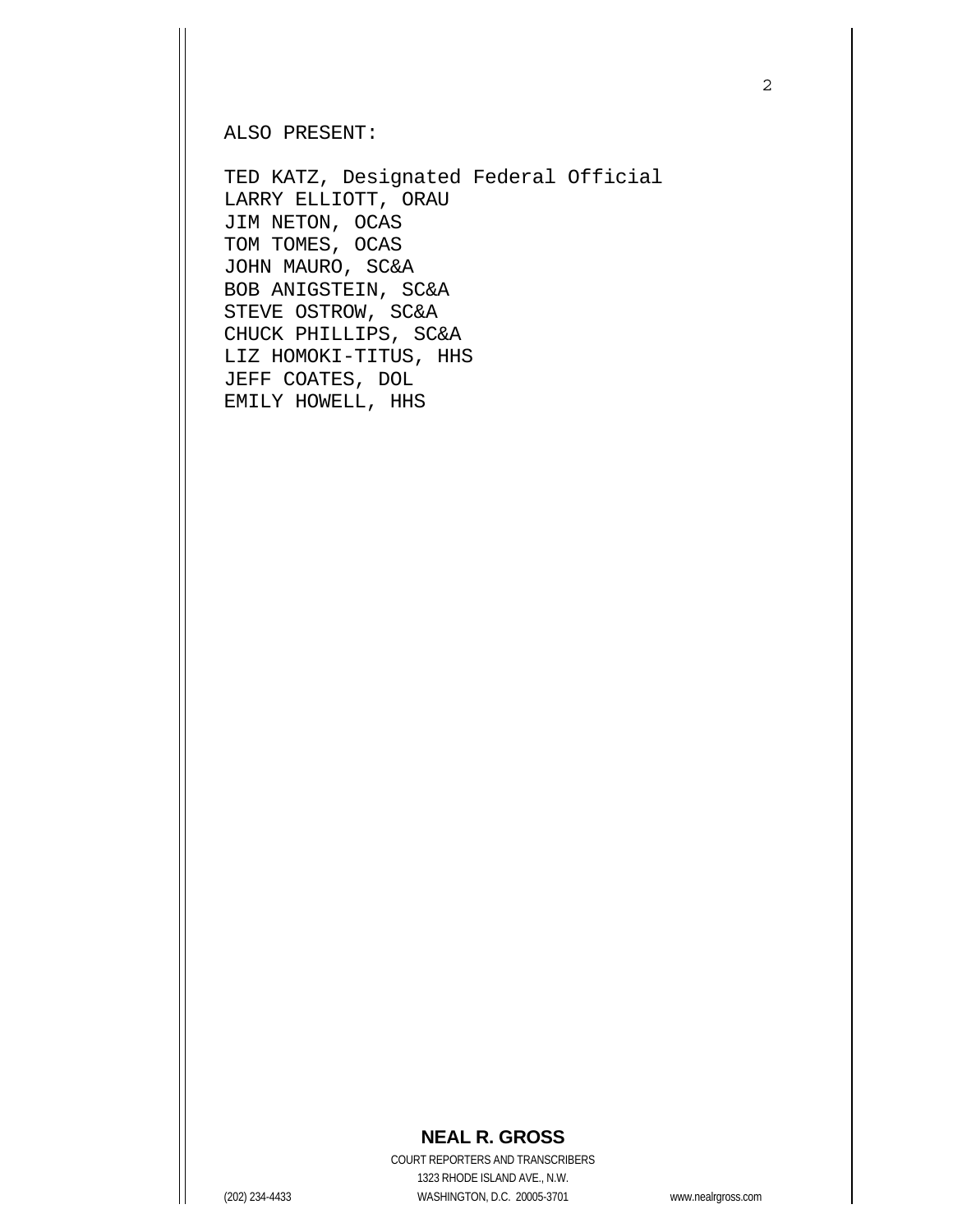|    | 3                                                                   |
|----|---------------------------------------------------------------------|
| 1  | $P-R-O-C-E-E-D-I-N-G-S$                                             |
| 2  | $9:01$ a.m.                                                         |
| 3  | MR. KATZ: Let's just start with a                                   |
| 4  | roll call.                                                          |
| 5  | We have Charles Morrison to be the                                  |
| 6  | court reporter. That's great.                                       |
| 7  | This is Ted Katz. I am the Acting                                   |
| 8  | DFO for the Advisory Board on Radiation for                         |
| 9  | Good Health, and this is the Blockson Chemical                      |
| 10 | Special Exposure Cohort Petition Work Group,                        |
| 11 | chaired by Wanda Munn, and let's begin with                         |
| 12 | roll call beginning with Madam Chair.                               |
| 13 | CHAIR MUNN: Wanda Munn, Chair of                                    |
| 14 | the Blockson Work Group.                                            |
| 15 | MR. KATZ:<br>And, please address                                    |
| 16 | conflict since this<br>a site-specific work                         |
| 17 | group.                                                              |
| 18 | CHAIR MUNN: No conflicts.                                           |
| 19 | MEMBER CLAWSON:<br>Brad<br>Clawson,                                 |
| 20 | Member of the Advisory Board of the Blockson                        |
| 21 | Work Group. No conflict.                                            |
| 22 | Jim<br>Melius,<br>MEMBER<br>MELIUS:                                 |
|    | <b>NEAL R. GROSS</b>                                                |
|    | COURT REPORTERS AND TRANSCRIBERS<br>1323 RHODE ISLAND AVE., N.W.    |
|    | (202) 234-4433<br>WASHINGTON, D.C. 20005-3701<br>www.nealrgross.com |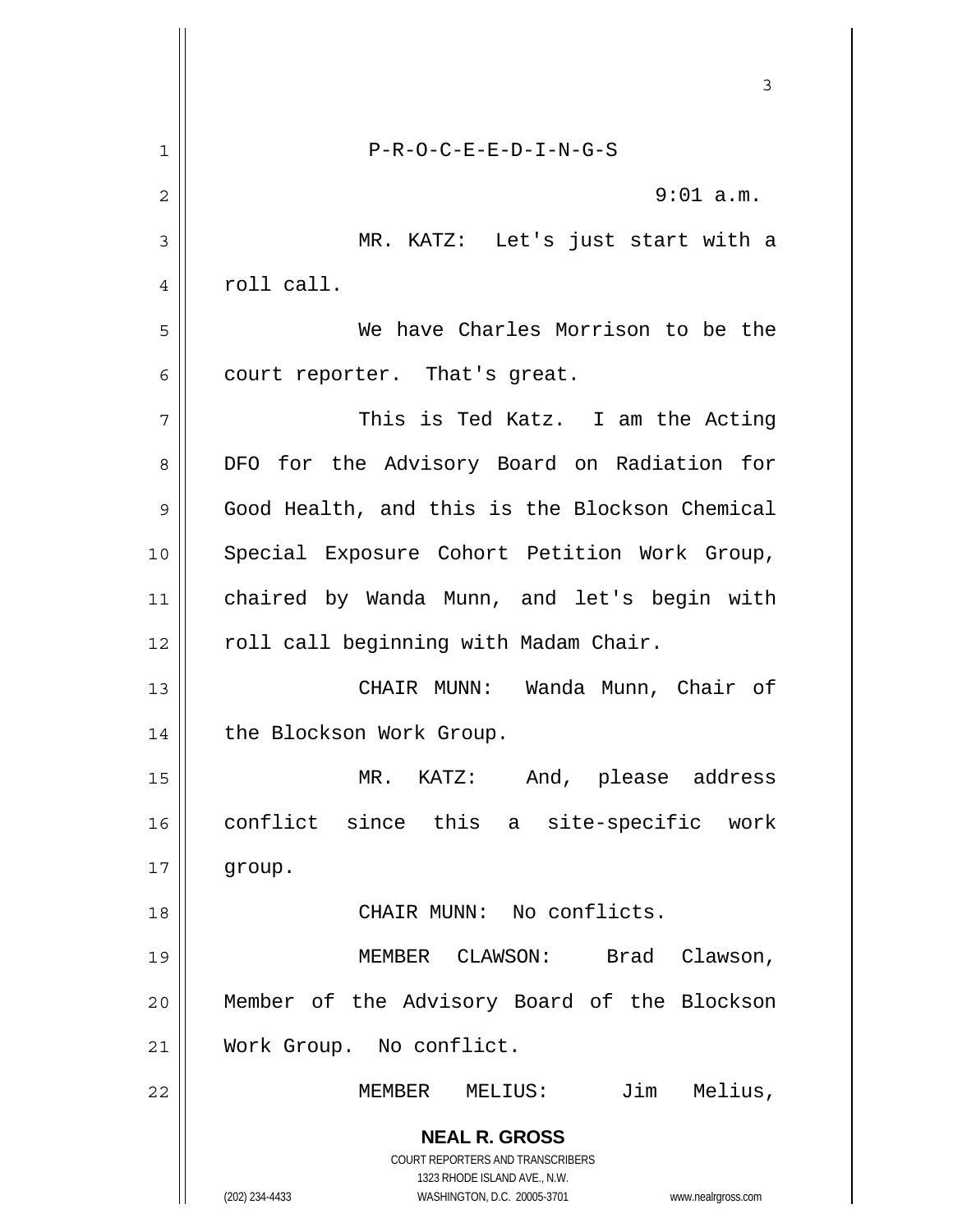**NEAL R. GROSS** COURT REPORTERS AND TRANSCRIBERS 1323 RHODE ISLAND AVE., N.W. (202) 234-4433 WASHINGTON, D.C. 20005-3701 www.nealrgross.com 4 1 | Advisory Board Work Group. No conflict. 2 MEMBER ROESSLER: Gen Roessler, 3 | Advisory Board Work Group. 4 MEMBER GIBSON: Mike Gibson, 5 | Advisory Board Work Group. No conflicts. 6 MEMBER ROESSLER: Okay, sorry, I'm 7 forgetting alphabetical order here. Gen 8 || Roessler, Advisory Group, Member of the Work 9 Group. No conflicts. 10 || MR. KATZ: Okay, and I think, Brad, 11 you already spoke, right? 12 || MEMBER CLAWSON: Yes, I did. 13 || MR. KATZ: Okay, great. 14 And now, let's go with the NIOSH 15 | ORAU team. 16 MR. ELLIOTT: Larry Elliott, 17 Director of the Office of Compensation 18 || Analysis and Support. No conflicts. 19 DR. NETON: Jim Neton, OCAS. No 20 conflicts. 21 MR. TOMES: Tom Tomes with OCAS. 22 | No conflicts.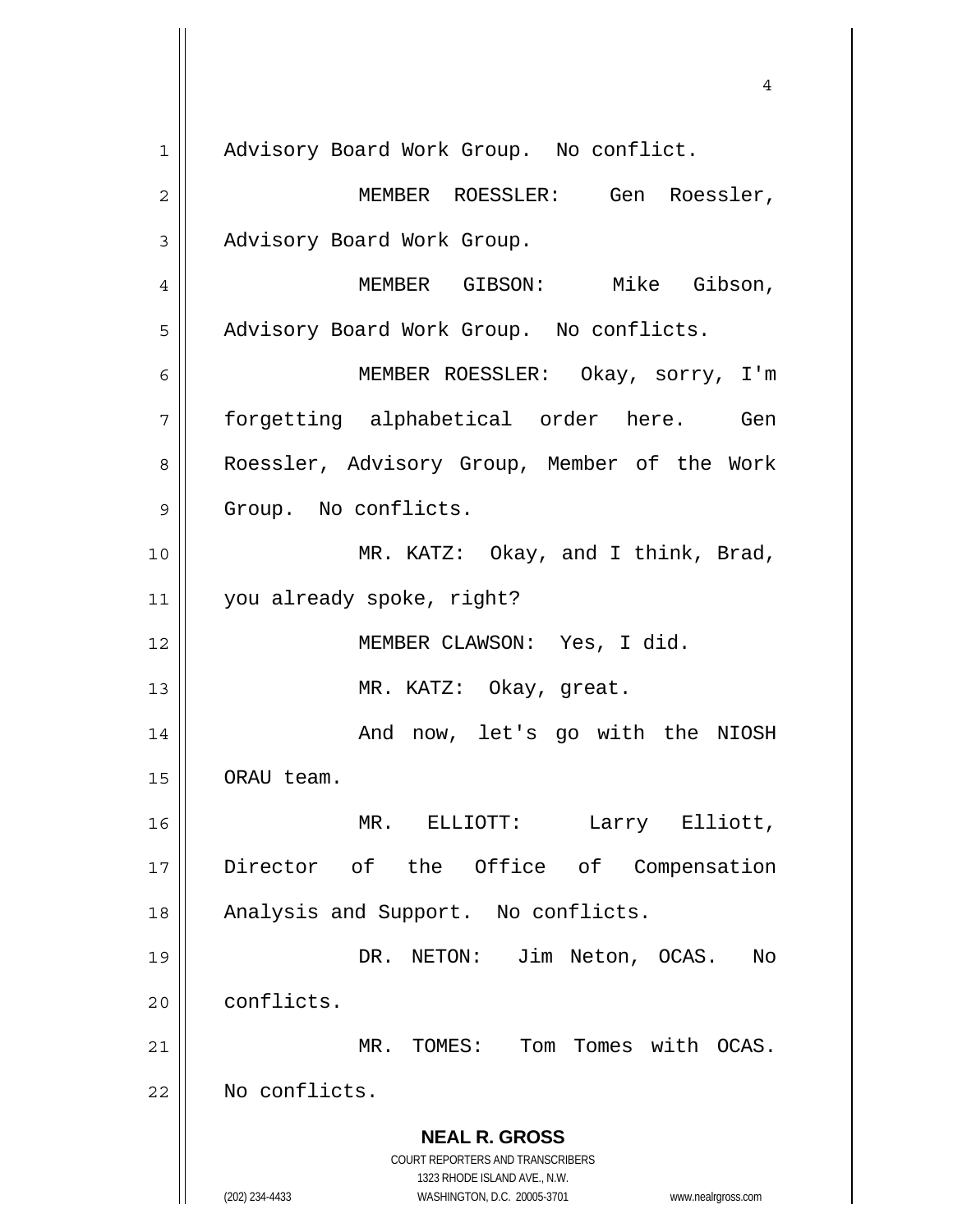|                | 5                                                                       |
|----------------|-------------------------------------------------------------------------|
|                |                                                                         |
| 1              | MR. KATZ: Okay then, and SC&A?                                          |
| $\overline{2}$ | DR. MAURO: Yes, John Mauro.<br>No                                       |
| 3              | conflict. SC&A.                                                         |
| 4              | DR. ANIGSTEIN: Bob Anigstein,                                           |
| 5              | SC&A. No conflicts.                                                     |
| 6              | MR. KATZ: Welcome, Bob.                                                 |
| 7              | DR. ANIGSTEIN: Thank you.                                               |
| 8              | MR. OSTROW: Steve Ostrow, SC&A.                                         |
| 9              | No conflict.                                                            |
| 10             | MR. KATZ: Welcome, Steve.                                               |
| 11             | MR. OSTROW: Good morning.                                               |
| 12             | MR. PHILLIPS: Chuck Phillips,                                           |
| 13             | SC&A. No conflict.                                                      |
| 14             | MR. KATZ: Chuck -- welcome, Chuck.                                      |
| 15             | MR. PHILLIPS: Thank you.                                                |
| 16             | MR. KATZ: Okay then, let's go to                                        |
| 17             | other Federal officials on the phone.                                   |
| 18             | MS. HOMOKI-TITUS: Liz Homoki-Titus                                      |
| 19             | with HHS.                                                               |
| 20             | MR. COATES:<br>Jeff Coates,                                             |
| 21             | Department of Labor.                                                    |
| 22             | MR. KATZ: Welcome, Jeff.                                                |
|                | <b>NEAL R. GROSS</b>                                                    |
|                | <b>COURT REPORTERS AND TRANSCRIBERS</b><br>1323 RHODE ISLAND AVE., N.W. |
|                | (202) 234-4433<br>WASHINGTON, D.C. 20005-3701<br>www.nealrgross.com     |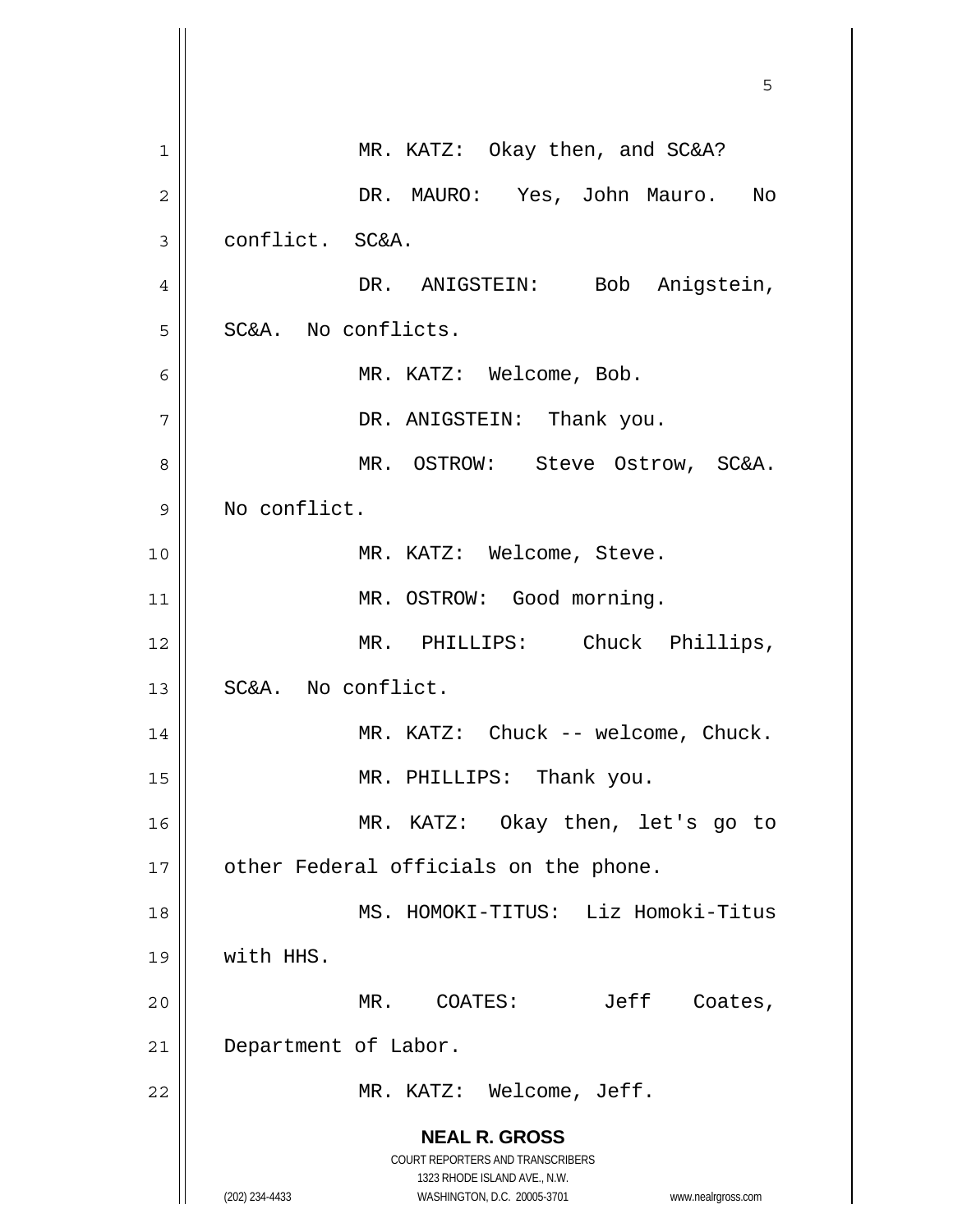|                | 6                                                                   |
|----------------|---------------------------------------------------------------------|
| $\mathbf 1$    | MR. COATES: Good morning.                                           |
| $\overline{c}$ | MS. HOWELL: Emily Howell, HHS.<br>No                                |
| 3              | conflict.                                                           |
| 4              | MR. KATZ: Welcome, Emily.                                           |
| 5              | Okay then, and now representatives                                  |
| 6              | of congressional offices and members of the                         |
| 7              | public, if any of you would like to identify                        |
| 8              | yourselves on the phone that would be great.                        |
| 9              | Okay then, just to remind everyone                                  |
| 10             | who is not speaking to mute your phone when                         |
| 11             | you are not, *6 if you don't have a mute                            |
| 12             | button, and please do not put the call on                           |
| 13             | hold, hang up and call back in if you need to.                      |
| 14             | Thanks. It's all yours, Wanda.                                      |
| 15             | CHAIR MUNN: Thank you, Ted.                                         |
| 16             | This morning, as my notes tell me,                                  |
| 17             | we have, primarily, one issue that we need to                       |
| 18             | address.                                                            |
| 19             | Jim, if I am misstating this, Jim                                   |
| 20             | Melius, if I'm misstating this please be sure                       |
| 21             | to call it to my attention.                                         |
| 22             | We have gone through each of the                                    |
|                | <b>NEAL R. GROSS</b>                                                |
|                | COURT REPORTERS AND TRANSCRIBERS<br>1323 RHODE ISLAND AVE., N.W.    |
|                | (202) 234-4433<br>WASHINGTON, D.C. 20005-3701<br>www.nealrgross.com |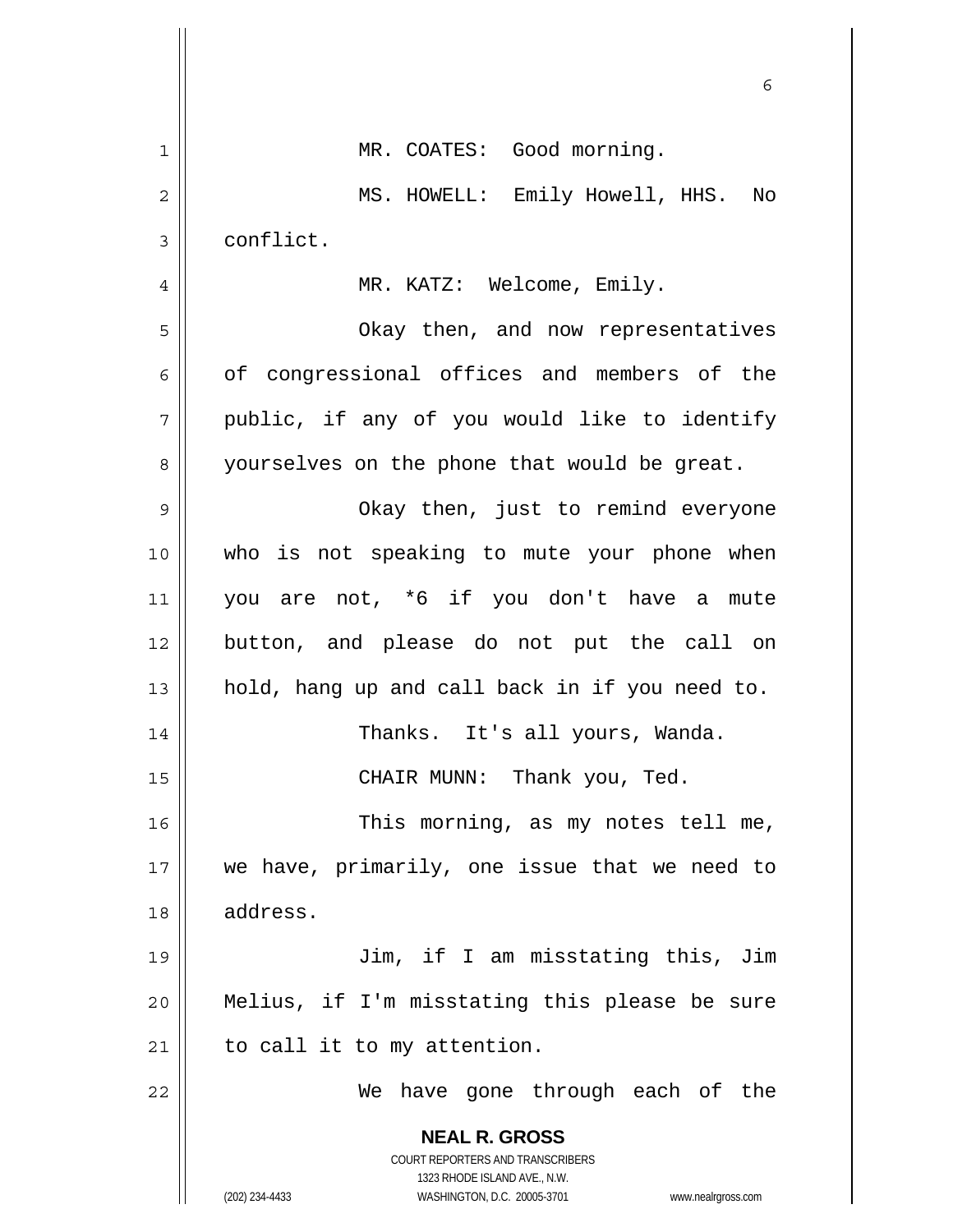1 items that have been brought to us as a  $2 \parallel$  concern with respect to calculation of doses,  $3 \parallel$  and being able to bound them with the Blockson  $4 \parallel$  size. 5 At this juncture, the outstanding 6 || issue, as my records show, has to do still  $7$   $\parallel$  with one item relative to radon, that item 8 | having focused, primarily, on the air exchange 9 || capability within the building where we have 10 || the most concern about potential exposure for 11 workers. 12 || The Solomon Communist Characterization of the Solomon Communist Communist Communist Communist Communist Co 13 || we have other outstanding issues that we need 14 | to address directly? 15 DR. MAURO: Wanda, this is John. 16 There's one other area which I would say is a 17 minor difference of, I guess, in terms of --18 there are really two parameters in the 19 distribution, one was the air exchange rate,  $20$  and the other was the radon partitioning from  $21$  | the digester, where we have a minor difference 22 in our distributions. So, I would say,

7

 **NEAL R. GROSS** COURT REPORTERS AND TRANSCRIBERS

1323 RHODE ISLAND AVE., N.W.

(202) 234-4433 WASHINGTON, D.C. 20005-3701 www.nealrgross.com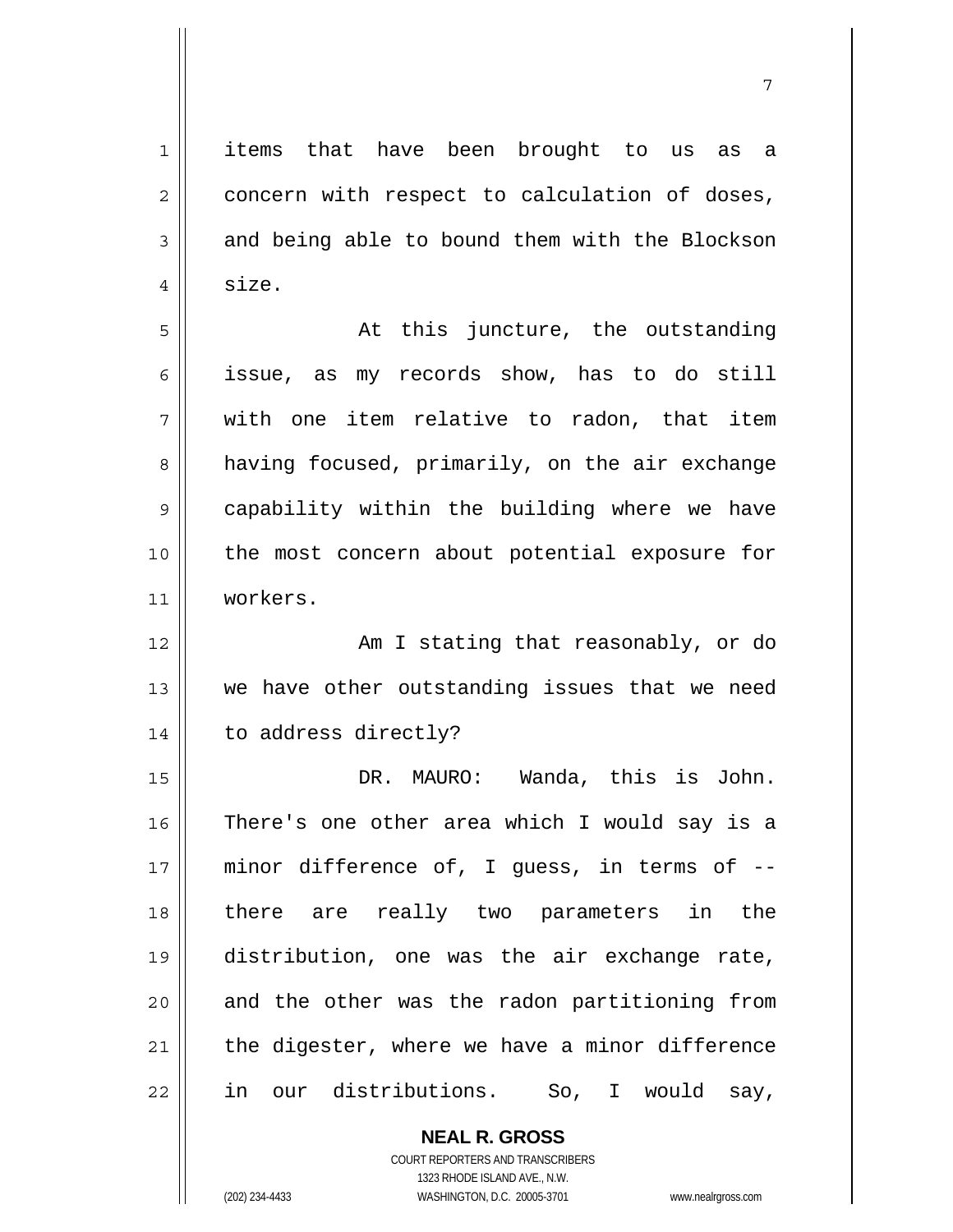1 certainly though, the air exchange rate is the  $2 \parallel$  one area where there is somewhat of a 3 difference of opinion, but there's also this 4 || issue of the partition factor. 5 CHAIR MUNN: Dr. Melius, is there 6 any other item, other than these two, that you 7 || feel need to be on the table this morning? 8 MEMBER MELIUS: Well, I don't know  $9 \parallel$  about the table this morning, but I think the 10 overall issue is broader, and that's the 11 ability to reconstruct radon doses. And so, I 12 think it's more than an issue of whether 13 || specific technical issues related to air 14 || exchange, whatever, those are part of it, but 15 || it's the overall issue of whether that part of  $16$  the dose can be reconstructed. 17 || CHAIR MUNN: My question then is 18 whether there are any portions of that issue 19 that you feel have not been addressed, or 20 whether you simply feel that what we have done

21 || has not been adequate in your view.

22 MEMBER MELIUS: Well, I'm waiting

 COURT REPORTERS AND TRANSCRIBERS 1323 RHODE ISLAND AVE., N.W. (202) 234-4433 WASHINGTON, D.C. 20005-3701 www.nealrgross.com

 **NEAL R. GROSS**

<u>83 - Santa Carlos de Santa Carlos de Santa Carlos de Santa Carlos de Santa Carlos de Santa Carlos de Santa Ca</u>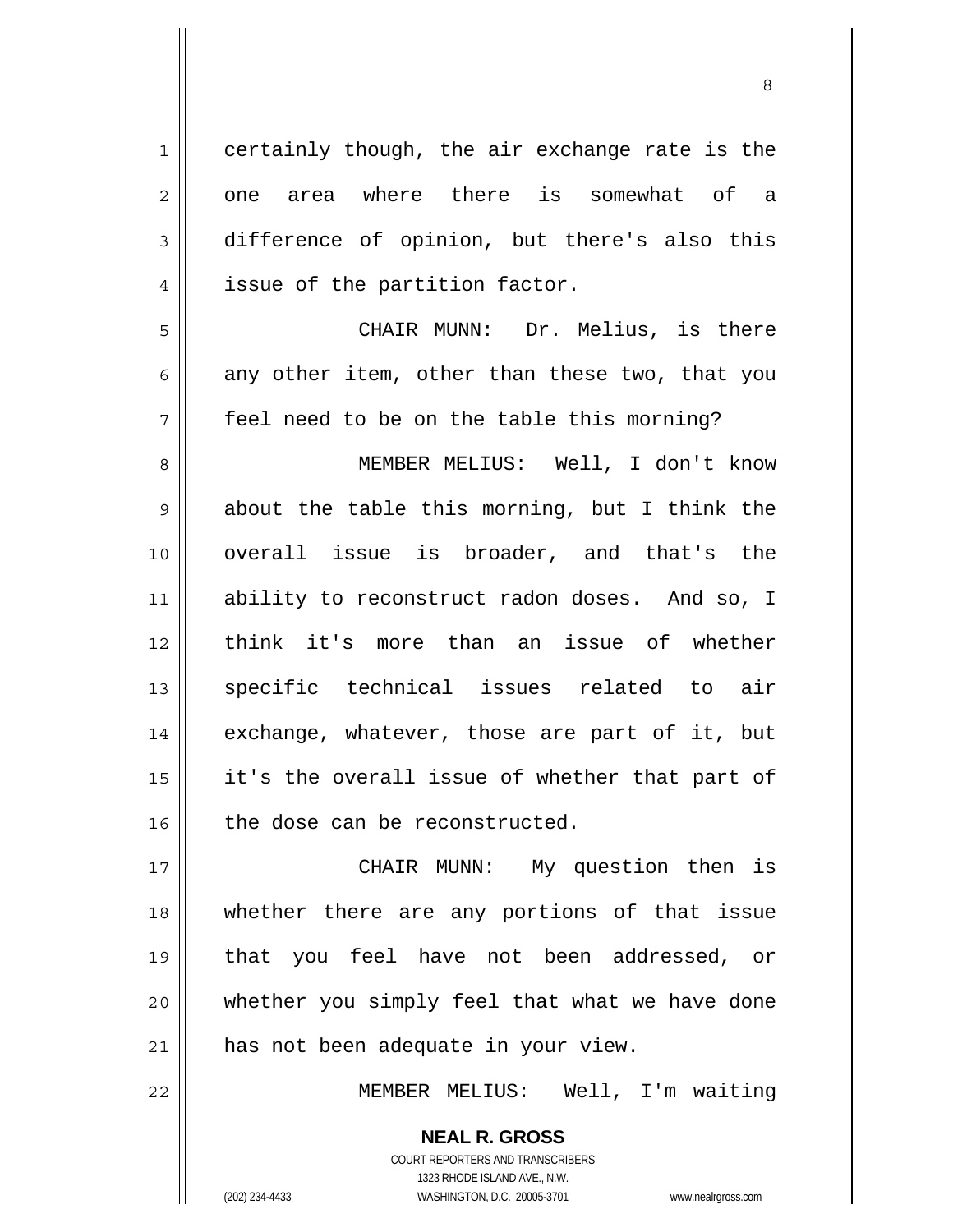1 to see whether it's adequate or not. NIOSH  $2 \parallel$  and SC&A have been going back and forth, and I 3 don't still see that being synthesized in a 4 way that, you know, to see whether it meets  $5$   $\parallel$  the criteria for dose reconstruction.

9

CHAIR MUNN: Right, I just wanted  $7 \parallel$  to be very certain that we were not missing 8 || some specific agenda item that I should have in front of me, because this is one on which we have focused, and which you've broadened here in this exchange, is, according to my | notes, where we are, and the only issue really 13 | in front of us right now.

14 || So, that being said, I am at a loss 15 to point to either one of our recent 16 communications or the other in order to kick 17 | this discussion off.

John, do you, or Jim, want to begin our discussion here? Have you discussed this at all, because I have not given it much 21 || thought. We need to try to focus on what the most recent exchanges have covered, and

> **NEAL R. GROSS** COURT REPORTERS AND TRANSCRIBERS 1323 RHODE ISLAND AVE., N.W. (202) 234-4433 WASHINGTON, D.C. 20005-3701 www.nealrgross.com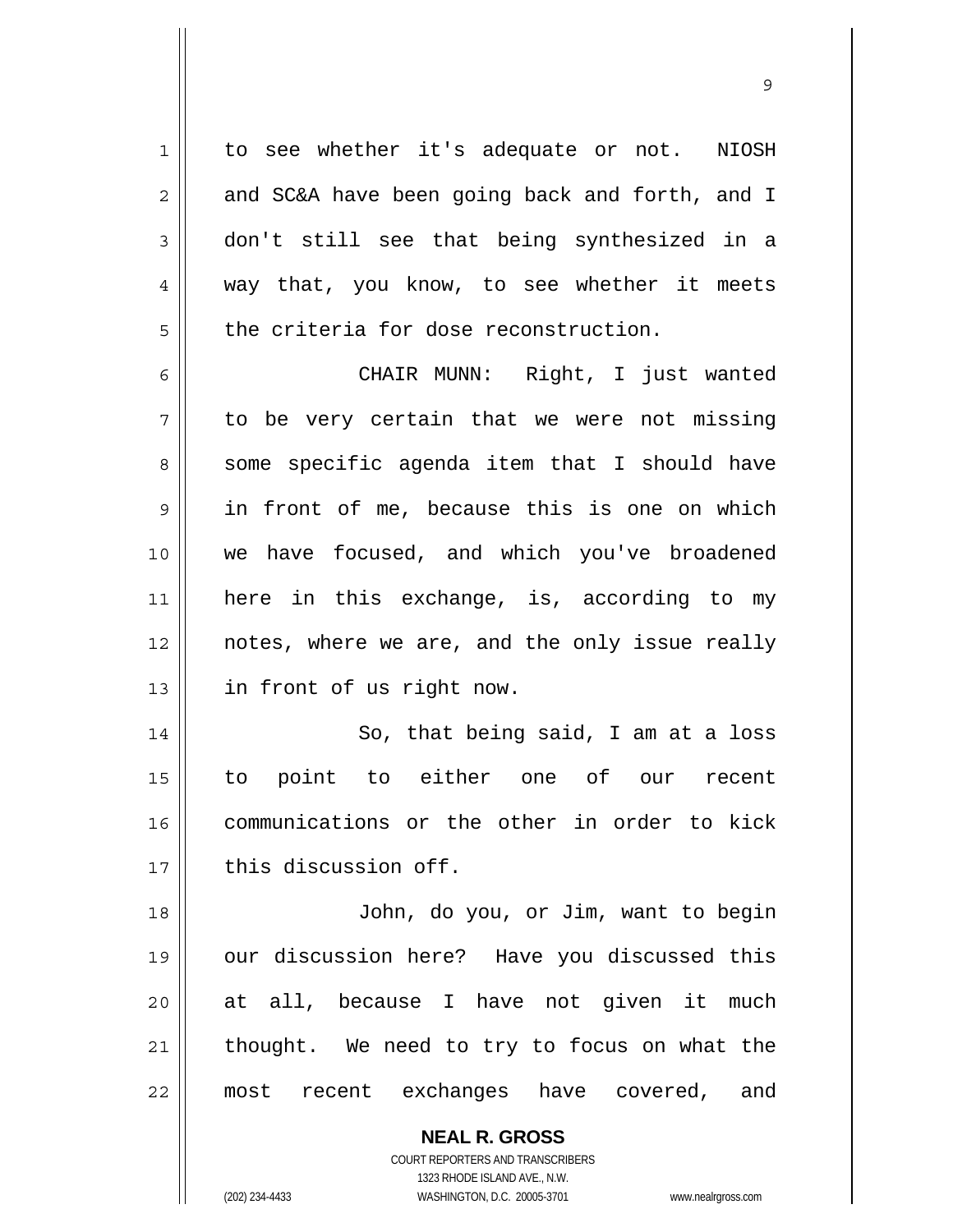1 | identify where there are discrepancies that we  $2 \parallel$  might be able to close in on today. 3 DR. MAURO: This is John. I would 4 be happy to start, and I'll be relatively 5 brief. 6 I believe, but I would like to  $7$  start with, in effect, both SC&A and NIOSH 8 and a have been looking at the use of a model to 9 || place a plausible upper bound on the dose in 10 || the radon exposures experienced by Blockson 11 workers in Building 40, as opposed to measure 12 dose -- since there is no measurements for 13 || that time period of radon levels in the 14 building. 15 Now, I think that's where Jim -- 16 Jim, if I may, I think that you did -- you 17 || raised a question, I do think that probably 18 needs to be -- it sounds to me that SC&A has 19 come to the conclusion that using a model,  $20$  such as the one that we've developed, is one 21 || way to estimate doses. So, we have accepted,

22 || and this is really an interpretation of

 **NEAL R. GROSS** COURT REPORTERS AND TRANSCRIBERS 1323 RHODE ISLAND AVE., N.W. (202) 234-4433 WASHINGTON, D.C. 20005-3701 www.nealrgross.com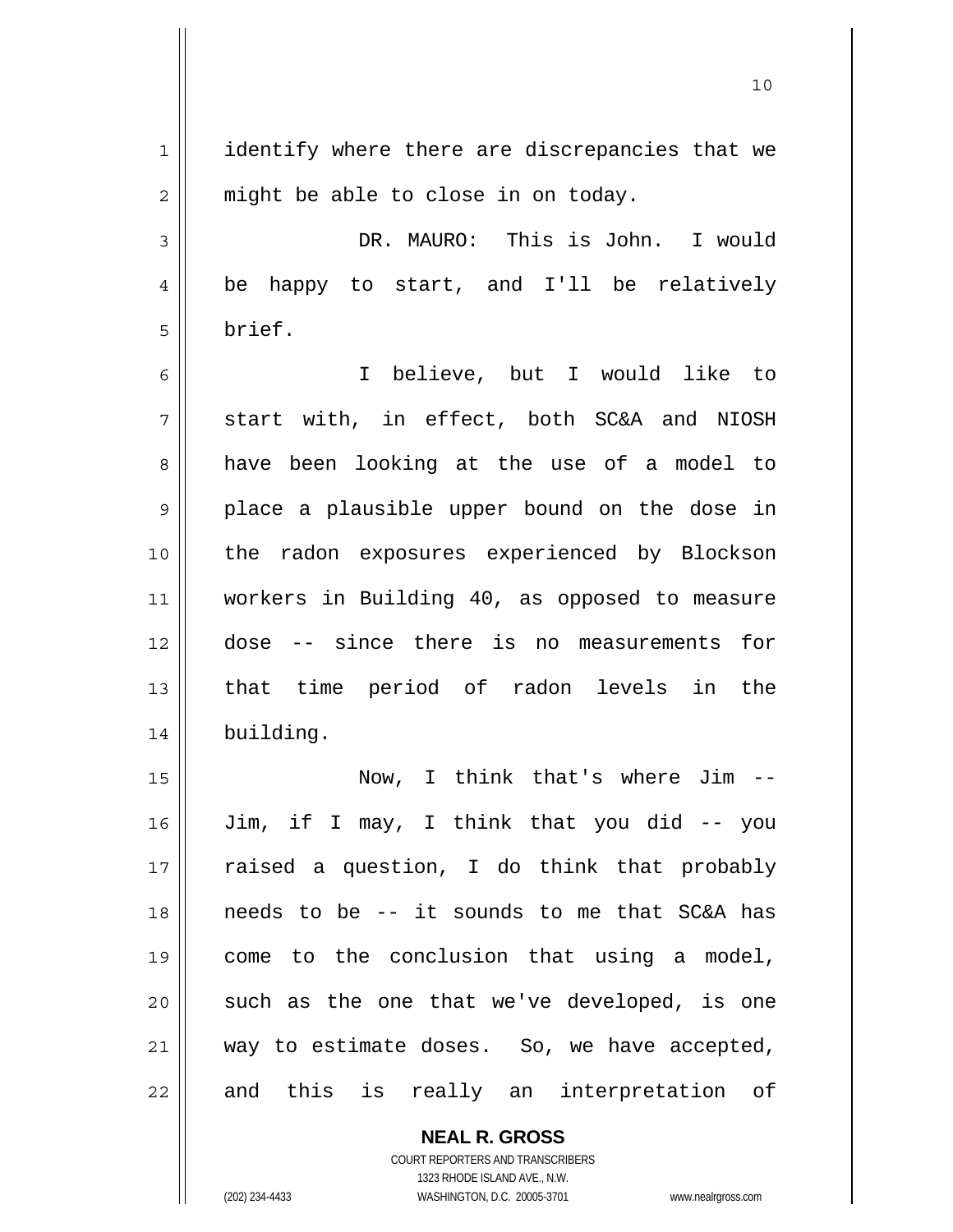$1$  regulations, and so, it sort of transcends the  $2 \parallel$  science, it moves more into a requlatory  $3 \parallel$  issue, which I quess we have been operating 4 under a premise that it is within the realm of  $5 \parallel$  the regulations that one way to come at a  $6 \parallel$  problem like this is to develop a model.

 $11$ 

 $7 \parallel$  So, we are operating from that  $-$ 8 in that framework. I think that's important 9 for everyone to understand, that, in effect, 10 what we are, essentially, saying is, SC&A is 11 saying, is that, well, I guess we did have a 12 || concern with the measurement values that were 13 || from Florida, that were used originally for  $14$  | the  $-$  and don't want to reiterate those. 15 And, we did have some concern with the 16 measurement values for Building 40 that were 17 || collected, I believe, in around 1980.

 $18 \parallel$  and so we - SC&A - in this protracted process that we've been involved || in, developed a model, and we've gotten to the point now where the model is is coming to the || place that we are focusing in on. And, I

> **NEAL R. GROSS** COURT REPORTERS AND TRANSCRIBERS 1323 RHODE ISLAND AVE., N.W. (202) 234-4433 WASHINGTON, D.C. 20005-3701 www.nealrgross.com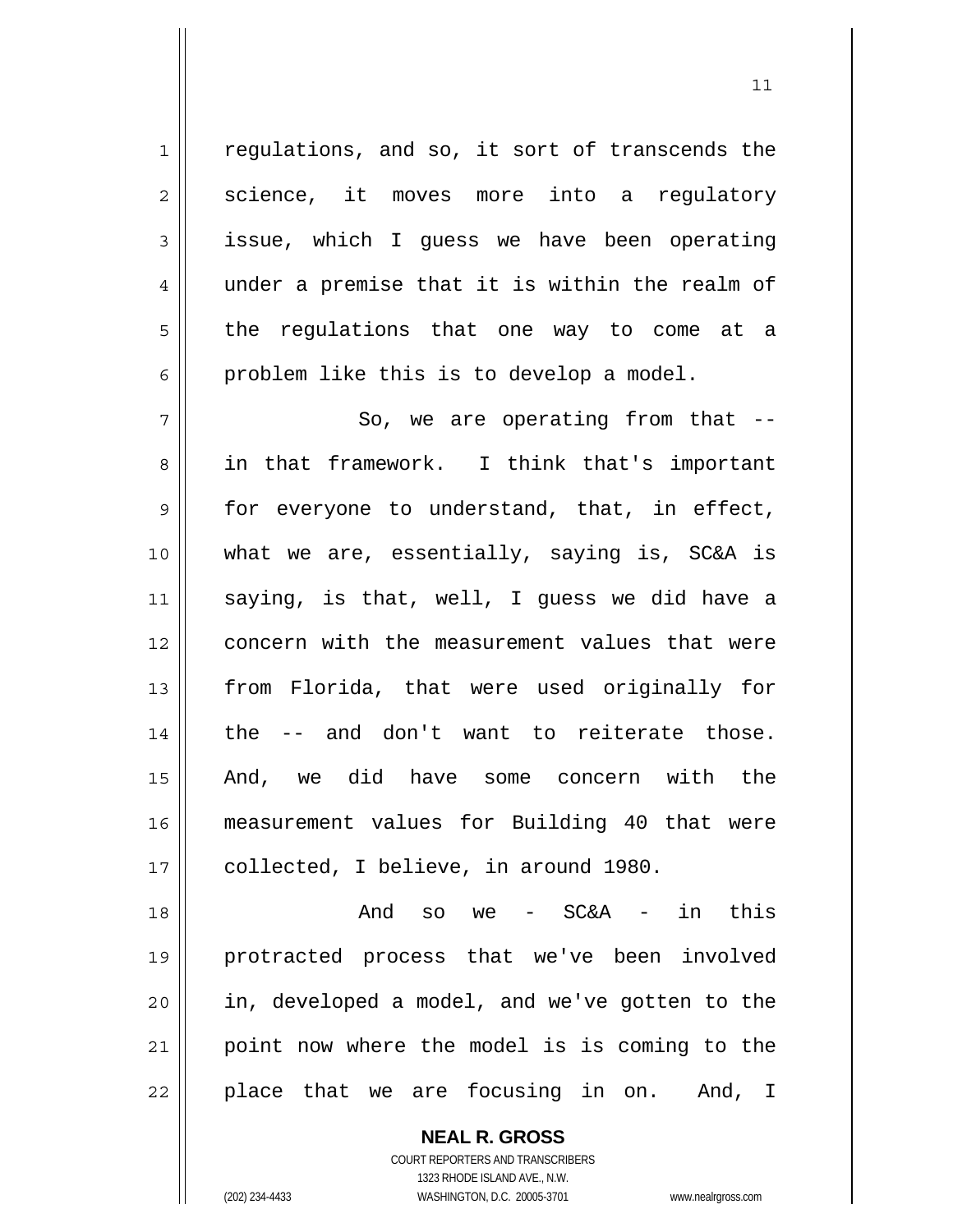1 || think it's important to keep that in mind,  $2 \parallel$  that now we are moving into a realm where the 3 model is becoming a primary trust, as opposed 4 | to these other measurements.

5 Now, given that one accepts that, 6 okay, let's take a look at the model.  $SC&A$  $7 \parallel$  has come to a point where we believe this is a 8 || scientifically robust and technically sound 9 model to characterize mathematically, to 10 || simulate exposures. And then, it becomes a 11 matter of, okay, given that you believe you 12 can use a model, and that this model is robust 13 || and appropriate, what parameters do you use 14 | for the model.

And we - SC&A - has come up with its model and its approach, and has its 17 || results, where we come out. There has been --SC&A and NIOSH have had a technical discussion, and we are pretty close in terms 20 || of where we come out independently on what the parameters should be for the model. In fact, we had a technical conference call, and we

> **NEAL R. GROSS** COURT REPORTERS AND TRANSCRIBERS 1323 RHODE ISLAND AVE., N.W. (202) 234-4433 WASHINGTON, D.C. 20005-3701 www.nealrgross.com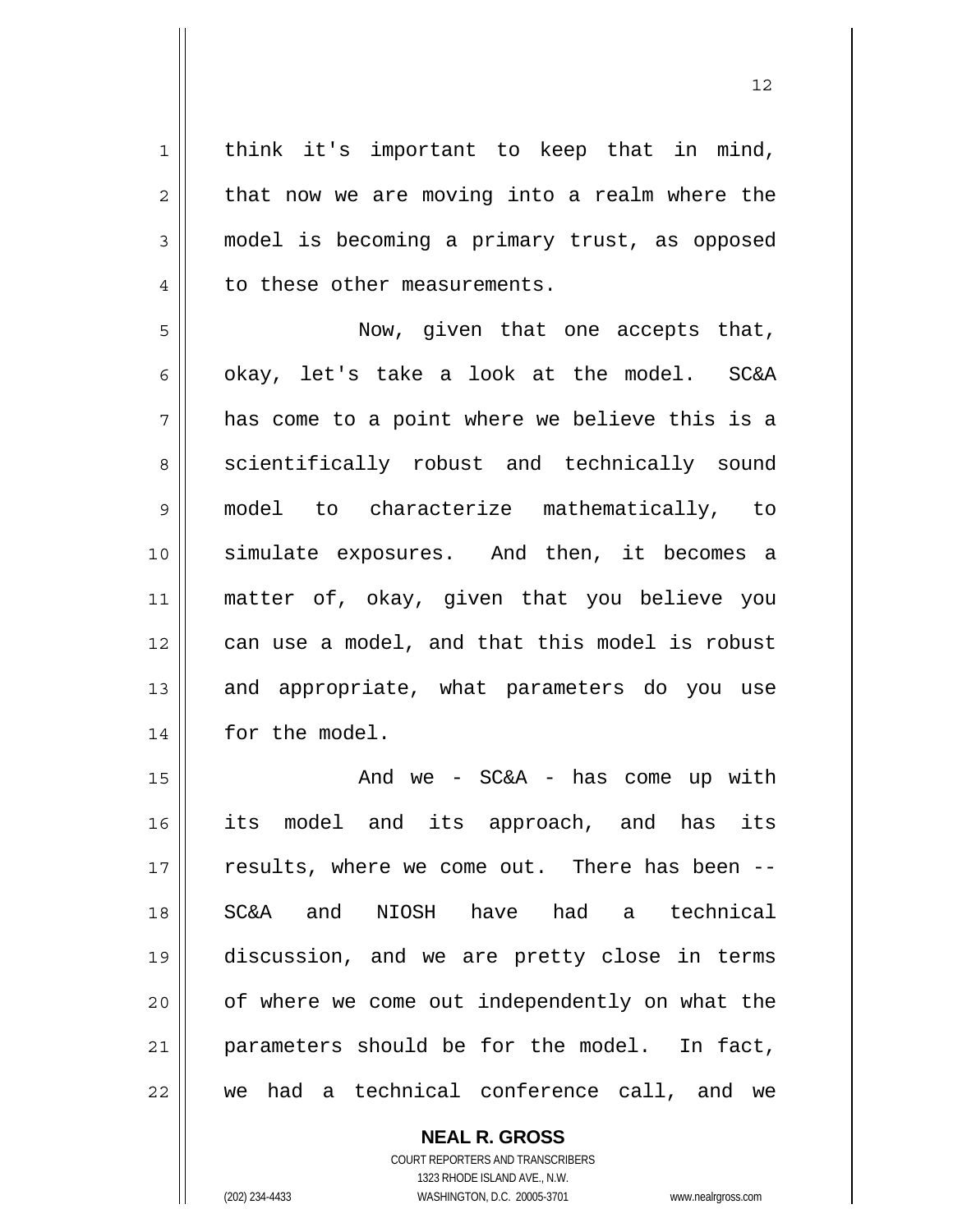**NEAL R. GROSS** COURT REPORTERS AND TRANSCRIBERS 1323 RHODE ISLAND AVE., N.W. (202) 234-4433 WASHINGTON, D.C. 20005-3701 www.nealrgross.com 1 discussed the matter. There are minutes of  $2 \parallel$  those that have been distributed, and I 3 believe they've been PA-cleared. There have 4 || been a couple of technical white papers that 5 || accompany that particular memo that was 6 || issued, I quess it was -- well, basically, it 7 summarized the conference call on December  $8 \parallel$  3rd. 9 I want to give you the SC&A's, I 10 guess you would say, bottom line. We, I will 11 actually read it. 12 CHAIR MUNN: John, I don't want to 13  $\parallel$  interrupt you, but I do want to make one thing 14 certain. 15 || DR. MAURO: Yes. 16 || CHAIR MUNN: Do all of the members 17 of the work group have those documents to 18 which John has just referred, very 19 specifically, the minutes from the technical  $20$   $\vert$  call? 21 || Everyone has that? 22 MEMBER ROESSLER: I have them.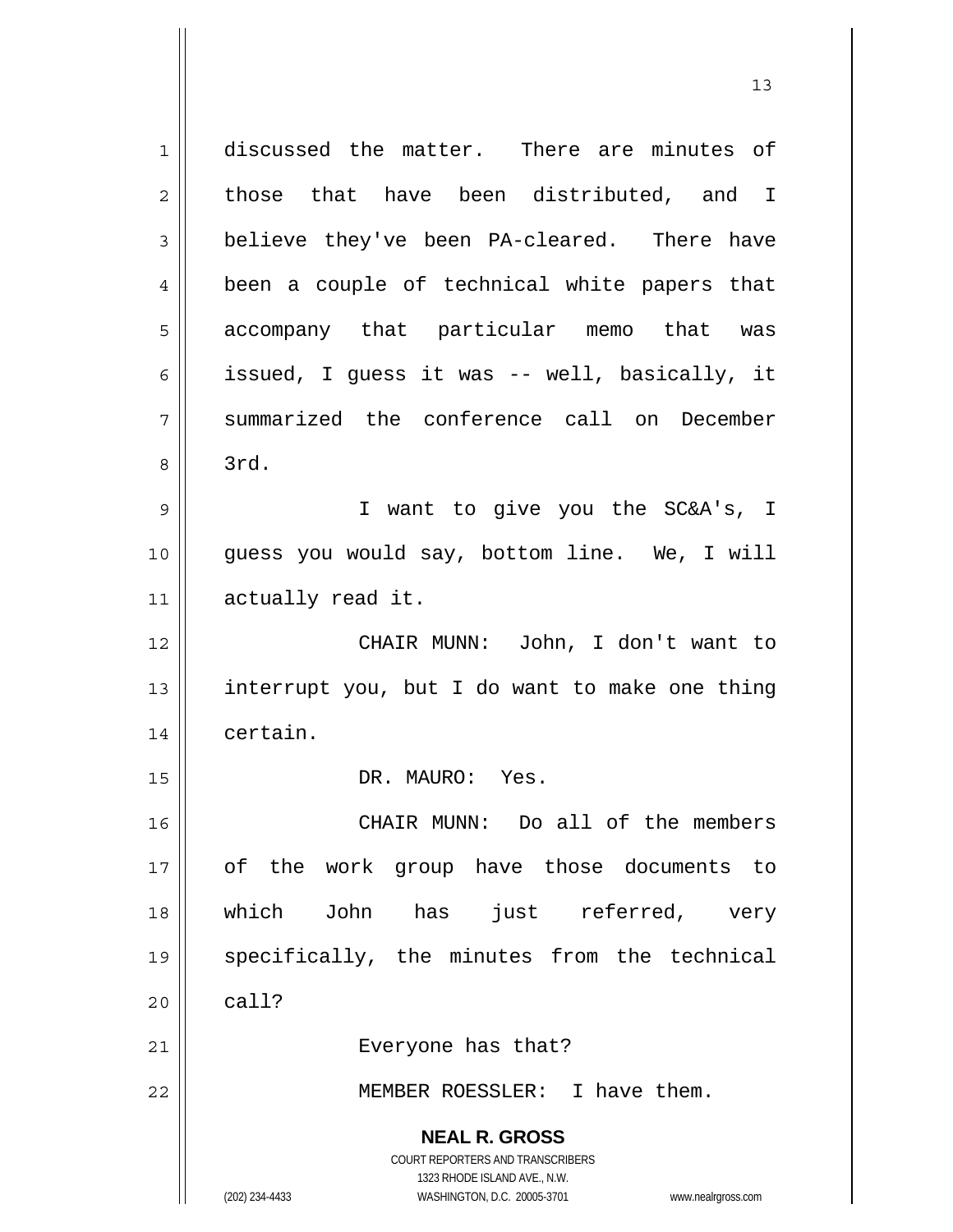**NEAL R. GROSS** COURT REPORTERS AND TRANSCRIBERS 1323 RHODE ISLAND AVE., N.W. 14 1 MEMBER GIBSON: I have them, I have 2 || not had a chance to review them. I've been  $3 \parallel$  traveling all week. 4 MEMBER CLAWSON: I just got them, 5 Wanda. I'm just reviewing -- going through  $6$  | them right now. 7 CHAIR MUNN: They are pretty short, 8 you can pull them up, probably, and glance 9 | over them quickly. 10 MEMBER ROESSLER: Yes, they are 11 brief. 12 CHAIR MUNN: They are brief. I 13 would ask all of the board members if you have 14 not absorbed these most recent exchanges, very 15 || specifically, the technical call minutes, 16 which are, I think, illuminating in 17 themselves. If you haven't had a chance to 18 || really absorb those, if you would pull them up 19 and at least take a quick look at them while 20 John continues, it would be helpful, I think, 21 for all of us. 22 || T'm sorry to interrupt, John. Go

(202) 234-4433 WASHINGTON, D.C. 20005-3701 www.nealrgross.com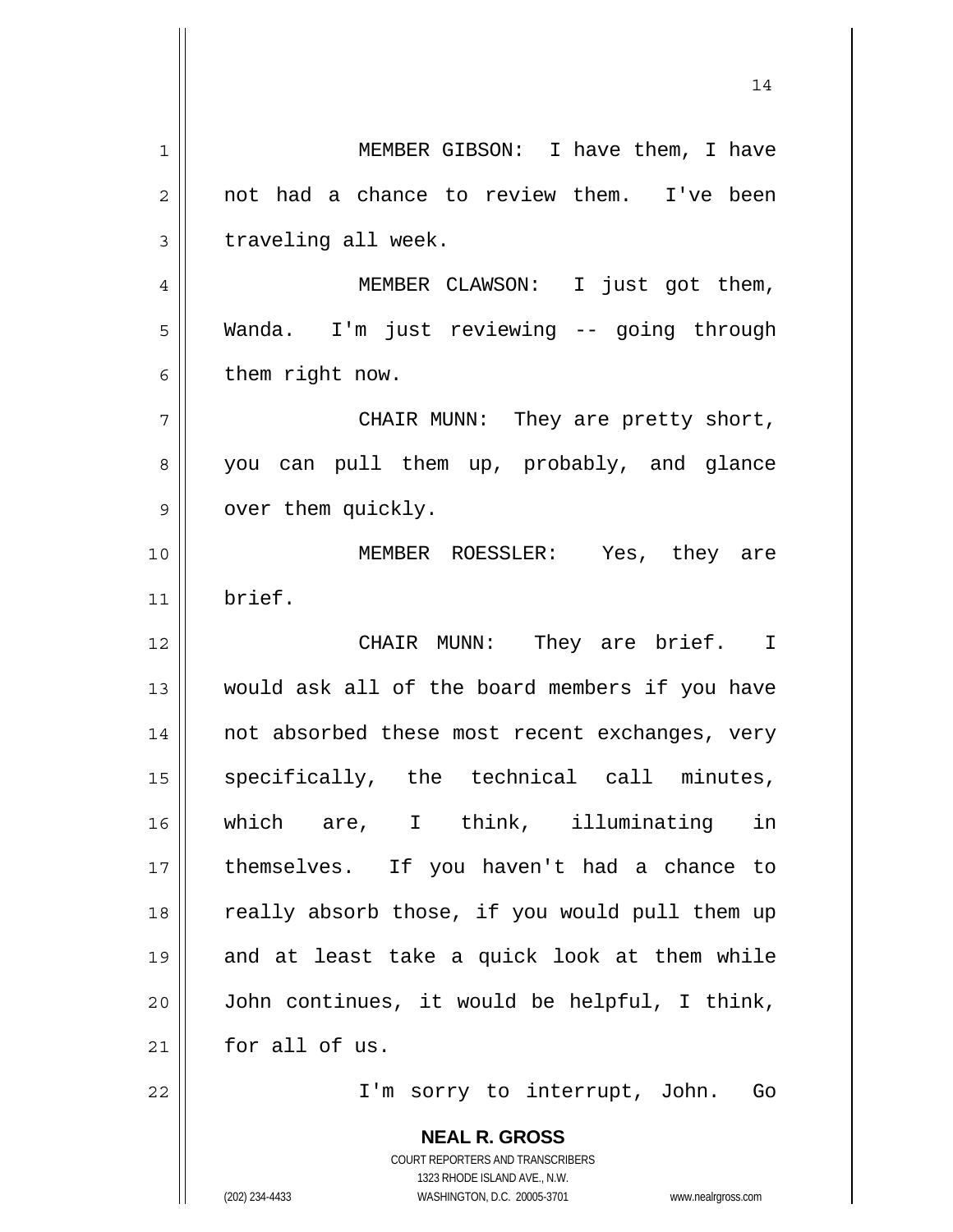$1 \parallel$  ahead.

| $\overline{2}$ | DR. MAURO: No, thank you, and I do             |
|----------------|------------------------------------------------|
| 3              | think it's important that the minutes and the  |
| 4              | accompanying white papers that go with those   |
| 5              | minutes be, you know, before us, because that  |
| 6              | really captures where we are right now         |
| 7              | regarding this matter.                         |
| 8              | CHAIR MUNN: As well as the very                |
| $\mathsf 9$    | recent e-mail exchanges between Tom and Bob.   |
| 10             | DR. MAURO: Yes, there have been                |
| 11             | recent further discussions. I think -- and     |
| 12             | they do bear on this $-$ I would say that the  |
| 13             | discussions and the further analysis sheds     |
| 14             | further light on the matter, but SC&A still -- |
| 15             | I mean, we still support -- let me give you    |
| 16             | the bottom line. I think it's easier this      |
| 17             | way. And then, we can back away from that.     |
| 18             | SC&A, basically concluded, and I'll            |
| 19             | the statement, it's the very last<br>read      |
| 20             | sentence in our memo, SC&A stated, give that   |
| 21             | you could select the appropriate parameter     |
| 22             | distributions, we believe you could place a    |

 **NEAL R. GROSS** COURT REPORTERS AND TRANSCRIBERS

1323 RHODE ISLAND AVE., N.W.

(202) 234-4433 WASHINGTON, D.C. 20005-3701 www.nealrgross.com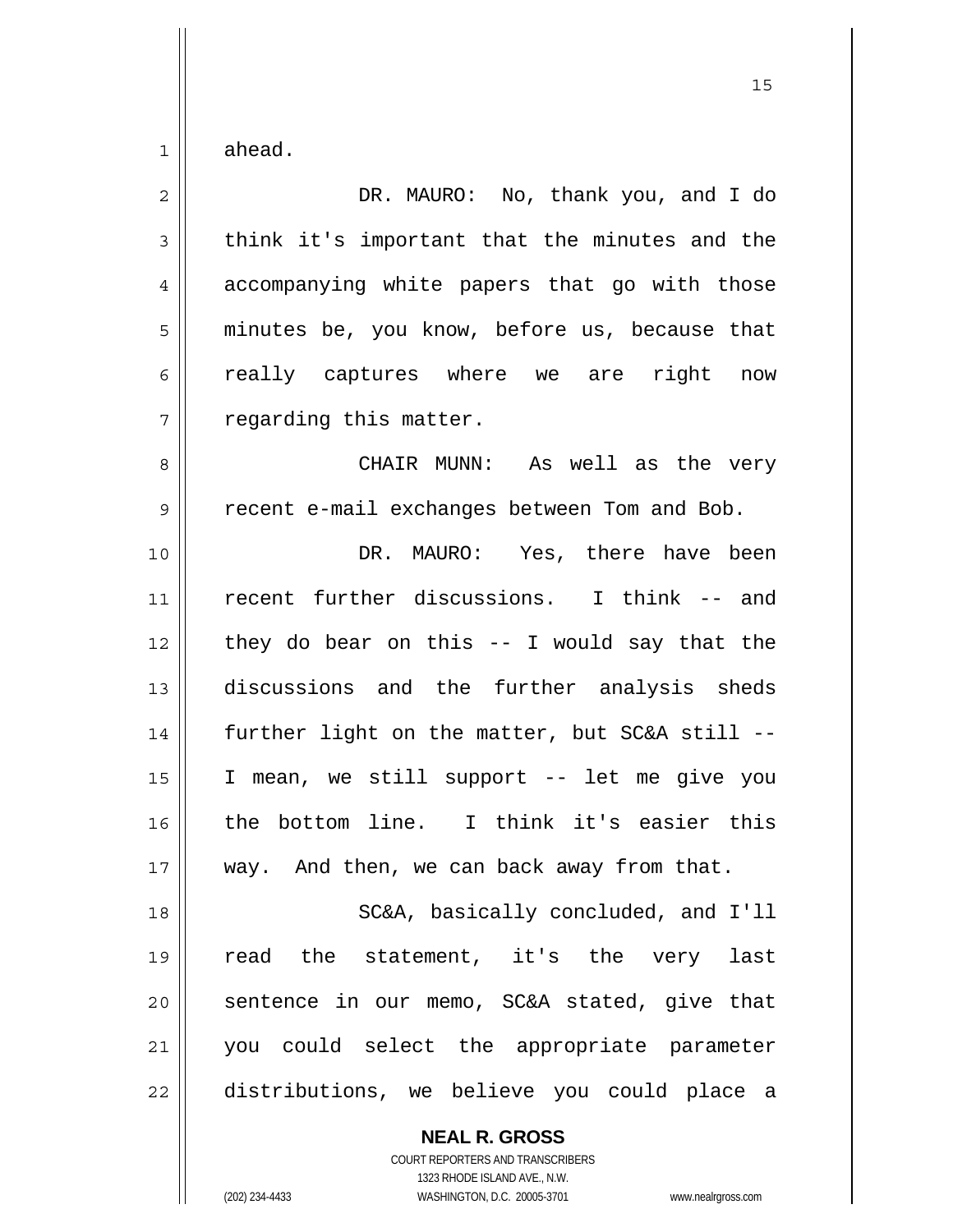1 || plausible upper bound on the radon exposures 2 experienced by Blockson workers. So, we  $3 \parallel$  believe this is a tractable problem. 4 || It becomes a matter of judgment, as 5 to what the best distributions are for  $6 \parallel$  characterizing what the possible range of 7 | exposures might have been. 8 SC&A, the way I view it is, there  $9 \parallel$  are only -- there are two parameters that are 10 important, and both SC&A and NIOSH have 11 independently studied in depth these two 12 parameters. One is the air exchange rate, the 13 || turnover rate in the building, that has a 14 Strong bearing on what the concentrations 15 might be in the building, and the other is 16 what's call the partition factor, that is -- 17 and the way to think about that is that radon 18 is going to emanate from the digester and 19 become airborne, and the degree to which it 20 **bleeds** this liquid acid solution and becomes 21 airborne.

22 || Bottom line is that we came up with

 **NEAL R. GROSS** COURT REPORTERS AND TRANSCRIBERS 1323 RHODE ISLAND AVE., N.W. (202) 234-4433 WASHINGTON, D.C. 20005-3701 www.nealrgross.com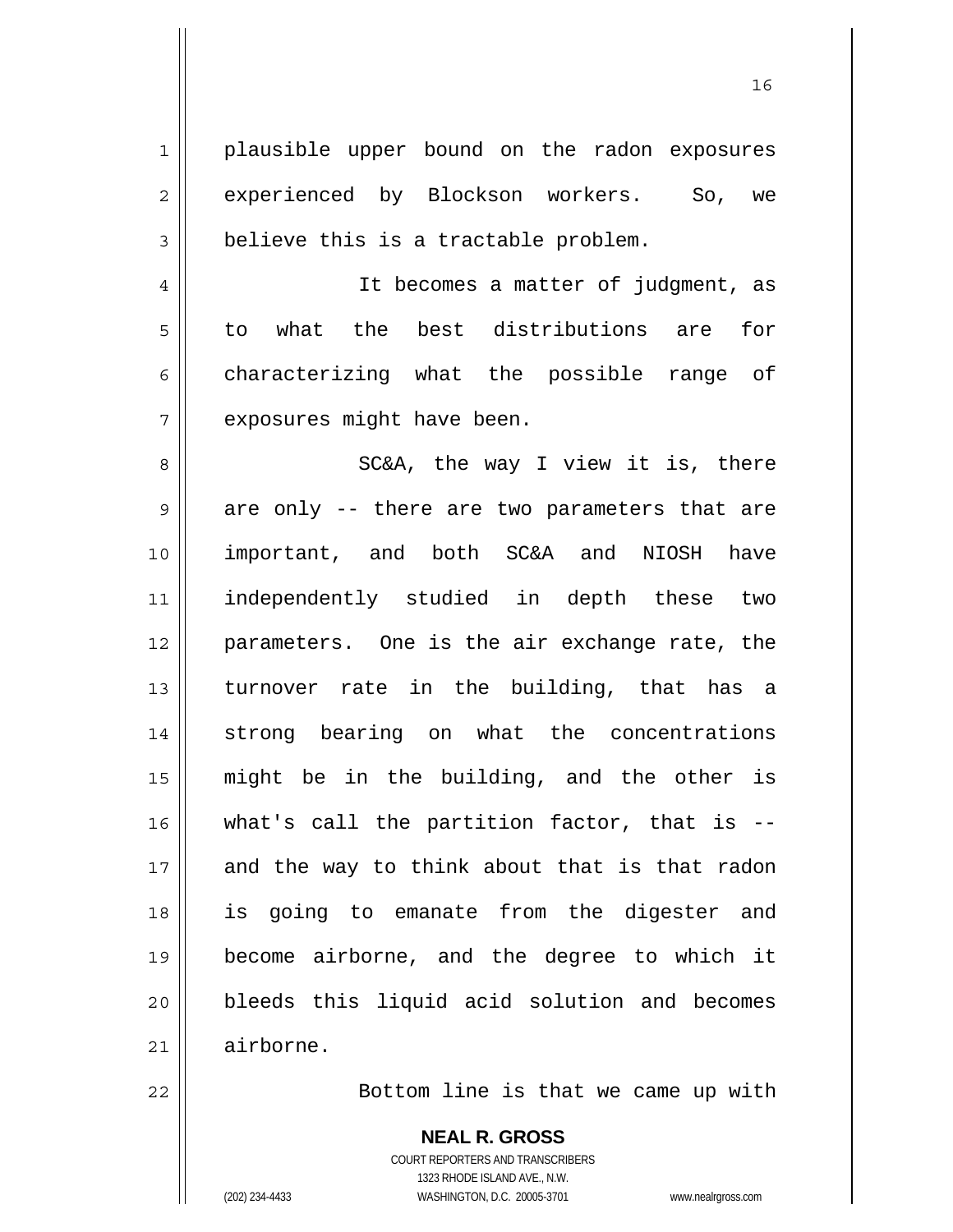1 a distribution and NIOSH came up with a 2 distribution for each of these parameters. In  $3 \parallel$  my opinion, they differ, but they only differ 4 in a small manner which is, I consider, to be 5 reasonable differences that independent 6 investigators would come to. Quite frankly, I 7 would go as far as to say, I'm surprised how 8 || much in agreement they are, given that we both 9 || reviewed the literature independently, and 10 came to our own judgments regarding these 11 distributions. And, the bottom line is this, 12 || our distribution for the air turnover rate 13 || ranges from about .25 air changes per hour up 14 || to one -- I'm sorry, up to about five air 15 | changes per hour. 16 NIOSH came up with their

distribution, which their lower end, instead  $\vert$  of .25, about .25, is one air change per hour. 19 || So, on the bottom end of the distribution our number is a bit more conservative, that is, we think that a good starting point, we believe 22 || it's possible that the real but unknown air

 **NEAL R. GROSS**

 COURT REPORTERS AND TRANSCRIBERS 1323 RHODE ISLAND AVE., N.W. (202) 234-4433 WASHINGTON, D.C. 20005-3701 www.nealrgross.com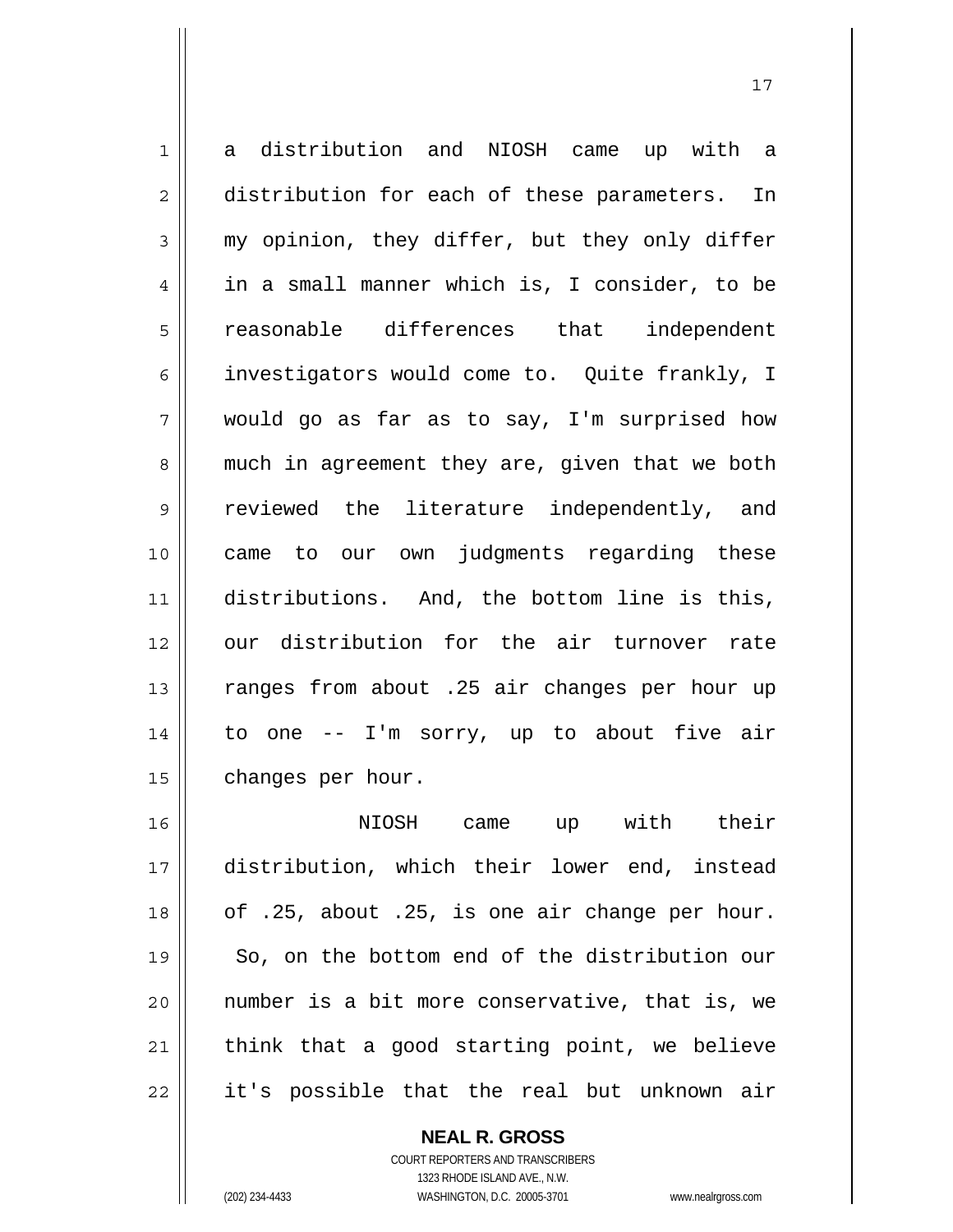1 || change per hour in the building could have  $2 \parallel$  been as low as .25. NIOSH's position is the  $3 \parallel$  air change over -- air change rate per hour  $4 \parallel$  could -- that the real but unknown value, and  $5$  || this is the average annual over the course of  $6 \parallel$  a year, is about one air change per hour. This 7 difference does make a difference in the 8 distribution, but it's not an unreasonable 9 difference of opinion. So, there's the one 10 || place where we have a difference. 11 The other place we have a 12 difference is the partitioning of the radon 13 || from the digester to become airborne. We 14 believe that the actual partition, the amount 15 | of radon that leaves the digester and becomes 16 airborne, could be close to zero, and there's 17 a real number that's unknown. There's a real 18 || but unknown number, we believe that could lie 19 anywhere between -- as low as close to zero to 20  $\parallel$  as high as .7, which means that 70 percent, 21 it's possible that as much as 70 percent of

18

 $22$  || the radon that's in the liquid form in the

 **NEAL R. GROSS**

 COURT REPORTERS AND TRANSCRIBERS 1323 RHODE ISLAND AVE., N.W. (202) 234-4433 WASHINGTON, D.C. 20005-3701 www.nealrgross.com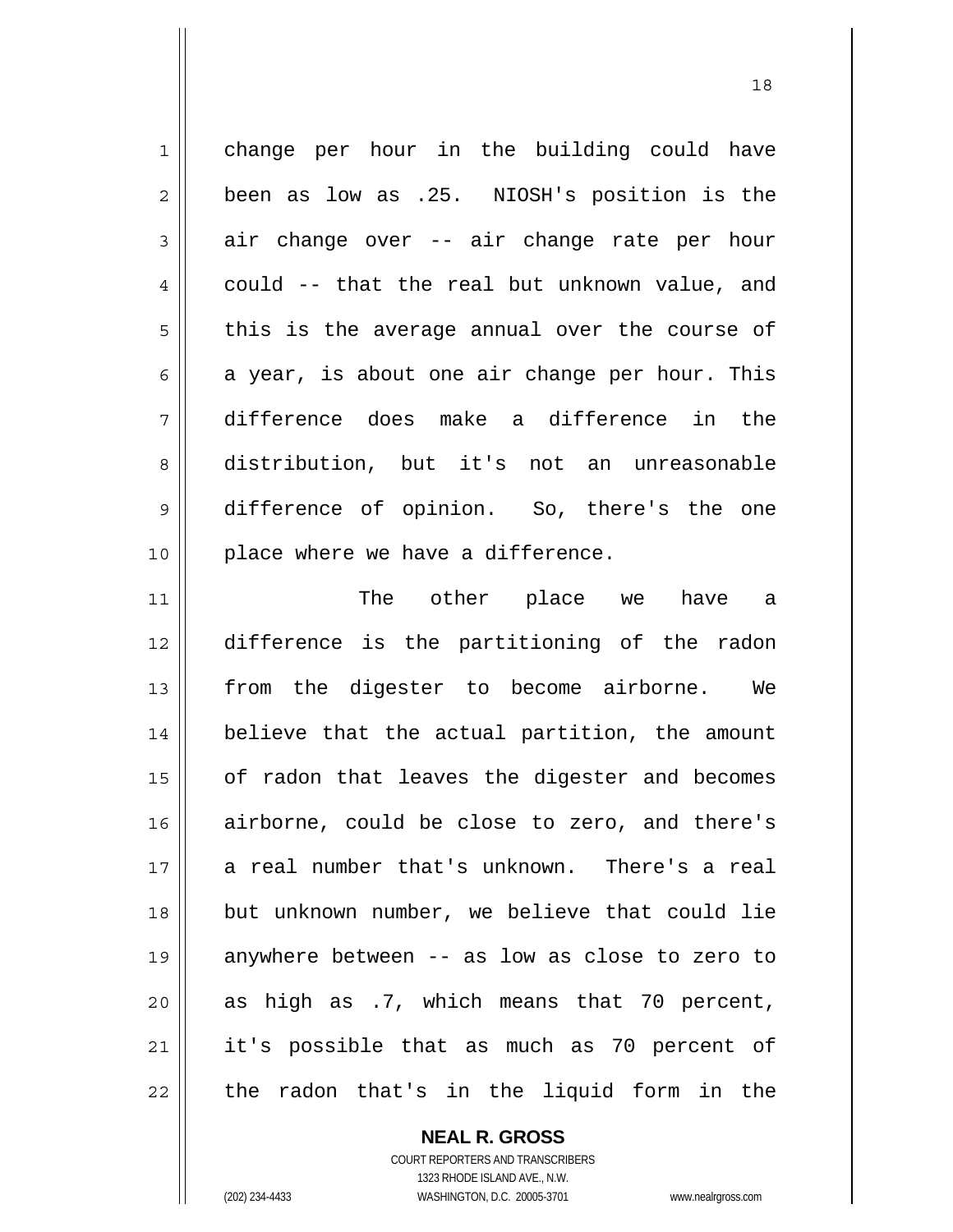$1 \parallel$  digester, as it moves through the building,  $2 \parallel$  could, in theory, become airborne because of  $3 \parallel$  the -- you know, the open tanks, and it could 4 actually partition. 5 || So, there's a real but unknown 6  $\parallel$  number for what that partitioning was, and we 7 believe fit lies someplace -- a value 8 || someplace close to zero, but, perhaps, as high  $9 \parallel$  as 70 percent. 10 NIOSH's number, interestingly 11 || enough, that they came to, is they believe the 12 || right range is someplace close to zero and as  $13$  high as .5. 14 || So, here are differences, they 15  $\parallel$  believe that, really, the upper bound of what  $16$  the partitioning could be is only 50 percent 17 of the radon might emanate, while SC&A 18 believes, well, we think it might -- it could 19 even be a little bit higher, and these are 20 judgment calls based on our review of the 21 literature. 22 || Again, I believe that difference is

> COURT REPORTERS AND TRANSCRIBERS 1323 RHODE ISLAND AVE., N.W. (202) 234-4433 WASHINGTON, D.C. 20005-3701 www.nealrgross.com

 **NEAL R. GROSS**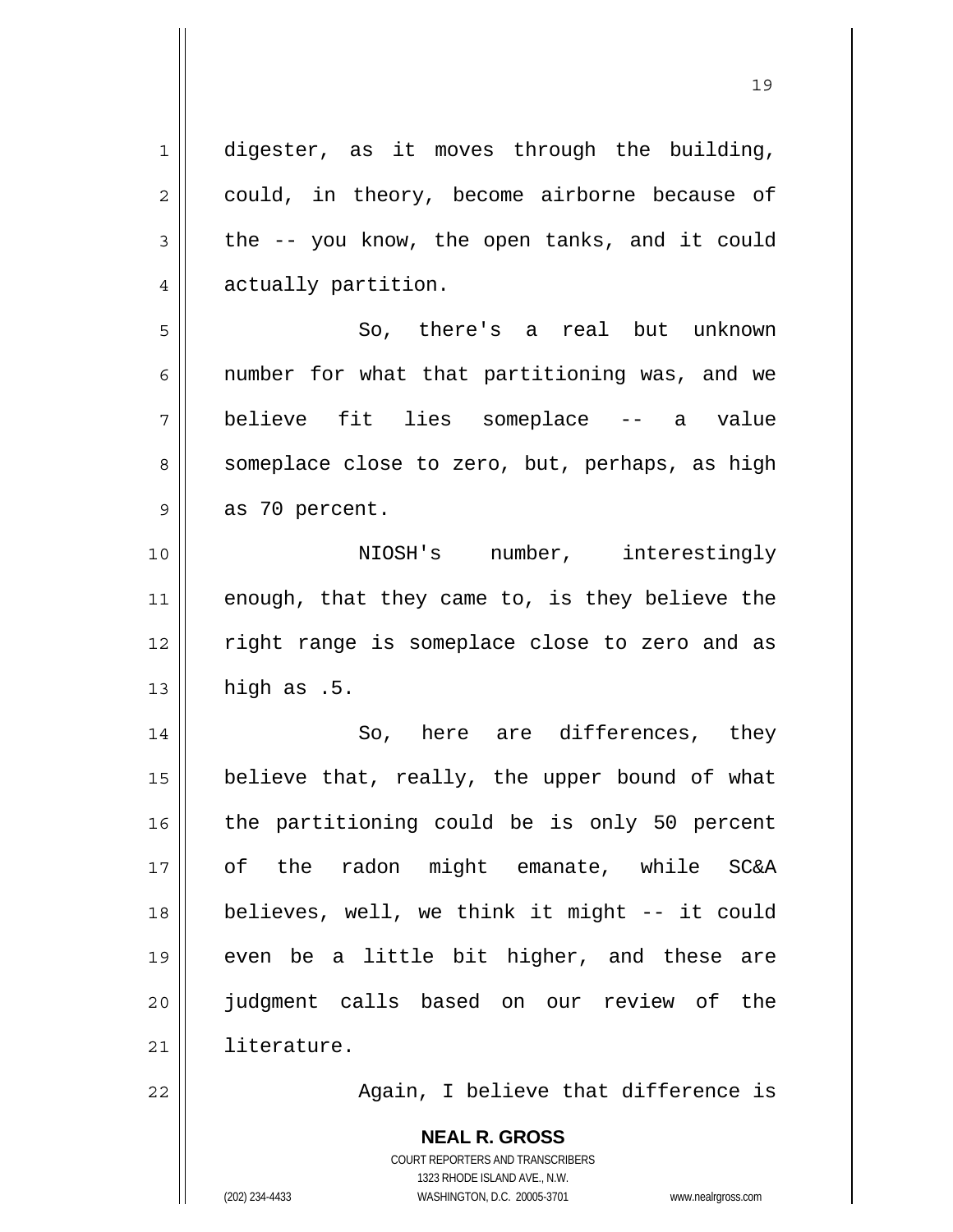1 || small, and I believe it's not an unreasonable 2 difference, that we are two different groups  $3 \parallel$  of individuals looking at the same problem.  $4 \parallel$  So, we walk away saying, I think the 5 | concluding remark -- statement would be, SC&A 6 believes that the approach used by  $-$ - the 7 distribution selected by NIOSH are  $8 \parallel$  scientifically sound and claimant-favorable,  $9 \parallel$  except if we were to do the analysis we would 10 probably use the slightly different 11 distribution, which is a little bit more 12 conservative, a little bit more claimant-13 favorable, so we come down in a somewhat 14 different place in the end than NIOSH does, 15 but I think both sets of values are 16 | reasonable.

17 CHAIR MUNN: Before we ask NIOSH to 18 || address these same issues, there's one other 19 point which probably should be made at this 20 || juncture, based on your introductory comments,  $21 \parallel$  John.

22 || Thave a direct question for the

 **NEAL R. GROSS** COURT REPORTERS AND TRANSCRIBERS 1323 RHODE ISLAND AVE., N.W. (202) 234-4433 WASHINGTON, D.C. 20005-3701 www.nealrgross.com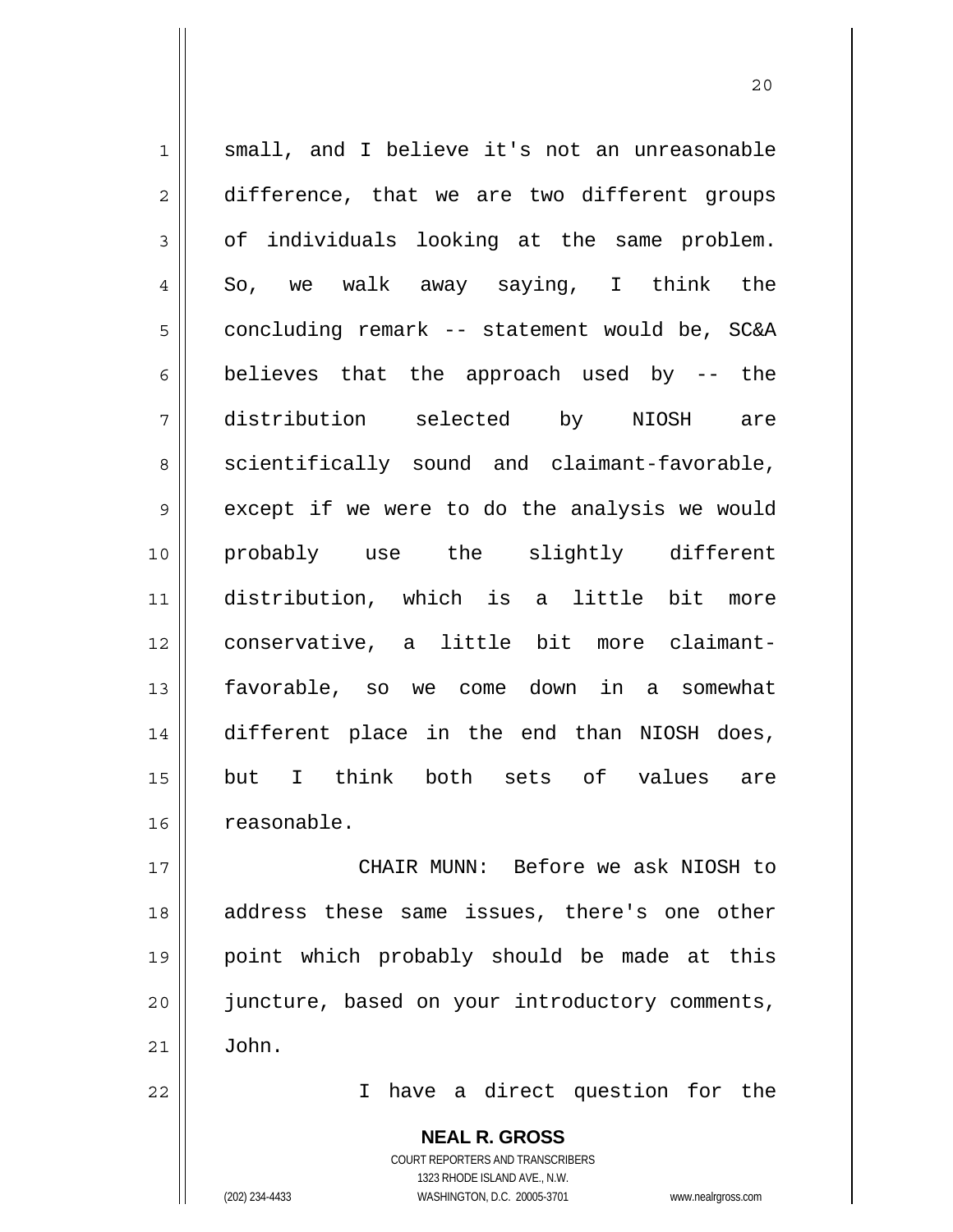1 members of the board. John prefaced his 2 | comments by pointing out that a model has been 3 developed from which all of the scientific 4 || approaches to determination of dose has been 5 | predicated.

6 My question to the board members 7 is, do you have any problem with the 8 development of a model of this type, as being 9 an appropriate approach? Is the approach 10 itself acceptable to us?

11 MEMBER GIBSON: Wanda, this is 12 Mike.

13 CHAIR MUNN: Yes.

14 || MEMBER GIBSON: I disagree with the 15 approach. Basically, I think it's not 16 || consistent with the intent of the Act. I 17 don't disagree with their scientific 18 philosophy, but I just feel that this whole 19 path we are marching down is not consistent 20 || with the intent of the legislation.

21 CHAIR MUNN: So, unless we can come  $22$  || to some other conclusion during this phone

> **NEAL R. GROSS** COURT REPORTERS AND TRANSCRIBERS 1323 RHODE ISLAND AVE., N.W. (202) 234-4433 WASHINGTON, D.C. 20005-3701 www.nealrgross.com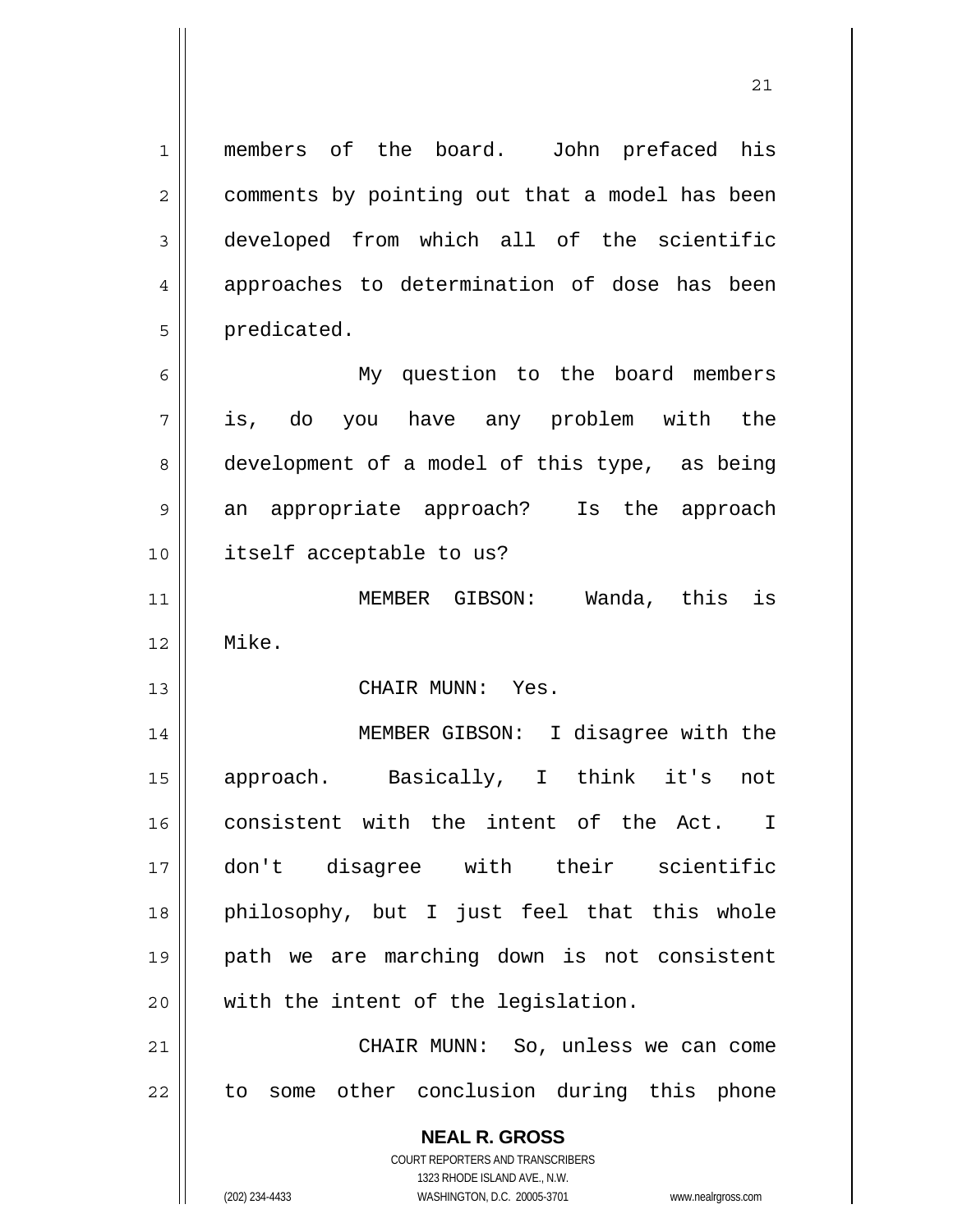| 1  | call, you will not be accepting the approach   |
|----|------------------------------------------------|
| 2  | that's taken here, regardless of what we       |
| 3  | decide with respect to these two concerns      |
| 4  | we've just discussed.                          |
| 5  | MEMBER GIBSON: Yes, Wanda, that's              |
| 6  | correct.                                       |
| 7  | CHAIR MUNN: Jim?                               |
| 8  | MEMBER MELIUS: I would echo that,              |
| 9  | and I'm trying to keep an open mind on what's  |
| 10 | going on, but, certainly, the inability of     |
| 11 | NIOSH and SC&A to reach agreement on this, and |
| 12 | I still don't -- I still don't know what NIOSH |
| 13 | is proposing to do.                            |
| 14 | I mean, we've gotten this, to me,              |
| 15 | pretty odd situation where SC&A is proposing   |
| 16 | the methods and NIOSH is critiquing them. I    |
| 17 | thought it was supposed to be the reverse.     |
| 18 | CHAIR MUNN: Well, it was the                   |
| 19 | reverse as we started out, I think this is the |
| 20 | point where, from my perspective, this is what |
| 21 | we've developed to with respect to this very   |
| 22 | fine point.                                    |
|    | <b>NEAL R. GROSS</b>                           |

 COURT REPORTERS AND TRANSCRIBERS 1323 RHODE ISLAND AVE., N.W.

 $\mathsf{II}$ 

(202) 234-4433 WASHINGTON, D.C. 20005-3701 www.nealrgross.com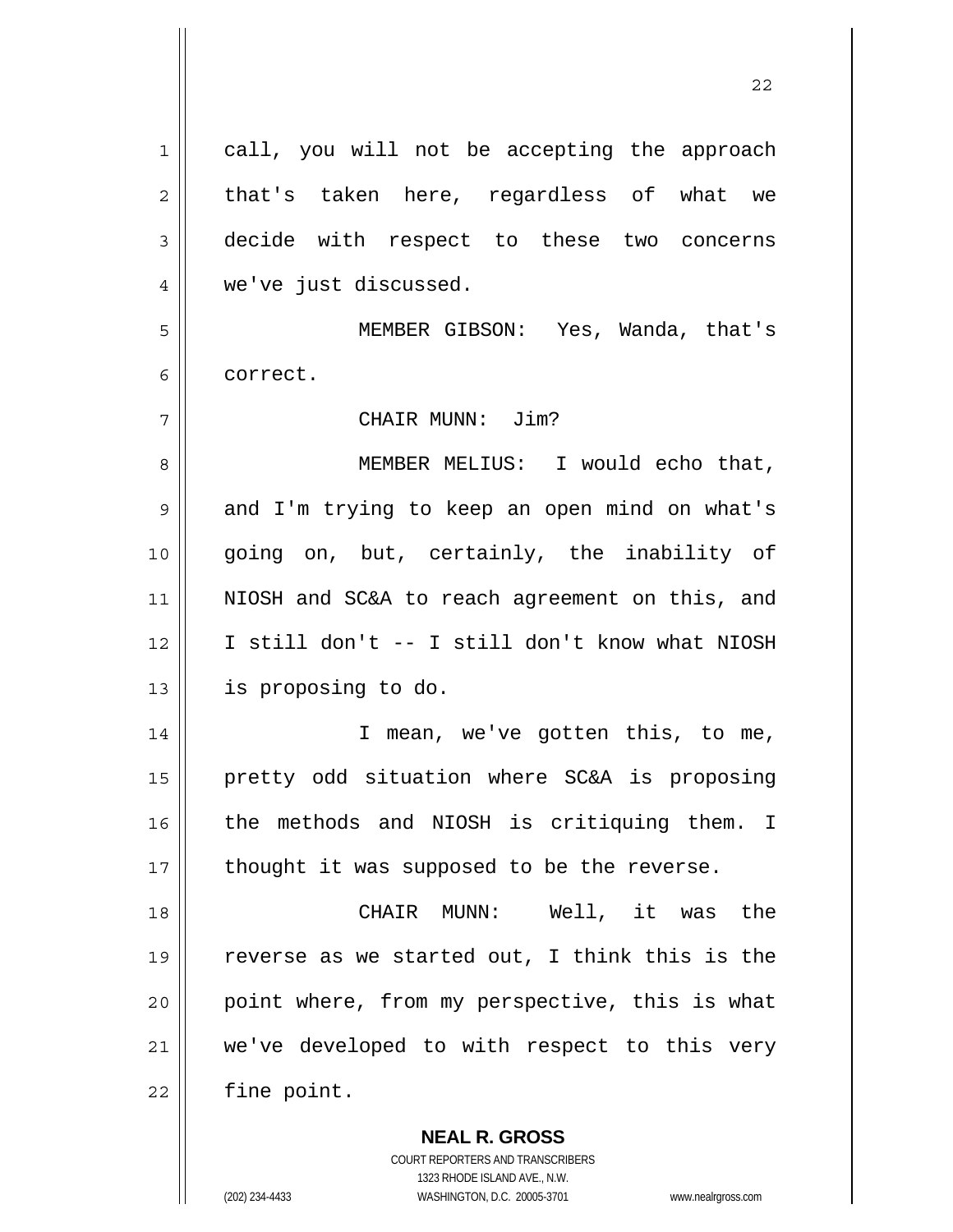| $\mathbf 1$ | But, before NIOSH has<br>an                                                                         |
|-------------|-----------------------------------------------------------------------------------------------------|
| 2           | opportunity to go forward with their response                                                       |
| 3           | to John's comments, I wanted to get a feel for                                                      |
| 4           | whether the people who are going to be having                                                       |
| 5           | to make the decision on this were going to be                                                       |
| 6           | accepting of whatever decision comes along in                                                       |
| 7           | any case, with respect to the application of                                                        |
| 8           | these data to a model that has been proposed                                                        |
| 9           | and been operating on.                                                                              |
| 10          | And, I guess I'm hearing from you                                                                   |
| 11          | and from Mike that you are still out on that,                                                       |
| 12          | and you are waiting until you hear something                                                        |
| 13          | from NIOSH on it.                                                                                   |
| 14          | MEMBER MELIUS: It's fair to say I                                                                   |
| 15          | am skeptical, and I don't have the opportunity                                                      |
| 16          | -- I don't have the opportunity to review the                                                       |
| 17          | notes from the technical conference call, I                                                         |
| 18          | can't access them now, I can't do anything                                                          |
| 19          | about the weather.                                                                                  |
| 20          | So, I'm trying to listen and be                                                                     |
| 21          | fair minded about this, but it's certainly a                                                        |
| 22          | confusing situation, and all I've<br>seen                                                           |
|             | <b>NEAL R. GROSS</b>                                                                                |
|             | <b>COURT REPORTERS AND TRANSCRIBERS</b>                                                             |
|             | 1323 RHODE ISLAND AVE., N.W.<br>(202) 234-4433<br>WASHINGTON, D.C. 20005-3701<br>www.nealrgross.com |
|             |                                                                                                     |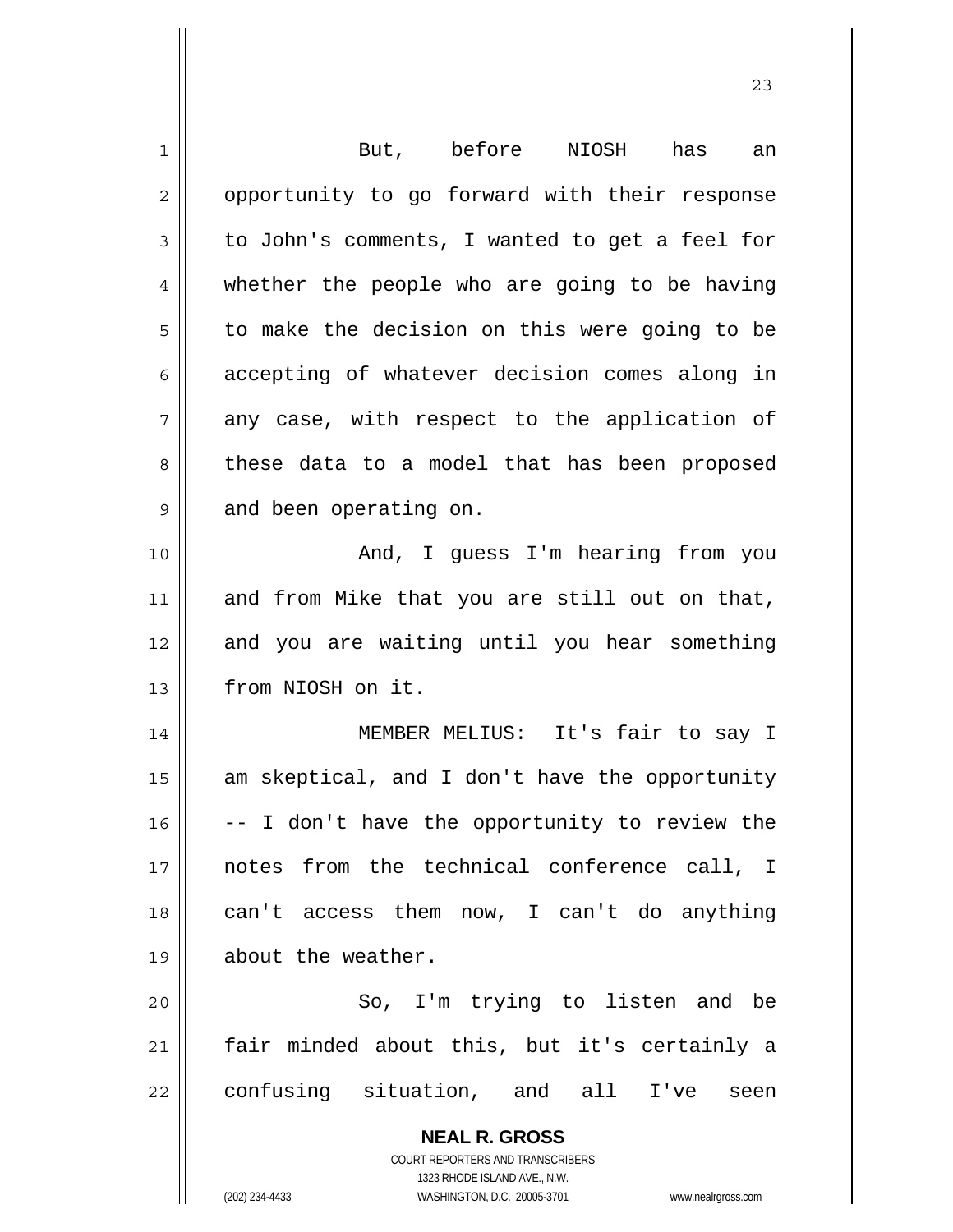1 || proposed from NIOSH has been, you know, one  $2 \parallel$  outside critique of the SC&A model or some 3 version of that, and I believe there's a note 4 | from NIOSH staff, but it's also dealing with a 5 | particularly technical point.

Now again, I can't look through my computer and see what else may have been sent, 8 but that's all I've heard so far. So, I 9 || really would like to hear what NIOSH intends to do and what their interpretation is going forward.

CHAIR MUNN: Yes, I anticipate that  $\parallel$  to be the bulk of our call here. I just wanted 14 || to touch base. Again, I'm trying very hard to make sure that we are not missing an issue 16 || that's likely to be raised when we discuss it in full board.

18 || Gen, did you have a comment? MEMBER ROESSLER: Yes, I would like to make a comment. With regard to the procedure that we are following on this particular issue, I think we are doing it

> **NEAL R. GROSS** COURT REPORTERS AND TRANSCRIBERS 1323 RHODE ISLAND AVE., N.W. (202) 234-4433 WASHINGTON, D.C. 20005-3701 www.nealrgross.com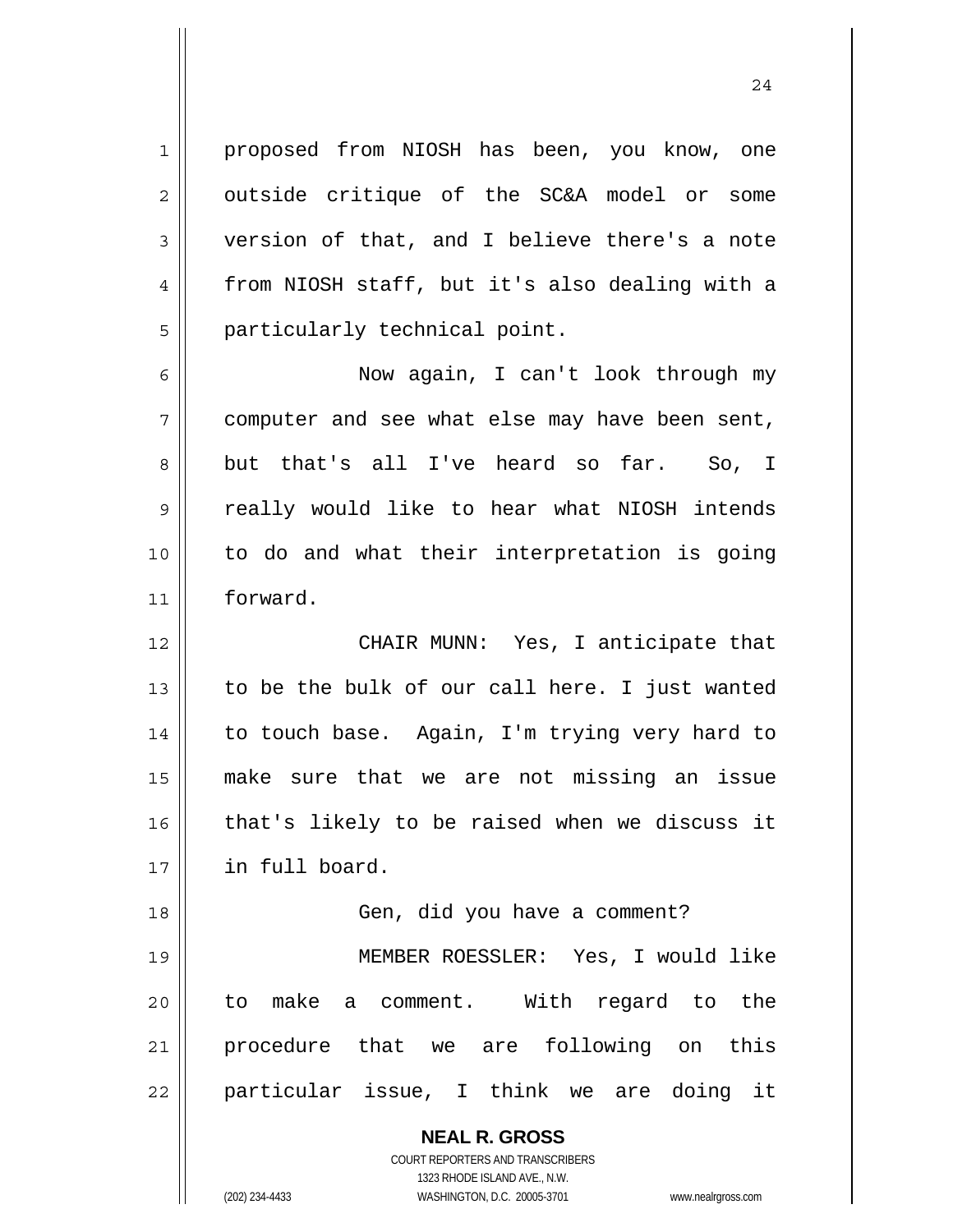$1 \parallel$  exactly right.

| $\overline{2}$ | After all, this is why we have our             |
|----------------|------------------------------------------------|
| $\mathfrak{Z}$ | independent contractor, and all of us know     |
| $\overline{4}$ | that they do a very critical and detailed      |
| 5              | evaluation of everything.                      |
| 6              | We just heard John say that SC&A               |
| 7              | has approved the model approach. I certainly   |
| 8              | feel it's a scientifically valid way to do     |
| 9              | this, and I think that it fits with the rules. |
| 10             | I think, too, that we have the fact            |
| 11             | SC&A came up with an approach, and I<br>that   |
| 12             | assume, and we'll hear from NIOSH, that they   |
| 13             | have agreed upon the approach. I think we      |
| 14             | have to talk about the details, but overall I  |
| 15             | think we are in close agreement, and I think   |
| 16             | we have reached a solution.                    |
| 17             | DR. MAURO: Wanda, would you -- Jim             |
| 18             | brought up a very important point that I think |
| 19             | we need to put out on the table, and that is,  |
| 20             | we are in an unusual circumstance, in that, in |
| 21             | effect, all of a sudden we are talking about a |
| 22             | model that SC&A developed, sort of the kind of |

 **NEAL R. GROSS** COURT REPORTERS AND TRANSCRIBERS 1323 RHODE ISLAND AVE., N.W.

(202) 234-4433 WASHINGTON, D.C. 20005-3701 www.nealrgross.com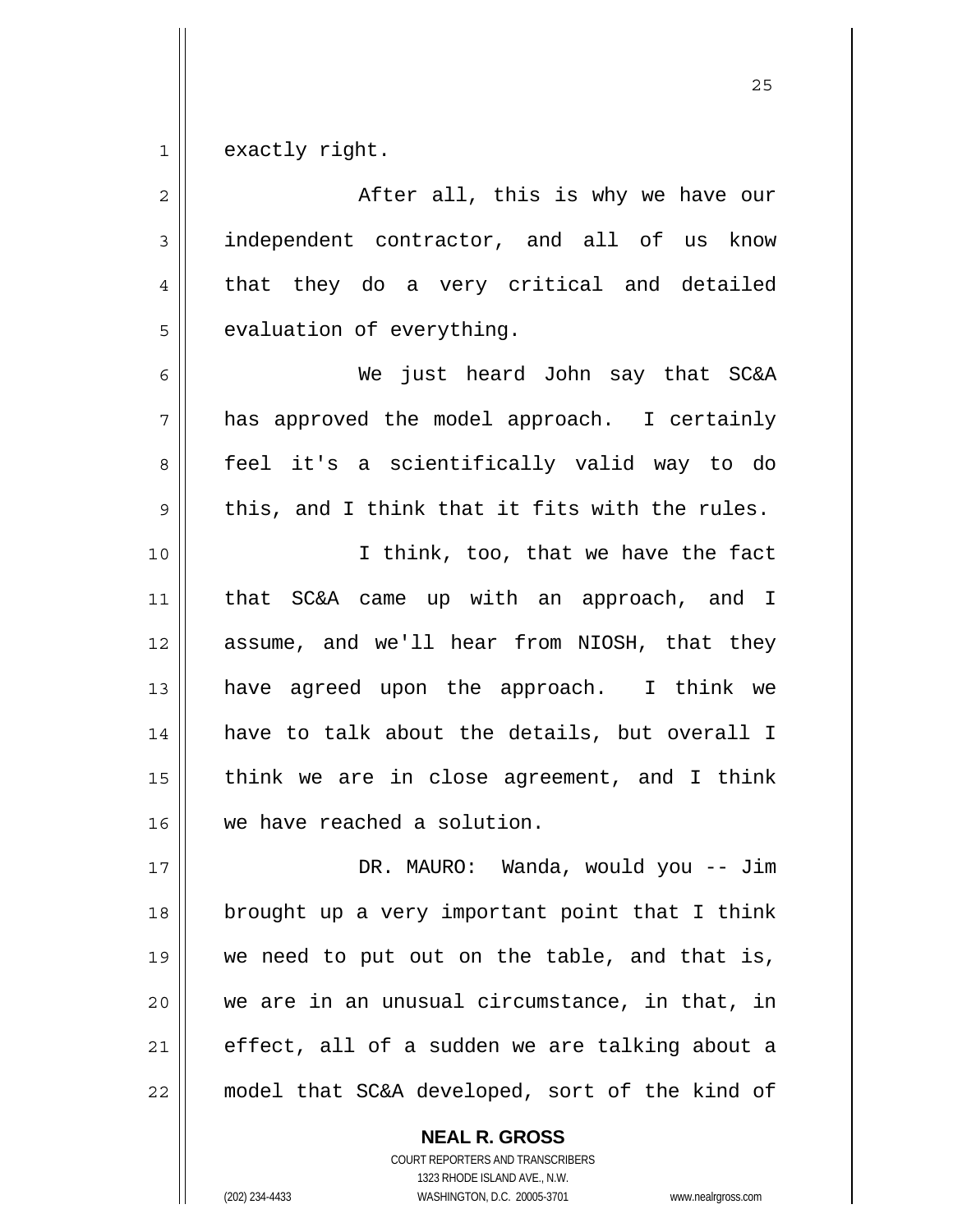1 || thing that normally would have been done by  $2 \parallel$  NIOSH, and, of course, SC&A would have  $3 \parallel$  critiqued it. And, we backed into this -- and  $4 \parallel$  this is a first. 5 The reason the model was developed 6 originally was, we were exploring ways of 7 determining whether we felt that the approach 8 || that originally was developed by NIOSH, to 9 represent the air concentrations of radon, 10 namely, using the surrogate data from Florida, 11 and they came up with 2.33 picocuries per 12 || liter, and we were asked to look into that. 13 And, it's important to point out  $14$  || that the modeling approach, in a funny sort of 15 way, was the tool that we decided to use to 16 determine if the 2.33 number that was being 17 || proposed seemed to be reasonable. 18 So, we ended up doing some 19 modeling, as a way to check NIOSH's approach. 20 What happened in time was, the 21 model took a life of its own and became the

 $22$  || primary focus, and then all of a sudden the

 **NEAL R. GROSS** COURT REPORTERS AND TRANSCRIBERS

1323 RHODE ISLAND AVE., N.W.

(202) 234-4433 WASHINGTON, D.C. 20005-3701 www.nealrgross.com

<u>26</u>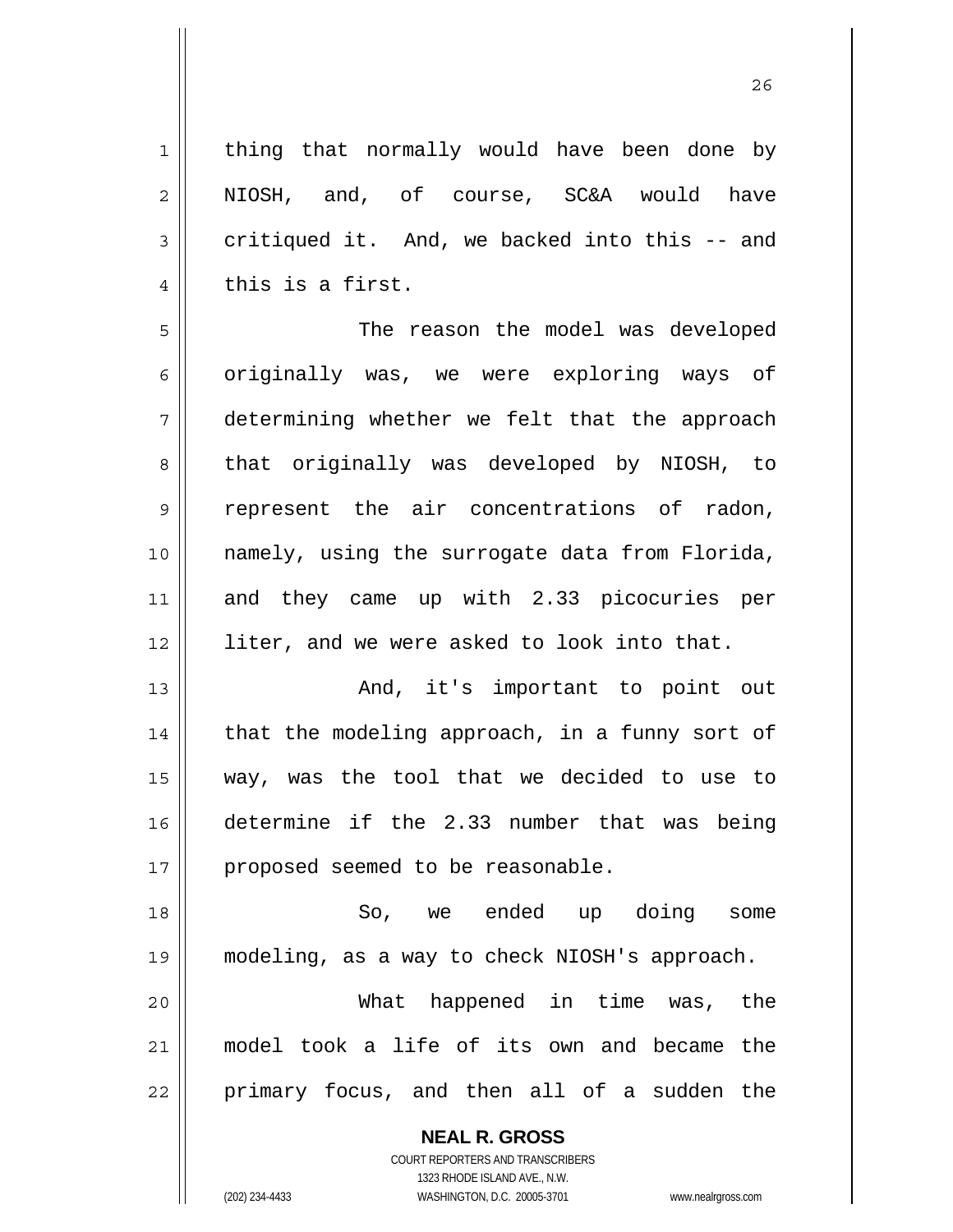1 || model developed by SC&A is -- we are talking  $2 \parallel$  about it now as if it's the approach that's  $3 \parallel$  going to be used to reconstruct exposure. 4 || So, Jim, you are correct, there is  $5 \parallel$  something unusual about this, but it did  $6 \parallel$  happen in a way that was a natural outcome of  $7 \parallel$  the process that we normally follow. 8 DR. ANIGSTEIN: John, can I -- this 9 || is Bob Anigstein -- I would like to clarify - $10$  | - substantiate what you were just saying, and 11 that is, at the St. Louis board meeting, it 12 was either during the board meeting -- the 13  $\parallel$  full board meeting, or, I think it was during 14 || the full board meeting, we had proposed this 15 very rudimentary, preliminary model sort of 16 || like, you know, our version zero, or maybe the 17 version -1, and we were specifically asked by 18 the board, by one board member, who was 19 critical of that and said, I want to see some 20 equations, I want to see some more 21 documentation, basically, wanted to see a more 22 detailed model.

27

 **NEAL R. GROSS**

 COURT REPORTERS AND TRANSCRIBERS 1323 RHODE ISLAND AVE., N.W. (202) 234-4433 WASHINGTON, D.C. 20005-3701 www.nealrgross.com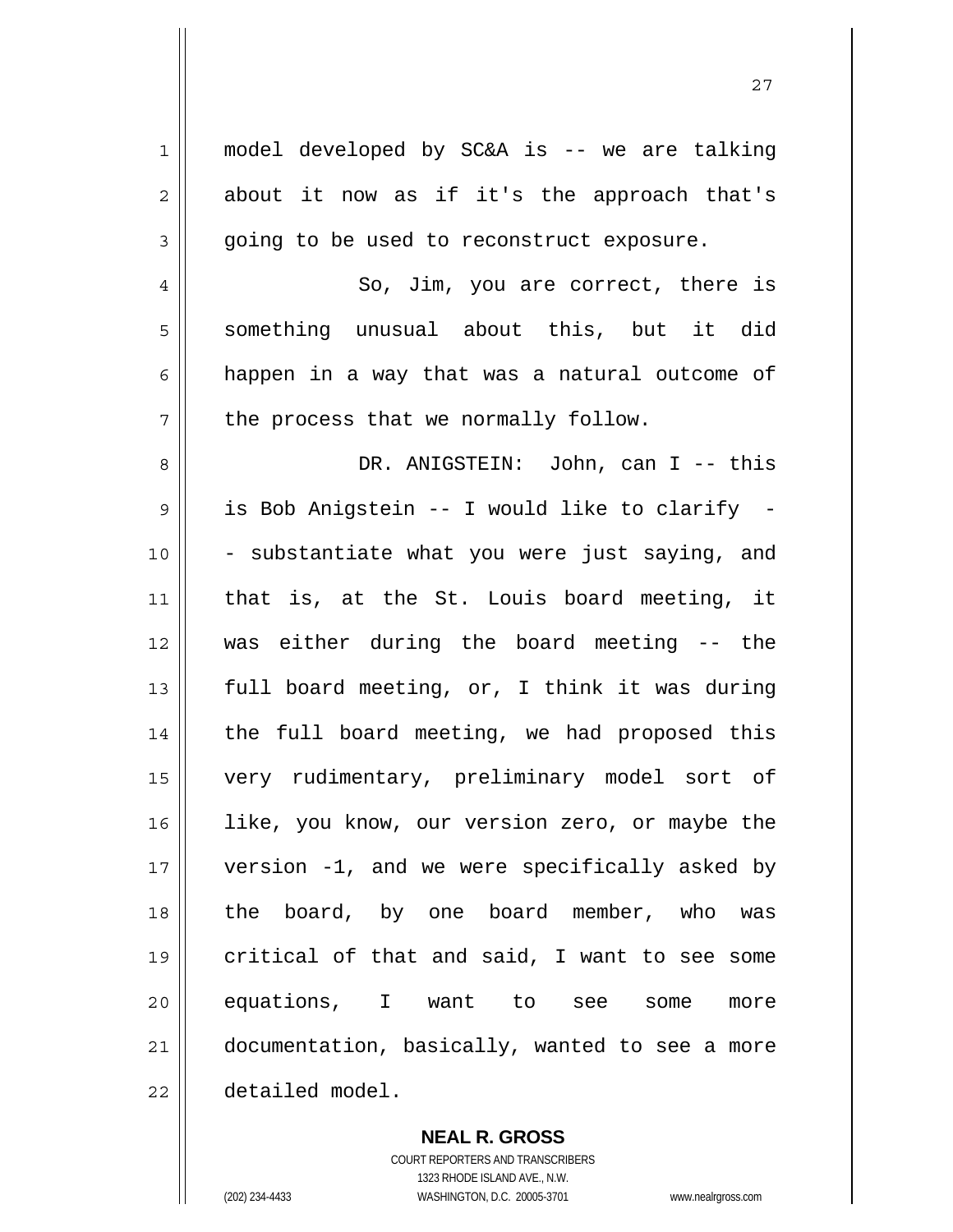| 1              | And, that was, to my understanding,                                 |
|----------------|---------------------------------------------------------------------|
| $\overline{2}$ | our point of departure and our marching orders                      |
| 3              | for developing a more detailed technical model                      |
| 4              | than we had started off with.                                       |
| 5              | CHAIR MUNN: Thank you.                                              |
| 6              | Before we continue this discussion                                  |
| 7              | any further, I would really like to have NIOSH                      |
| 8              | have an opportunity to respond to where we                          |
| 9              | are. I think we have a feel of where the                            |
| 10             | concerns lie among board members, and we                            |
| 11             | haven't had an opportunity for the agency to                        |
| 12             | speak at all.                                                       |
| 13             | Jim or Tom, do you want to respond                                  |
| 14             | to John and Bob's comments here?                                    |
| 15             | DR. NETON: Yes, Wanda, this is                                      |
| 16             | Jim.                                                                |
| 17             | A lot has been discussed, and I                                     |
| 18             | would like to say a few things, I guess.                            |
| 19             | I'd like to start off by first                                      |
| 20             | talking about the model itself, and how we                          |
| 21             | believe that it's consistent with the dose                          |
| 22             | reconstruction regulation.                                          |
|                |                                                                     |
|                | <b>NEAL R. GROSS</b><br>COURT REPORTERS AND TRANSCRIBERS            |
|                | 1323 RHODE ISLAND AVE., N.W.                                        |
|                | (202) 234-4433<br>WASHINGTON, D.C. 20005-3701<br>www.nealrgross.com |

 $\mathbf{I}$ 

 $\mathop{\text{||}}$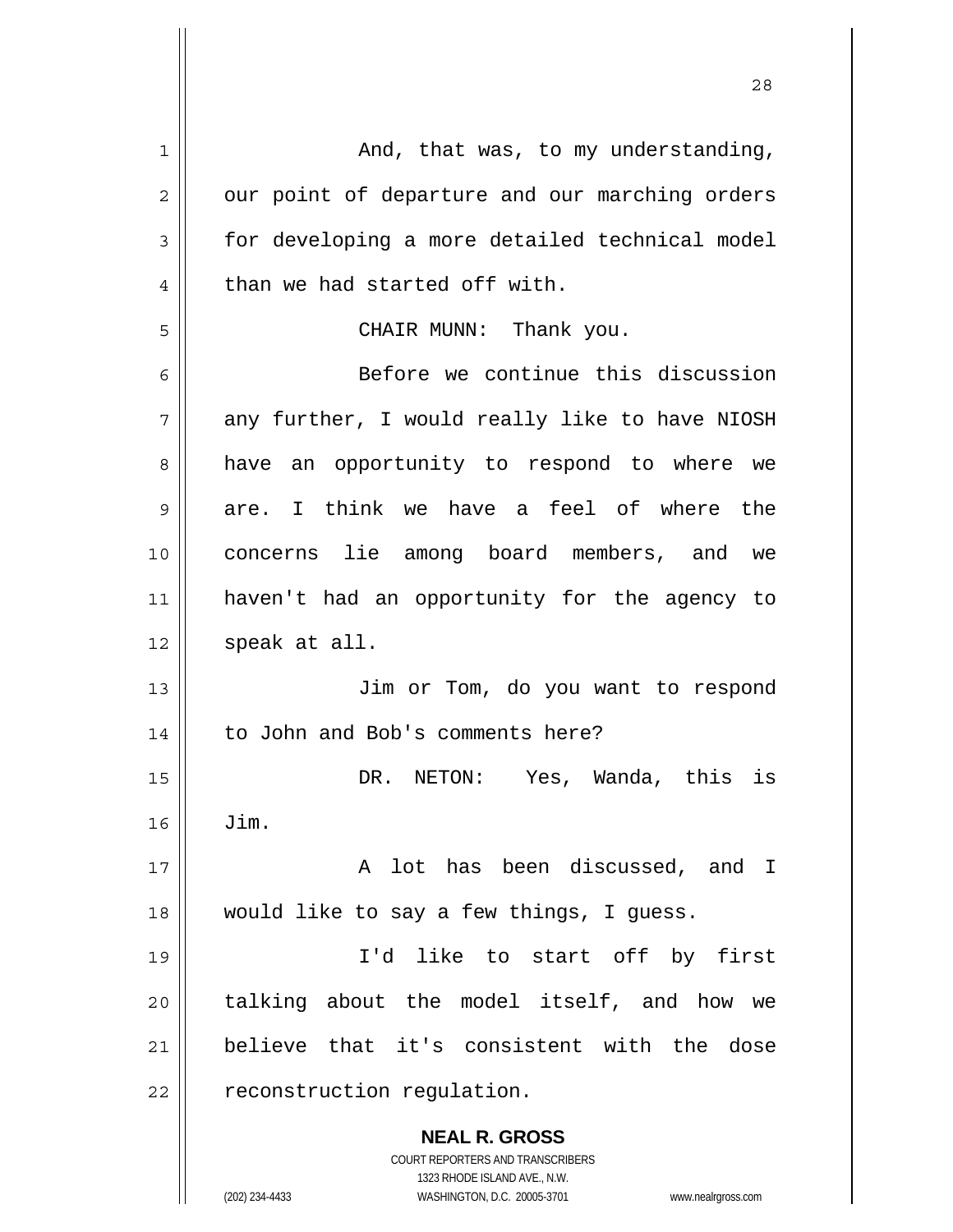| 1              | This is really, we haven't used the            |
|----------------|------------------------------------------------|
| $\overline{2}$ | term, but it's what I would call a source term |
| 3              | model. In other words, we know a lot about     |
| $\overline{4}$ | the material that was processed, the amount    |
| 5              | that was moved through, the processing         |
| 6              | equipment, all that sort of thing, the         |
| 7              | building sizes, and we've used that, or SC&A   |
| 8              | has initially used that, although I would say  |
| $\mathsf 9$    | in the very early development of the model Tom |
| 10             | Tomes and SC&A were sort of jointly involved   |
| 11             | before this became a Monte Carlo model and,    |
| 12             | sort of, spec-ing out how this might be done.  |
| 13             | But, it's consistent with the                  |
| 14             | regulations when we talk about using a source  |
| 15             | term model, that's part of our hierarchical    |
| 16             | approach to reconstructing doses. So, I        |
| 17             | believe it is very consistent with the         |
| 18             | regulations.                                   |
| 19             | With regard to what John and Bob               |
| 20             | Anigstein were saying, I'm in complete         |
| 21             | agreement with their characterization of the   |
|                |                                                |

situation. This model has sort of taken a

 **NEAL R. GROSS** COURT REPORTERS AND TRANSCRIBERS

1323 RHODE ISLAND AVE., N.W.

(202) 234-4433 WASHINGTON, D.C. 20005-3701 www.nealrgross.com

 $\mathbf{I}$ 

<u>29</u>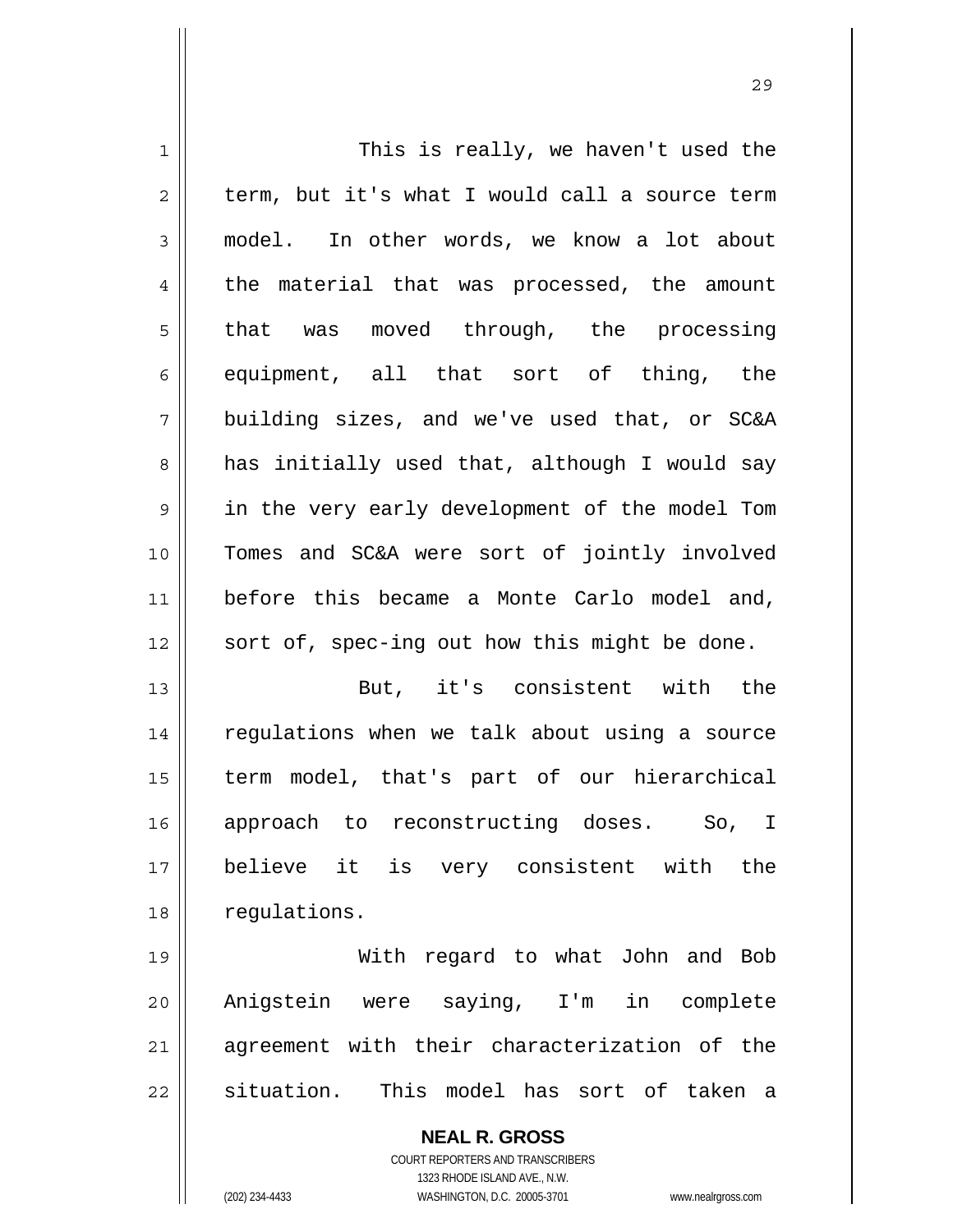1 life of its own.

| $\overline{2}$ | If you remember, NIOSH originally              |
|----------------|------------------------------------------------|
| 3              | put forth, I think it was something like 2.3   |
| 4              | picocuries per liter as a bounding value.      |
| 5              | That value was scrutinized quite heavily after |
| 6              | we put it out, and in looking at that we       |
| 7              | recognized -- NIOSH recognized that there is   |
| 8              | more uncertainty about that value than we      |
| $\mathsf 9$    | really thought, and the model, I thought, was  |
| 10             | a good way to get about that uncertainty.      |
| 11             | And, in fact, when the material is modeled, as |
| 12             | we saw -- when the parameters are used, that   |
| 13             | is, the air exchange rate of one per hour, and |
| 14             | the 50 percent release fraction for the radon, |
| 15             | in fact, the 50th percentile comes out not too |
| 16             | far off from what we had originally proposed.  |
| 17             | I think it's somewhere in the vicinity of 3    |
| 18             | picocuries per liter, the median best value    |
| 19             | estimate, versus the 2.33, which we believe    |
| 20             | tended to confirm our original analysis -- our |
| 21             | original value.                                |
|                |                                                |

22 | Rut, there is uncertainly about

 **NEAL R. GROSS** COURT REPORTERS AND TRANSCRIBERS 1323 RHODE ISLAND AVE., N.W. (202) 234-4433 WASHINGTON, D.C. 20005-3701 www.nealrgross.com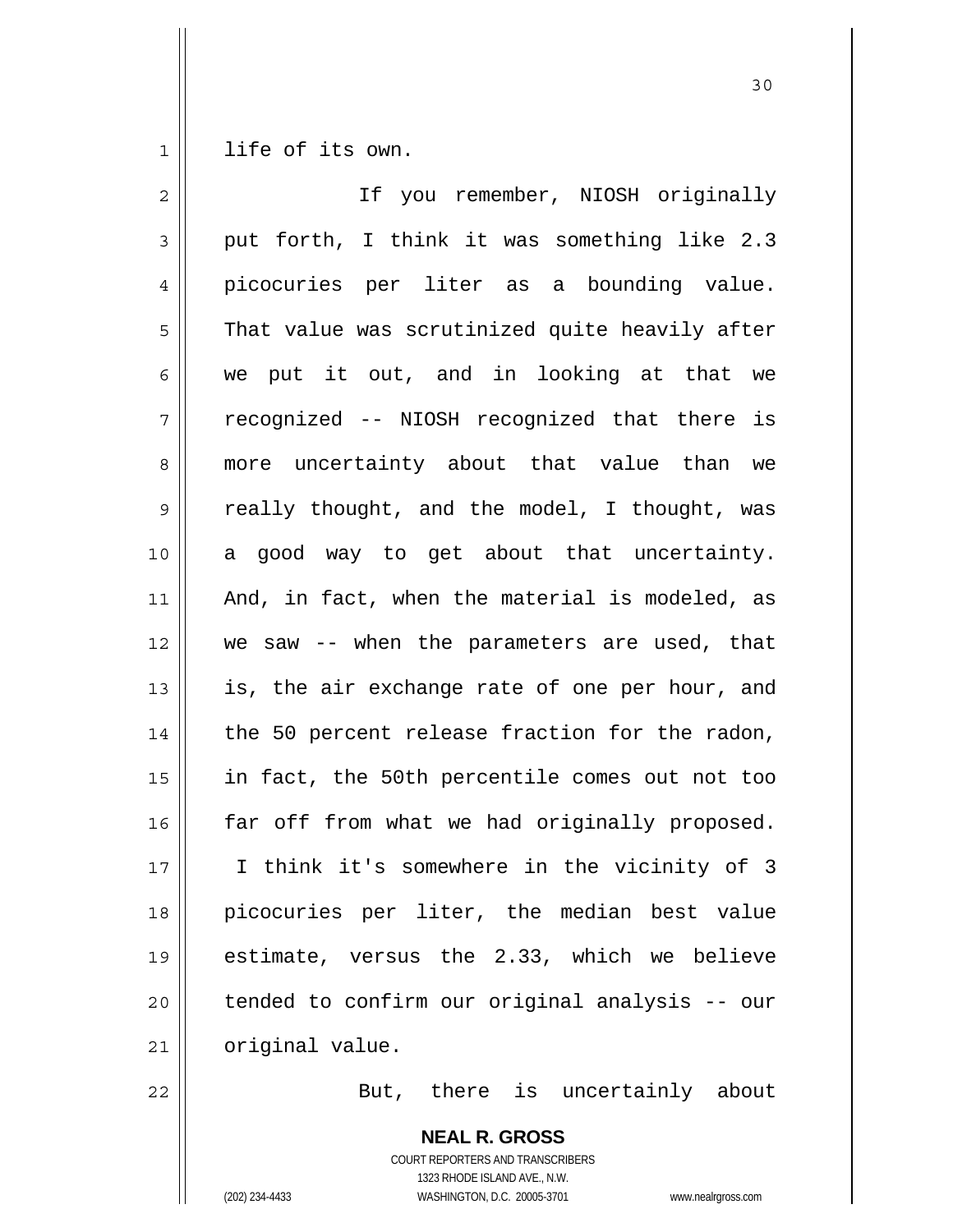$1 \parallel$  that value, and we felt that the use of the 2 || Monte Carlo approach, to put uncertainty 3 | bounds around that distribution, made some  $4 \parallel$  sense, and, certainly, you know, took full 5 || advantage of the information that was 6 developed during our research.

 $7 \parallel$  and, we discussed this at the last 8 || technical call, and I believe it's captured in  $9 \parallel$  the minutes of the working group -- of the 10 technical call, that NIOSH is proposing that 11 we use this model in tact, as it's been 12 developed, for reconstructing radon doses at 13 Blockson Chemical.

The only difference that we talked about would be, NIOSH still believes that the lower bound air exchange rate, based on our research and consulting a subject matter expert, would be more appropriately one air 19 || change per hour versus, I think, .24 or .25, | something of that nature, proposed by SC&A. We are not necessarily going to

 $22$  || quibble about the release fraction of between

 COURT REPORTERS AND TRANSCRIBERS 1323 RHODE ISLAND AVE., N.W. (202) 234-4433 WASHINGTON, D.C. 20005-3701 www.nealrgross.com

 **NEAL R. GROSS**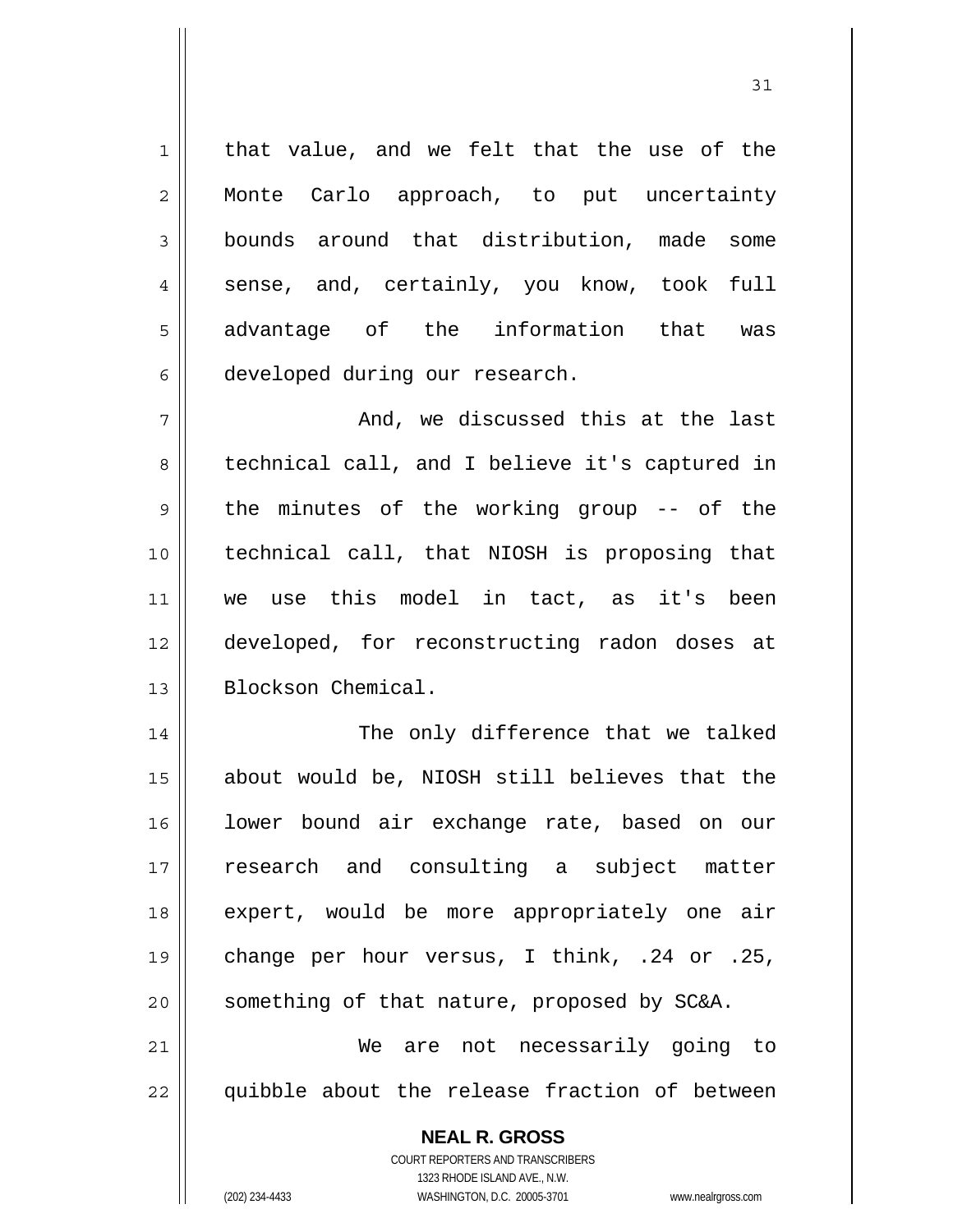| 1           | 50 and 70 percent. Frankly, that makes not a   |
|-------------|------------------------------------------------|
| 2           | lot of difference at the end of the day, and,  |
| 3           | you know, we would be -- we are okay with, you |
| 4           | know, we'll get it down to one issue, and I'm  |
| 5           | okay with saying 70 percent. I mean, I'm not   |
| 6           | going to quibble about the difference between  |
| 7           | 50 and 70.                                     |
| 8           | So, really, it comes down to                   |
| $\mathsf 9$ | NIOSH's position that the air exchange rate    |
| 10          | lower bound should be one, and that drives the |
| 11          | upper 95th percentile with distribution.       |
| 12          | If we adopted an air exchange rate             |
| 13          | -- I mean, a release fraction of 70 percent,   |
| 14          | the 50th percentile, the best estimate for our |
| 15          | model, or our model using one air exchange     |
| 16          | rate per hour, would be 4.56 picocuries per    |
| 17          | liter, and I believe SC&A's current<br>50th    |
| 18          | percentile is 5.97, very little difference in  |
| 19          | the median values, and at the end of the day   |
| 20          | the difference is at the tail of the           |
| 21          | distribution 95th percentile, where they would |
|             |                                                |

 **NEAL R. GROSS** COURT REPORTERS AND TRANSCRIBERS 1323 RHODE ISLAND AVE., N.W.

 $\mathsf{I}$ 

(202) 234-4433 WASHINGTON, D.C. 20005-3701 www.nealrgross.com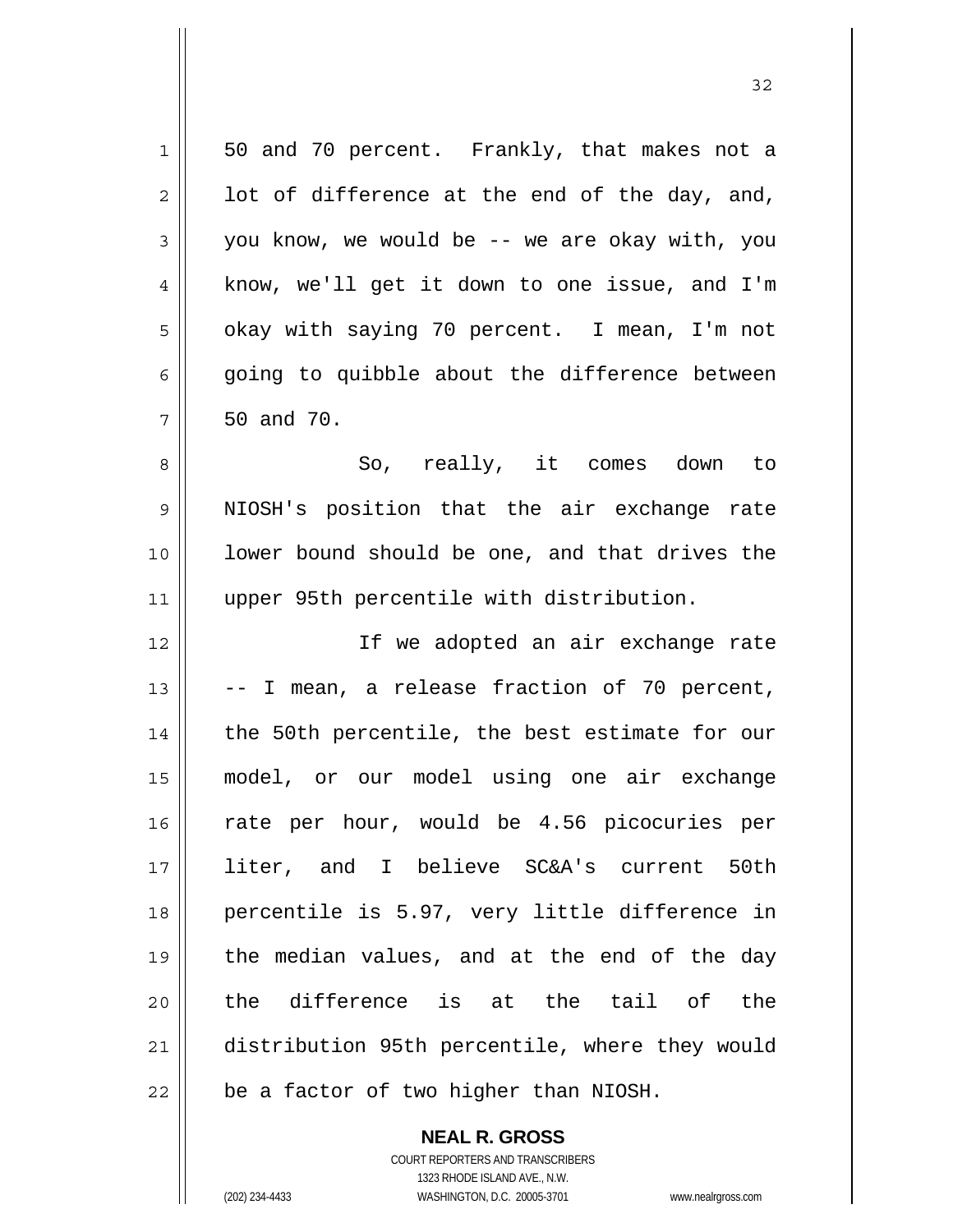|             | 33                                                                  |
|-------------|---------------------------------------------------------------------|
| $\mathbf 1$ | And, that's where we are right now.                                 |
| 2           | CHAIR MUNN: Thank you, Jim.                                         |
| 3           | Dr. Melius, does that give you any                                  |
| 4           | better feeling with respect to accepting the                        |
| 5           | model and where we need to focus our attention                      |
| 6           | appears to be on the air exchange?                                  |
| 7           | MEMBER MELIUS: The answer is no.                                    |
| 8           | I mean, it's helpful to know what -- where                          |
| 9           | NIOSH is coming from, extremely helpful.                            |
| 10          | CHAIR MUNN: But, you have concerns                                  |
| 11          | with respect to the model still.                                    |
| 12          | MEMBER MELIUS: I would need to                                      |
| 13          | review the technical call.                                          |
| 14          | CHAIR MUNN: Oh, I see.                                              |
| 15          | And, Mike, your thought with                                        |
| 16          | respect to accepting the model?                                     |
| 17          | MEMBER GIBSON: You know, again, I                                   |
| 18          | don't agree with all -- I don't disagree with                       |
| 19          | all the scientific effort that's put into                           |
| 20          | this, I just still think this is a little far                       |
| 21          | reaching for the intent of the program.                             |
| 22          | CHAIR MUNN: So, you still have                                      |
|             | <b>NEAL R. GROSS</b>                                                |
|             | COURT REPORTERS AND TRANSCRIBERS<br>1323 RHODE ISLAND AVE., N.W.    |
|             | (202) 234-4433<br>WASHINGTON, D.C. 20005-3701<br>www.nealrgross.com |

 $\overline{\mathsf{I}}$ 

 $\mathsf{I}$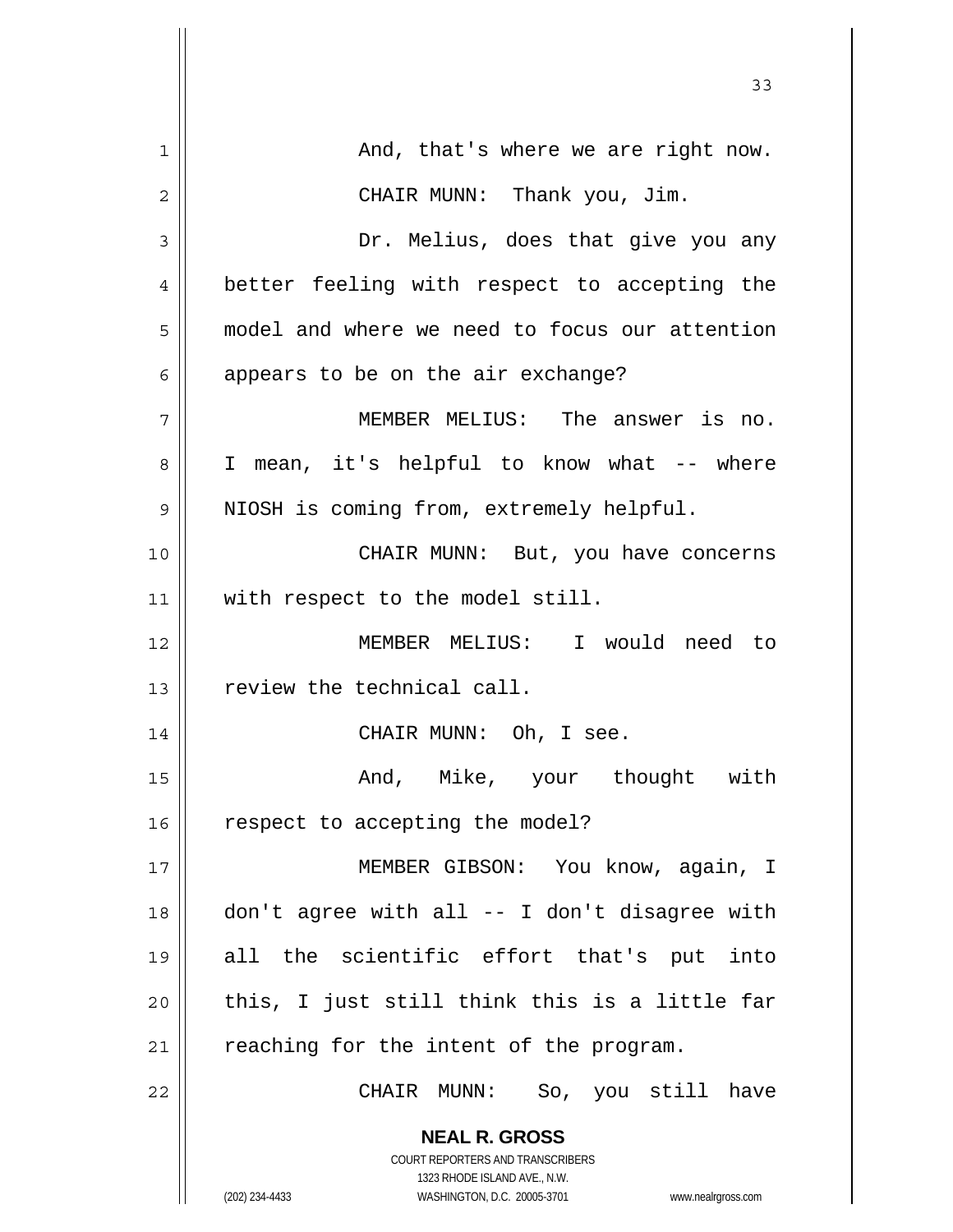**NEAL R. GROSS** COURT REPORTERS AND TRANSCRIBERS 1323 RHODE ISLAND AVE., N.W. (202) 234-4433 WASHINGTON, D.C. 20005-3701 www.nealrgross.com 34 1 || issues with using the model as well. 2 MEMBER GIBSON: Yes, Wanda, I do. 3 CHAIR MUNN: Gen? Gen, are you 4 || still with us? 5 || Brad, do you have thoughts? 6 MEMBER ROESSLER: Wanda, can you  $7 \parallel$  hear me? 8 CHAIR MUNN: Oh, now I can. I 9 | couldn't hear you before, Gen. 10 MEMBER ROESSLER: Yes, I pushed the 11 | wrong button. 12 || I'm here, so whenever you are ready 13 | I can respond. 14 CHAIR MUNN: Oh, yes, would you 15 please. 16 MEMBER ROESSLER: Well, as I hear 17 all of this, and I appreciate John Mauro's 18  $\parallel$  review of where we are at, I think that was 19 very succinct and right to the point, and I 20 | appreciate Jim Neton's response, too. 21 My conclusion is that we do not  $22$  | have a technical or scientific disagreement,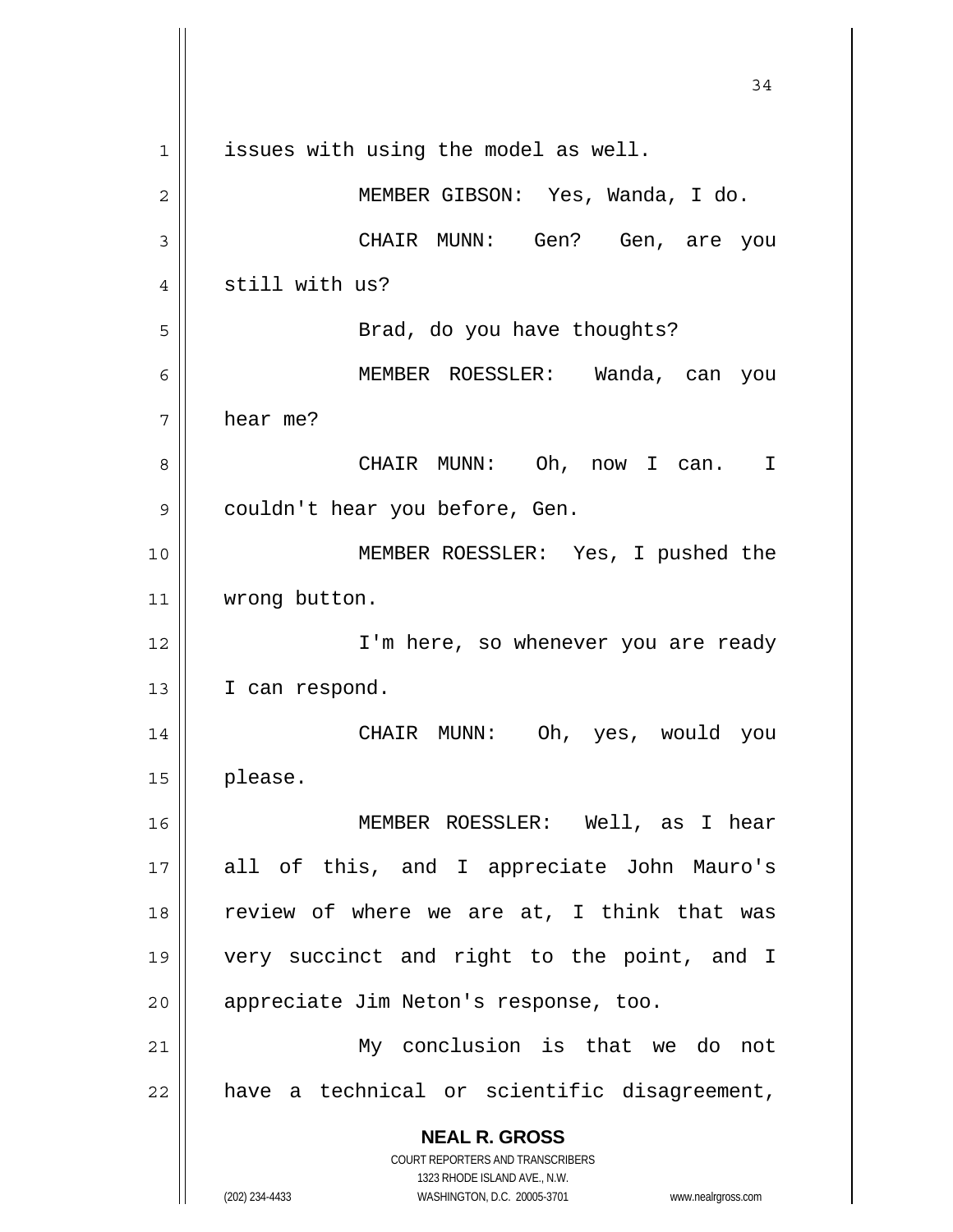| $\mathbf 1$    | that we -- and, I would agree with NIOSH's                          |
|----------------|---------------------------------------------------------------------|
| 2              | approach, and I think what John is saying is                        |
| $\mathfrak{Z}$ | that we can do dose reconstruction.                                 |
| 4              | I think our disagreement now is,                                    |
| 5              | really, maybe the word is philosophical, and                        |
| 6              | it has to do with whether it's valid to use                         |
| 7              | the source term approach to calculating doses.                      |
| 8              | This is -- and I think the science                                  |
| $\mathsf 9$    | around it is very solid, when we use the                            |
| 10             | distributions we allow for ample uncertainty.                       |
| 11             | It seems like for those of us who are in                            |
| 12             | health physics, this is something that we                           |
| 13             | accept, that we do, that it is a very good                          |
| 14             | approach to dose reconstruction. I'm not sure                       |
| 15             | that we can go any further on this.                                 |
| 16             | I'm sort of concerned that people                                   |
| 17             | feel they still need to read the minutes and                        |
| 18             | I'm not sure, in my mind, that that's<br>so on.                     |
| 19             | going to help. I think that the disagreement                        |
| 20             | here is more of a philosophical one.                                |
| 21             | CHAIR MUNN: Thank you.                                              |
| 22             | Brad, do you have some comments?                                    |
|                | <b>NEAL R. GROSS</b>                                                |
|                | <b>COURT REPORTERS AND TRANSCRIBERS</b>                             |
|                | 1323 RHODE ISLAND AVE., N.W.                                        |
|                | WASHINGTON, D.C. 20005-3701<br>(202) 234-4433<br>www.nealrgross.com |

 $\mathsf{I}$ 

<u>35 and 2012</u>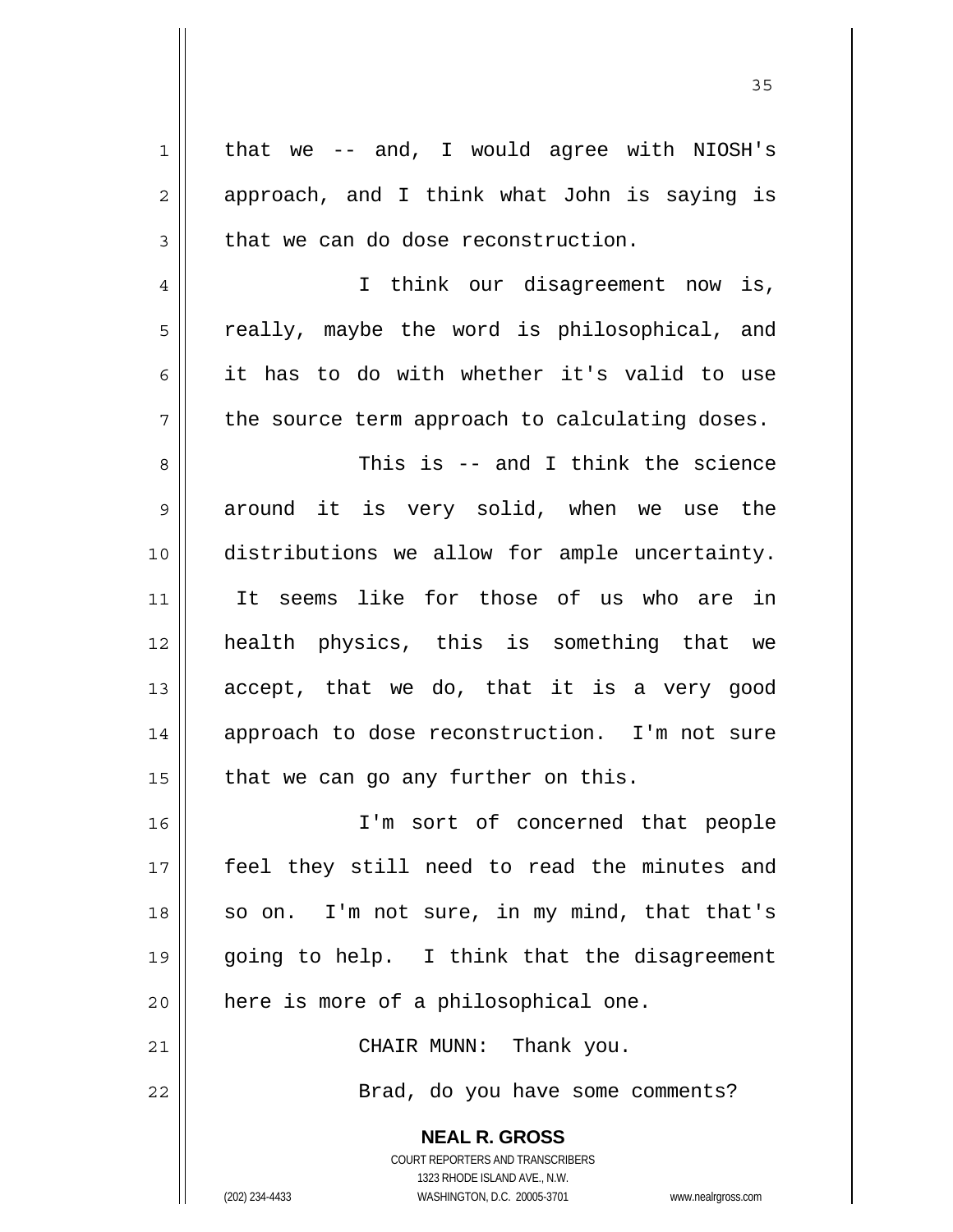**NEAL R. GROSS** COURT REPORTERS AND TRANSCRIBERS 1 MEMBER CLAWSON: Yes, I'm trying to  $2 \parallel$  figure out how to turn on my mic. 3 CHAIR MUNN: Go ahead. 4 || MEMBER CLAWSON: You know, I'm kind  $5 \parallel$  of right there with Gen and stuff like that.  $6 \parallel$  I don't think this is really what the intent  $7 \parallel$  of the law was and stuff, and I think, you 8 || know, I'm not disagreeing with NIOSH or SC&A  $9 \parallel$  on how they perform this or anything else like  $10$  | that. I think, you know, on both sides we are 11 splitting hairs on things of the stance of 12 what was the true intent of it and so forth. 13 And, like anything, like Gen said, 14 it could be philosophical, but I just -- I 15 don't think that we are meeting what the 16 intent of the law was myself, but that's my 17 | personal opinion. 18 CHAIR MUNN: Do you have the 19 feeling there's anything we can do that would 20 meet that intent? I'm not sure what you 21 | perceive the intent to be. 22 MEMBER CLAWSON: Well, you know,

<u>36 and 36</u>

1323 RHODE ISLAND AVE., N.W.

(202) 234-4433 WASHINGTON, D.C. 20005-3701 www.nealrgross.com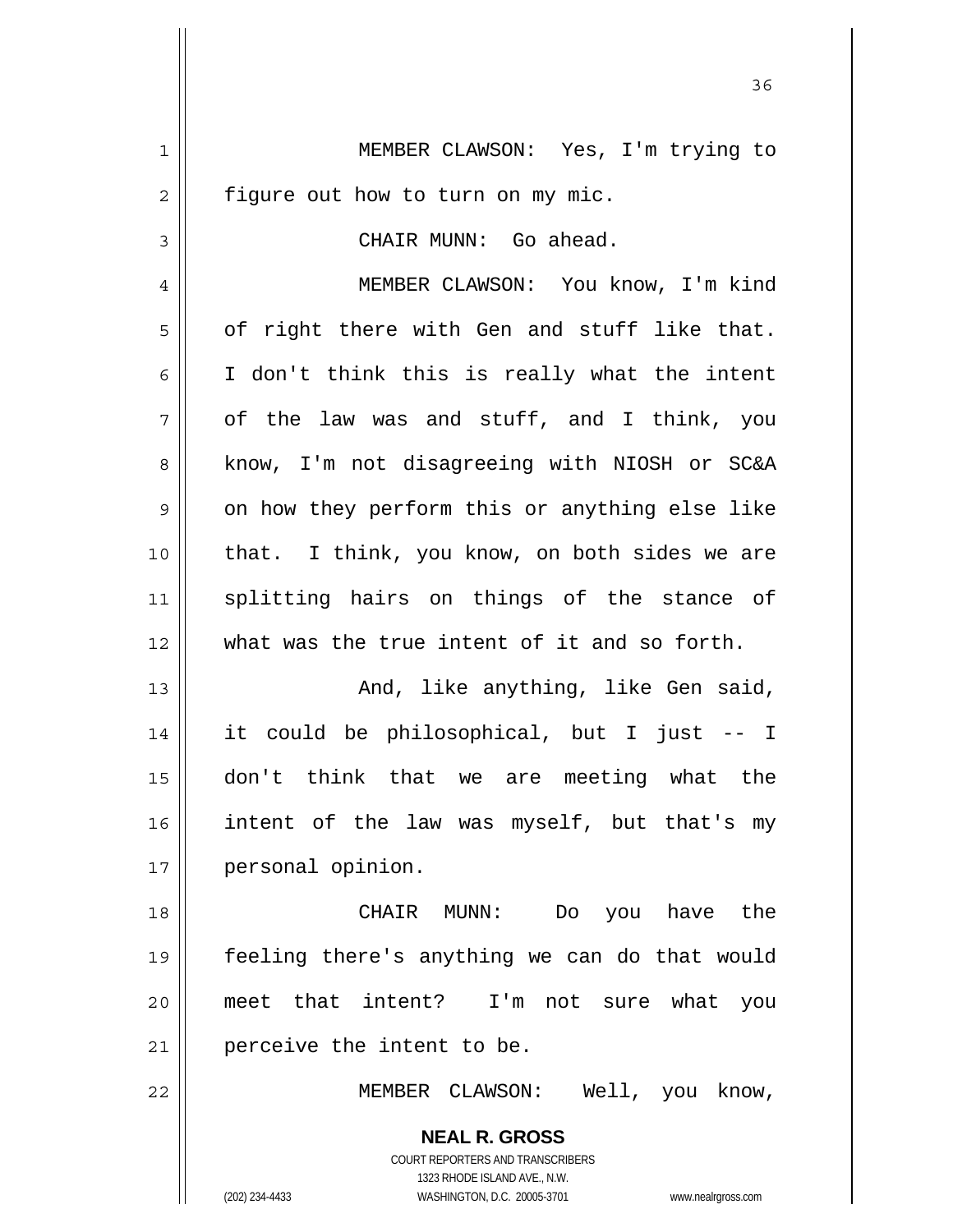it's like -- it's interesting, and I like to  $2 \parallel$  listen to the scientific end of it, but, you 3 know, there's a difference between the 4 | scientific approach and the true approach. All of us that have worked in these industries know that there's a lot of things 7 || that went on that were not nor can be 8 captured. And, you know, we can throw a lot of numbers at it and so forth like that, but 10 || what's really there. And, I think the intent of the law was to be able to make sure that, you know, 13 || and we've heard this from many standpoints, of do we, in dose reconstruction be claimant-friendly, everything else like this, but in some of this I don't think we are going to be 17 || able to capture everything that really, truly was there, or how it was done, or any abnormal conditions that arose. I just -- we've gone | to great lengths on this, and I realize that, but I still just don't think that it's quite || what it was intended to be. But, that's just

 **NEAL R. GROSS**

 COURT REPORTERS AND TRANSCRIBERS 1323 RHODE ISLAND AVE., N.W. (202) 234-4433 WASHINGTON, D.C. 20005-3701 www.nealrgross.com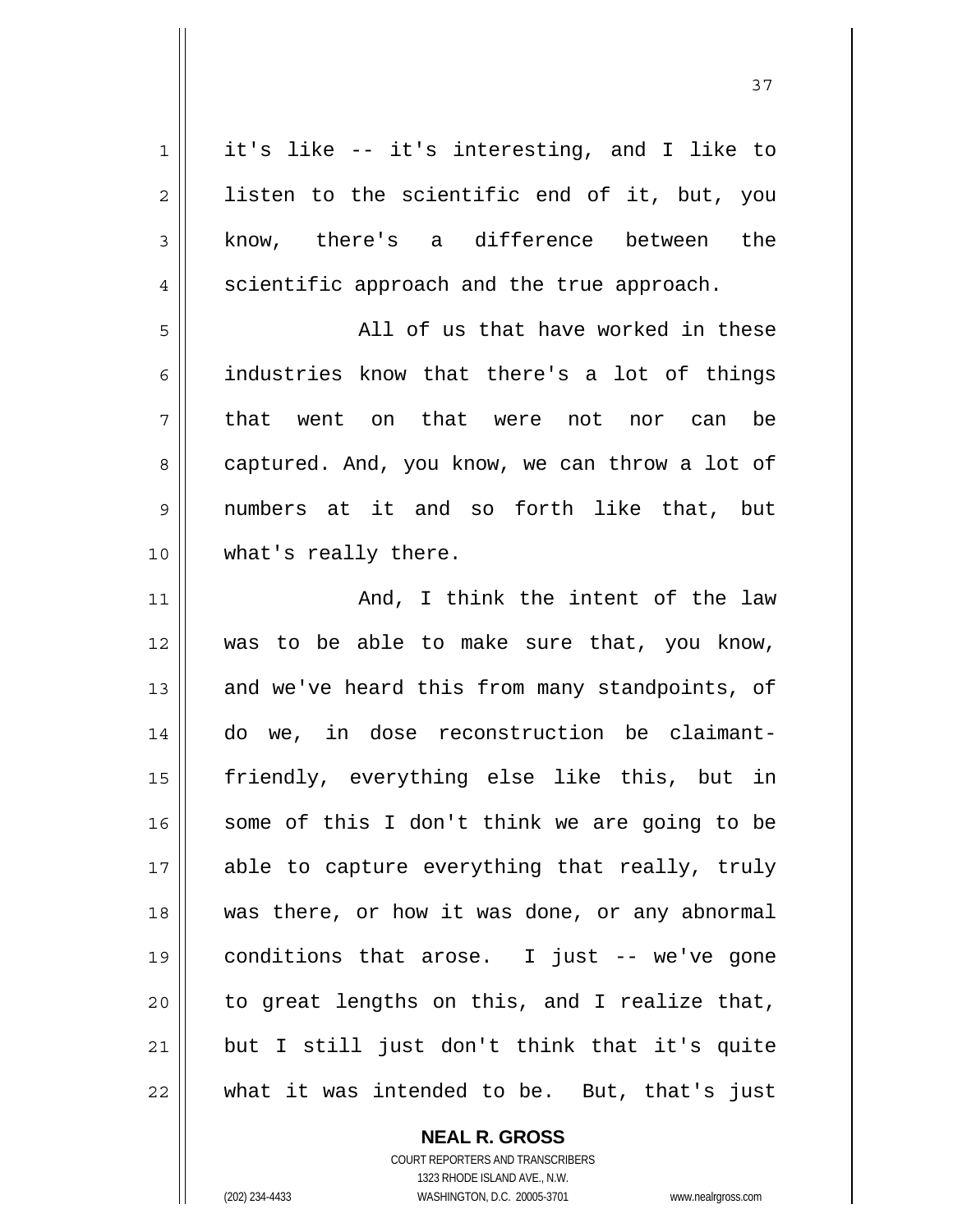1 my opinion.

| 2  | CHAIR MUNN: Well --                                                                                                                                             |
|----|-----------------------------------------------------------------------------------------------------------------------------------------------------------------|
| 3  | MEMBER CLAWSON: We've all got them                                                                                                                              |
| 4  | on both sides, too.                                                                                                                                             |
| 5  | CHAIR MUNN: -- I guess I have to                                                                                                                                |
| 6  | add something to that.                                                                                                                                          |
| 7  | It would behoove us all to remember                                                                                                                             |
| 8  | that when we talk about intent, especially, we                                                                                                                  |
| 9  | need to recognize the fact that we are looking                                                                                                                  |
| 10 | at a facility here which bears little or no                                                                                                                     |
| 11 | resemblance to what we can, I think,                                                                                                                            |
| 12 | justifiably assume most of the individuals who                                                                                                                  |
| 13 | created this statute had no concept of at the                                                                                                                   |
| 14 | time that this law was constructed.                                                                                                                             |
| 15 | It's highly unlikely that when you                                                                                                                              |
| 16 | talk about nuclear facilities, the 535 men and                                                                                                                  |
| 17 | women who make law, that any one of them would                                                                                                                  |
| 18 | assume that a phosphate plant had anything to                                                                                                                   |
| 19 | do with what they are thinking in terms of                                                                                                                      |
| 20 | nuclear facilities.                                                                                                                                             |
| 21 | So, caution in terms of                                                                                                                                         |
| 22 | interpreting the meaning of laws is, I think,                                                                                                                   |
|    | <b>NEAL R. GROSS</b><br>COURT REPORTERS AND TRANSCRIBERS<br>1323 RHODE ISLAND AVE., N.W.<br>(202) 234-4433<br>WASHINGTON, D.C. 20005-3701<br>www.nealrgross.com |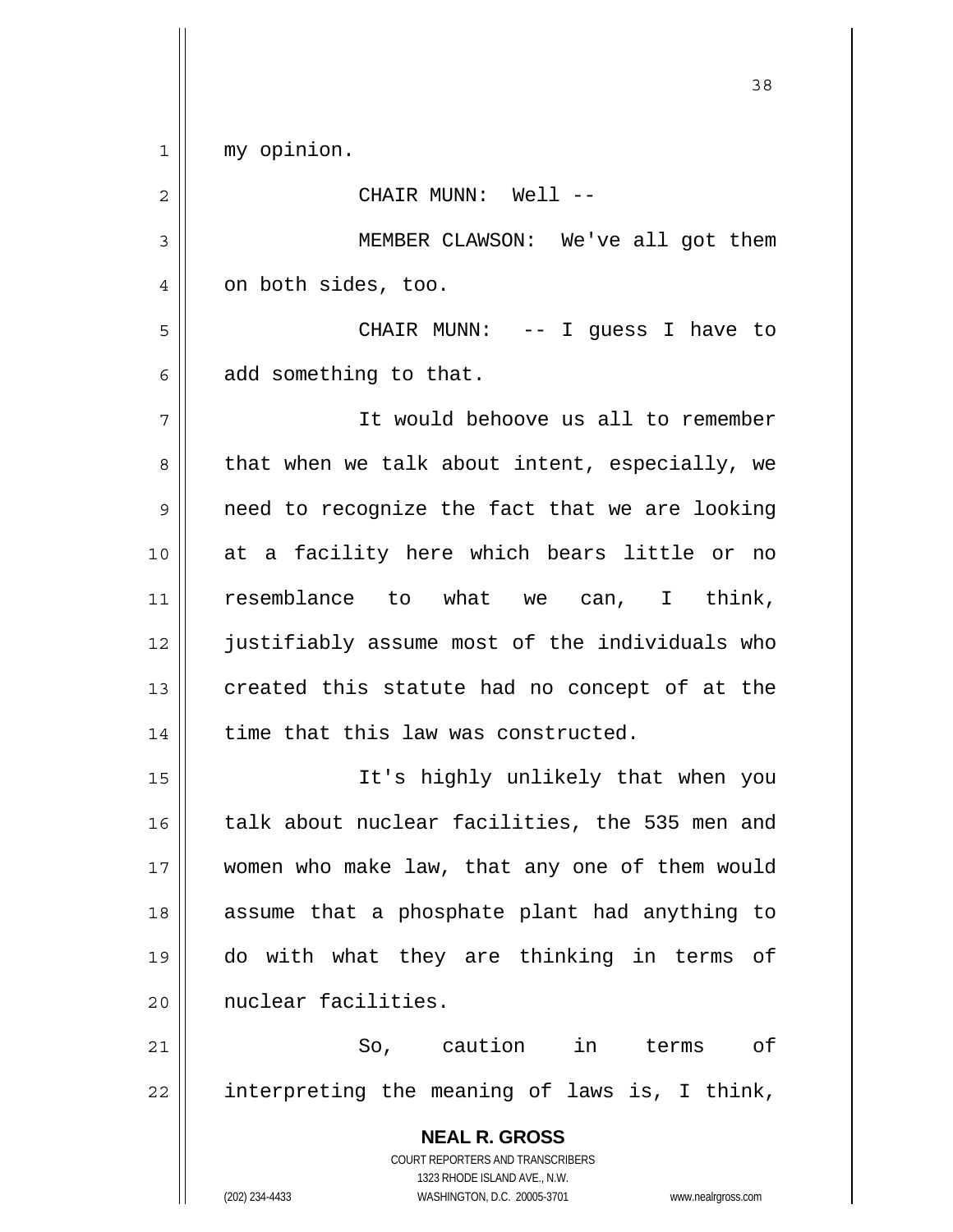$1 \parallel$  the watchword for any group like ours.

2 || I'm not disagreeing with what you  $3 \parallel$  say at all, Brad, it's just that it's, I 4 || think, incumbent upon all of us to remember 5 that facilities like Blockson are no where 6  $\parallel$  near what most individuals would think of in 7 terms of radiological facilities, that you 8 wouldn't think of this as being a nuclear 9 facility at all, and that at periods of time 10 during which it handles materials which fall 11 || under the purview of the Act was a relatively 12 || short one, the number of people involved is a 13 || relatively small one, and the circumstances 14 are those which will occur again in our 15 deliberations in various sites.

16 || The real concern appears to be assurance that we are doing a scientifically feasible and scientifically reasonable job at being able to determine whether or not we can make dose reconstructions that are fair and equitable.

22 The comment that Gen had to make

 **NEAL R. GROSS** COURT REPORTERS AND TRANSCRIBERS 1323 RHODE ISLAND AVE., N.W. (202) 234-4433 WASHINGTON, D.C. 20005-3701 www.nealrgross.com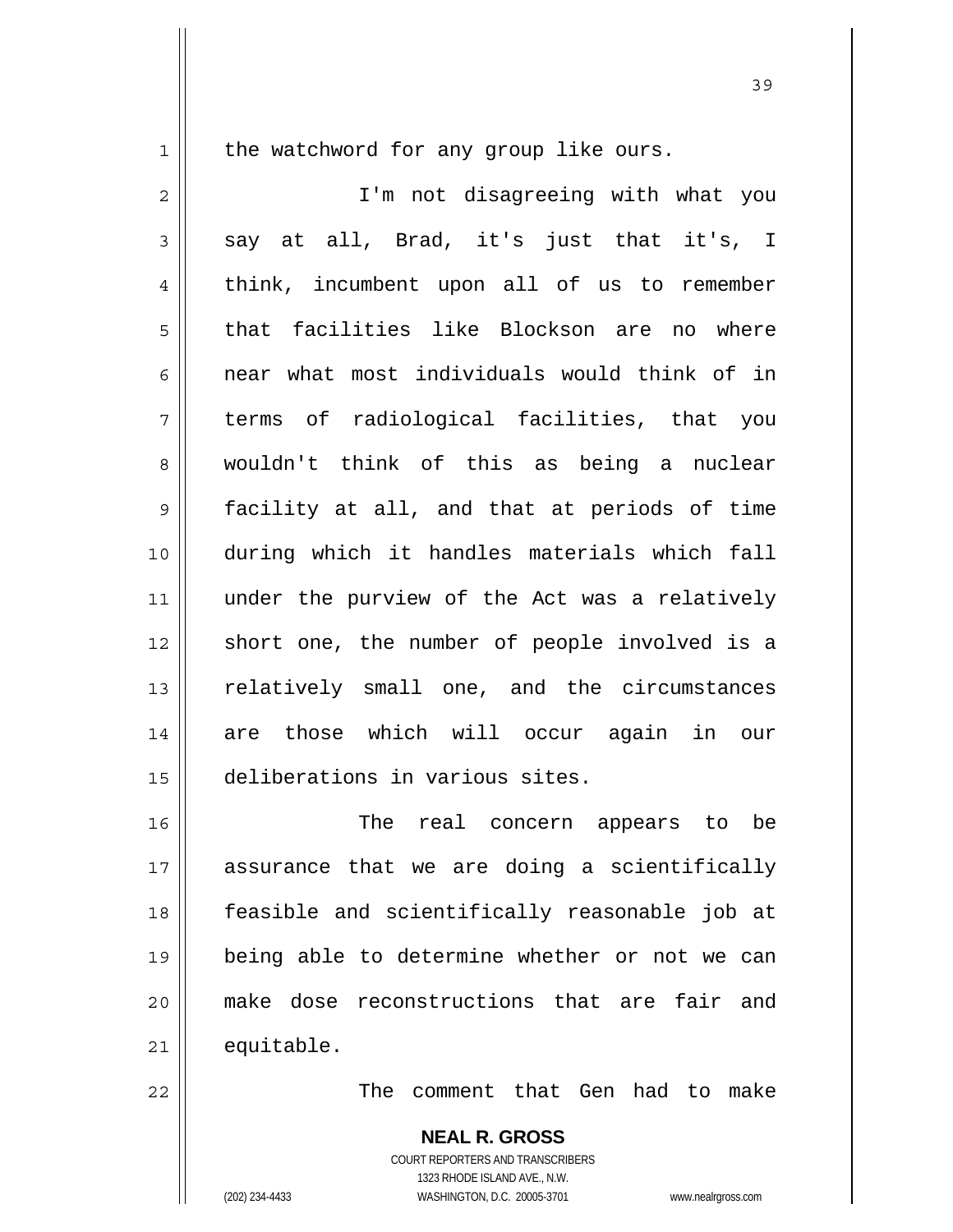1 || with respect to the bearing that philosophy  $2 \parallel$  has on what we are doing here is certainly 3 well taken.

40

4 || I want to make sure that we have an  $5 \parallel$  opportunity to have the issues that we came to  $6 \parallel$  this particular phone call with addressed in  $7 \parallel$  such a way that everyone feels that they have 8 || been properly addressed. So, that brings us 9 back to the issues of air exchange and radon 10 partitioning.

I believe I've heard that NIOSH  $12 \parallel$  agrees it is -- that the 70 percent partitioning factor that could be airborne is not a major issue in their minds, or nor would it affect the final results of dose 16 || reconstructions in a truly significant way, but that the issue of air exchange still has a difference that needs to be addressed.

19 || Am I stating that properly, Jim and 20 John. 21 DR. NETON: Yes, Wanda, I think it

22 would make a slight difference in the 50 to 70

 **NEAL R. GROSS**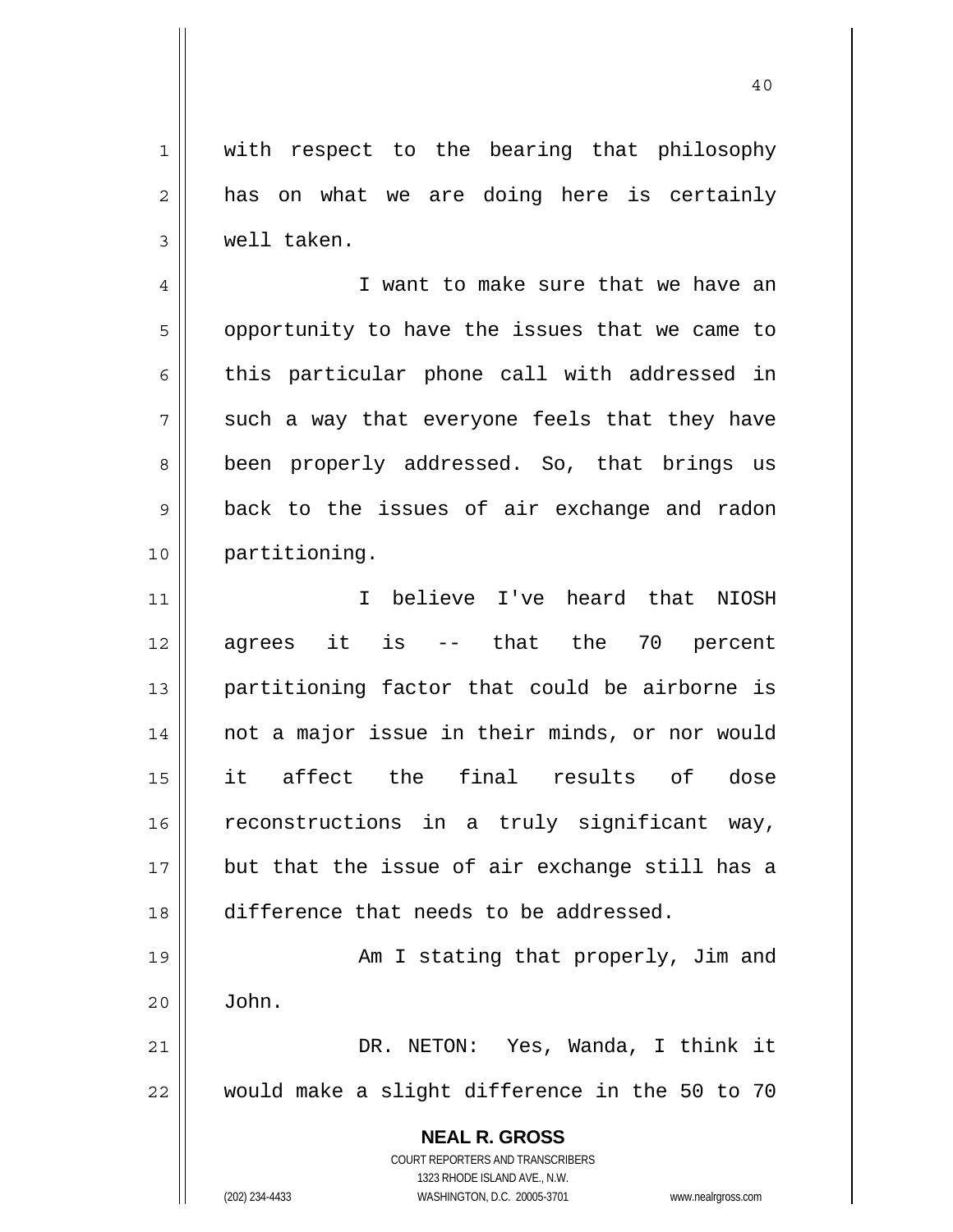1 || percent value, it wouldn't make no difference,  $2 \parallel$  I think. So, but, yes. 3 || CHAIR MUNN: I understand. DR. NETON: But, yes, we are in  $5 \parallel$  agreement with what you are saying. CHAIR MUNN: John? DR. MAURO: Yes, I agree that's the 8 difference. I do believe, though, that the 9 || real heart of the matter is the points, I believe, that Brad, and Mike, and Jim raised, and that Jim Neton raised, and that Jim Neton responded to, that has to do with the very idea that using a source term model in a situation like this is a reasonable and appropriate approach to coming at the problem 16 | of dose reconstruction. DR. NETON: John, to that end, I'm reluctant to do this, but I would like to just 19 || read the section of the regulation that deals with this, because I think it's very relevant || at this point. So --

41

22 CHAIR MUNN: Please do.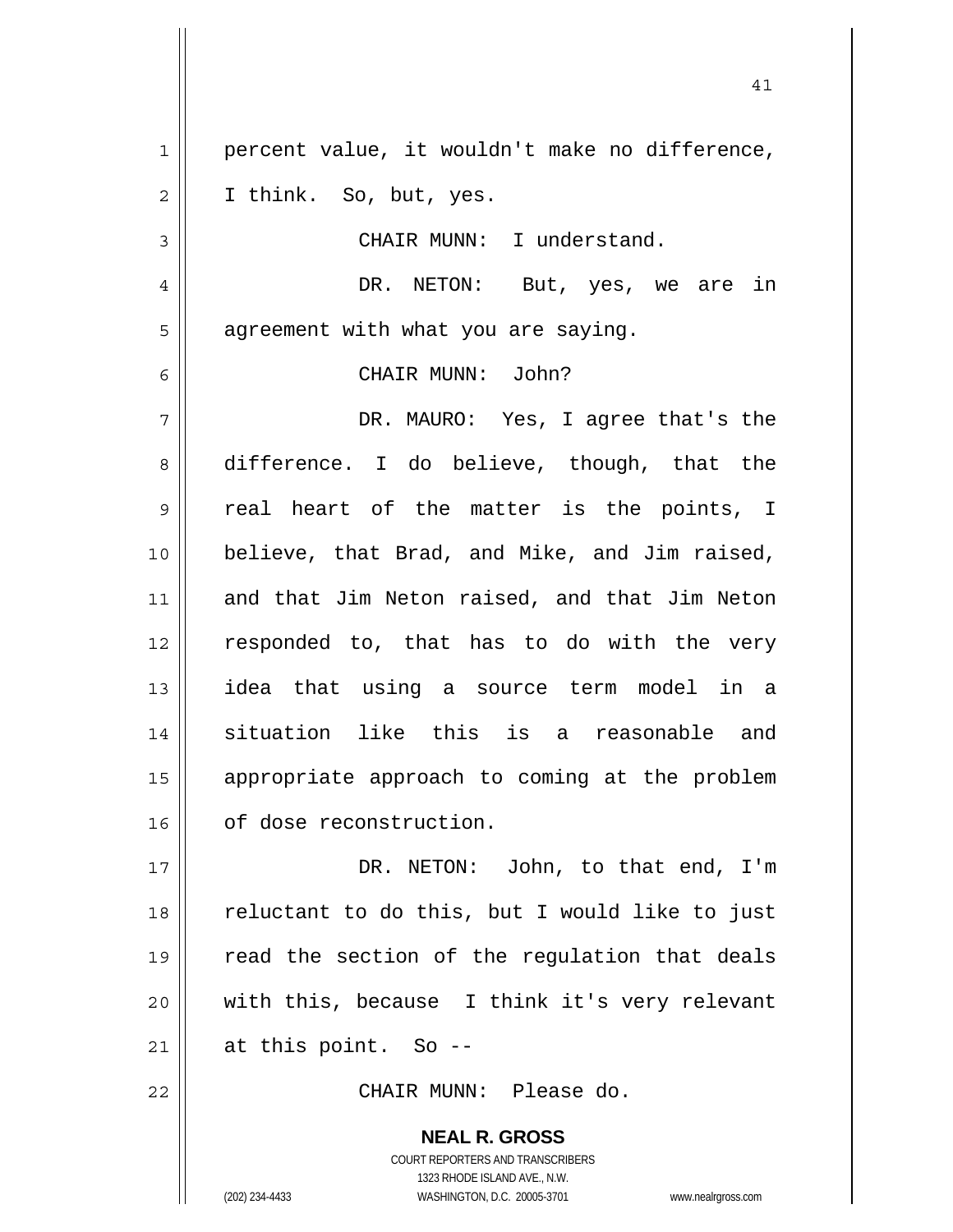| $\mathbf 1$    | DR. NETON: I'll read the little                |
|----------------|------------------------------------------------|
| $\overline{2}$ | section of the paragraph, it's Section 82.2(C) |
| 3              | of the dose reconstruction regulation, and     |
| 4              | this part of the hierarchical approach.<br>It  |
| 5              | says: If neither worker nor workplace          |
| 6              | monitoring data are available, the dose        |
| 7              | reconstruction may rely substantially on       |
| 8              | process description information<br>to          |
| 9              | analytically develop an exposure model. For    |
| 10             | internal exposures, this model includes such   |
| 11             | factors as the quantity and composition of the |
| 12             | radioactive substance (the source term), the   |
| 13             | chemical form, particle size distribution, the |
| 14             | level of containment, and the likelihood of    |
| 15             | dispersion.                                    |
| 16             | And, I would suggest that that's               |
| 17             | exactly what we've done here, and so I'm a     |
| 18             | little concerned about people -- folk's        |
| 19             | impression that, you know, this is not in      |

 keeping with the regulation, or I guess I heard what the intent of the law, but the regulation is certainly written to implement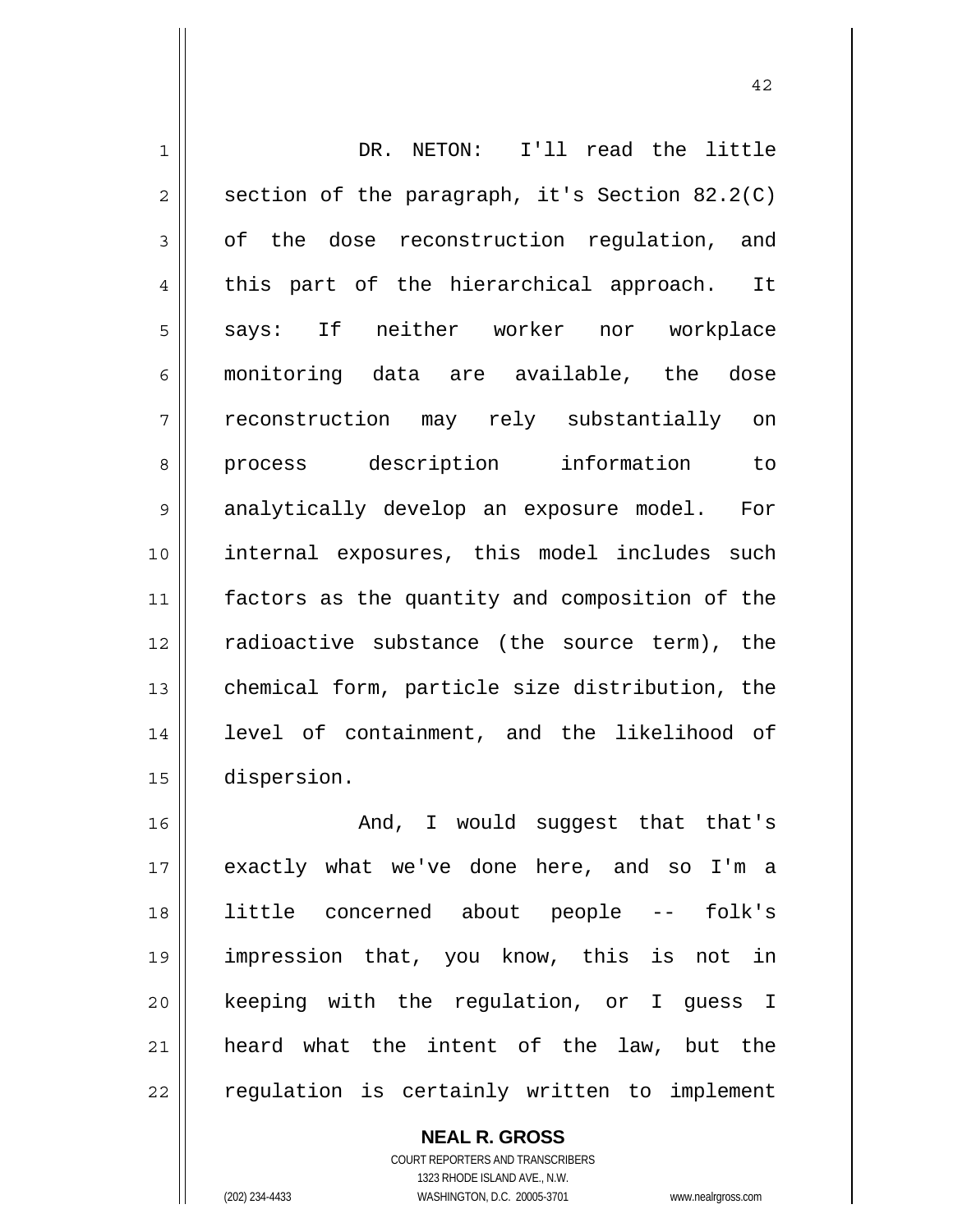$1 \parallel$  the law.

| $\overline{2}$ | MEMBER GIBSON: The law states,                                                                                                                                  |
|----------------|-----------------------------------------------------------------------------------------------------------------------------------------------------------------|
| $\mathfrak{Z}$ | Jim, that it has to be dose reconstruction                                                                                                                      |
| $\overline{4}$ | with sufficient accuracy.                                                                                                                                       |
| 5              | DR. NETON: I understand that, but                                                                                                                               |
| 6              | I mean, the source term model is provided for                                                                                                                   |
| 7              | within our regulations, so I guess my opinion                                                                                                                   |
| 8              | would be that we could argue or discuss the                                                                                                                     |
| $\mathsf 9$    | various points of the source term model being                                                                                                                   |
| 10             | sufficiently accurate, but I think using a                                                                                                                      |
| 11             | model would be allowed under the regulation.                                                                                                                    |
| 12             | And, I think I heard that the                                                                                                                                   |
| 13             | modeling approach was -- people had some                                                                                                                        |
| 14             | discomfort with in general.                                                                                                                                     |
| 15             | $\mathbf{I}$<br>think the<br>MEMBER GIBSON:                                                                                                                     |
| 16             | discomfort is, is whether it lends itself, or                                                                                                                   |
| 17             | can be done with sufficient accuracy.                                                                                                                           |
| 18             | DR. NETON: Right, which I think                                                                                                                                 |
| 19             | speaks to the values of the parameters in the                                                                                                                   |
| 20             | model more likely than anything else. I mean,                                                                                                                   |
| 21             | that's $-$                                                                                                                                                      |
| 22             | MEMBER GIBSON: And, the amount of                                                                                                                               |
|                | <b>NEAL R. GROSS</b><br>COURT REPORTERS AND TRANSCRIBERS<br>1323 RHODE ISLAND AVE., N.W.<br>(202) 234-4433<br>WASHINGTON, D.C. 20005-3701<br>www.nealrgross.com |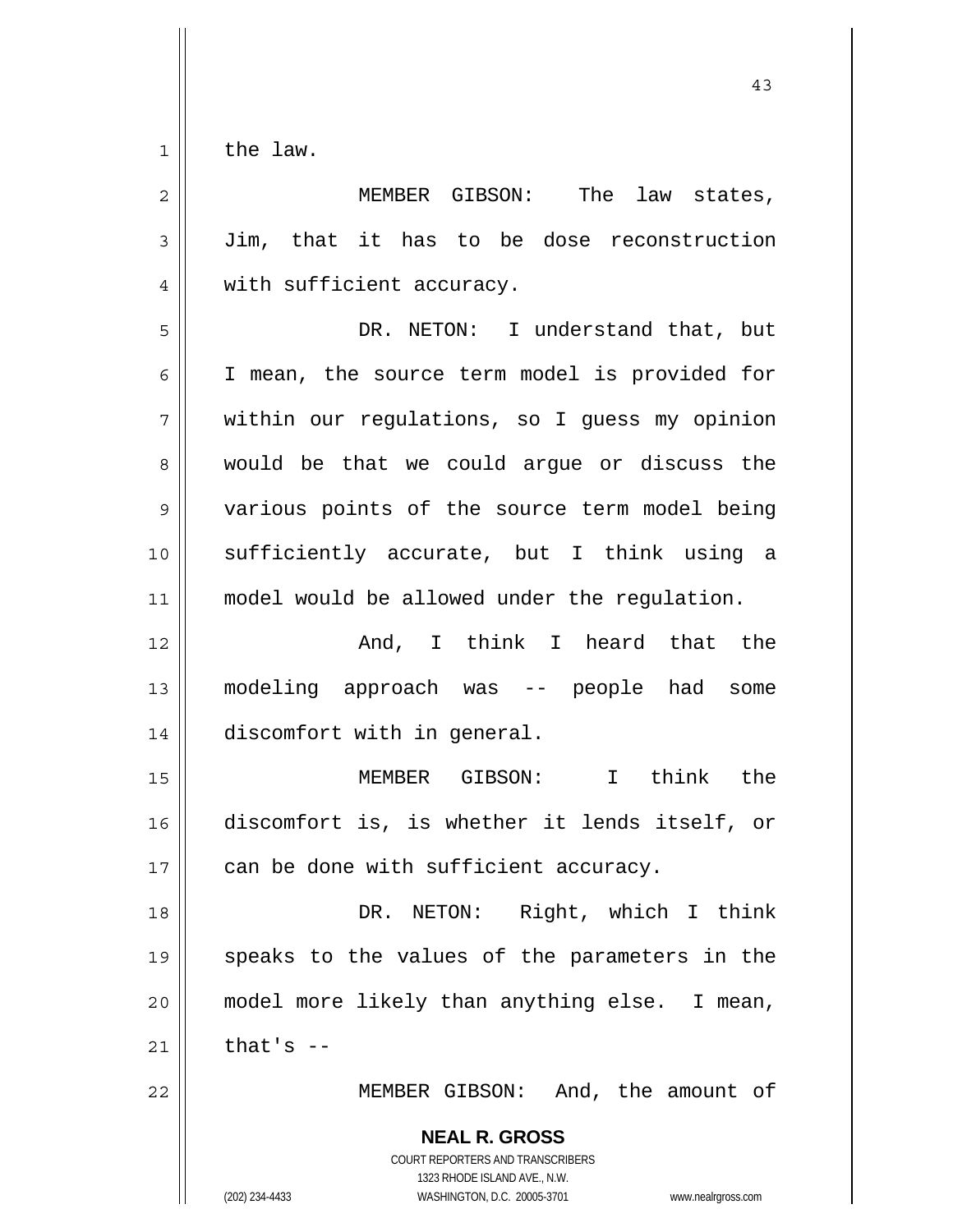**NEAL R. GROSS** COURT REPORTERS AND TRANSCRIBERS 1323 RHODE ISLAND AVE., N.W. (202) 234-4433 WASHINGTON, D.C. 20005-3701 www.nealrgross.com 1 available information. In this particular 2 | situation, we've taken several terms here, and 3 I believe today was the first -- you know, I 4 was on the tech call, so I believe you said on  $5 \parallel$  the technical the first time I heard NIOSH say  $6 \parallel$  that they were going to approach it in this  $7 \parallel$  particular way, in this particular perform. 8 || So, that's something new to me. 9 DR. NETON: Okay, and that's 10 summarized in the minutes of the technical  $11$  call, too. 12 MEMBER GIBSON: I haven't had a  $13$  | chance to read those yet. 14 || DR. NETON: I understand. 15 MEMBER GIBSON: I still need to do 16 || that, and so, that's something new now, and 17 || take that into account, and I need to read the 18 minutes of that and see what was discussed 19 then. I don't think it helps to have  $20$  | everybody repeat that. 21 CHAIR MUNN: All right. So, if I 22 || am interpreting what I think I'm hearing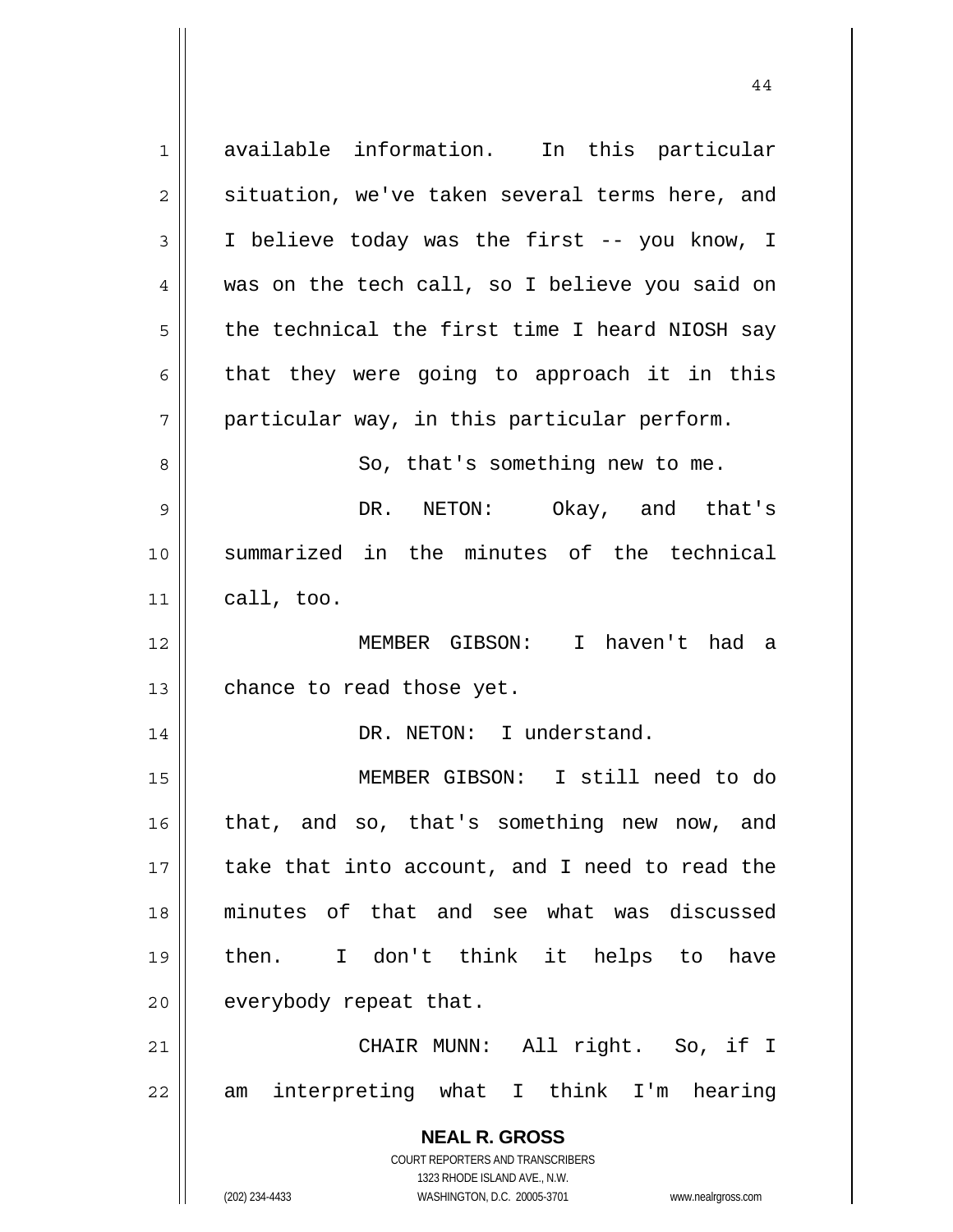**NEAL R. GROSS** COURT REPORTERS AND TRANSCRIBERS 1 correctly, can we move ahead to focusing  $2 \parallel$  solely on the air exchange rate? I think 3 we've defined what concerns may exist among 4 | the board members. 5 Jim Neton has brought us back to a  $6 \parallel$  good starting point with respect to what basis  $7 \parallel$  exists for an evaluation of this type and a 8 || model of this type. 9 Am I correct in stating that that 10 leaves us with the discussion of the air 11 || exchange to resolve, or am I missing something 12 key? Please tell me if I am. 13 If not, let's see what we can do to 14 || address the air exchange issue, and Jim Neton 15 or Tom Tomes, do you have something that you 16 || need to say in order -- especially, since not 17 || everyone on the call has had an opportunity to 18 || read the recent exchanges, would you care to 19 address what those exchanges have contained in 20 brevity? 21 DR. NETON: Yes, specifically, with  $22$  | regard to the air exchange rates, Wanda?

1323 RHODE ISLAND AVE., N.W.

(202) 234-4433 WASHINGTON, D.C. 20005-3701 www.nealrgross.com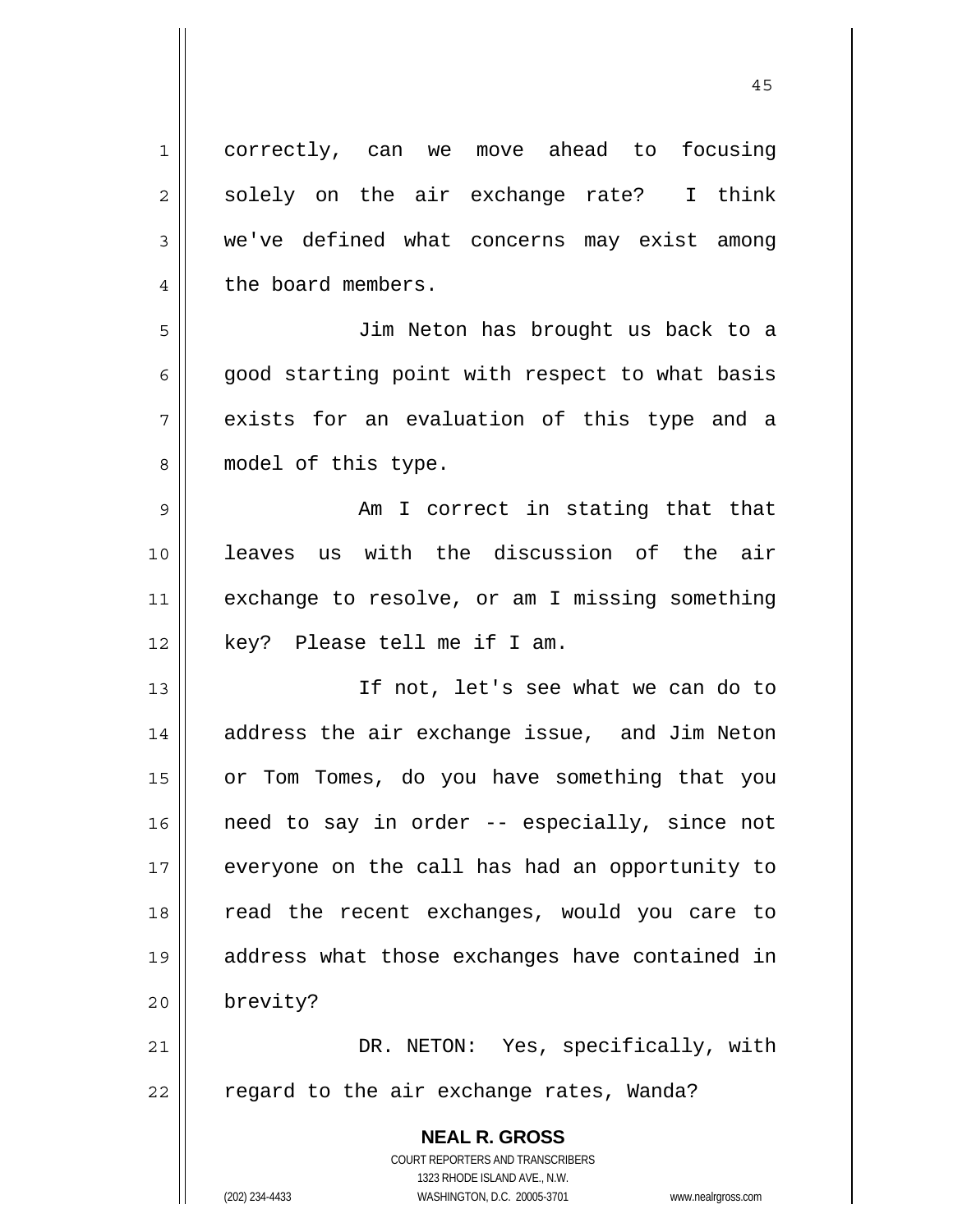| 1              | CHAIR MUNN: Yes.                               |
|----------------|------------------------------------------------|
| $\overline{c}$ | DR. NETON: Yes, there's been some              |
| 3              | e-mails back and forth between Tom Tomes, I    |
| 4              | think, and Bob Anigstein to the board, and the |
| 5              | working group has been copied on.              |
| 6              | Those related to our sort of review            |
| 7              | of the most recent white paper, or I'm not     |
| 8              | sure what it's called now, but the paper that  |
| 9              | Bob Anigstein put out that sort of responded   |
| 10             | to Dr. Harley's analysis of the ventilation    |
| 11             | rate possible, lower bound of the ventilation  |
| 12             | rate.                                          |
|                |                                                |
| 13             | There's a couple things we'd like              |
| 14             | to raise, and one was that we believe that the |
| 15             | worker interviews actually did support our     |
| 16             | contention that there was ventilation within   |
| 17             | the building, and that was documented in the   |
| 18             | exchange that Tom Tomes put out yesterday.     |
| 19             | The person who spoke about the                 |
| 20             | ventilation was a maintenance person, who had  |
| 21             | worked at the plant starting in 1951, and had  |
| 22             | in<br>been actively involved<br>maintenance    |
|                | <b>NEAL R. GROSS</b>                           |

 COURT REPORTERS AND TRANSCRIBERS 1323 RHODE ISLAND AVE., N.W.

 $\mathop{\text{||}}$ 

(202) 234-4433 WASHINGTON, D.C. 20005-3701 www.nealrgross.com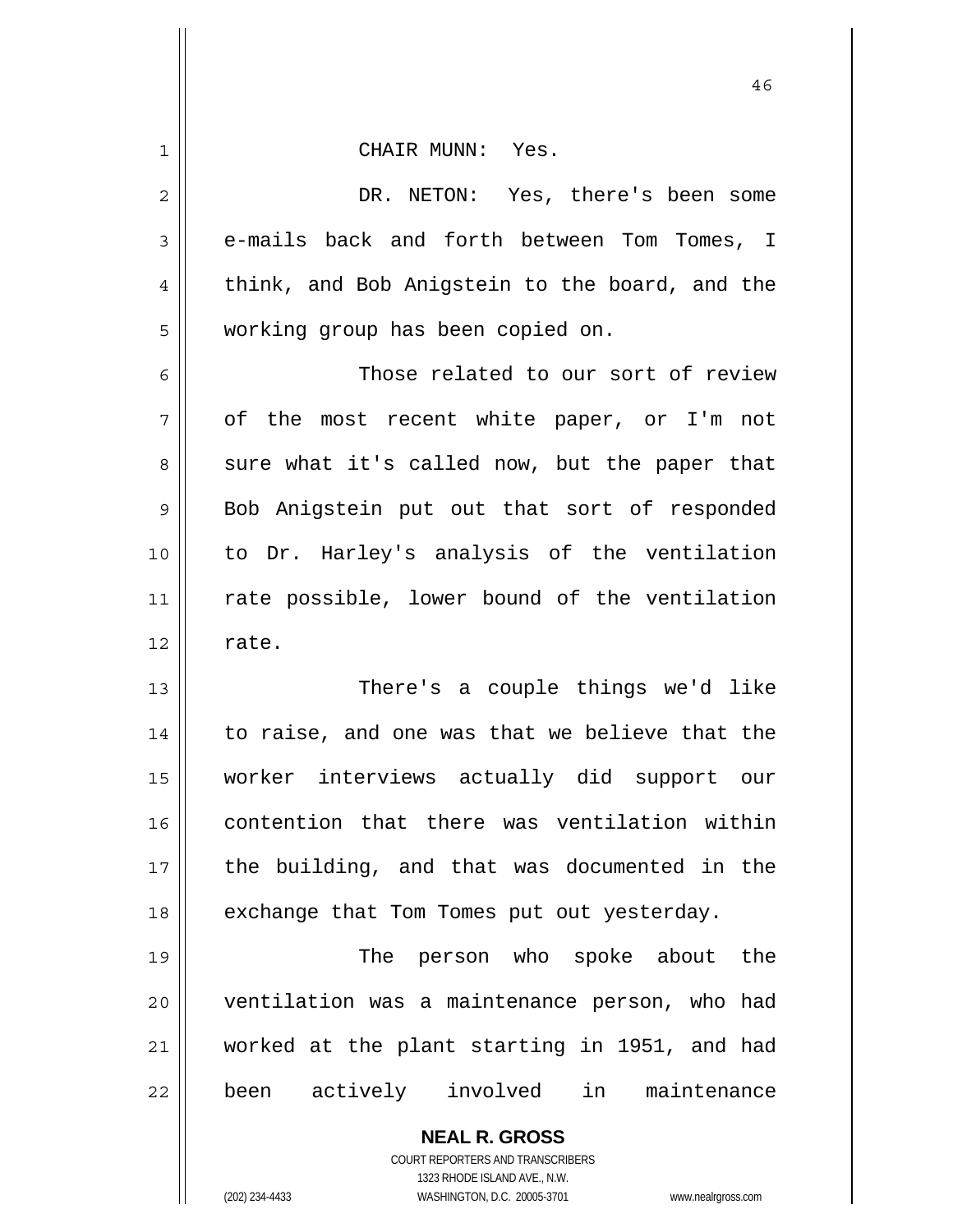1 activities, and was aware of the upgrade in  $2 \parallel$  the ventilation, which he spoke as an upgrade,  $3 \parallel$  not an addition to ventilation.

4 || So we are pretty comfortable with  $5 \parallel$  that, the fact if one looks at pictures of  $6 \parallel$  Building 55 there appear to be ventilation  $7 \parallel$  structures on the surface of that, on the roof  $8 \parallel$  of that building, that's not Building 40, but 9 it was a picture taken in 1955 which one would 10 assume that the buildings were consistent, you 11 || know, were outfitted similarly.

12 Other issues that we can bring to 13 || bear, I think, to this discussion are, some of  $14$  | the analyses that were presented in the SC&A 15 paper, not the analyses, but the references 16 that were cited, we think are not exactly 17 appropriate or representative of the 18 || ventilation rates of a chemical factory. A 19 number of the structures that were cited in 20 || the papers, in the brief chance I had to 21 || review, appear to be office buildings and/or 22 || unventilated warehouses, which I don't think

> COURT REPORTERS AND TRANSCRIBERS 1323 RHODE ISLAND AVE., N.W. (202) 234-4433 WASHINGTON, D.C. 20005-3701 www.nealrgross.com

 **NEAL R. GROSS**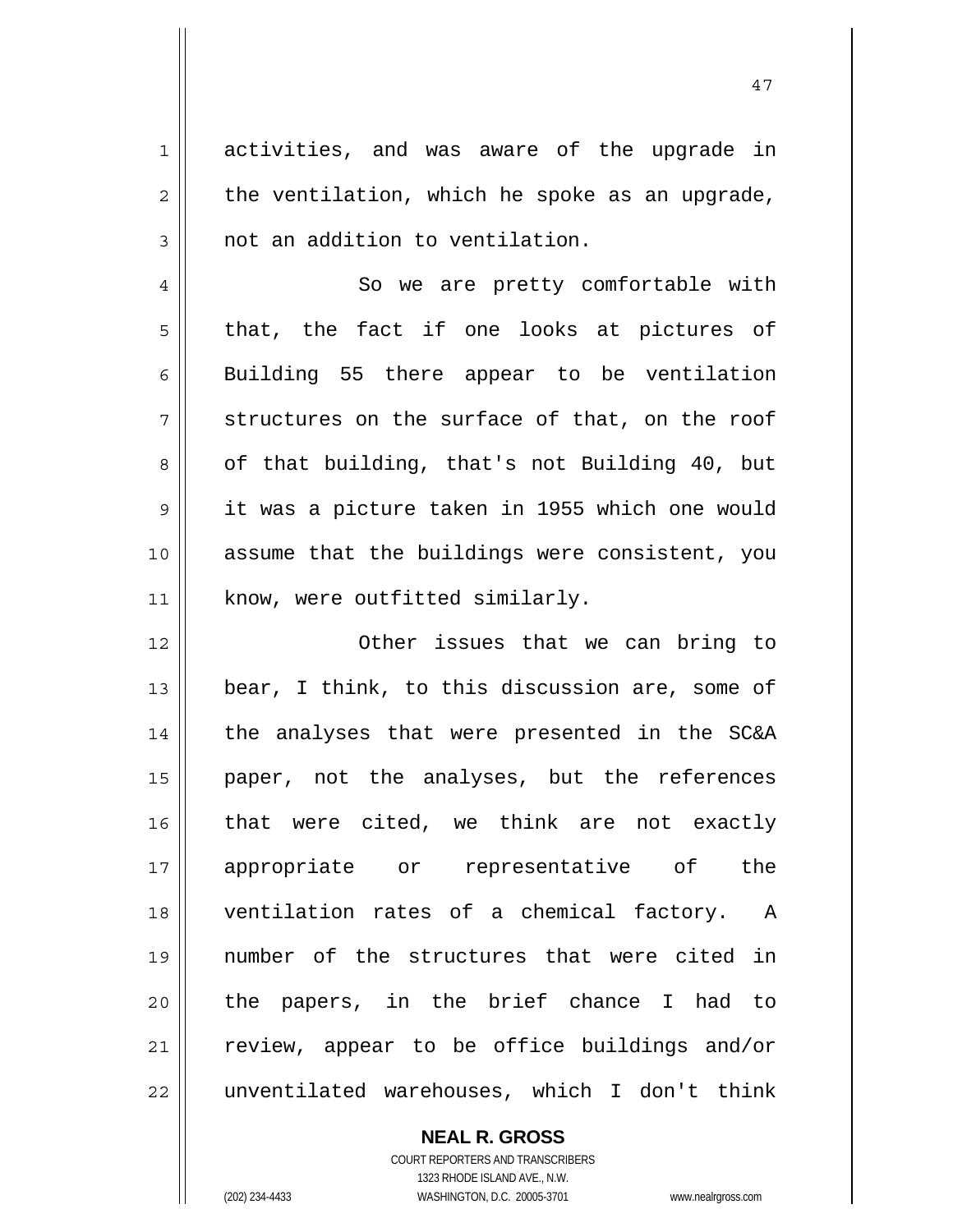1| really supports the lower bound rate for a  $2 \parallel$  chemical factory that has a significant heat  $3 \parallel$  source in it.

4 | One has to remember that there were  $5 \parallel$  large, vast tanks of sulfuric acid that I 6 think by workers' account went the entire  $7 \parallel$  length of the building. These were heated to 8 70-80 degrees Centigrade, and agitated, and 9 | generated, you know, definitely, some aerosol. 10 There's hydrofluoric acid generated, some 11 various other substances in the chemical 12 processing, that would be unlikely that there 13 || would be no infiltration of -- or no -- very 14 || low air exchange as presented by SC&A and 15 || supported by Dr. Harley's opinion.

Finally, I'd just like to point 17 || out, and this is something new, but I went and looked at the Mallinckrodt Chemical Works site profile, which if we are all remembering, Mallinckrodt processed large qualities of 21 || Belgian Congo ore that, especially, in the | early years contained 60 to 70 percent uranium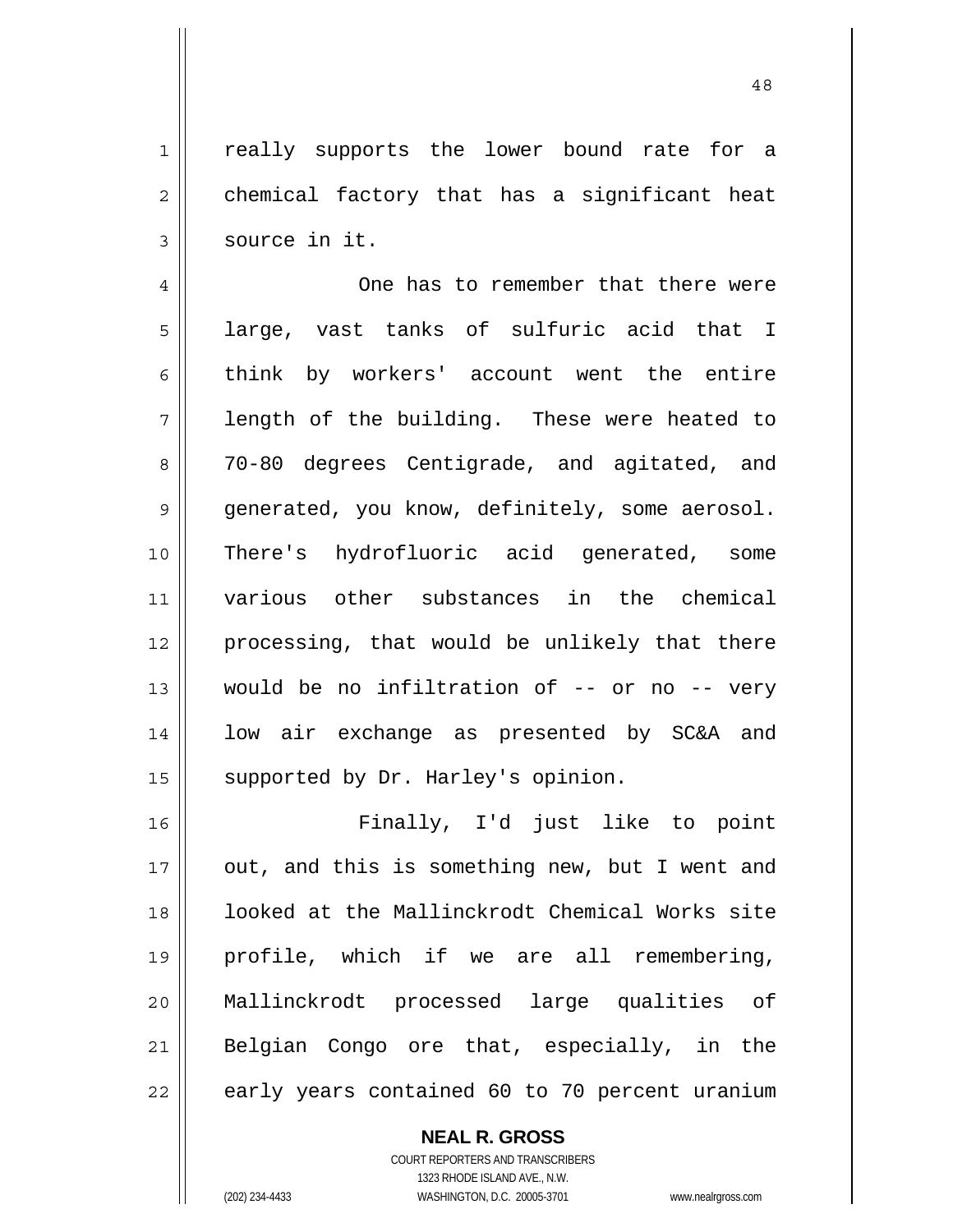1 by weight. Now, that's a value 5,000 times 2 more concentrated than the .014 percent 3 uranium by weight that was processed at 4 Mallinckrodt.

5 And if we look -- I looked at the  $6$  site profile, and I don't expect anybody to  $7 \parallel$  pull this out, but if you want to refer to  $8 \parallel$  this, page 71 of the site profile has a table  $9 \parallel$  that reports an analysis done by ORAU in 1989, 10 where they looked at 184 Plant 6 workers at 11 Mallinckrodt, and Plant 6 was, essentially the 12 || refinery where the radium was processed, or 13  $\parallel$  the ore was processed, including the radium.

14 || And based on all the radon surveys 15 that they had collected between 1946 and 1957 16 || the highest working-level month recorded on 17 || their analysis was .138 working-level months.

18 || If you convert that, based on some 19 equilibrium values, that comes out to about 55 20 | picocuries per liter.

21 || The Vou look on the table as well,  $22$  || there's an ore digester job category, which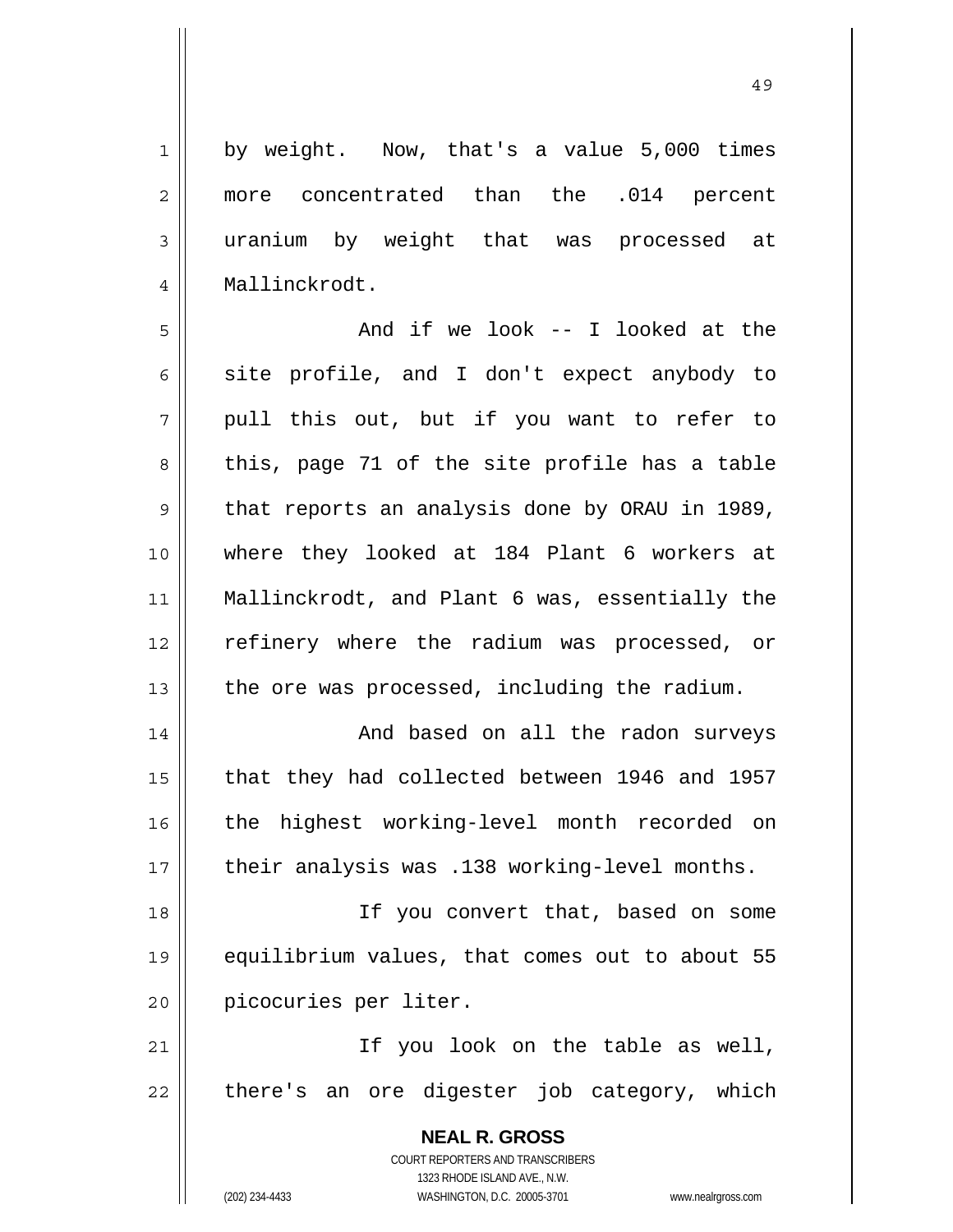**NEAL R. GROSS** COURT REPORTERS AND TRANSCRIBERS 1 || is, presumably, an ore digester will be near  $2 \parallel$  the digestion tanks, of .042 working-level 3 months in a month, which would convert to, by 4 || my calculations, 16.8 picocuries per liter. 5 That value is, roughly, half of the  $6 \parallel$  value that SC&A submits as a plausible upper 7 bound for the radon concentrations at 8 Blockson, and remember that this is 5,000  $9 \parallel$  times more concentrated than -- or up to  $5,000$ 10 times more concentrated than the Blockson  $11$  rate. 12 || So I believe that that supports --13 that also supports the fact that the 14 ventilation rates must have been higher than 15  $\parallel$  the lower bounds suggested by SC&A. 16 I think with that, that's about all 17 || I have to say right now. 18 CHAIR MUNN: Is there any other 19 comment with respect to air exchange? 20 John? Bob? Steve? Chuck? 21 DR. ANIGSTEIN: Well, my response 22 || to what NIOSH has put forth, in both their

50

1323 RHODE ISLAND AVE., N.W.

(202) 234-4433 WASHINGTON, D.C. 20005-3701 www.nealrgross.com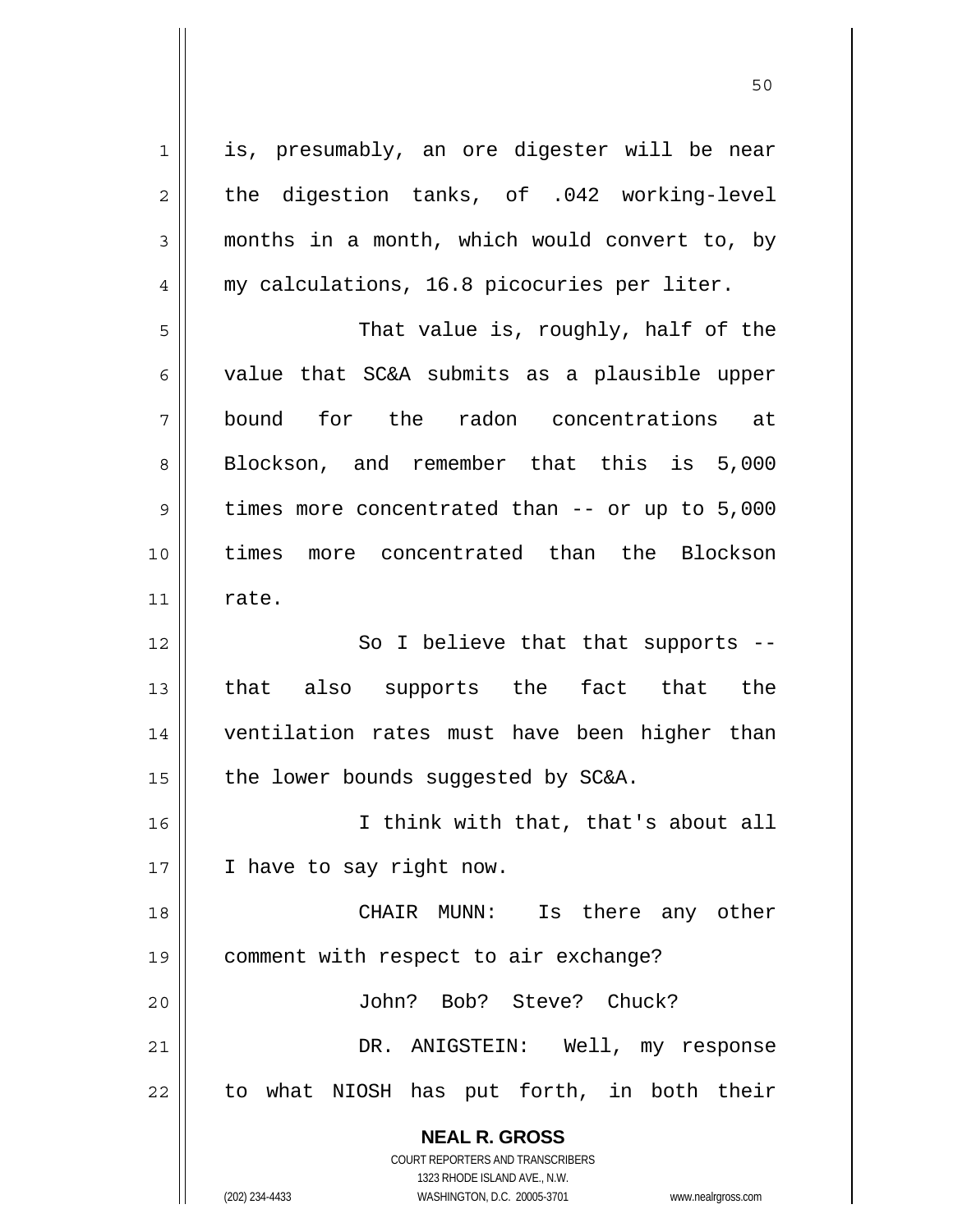1 || presentations now and the correspondence, is I  $2 \parallel$  just go back to the whole nature of the Monte  $3 \parallel$  Carlo uncertainty analysis, and that is, we do 4 not maintain that the derived value of .243  $5 \parallel$  air exchanges an hour is the most plausible, 6  $\vert$  or the most likely, it's simply the rate that  $7 \parallel$  it is not plausible that it will be any less  $8 \parallel$  than that, and that is the whole purpose of 9 the Monte Carlo analysis, because then at the 10 upper end we have the very high of about 4.8, 11 || I think, so there is a very wide range, and it 12 | reflects the uncertainty.

And the fact that there was some 14 || testimony that there were fans, ventilation, remember, I think there's also a distinction between ventilation and forced ventilation. Obviously, there's air exchange, if there's no ventilation the air exchange would -- our lower bound would be zero.

20 The fact that the photograph of --  $21$   $\parallel$  the Building 55 at Blockson, indicates there 22 || are some structures on the roof. According to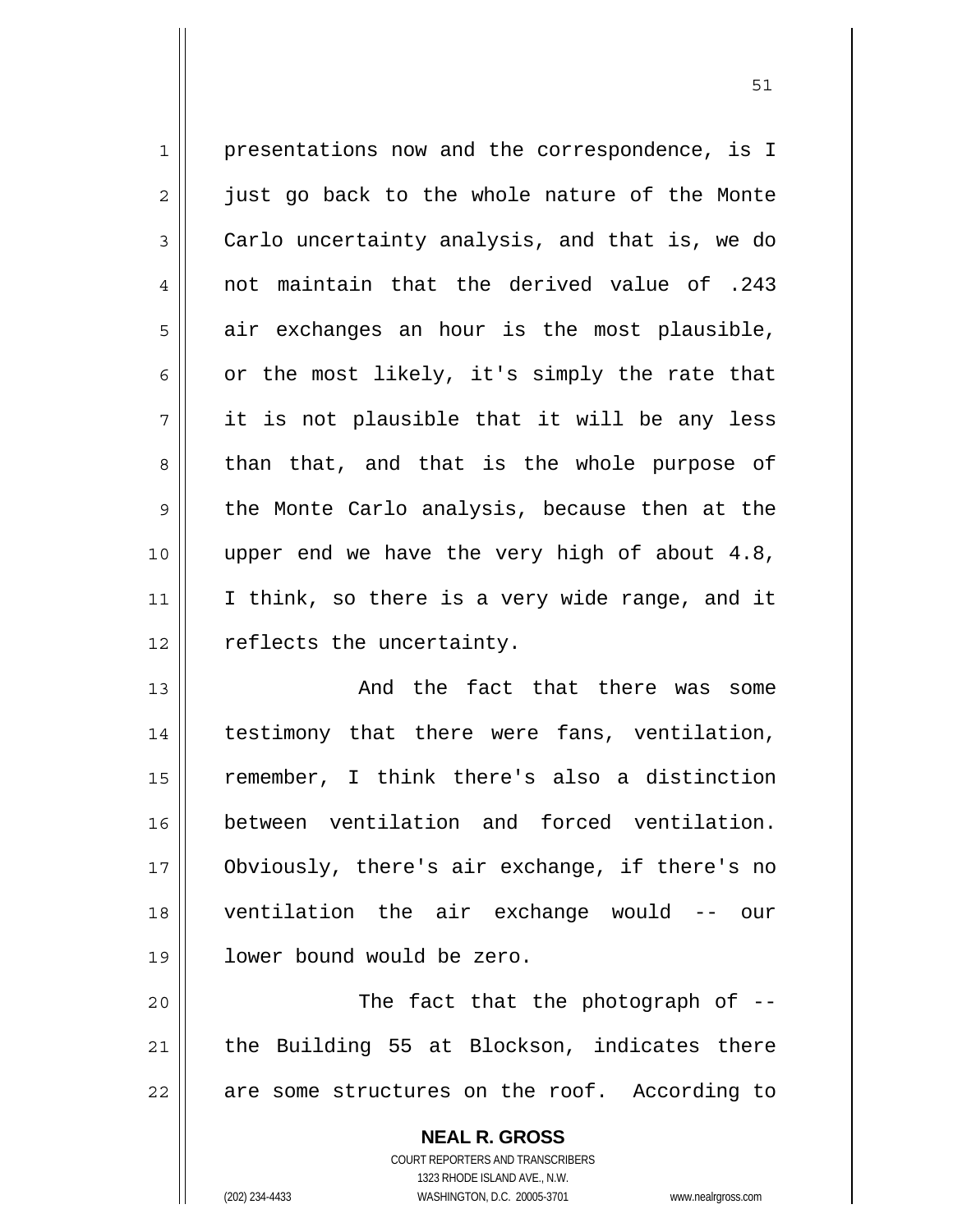1 || the records, to the TBD, Building 55 was  $2 \parallel$  built, specifically, for the AEC contract. As  $3 \parallel$  a matter of fact, there was correspondence 4 || where AEC is paying for the Building 55, and  $5 \parallel$  Blockson is submitting cost estimates for it.

Now, Building 40 had been in 7 || existence from the beginning, from the time 8 the Blockson Plant was built, or at least it was in existence, presumably, as much as decades earlier than 55, and was in a different portion, maybe 1,000 feet away. So it's in a different location. Unfortunately, 13 || we know next to nothing about the building. 14 || As a matter of fact, until one of the workers was kind enough to send us, to fax to us a 16 drawing of the plant, and then handwritten on it was identified where Building 40 was, we had no idea which of those buildings was, in fact, Building 40.

20 || So I'm still saying that -- I'm not 21 saying there could not have been forced  $22$  | ventilation. My point was, if we are not 100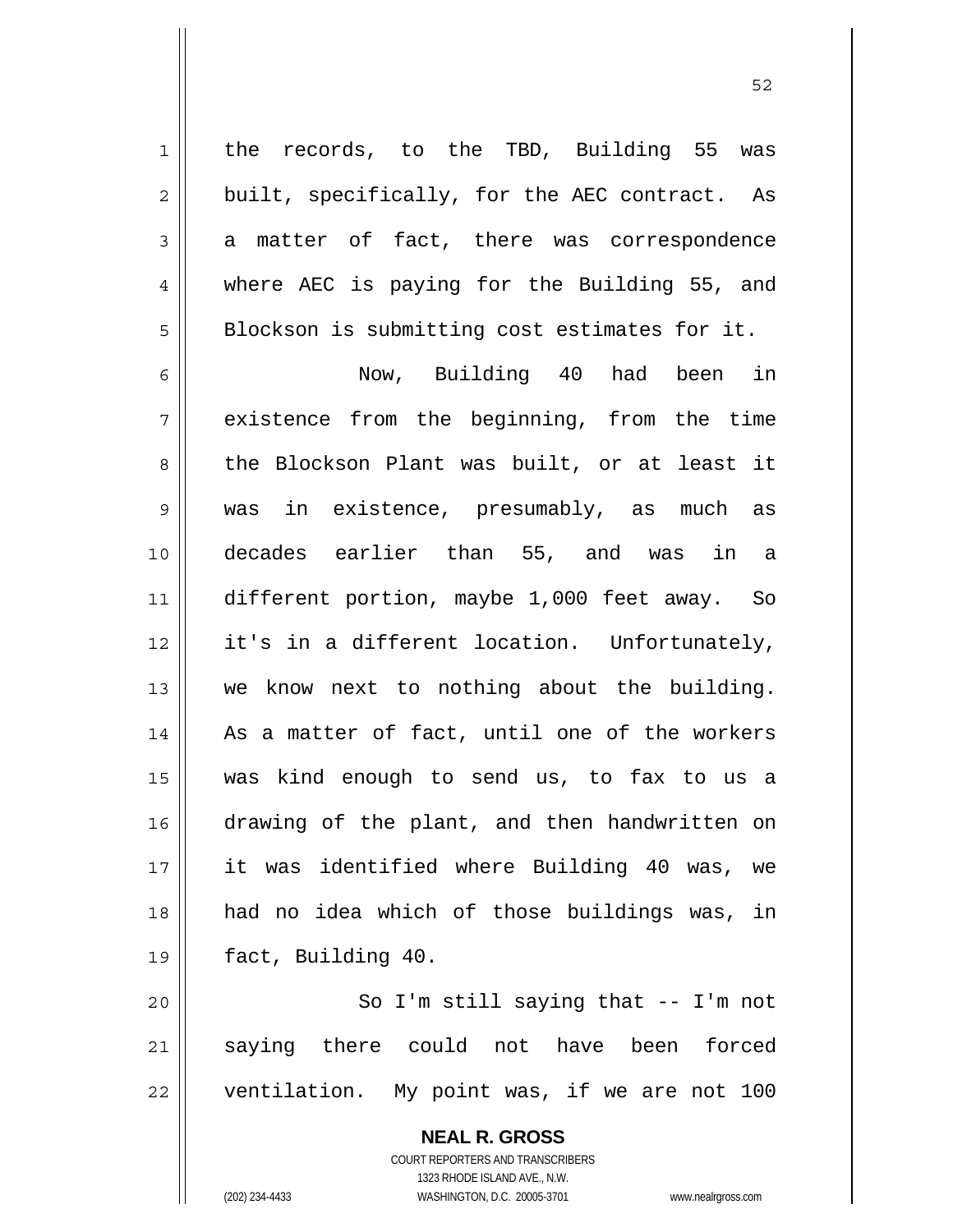1 || percent certain that there was forced 2 || ventilation the prudent thing to assume as the  $3 \parallel$  end of the Monte Carlo analysis. That is the most likely value, is that it could have been none. And the warehouse on which this was derived did have roof vents, just no forced  $7 \parallel$  air. It specifically says there were mechanical -- there were vents in the roof 9 || that could be mechanically operated and mechanically opened. There were large doors, || 12x25 feet, at either end of the building, which would allow for some natural ventilation  $\parallel$  if there's any air currents whatsoever. 14 || So that was not a sealed building. | As a matter of fact, there were air exchanges measured in that same building overnight when 17 || everything was sealed, and there were tiny fractions of the ones measured in the daytime.

 $\sim$  53

CHAIR MUNN: Bob, I need to interject here. When you are describing the 21 building, the workers, during our exchanges || with them, made the point on more than one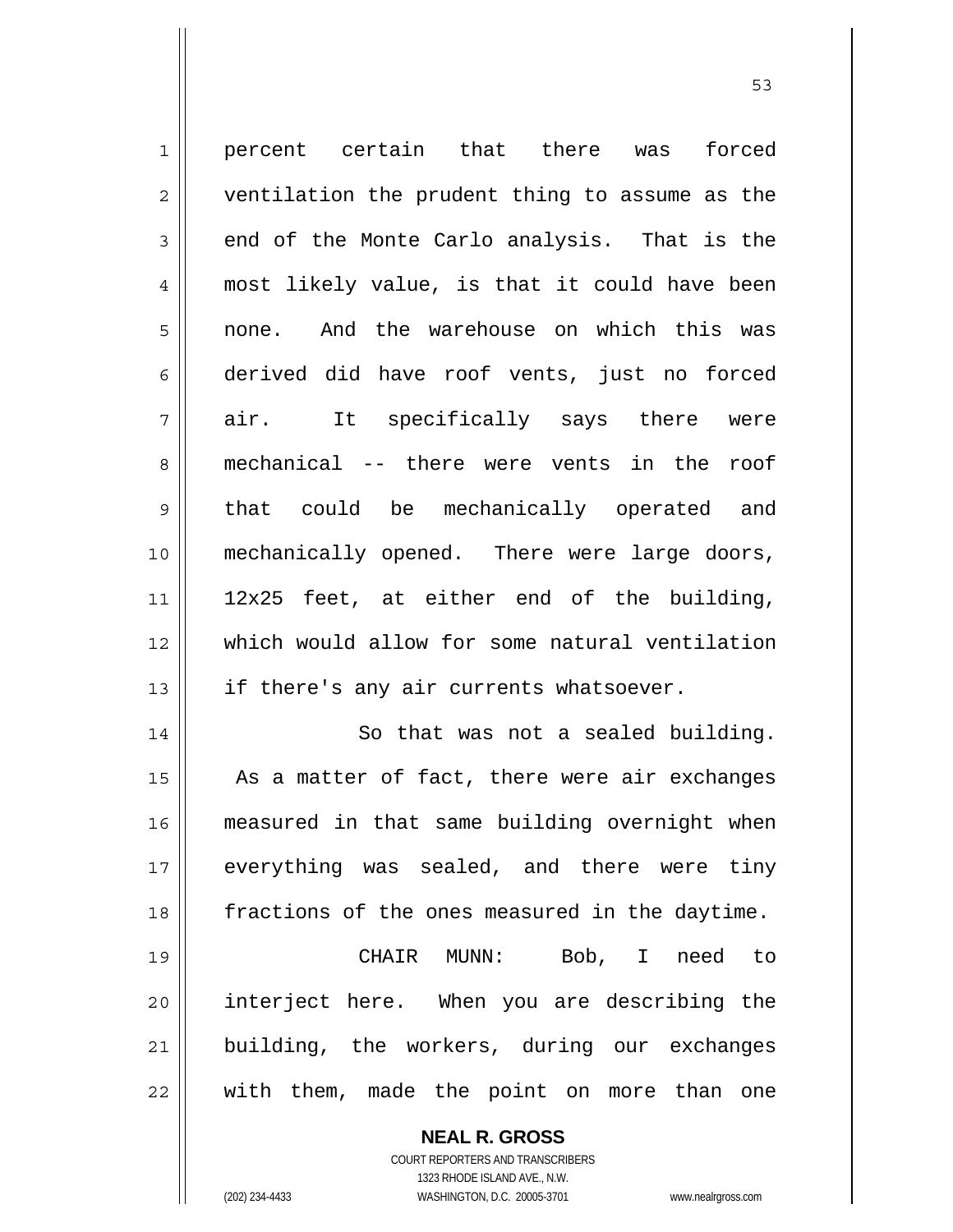1 | occasion, I believe, I can't substantiate that 2 | immediately, but I believe I heard from more  $3 \parallel$  than one worker that this was an old drafty 4 building, and that it was common for them to  $5 \parallel$  leave the doors open completely --6 DR. ANIGSTEIN: Yes. 7 || CHAIR MUNN: -- certainly during  $8 \parallel$  all but the coldest of the winter months. 9 DR. ANIGSTEIN: And that's 10 consistent with the comparison with the 11 || warehouse, where they said the doors were 12 normally open, 12x25 foot bays for trucks to 13 move in and out. So that's consistent, and 14 again, I was personally not in on those 15 interviews, but I do have Tom Tomes' summaries 16 of them, and one worker said it was 17 ventilation, and according to Tom Tomes' 18 interview notes one of them said there was no 19 forced ventilation. 20 || So again, when we are split like  $21$  | that, again, that's the Monte Carlo. You say

54

 $22$  || at one limit you have worker A who says there

 **NEAL R. GROSS**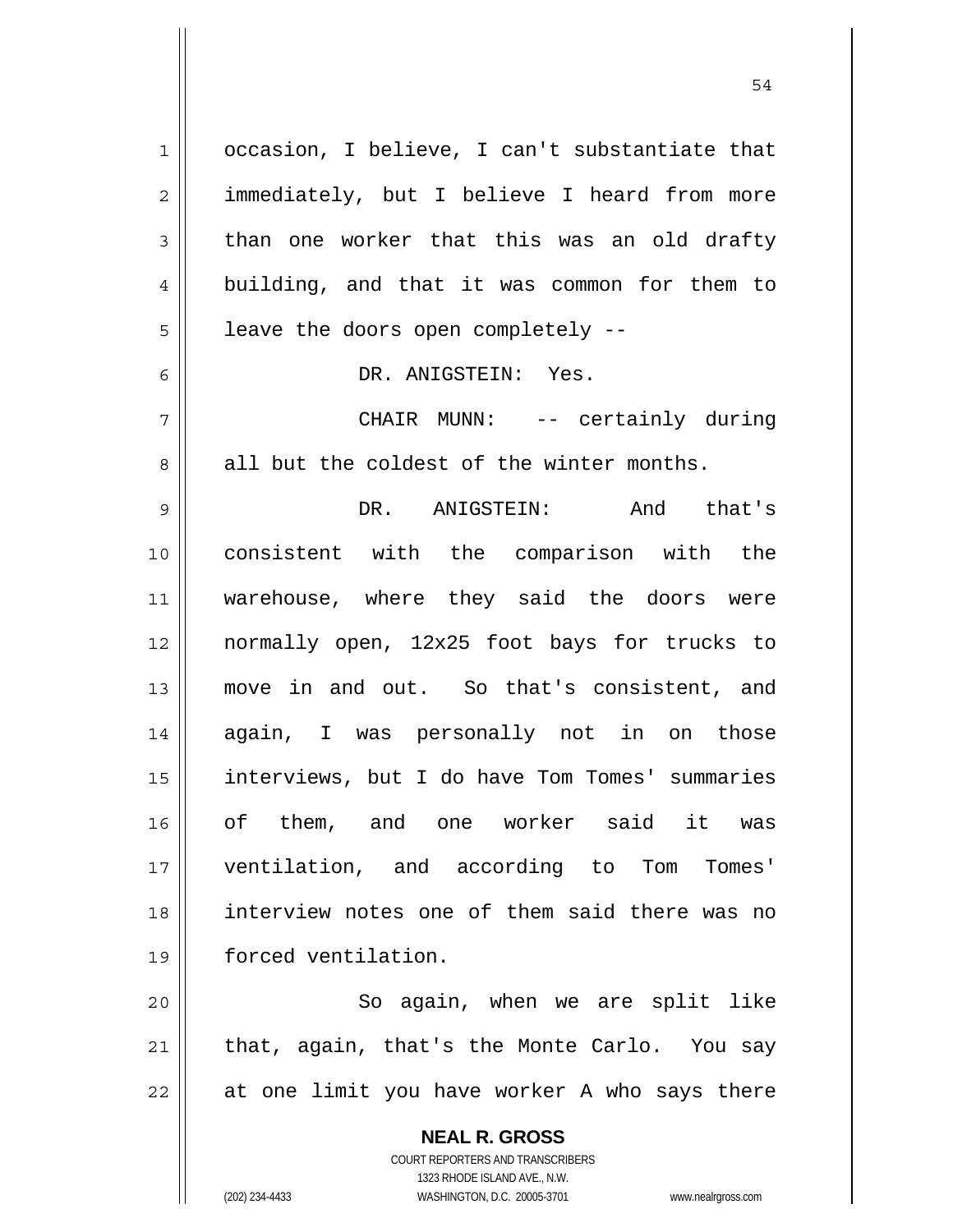1 is ventilation, and at the other limit you  $2 \parallel$  have worker B who says there is no 3 ventilation. So I think that the range is 4 || reasonable. Again, if we were -- if we had 5 | been somehow -- someone pointed a gun and  $6 \parallel$  said, you must give me your best estimate of  $7 \parallel$  -- then I would say no, the best estimate is 8 higher than .243. But it's not -- the whole 9 philosophy, excuse me if I'm being too 10 lengthy, in my mind was to make sure that all 11 possible, or at least plausible, scenarios are 12 captured, not to decide, not to discriminate 13  $\parallel$  and say, worker A's recollection is better, 14 and we believe him, and worker B doesn't know 15 what he's talking about, putting it bluntly, 16 || say give them all equal credence and that's 17 why you have one recollection at one end of 18 the distribution and the other recollection 19 || going higher. 20 || The Rand then, the final point is, 21 again, my .243 is a derived value, two 22 measurements in this warehouse during

 $55$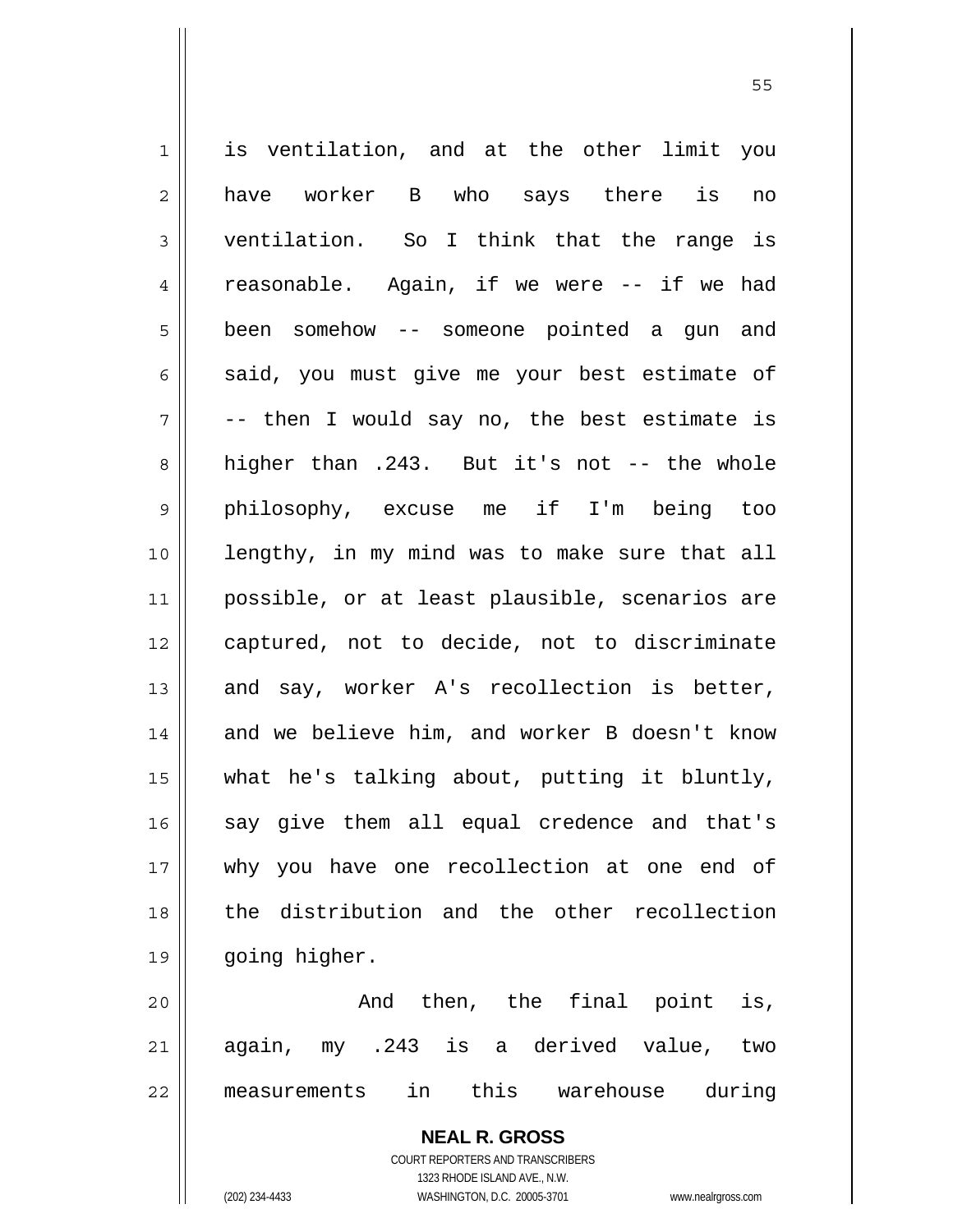| $\mathbf 1$    | operation, whereas if they had measurements    |
|----------------|------------------------------------------------|
| $\overline{2}$ | overnight it would be non-applicable because   |
| 3              | the warehouse was sealed. During the day,      |
| 4              | took two measurements, took the mean of those. |
| 5              | Again, those varied, in the same warehouse,    |
| 6              | morning and afternoon, when there was low wind |
| 7              | they had .05, when there was more wind they    |
| 8              | had .2. Nothing else changed.                  |
| 9              | So I took the mean of those, and               |
| 10             | then I scaled it, because I reasoned, well,    |
| 11             | the air exchange, obviously, is through the    |
| 12             | doors, windows, leaking walls and so forth, so |
| 13             | I prorated the wall area of the warehouse to   |
| 14             | the wall area of the Building 40, assuming the |
| 15             | heights were about the same, and then that's   |
| 16             | how I derived the .243, which is a number that |
| 17             | we can state in front of the public, say this  |
| 18             | is how we got it, we can document it, this is  |
| 19             | the calculation. Anyone with a calculator,     |
| 20             | given the same information, could reproduce    |
| 21             | this number.                                   |
| 22             | The value of one is a judgment                 |
|                | <b>NEAL R. GROSS</b>                           |

 COURT REPORTERS AND TRANSCRIBERS 1323 RHODE ISLAND AVE., N.W. (202) 234-4433 WASHINGTON, D.C. 20005-3701 www.nealrgross.com

 $\mathsf{II}$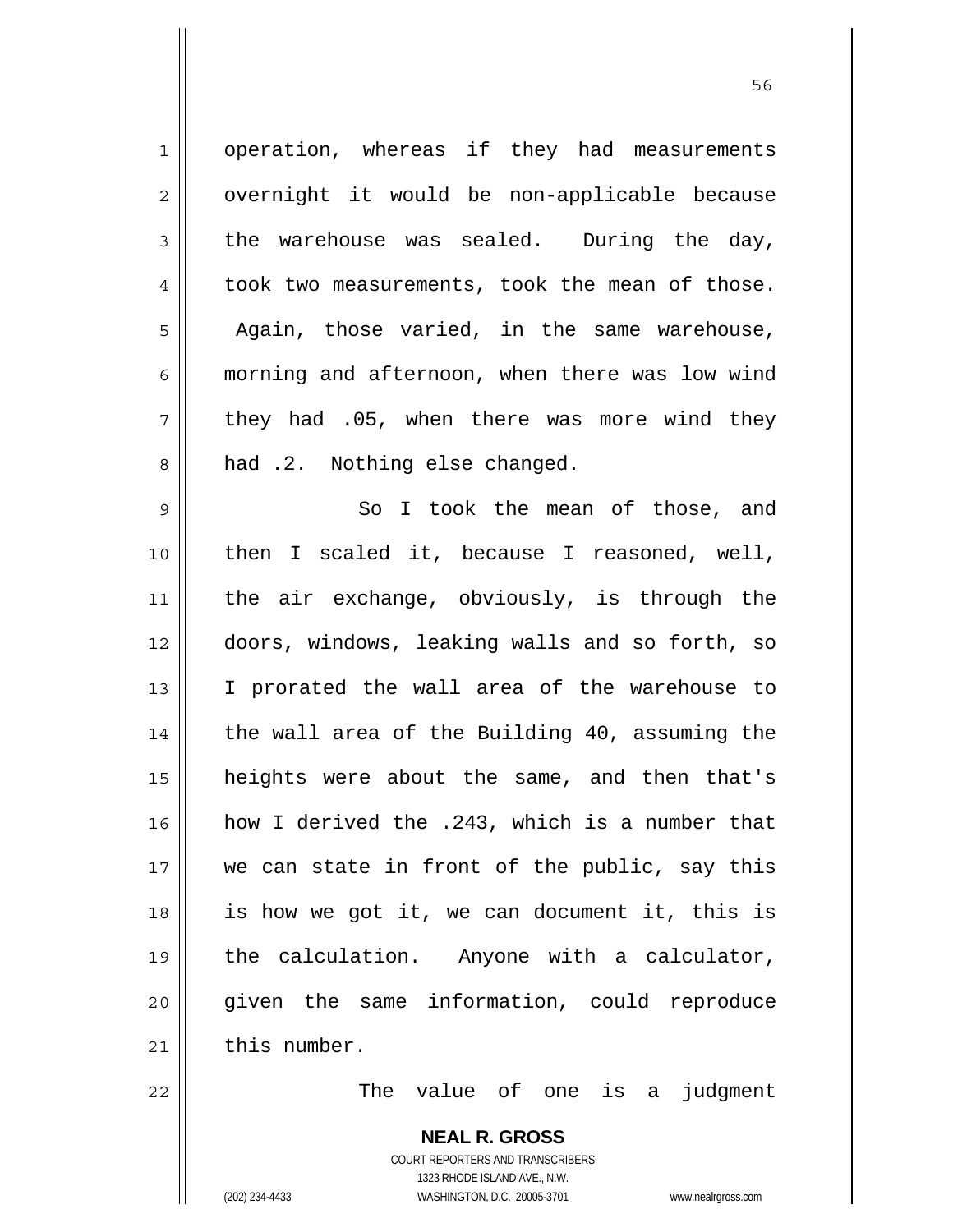1 || call, and one person could say, well, it seems 2 || like one, or another person could say it could  $3 \parallel$  be two. It's not -- it's not a firm number,  $4 \parallel$  that's my problem with that.

5 And for instance, well, I'm not 6 || going to repeat my analysis of Dr. Harley's  $7 \parallel$  report, because that's stated, it was based on 8 small rooms, I don't know what the size of  $9 \parallel$  them was, and the smaller the room the lower 10 || the air flow in terms of, say, liters per 11 || second, but the higher the air exchange rate 12 in terms of liters per second divided by the 13 || volume of cubic meters, or liters if you want  $14$  | to keep the same consistency.

15 || So the small rooms would always 16 have higher air exchange rates, in the large 17 building this is. At first sight, it seems 18 || contradictory, because well, the big building 19 has more windows, yes, but it has much more 20 volume.

21  $\parallel$  So that's the end of my big spiel. 22 DR. MAURO: I'd like to add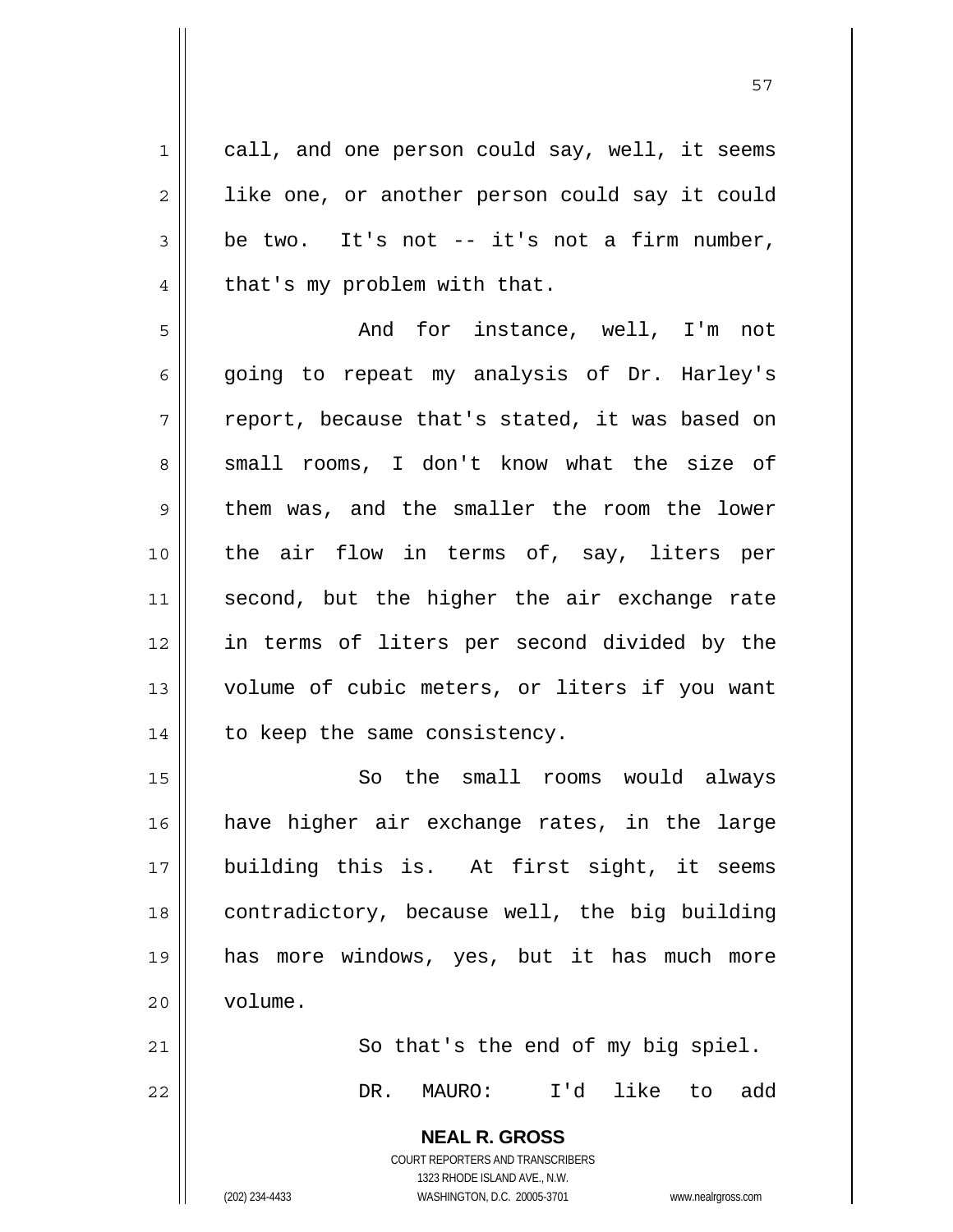1 || something that Jim had mentioned, and it's  $2 \parallel$  something that we hadn't discussed before, are 3 these measurements that Jim pointed to, and I  $4 \parallel$  think that also goes toward the weight of the  $5 \parallel$  evidence, and how it affects the distribution. 6 || So I do appreciate that Jim's 7 information regarding Mallinckrodt 8 measurements, and it does play at, you know,  $9$  | the distribution issue. 10 || And I'm starting to think a little 11 || bit more in terms of what Jim Neton had said, 12 the idea of assigning a Monte Carlo where 13 there is some fairly large ranges of 14 uncertainty in the parameters. 15 Jim Neton -- I'm sorry, Dr. Melius' 16 question is probing, and it's very thoughtful. 17 I hadn't thought in those terms, where 18 || there's a question of sufficient accuracy, in 19 other words, I think we all agree that 20 modeling, and Jim Neton very -- I'm glad he  $21$  read that section, I think it really does  $22$  it's very clear the approach that we are

> **NEAL R. GROSS** COURT REPORTERS AND TRANSCRIBERS

> > 1323 RHODE ISLAND AVE., N.W.

(202) 234-4433 WASHINGTON, D.C. 20005-3701 www.nealrgross.com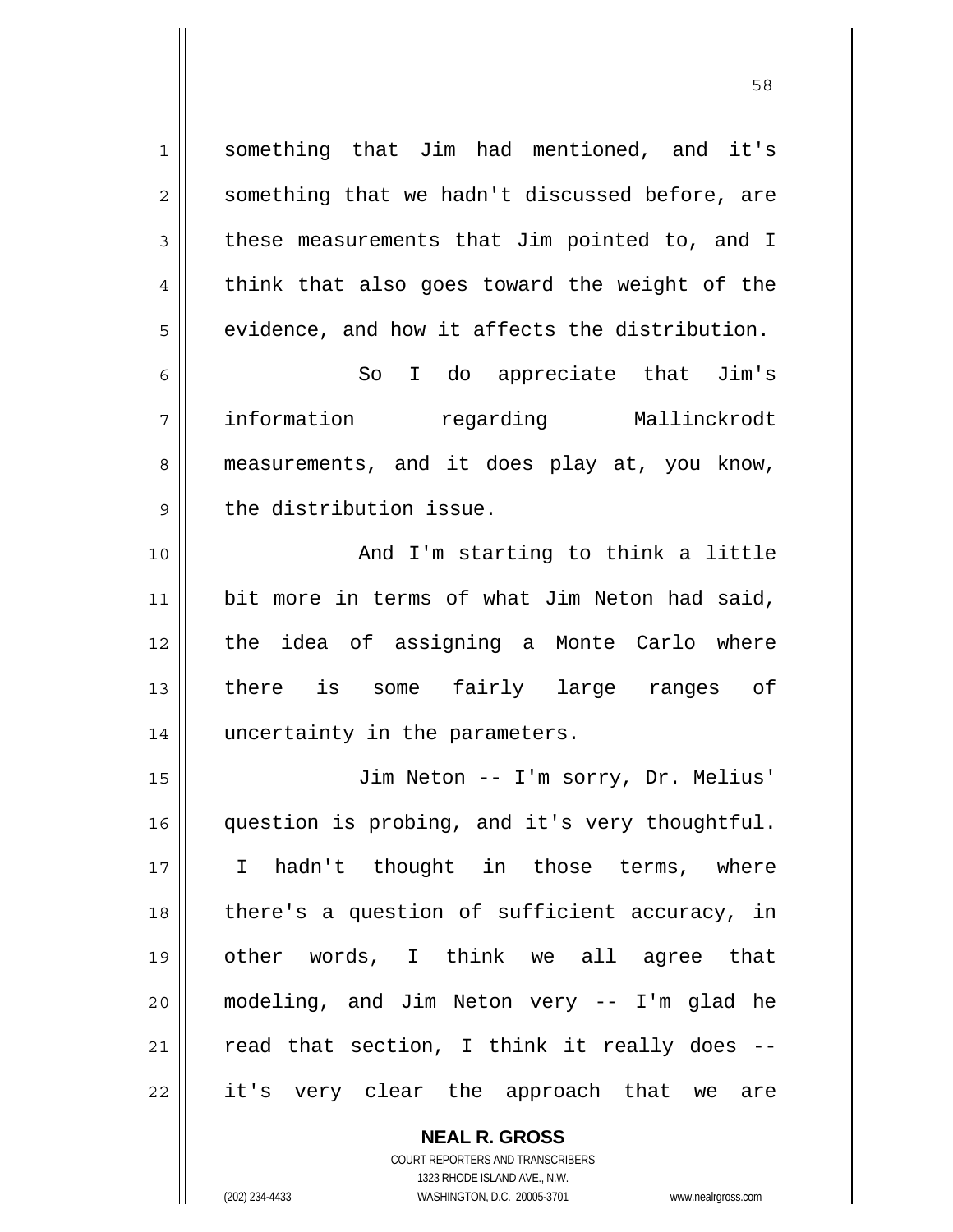1 || taking, modeling, is very consistent, exactly  $2 \parallel$  follows what the regulations say.

3 But then, I have to say it was 4 interesting that as Dr. Melius pointed out,  $5 \parallel$  well, okay, let's for a moment just say that  $6 \parallel$  we accept the idea that the regulations allow  $7 \parallel$  one to model. Then the next question is,  $8 \parallel$  okay, now when the model is such that you have  $9 \parallel$  a lot of uncertainty in the distributions, is 10 one solution to that that's still considered 11 to be within the intent of sufficient 12 accuracy, the application of a Monte Carlo 13 || simulation. Interesting question.

We have interpreted, and we are using it as if yes, that is consistent with | the intent of the rule where we have applied a Monte Carlo simulation to deal with the very 18 | large uncertainty.

19 I don't -- and I think Wanda 20 || correctly points out, I don't know if anyone 21 || ever anticipated that one of the modeling  $22$  || approaches that might be adopted might be a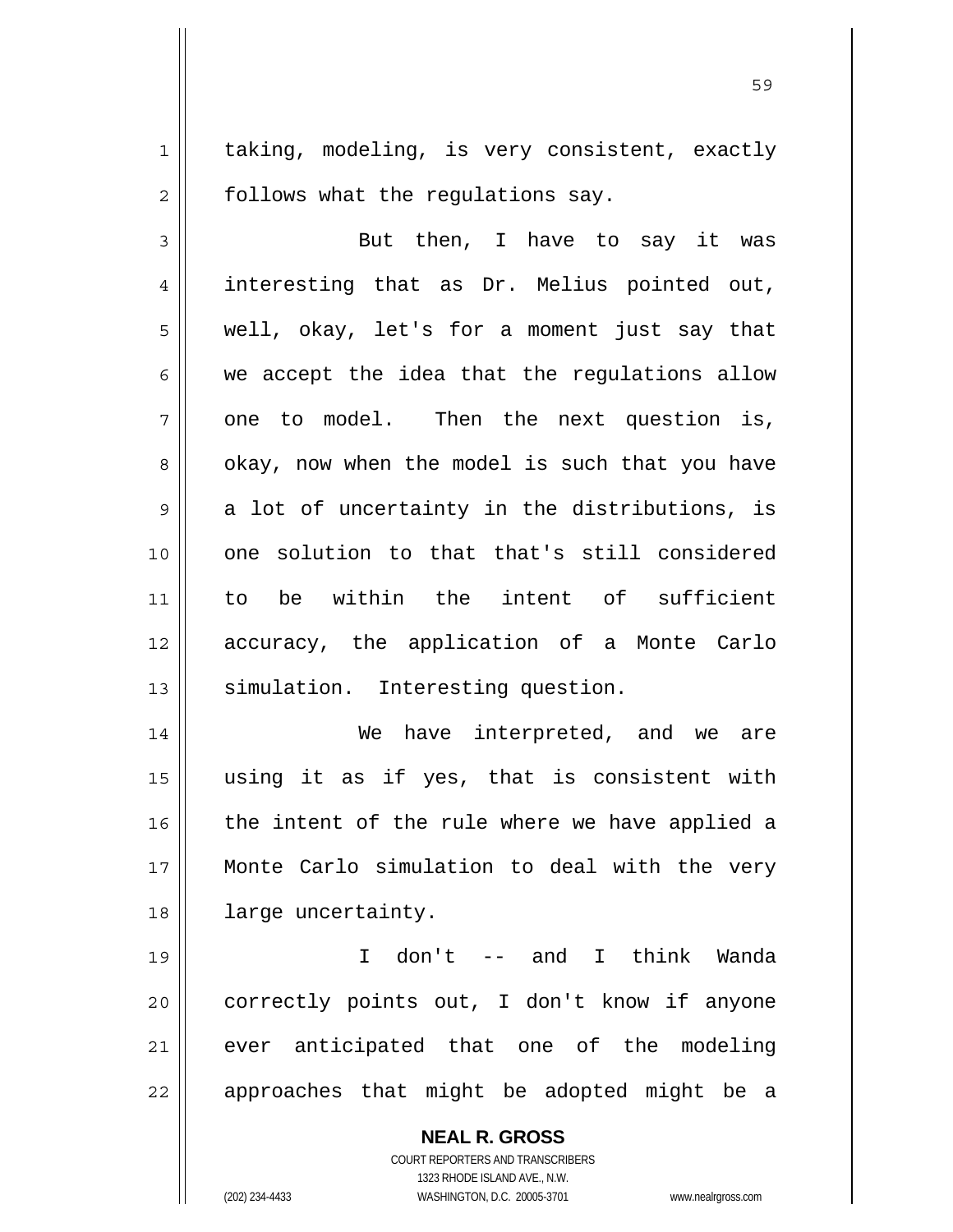Monte Carlo simulation to deal with 2 || uncertainty, some of the parameters of which  $3 \parallel$  could be very -- distribution could be very 4 || wide, and is that compatible and consistent | with the intent of sufficient accuracy.

I think that's -- I mean, it's an interesting question, and I think that we are 8 here now confronted with that, and I think, Jim, the information you just gave us, regarding the measurements made, does have some bearing here, and it is  $-$  I did listen, 12 and I do take that very seriously, it does show that if you wanted to go to other sites where the -- you know, where you are concerned about airborne levels of radon, and if you were to say, well, let's just take a look at a uranium ore processing facility, and if you 18 are seeing radon levels -- now, of course, there are a lot of differences in ventilation, || there are a lot of differences -- but just again, it's another piece of information that I think is important to put on the table to

> **NEAL R. GROSS** COURT REPORTERS AND TRANSCRIBERS 1323 RHODE ISLAND AVE., N.W. (202) 234-4433 WASHINGTON, D.C. 20005-3701 www.nealrgross.com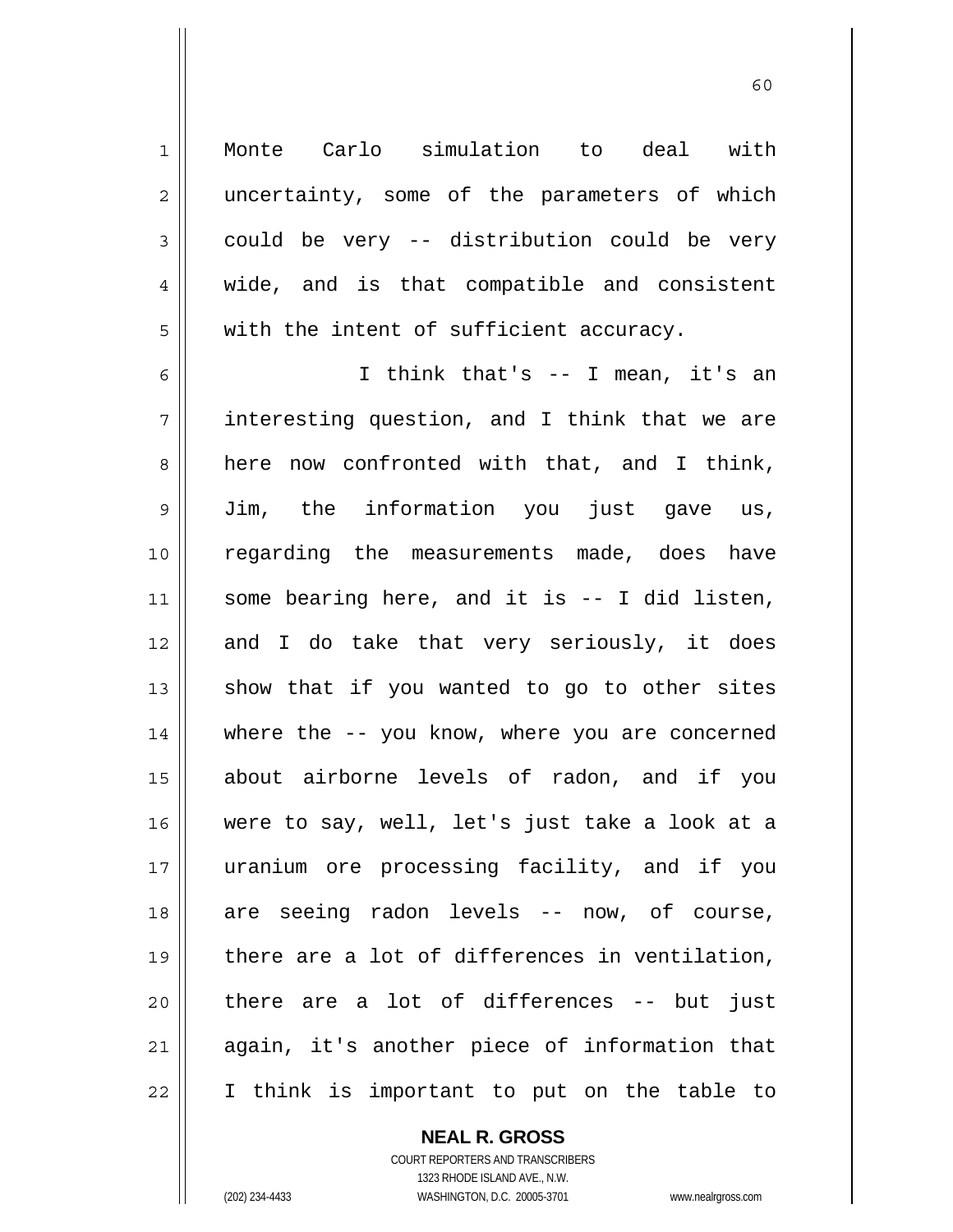| 1  | allow people to make informed judgments on,                         |
|----|---------------------------------------------------------------------|
| 2  | you know, where -- we are getting away from                         |
| 3  | the air turnover rate question, but what you                        |
| 4  | are really saying is, listen, we actually have                      |
| 5  | some measured values from places where the                          |
| 6  | potential for radon elevated levels were very                       |
| 7  | much greater than they were at Blockson, in                         |
| 8  | theory, because of the concentration of the                         |
| 9  | uranium and the ore.                                                |
| 10 | And even there, you are not seeing                                  |
| 11 | levels as high as the upper bound of our                            |
| 12 | levels. So I guess I just want to point out                         |
| 13 | that did strike me during this discussion, and                      |
| 14 | I think it's important that we take that into                       |
| 15 | consideration.                                                      |
| 16 | MEMBER ROESSLER: Wanda, may I make                                  |
| 17 | a comment?                                                          |
| 18 | CHAIR MUNN: Please do, Gen.                                         |
| 19 | MEMBER ROESSLER: This is Gen.                                       |
| 20 | To me, it seems where we are going                                  |
| 21 | on this is that we do have two concerns by                          |
| 22 | some of the work group members. Their                               |
|    |                                                                     |
|    | <b>NEAL R. GROSS</b>                                                |
|    | COURT REPORTERS AND TRANSCRIBERS<br>1323 RHODE ISLAND AVE., N.W.    |
|    | (202) 234-4433<br>WASHINGTON, D.C. 20005-3701<br>www.nealrgross.com |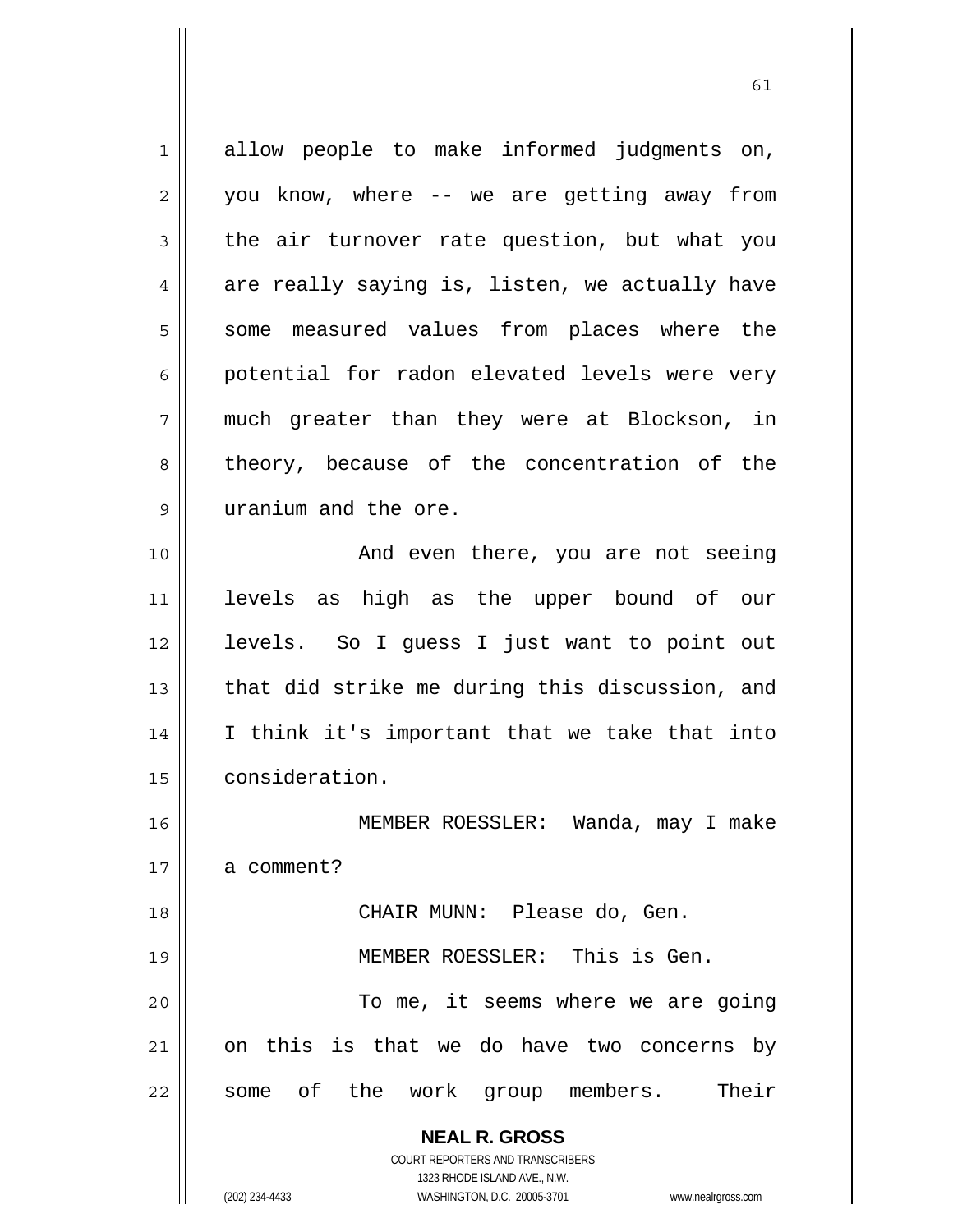1 || concerns seem to center on the use of a source  $2 \parallel$  term to do dose reconstruction, that's number  $3 \parallel$  one. And the second one is then, is it being 4 | done with sufficient accuracy.

With regard to the use of the source term, I think Jim Neton's reading of  $7 \parallel$  the regulations to me, and I would hope to the  $8 \parallel$  others, says yes, this is acceptable. In fact, I think the exact wording was used there. I think SC&A agrees that this is an appropriate approach with regard to what the 12 | requlations say.

13 So in my view in looking at it 14 right now, it seems like, perhaps, we've 15 | answered that concern.

16 || The second one then is sufficient 17 accuracy, and what we are talking about here 18 is, that we've been discussing the whole time, 19 does the parameters in the model, the Monte 20 || Carlo model, which again, to me, to use Monte 21 | Carlo seems to be the best scientific approach  $22$  | to deal with any uncertainty. It certainly is

> **NEAL R. GROSS** COURT REPORTERS AND TRANSCRIBERS 1323 RHODE ISLAND AVE., N.W.

(202) 234-4433 WASHINGTON, D.C. 20005-3701 www.nealrgross.com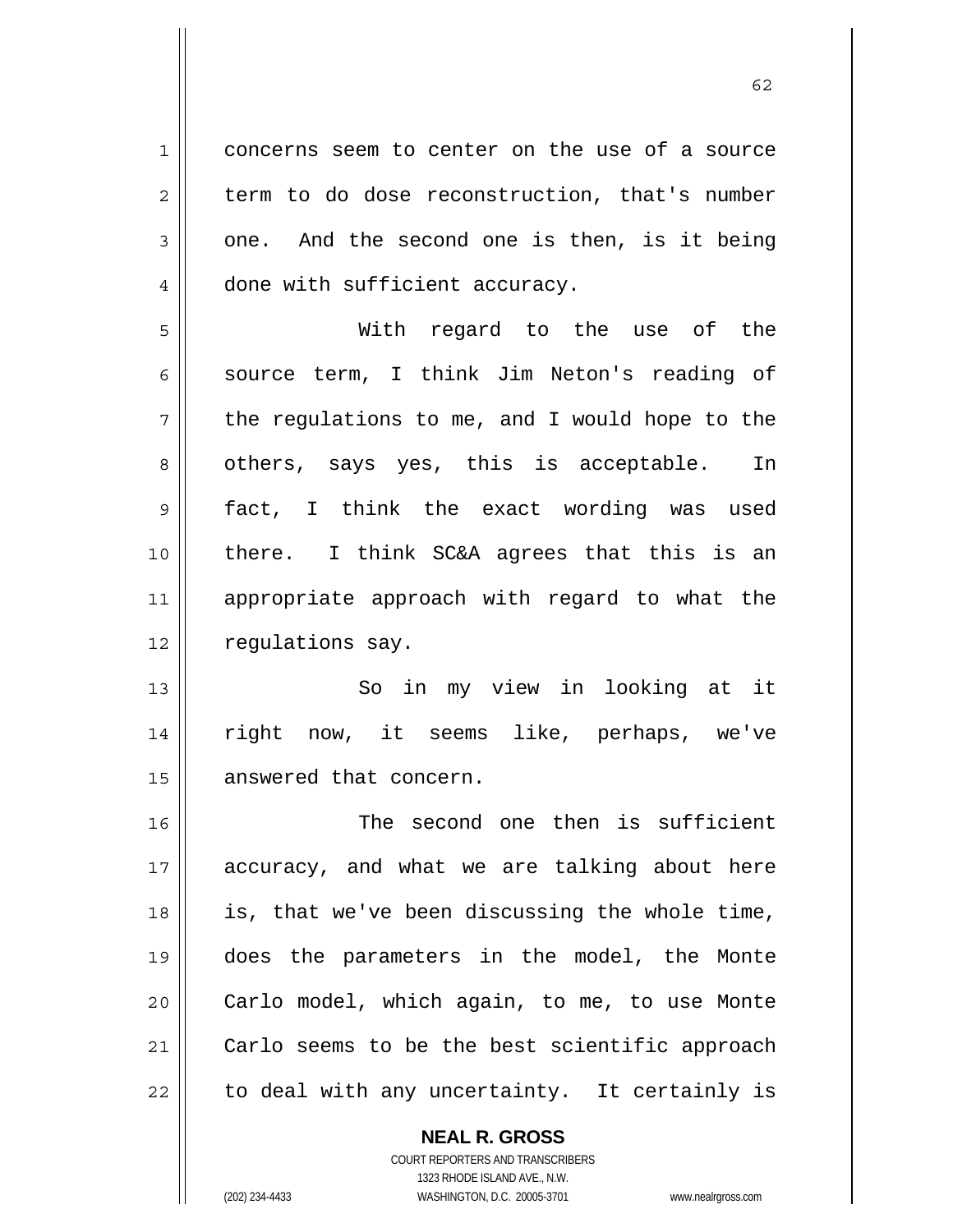**NEAL R. GROSS** COURT REPORTERS AND TRANSCRIBERS 1323 RHODE ISLAND AVE., N.W. (202) 234-4433 WASHINGTON, D.C. 20005-3701 www.nealrgross.com 1 || very conservative with regard to these upper  $2 \parallel$  and lower bounds, so I think we are really 3 focusing on these parameters, and what I'm 4 hearing, you know, throughout our discussion 5 | is very good agreement between SC&A and NIOSH  $6 \parallel$  that we have the appropriate parameters, and 7 Jim Neton even has come through in his last 8 | comments to support that. 9 So I'm not sure that any more 10 detailed discussion of the exact parameters, 11 || or whether exactly what the ventilation was, 12 is too productive. I think we need to hear 13 || from our working group members what they think 14 || about this approach with regard to sufficient 15 accuracy. 16 || Am I right on this, Jim, and Brad,  $17 \parallel$  and Mike? 18 || CHAIR MUNN: I think you've done a 19 good job of summarizing where it appears that 20 we are. 21 | My simplistic observation would be, 22 what this really boils down to is the question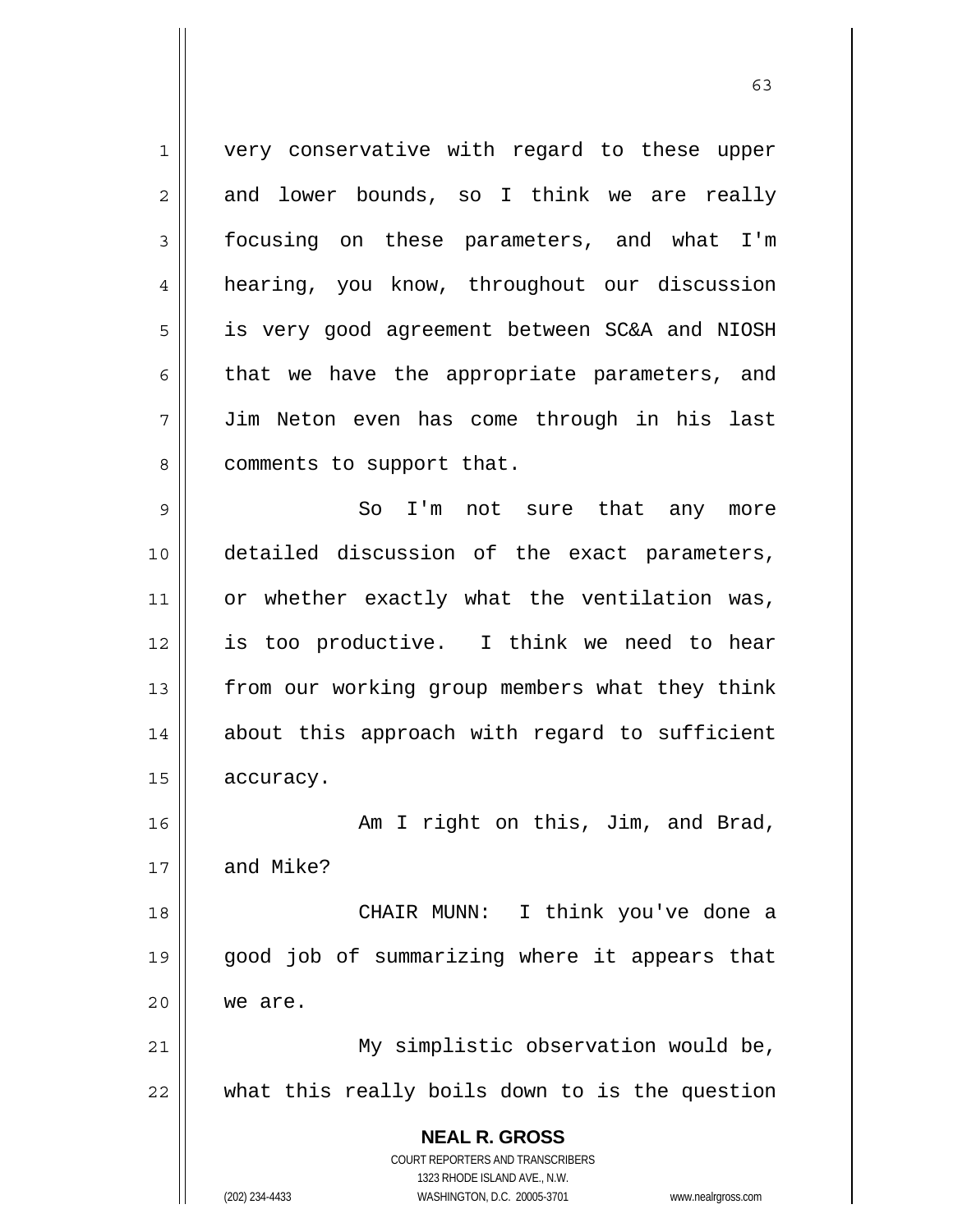1 || of are we or are we not able to do a decent 2 dose reconstruction with the Blockson Chemical 3 Company's workers? That's really the bottom 4 || line as I see it. 5 Do the other board members want to 6 | respond to Gen's question? 7 MEMBER MELIUS: First of all, I 8 don't know what you mean by a decent dose 9 | reconstruction, but we can do that. I mean, I 10 || think a couple things. I mean, I think if, 11 you know, Monte Carlo simulation was the Holy 12 Grail either Congress would have put it in the 13 || Act or not, would have put it in the 14 || regulations, I think, and you know, it's not, 15 you know, we can always pick an upper bound 16 with a dart board, but I mean, I don't think 17 || that's, you know, the intent, nor appropriate 18 || under the law, nor under the regulations. 19 I think that in judging whether one  $20$  can do a dose reconstruction with sufficient 21 accuracy under a source term model, I think  $22$  | the issue comes down to how well can  $-$ - you

> **NEAL R. GROSS** COURT REPORTERS AND TRANSCRIBERS 1323 RHODE ISLAND AVE., N.W. (202) 234-4433 WASHINGTON, D.C. 20005-3701 www.nealrgross.com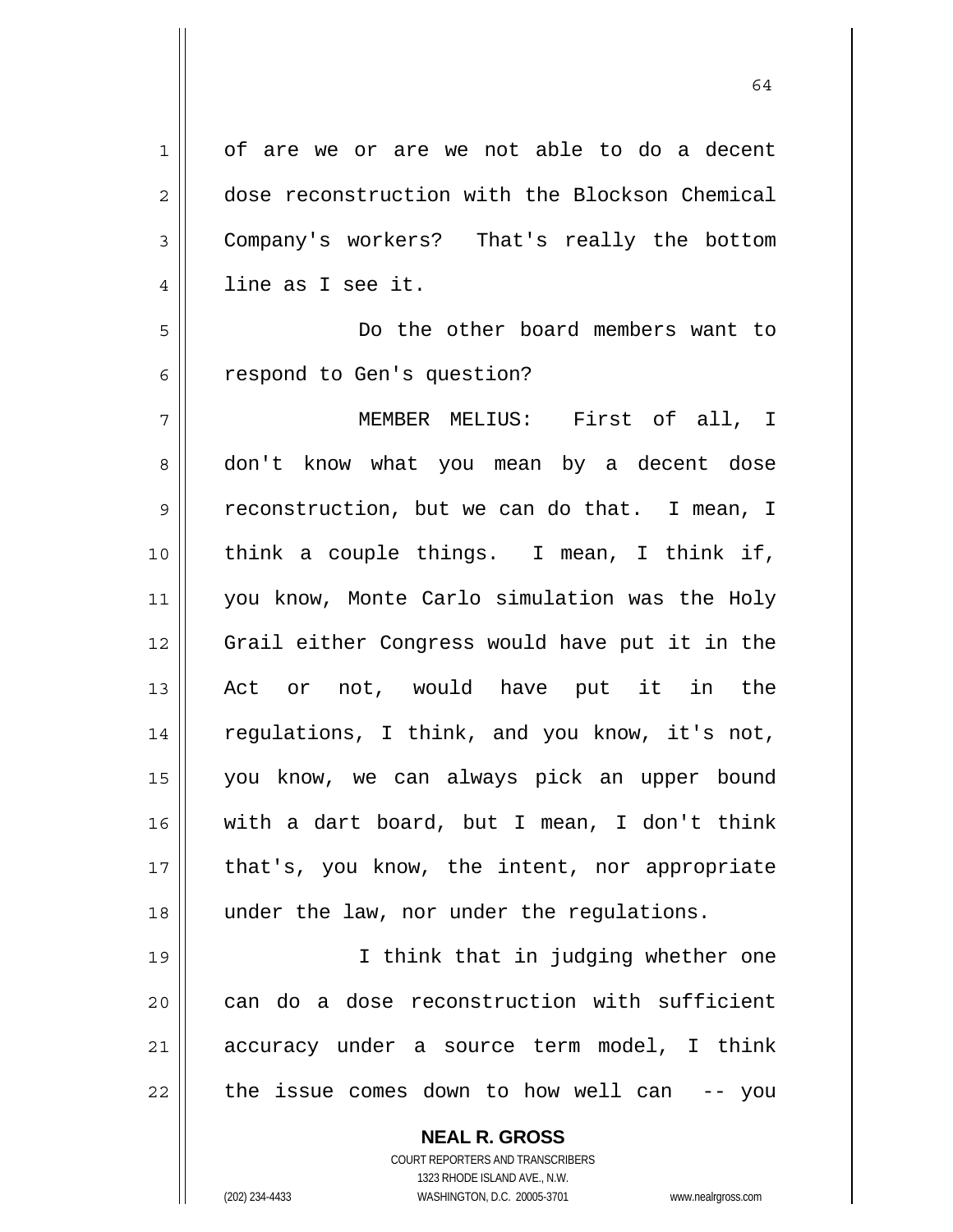$1 \parallel$  know, there are a number, a lot of potential 2 || parameters involved, but you know, how well  $3 \parallel$  can one, you know, assess the source term, how 4 || well can one assess and evaluate going back in 5 | time many years, based on often sketchy and 6 minimal information, what the appropriate  $7$  | values for a number of the other, you know, 8 factors that will affect how that source term 9 || leads to doses for the people working in the 10 facility, and can that be done, you know, with 11 sufficient accuracy in a way that is 12 || supportive of dose reconstruction?

 $\sim$  65

13 || And so I don't think, you know, the 14 discussion of, you know, ventilation issues 15 and so forth, is irrelevant, I think we need 16 || to see whether, you know, there's agreement, 17 || and given the problems with the sketchiness of 18 || the information going back in time, and some 19 of the, apparently, disparate memories of the 20 || different workers there, or descriptions, 21 which is all understandable, you know, it 22 || raises doubts in trying to figure out if we

> **NEAL R. GROSS** COURT REPORTERS AND TRANSCRIBERS 1323 RHODE ISLAND AVE., N.W.

(202) 234-4433 WASHINGTON, D.C. 20005-3701 www.nealrgross.com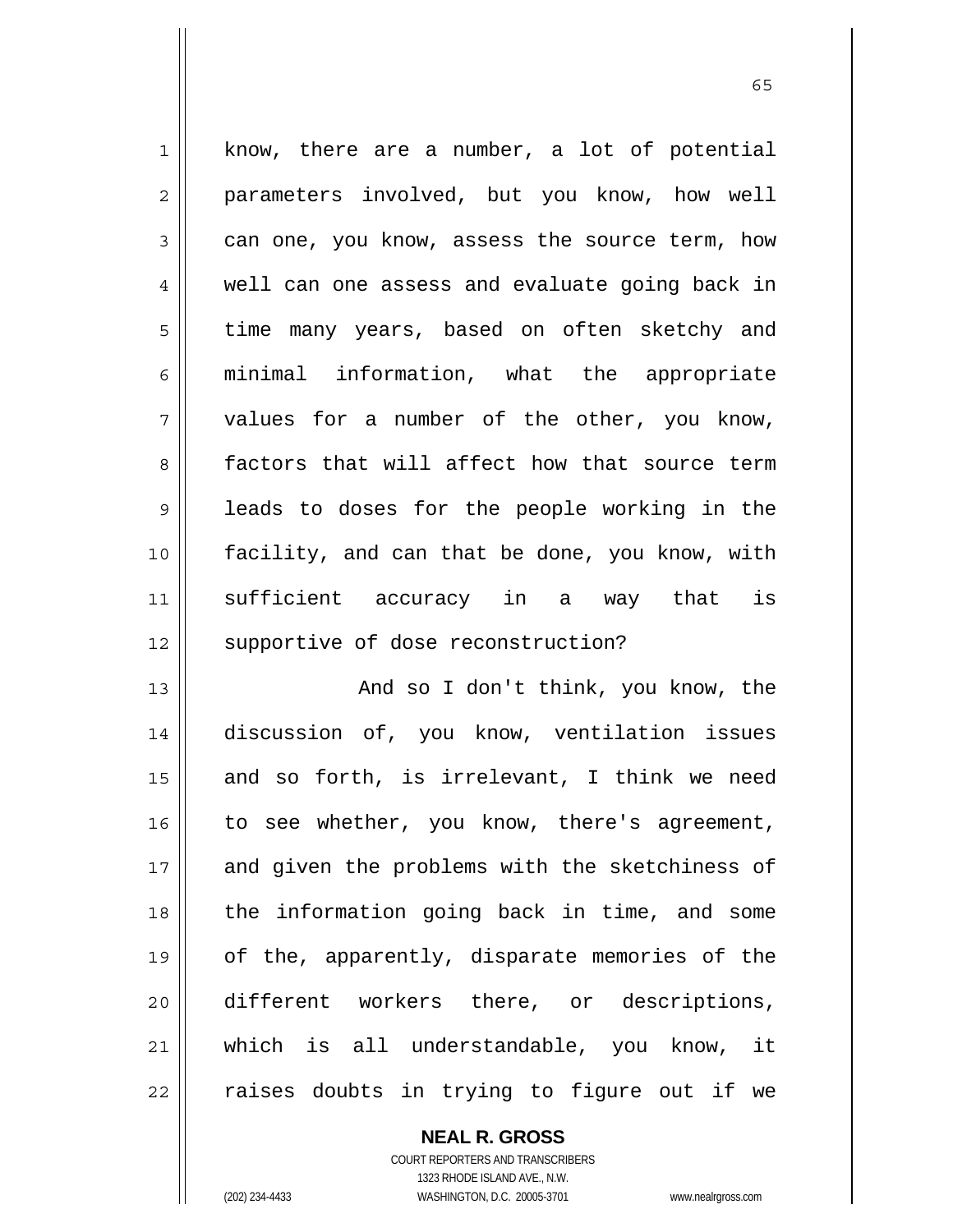**NEAL R. GROSS** COURT REPORTERS AND TRANSCRIBERS 1323 RHODE ISLAND AVE., N.W. 1 are able to do it or not, and able to 2 appropriately characterize all of the 3 parameters that may affect that, and does 4 || that, you know, sufficiently cover the 5 | workforce that was exposed in that facility at  $6 \parallel$  that point in time? 7 CHAIR MUNN: Jim, your language is 8 || much more precise than mine, and my apologies  $9 \parallel$  for the use of the term decent. You've --10 MEMBER MELIUS: We certainly 11 wouldn't want an indecent one. 12 CHAIR MUNN: -- characterized it 13 || much more appropriately. 14 And the questions that are before 15 us here really are ones relative to bounding, 16 and whether in the absence of perfect 17 || information, which to the best of my knowledge 18 we will never have in the vast majority of 19  $\parallel$  these sites that we approach, can we, with an  $20$  || adequate degree of accuracy, assess an upper 21 bound? 22 || Am I categorizing that correctly?

 $\sim$  66

(202) 234-4433 WASHINGTON, D.C. 20005-3701 www.nealrgross.com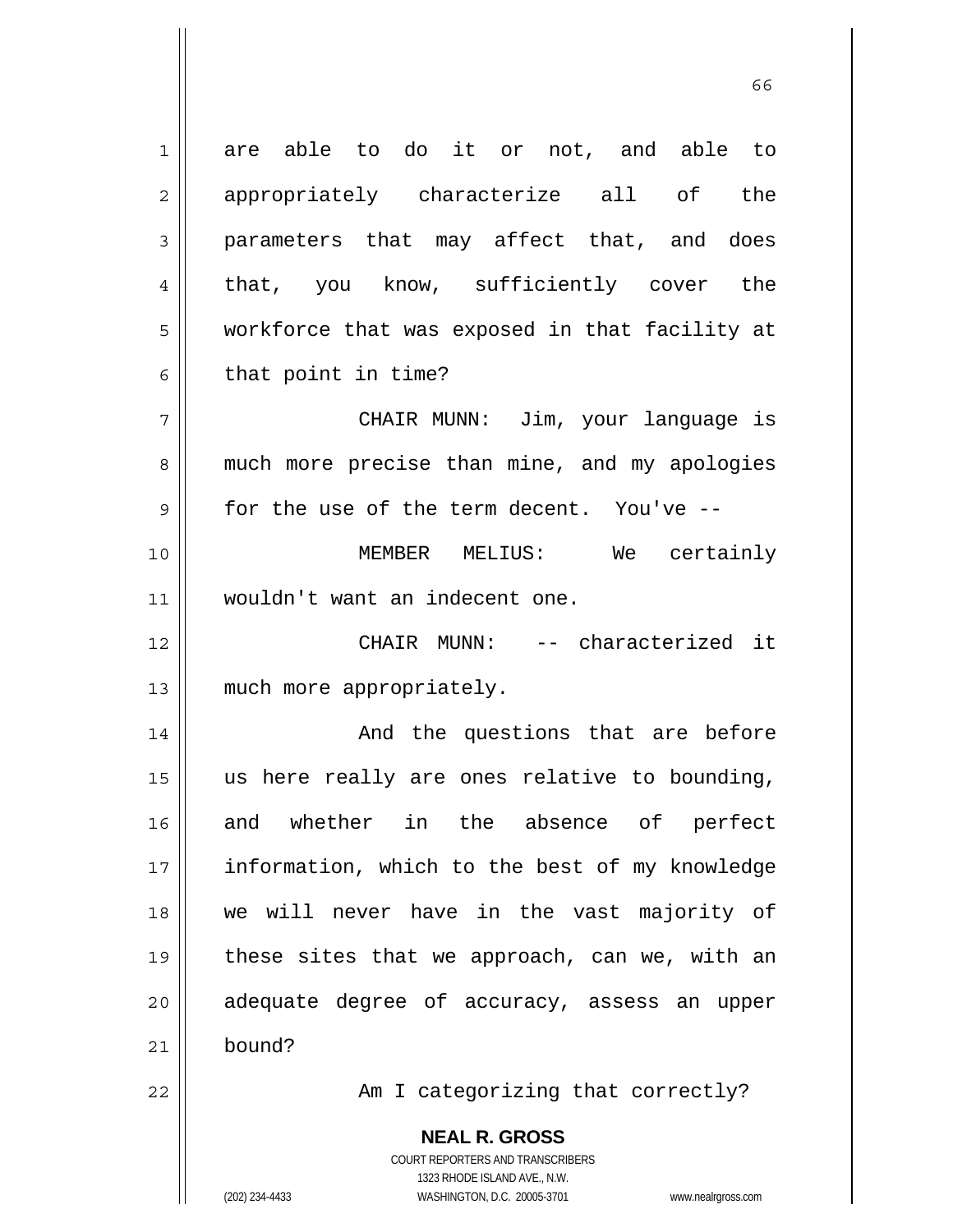**NEAL R. GROSS** COURT REPORTERS AND TRANSCRIBERS 1323 RHODE ISLAND AVE., N.W. (202) 234-4433 WASHINGTON, D.C. 20005-3701 www.nealrgross.com 1 MEMBER MELIUS: Yes, I mean,  $2 \parallel$  there's more to it than that, but that's fine. 3 CHAIR MUNN: That's the bottom 4 || line, right? 5 || So Mike, do you have anything to  $6 \parallel$  add to that? 7 MEMBER GIBSON: No, I think Jim 8 | summed it up real well. 9 CHAIR MUNN: Brad? 10 || **MEMBER CLAWSON:** No, I don't. 11 || CHAIR MUNN: All right, then, I see 12 | two problems here. 13 One, we want to make sure that Dr. 14 Melius has had an opportunity to delve into 15 || the exchanges that occurred during and 16 following the technical call, which was our 17 charge to SC&A and to NIOSH, following our 18 || last work group meeting. 19 We are now in extremis with respect  $20$  | to time and the upcoming full board meeting. 21 || Thad hoped that we'd be able to  $22$  || get a little further along with this, but as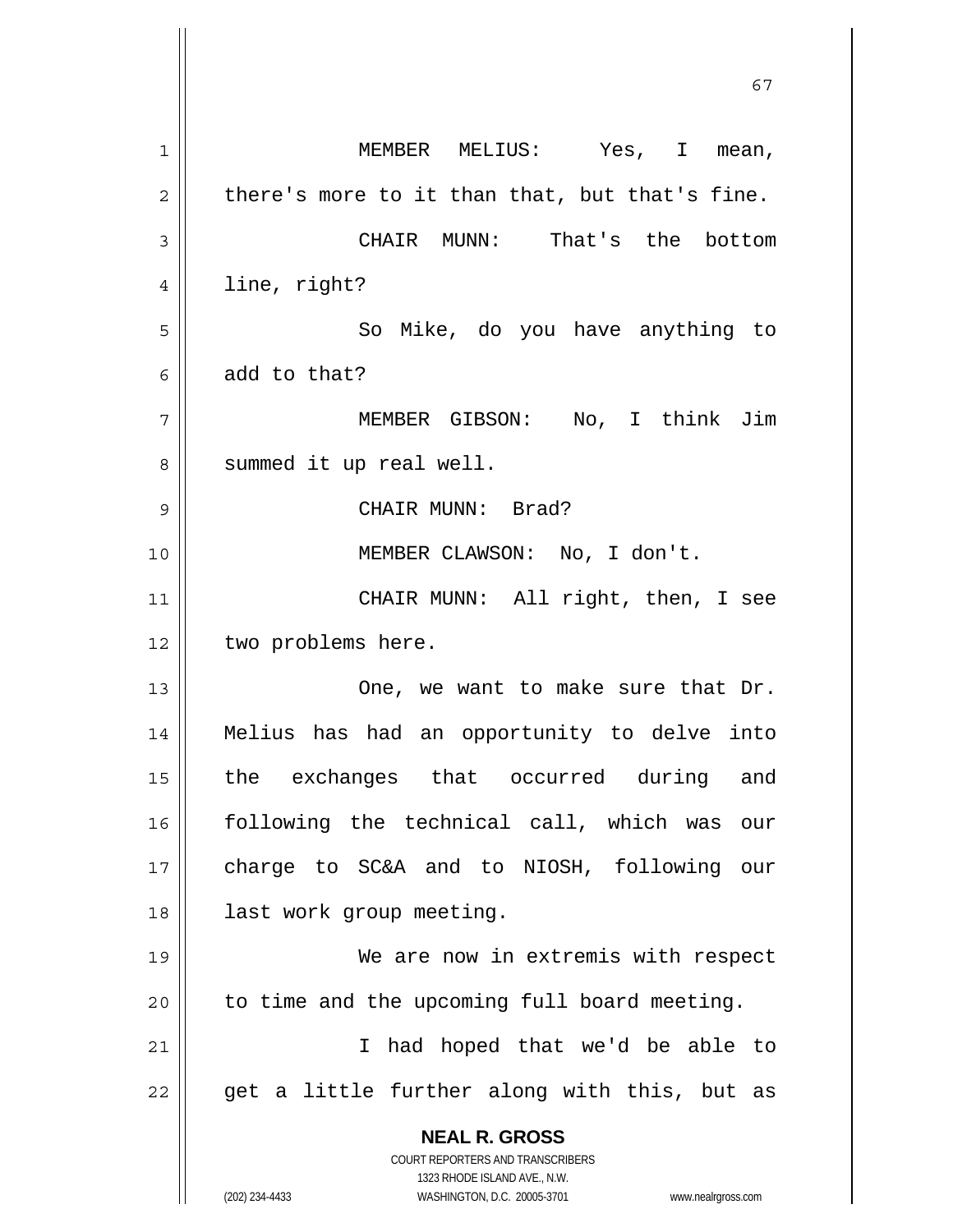1 || Dr. Melius points out, there is no dealing 2 || with Mother Nature, there's no way we can  $3 \parallel$  second quess that.

4 || I am uncomfortable with saying that 5 we've reached any conclusion here today. We 6  $\parallel$  have narrowed the issues, I believe, but we 7 still have major concerns based on our 8 || inability to reference some of the material  $9 \parallel$  that we have just been discussing over this 10 || past week.

11 || So I am open to suggestions with 12 || respect to where we go at this juncture. I 13 have been looking -- I would very much like to 14 make sure that all of us have had an 15 || opportunity to look at the material before the  $16$  final question is placed before the board, but 17 I see very little opportunity for us to do 18 || that between now and the time that we are 19 scheduled, which is mid-morning on the second 20 day of the board meeting itself. The only 21 || opportunity I would see is either after public 22 | comment on Tuesday, which is a dangerous time

> COURT REPORTERS AND TRANSCRIBERS 1323 RHODE ISLAND AVE., N.W. (202) 234-4433 WASHINGTON, D.C. 20005-3701 www.nealrgross.com

 **NEAL R. GROSS**

 $\sim$  68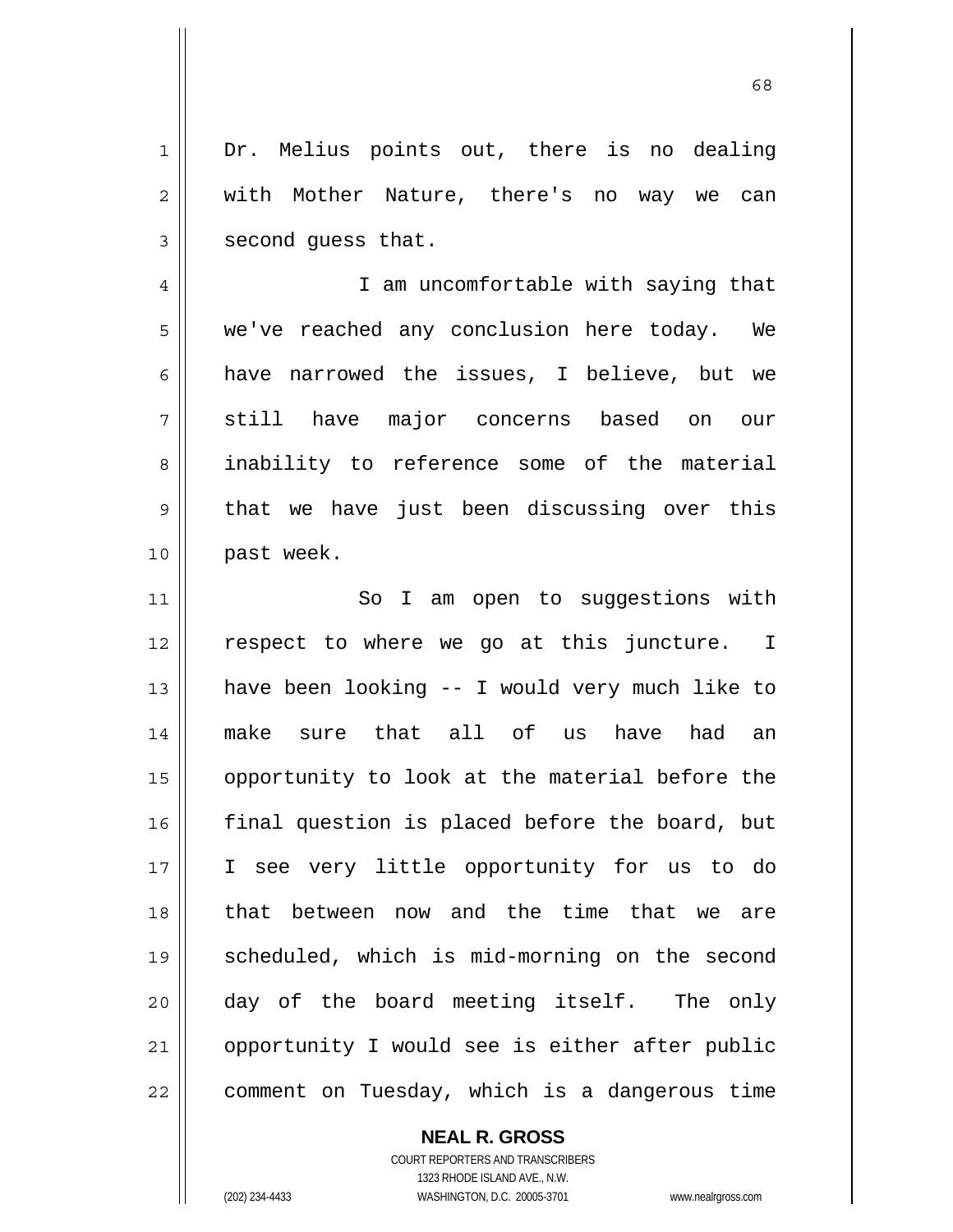1 for us to look at, since we have no way of 2 | identifying when that might occur, and we'll  $3 \parallel$  all be exhausted at that time anyway. 4 The only other opportunity that I 5 would see is, perhaps, breakfast meeting the 6 morning of Wednesday, December 17th, prior to  $7 \parallel$  the opening of that day of the board session. 8 Does anyone see that differently 9 || than I, or does anyone have any other 10 | suggestions? 11 MR. KATZ: Wanda? 12 CHAIR MUNN: Yes. 13 MR. KATZ: This is Ted Katz. 14 || CHAIR MUNN: Yes. 15 MR. KATZ: I've been thinking about 16 || this throughout this dialoque. I mean, first 17 || of all, I just would like to applaud, you 18 || know, everyone, the board members, NIOSH, 19 SC&A, everyone, I really think this has been a 20 || sort of extraordinary dialogue for its clarity  $21$  and for the depth in which you went into the 22 issues.

 $\sim$  69

 **NEAL R. GROSS** COURT REPORTERS AND TRANSCRIBERS 1323 RHODE ISLAND AVE., N.W.

(202) 234-4433 WASHINGTON, D.C. 20005-3701 www.nealrgross.com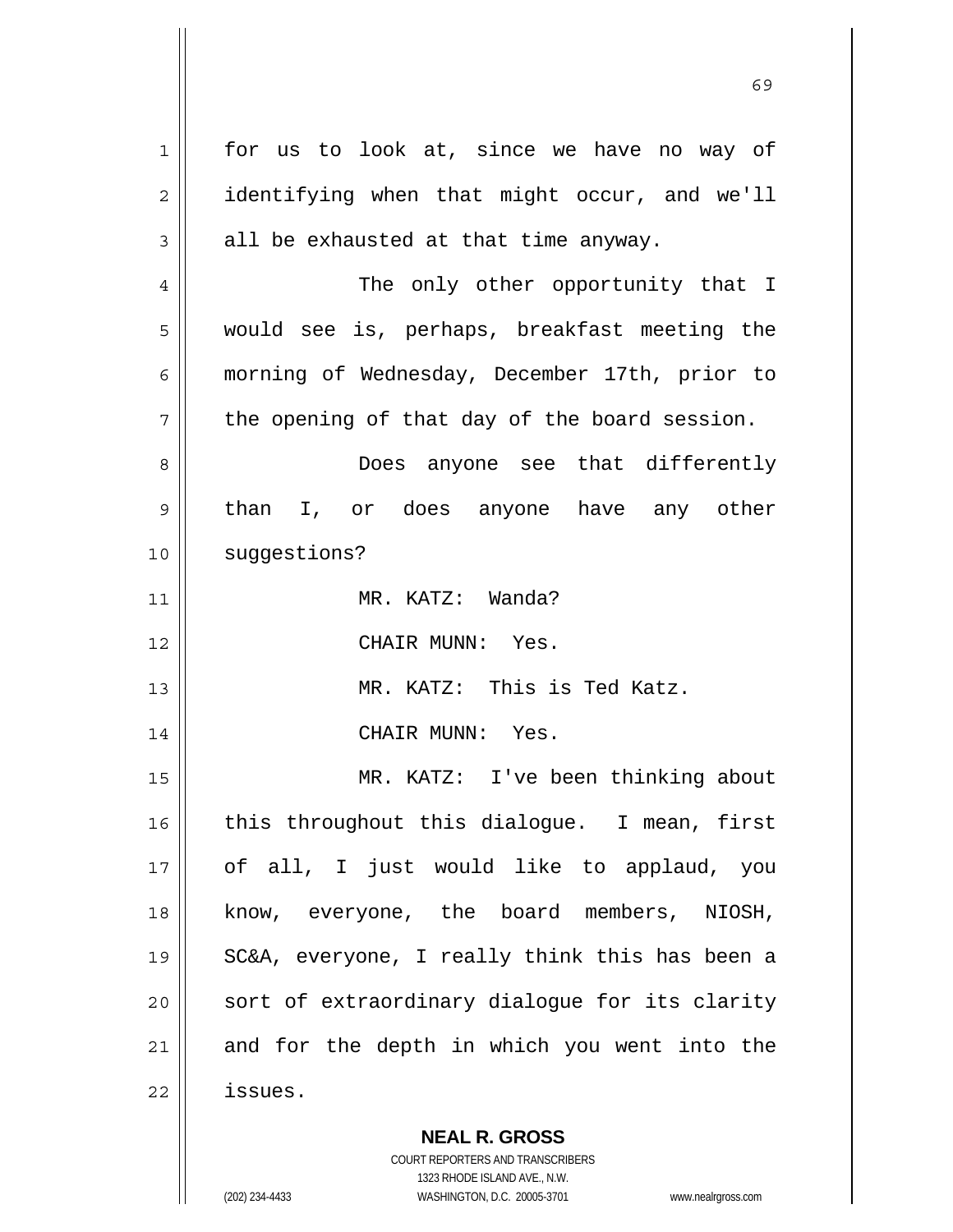| You know, and with that in mind,               |
|------------------------------------------------|
| I'd just offer a suggestion for this work      |
| group to consider, which is, I mean, I think   |
| not only the materials that have been          |
| prepared, but really, the transcript of this   |
| dialogue I think is an important one, but I    |
| don't think you really want to -- or really,   |
| you would have the time during the board       |
| meeting to replicate this dialogue.            |
| CHAIR MUNN: No.                                |
| MR. KATZ: And do it justice.                   |
| And so I'm thinking anyway, and I              |
| know the transcript can't be produced quickly  |
| enough to be provided and for people to absorb |
| it before the board meeting, I mean, it won't  |
| even -- it can't even be produced in that      |
| time. So I mean, I guess I would just throw    |
| up for all of you to consider the idea that,   |
| let's get this transcript of this dialogue     |
| produced, you know, which, you know, takes 30  |
| days or what have you, but we can maybe rush   |
| it so it could be a little faster than that,   |
|                                                |

 **NEAL R. GROSS** COURT REPORTERS AND TRANSCRIBERS

1323 RHODE ISLAND AVE., N.W.

(202) 234-4433 WASHINGTON, D.C. 20005-3701 www.nealrgross.com

 $\mathbf{I}$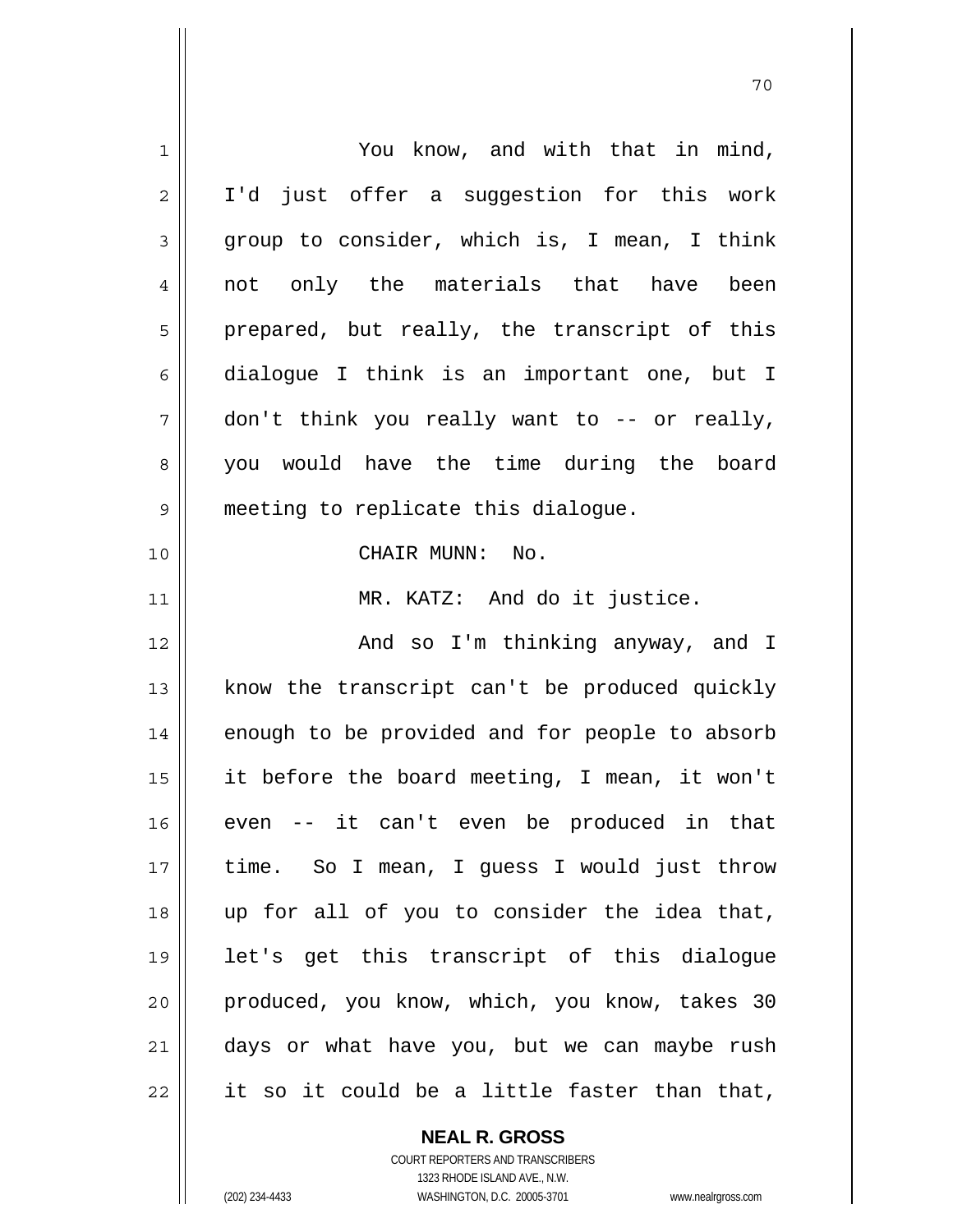**NEAL R. GROSS** COURT REPORTERS AND TRANSCRIBERS 1323 RHODE ISLAND AVE., N.W. 1 and that also, obviously, would give time for 2 Jim to absorb the other materials that have 3 been provided, and maybe put together a 4 || package then that could be considered by the  $5 \parallel$  board, and presented in the February meeting, 6 instead of trying to sort of rush this and 7 deal with it in this upcoming meeting. 8 || I mean, I think at this upcoming 9 meeting, certainly, I mean, there's plenty to 10 || say in just giving a status update on where we 11  $\parallel$  are, but again, I think this dialogue has been 12 extraordinary, and it's very useful thinking 13 || on a lot of levels, and I think it would be 14 great for the board to -- all the board 15 members to have the opportunity to read that 16 dialogue and to think about these issues  $17 \parallel$  prior. 18 || But then, you know, that's just a 19 | suggestion. 20 DR. MAURO: This is John, just one 21  $\parallel$  thing I'd like to mention, that I'd like to  $22$  | clarify something I said earlier, as we were

71

(202) 234-4433 WASHINGTON, D.C. 20005-3701 www.nealrgross.com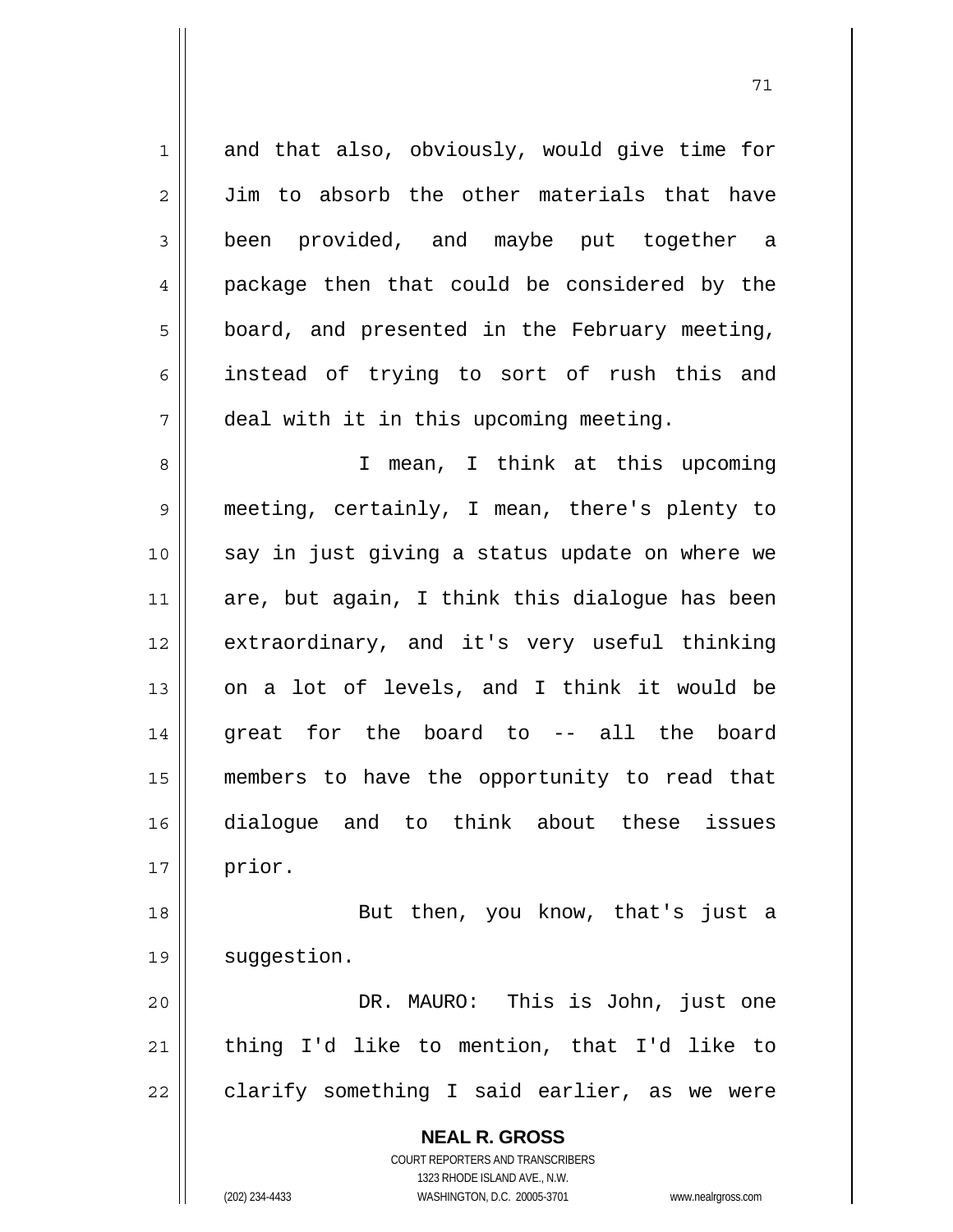**NEAL R. GROSS** 1 discussing. I mentioned earlier that one of  $2 \parallel$  the overarching issues related to sufficient  $3 \parallel$  accuracy had to do with the fact that, not so 4 || much the modeling, but the distributions. 5 I want to -- I think I was wrong 6 about that. The idea that there are 7 distributions, in a lot of the parameters that 8 we use when we do our, ultimately, the 9 || probability of causation at the end of the 10 || process, we don't, but the process does, 11 | that's done all the time. 12 Distributions are assigned, Monte 13 Carlo methods are applied, it is the 14 fundamental basis upon which all judgments are 15 made regarding compensation on this program. 16 So I would like to retract 17 || something I said earlier, that we have before 18 us something new. We don't. 19 || The very fact that SC&A and also 20 NIOSH has used Monte Carlo to simulate the 21 airborne activity, and in that simulation  $22$  || there are a number of parameters which have

> COURT REPORTERS AND TRANSCRIBERS 1323 RHODE ISLAND AVE., N.W.

(202) 234-4433 WASHINGTON, D.C. 20005-3701 www.nealrgross.com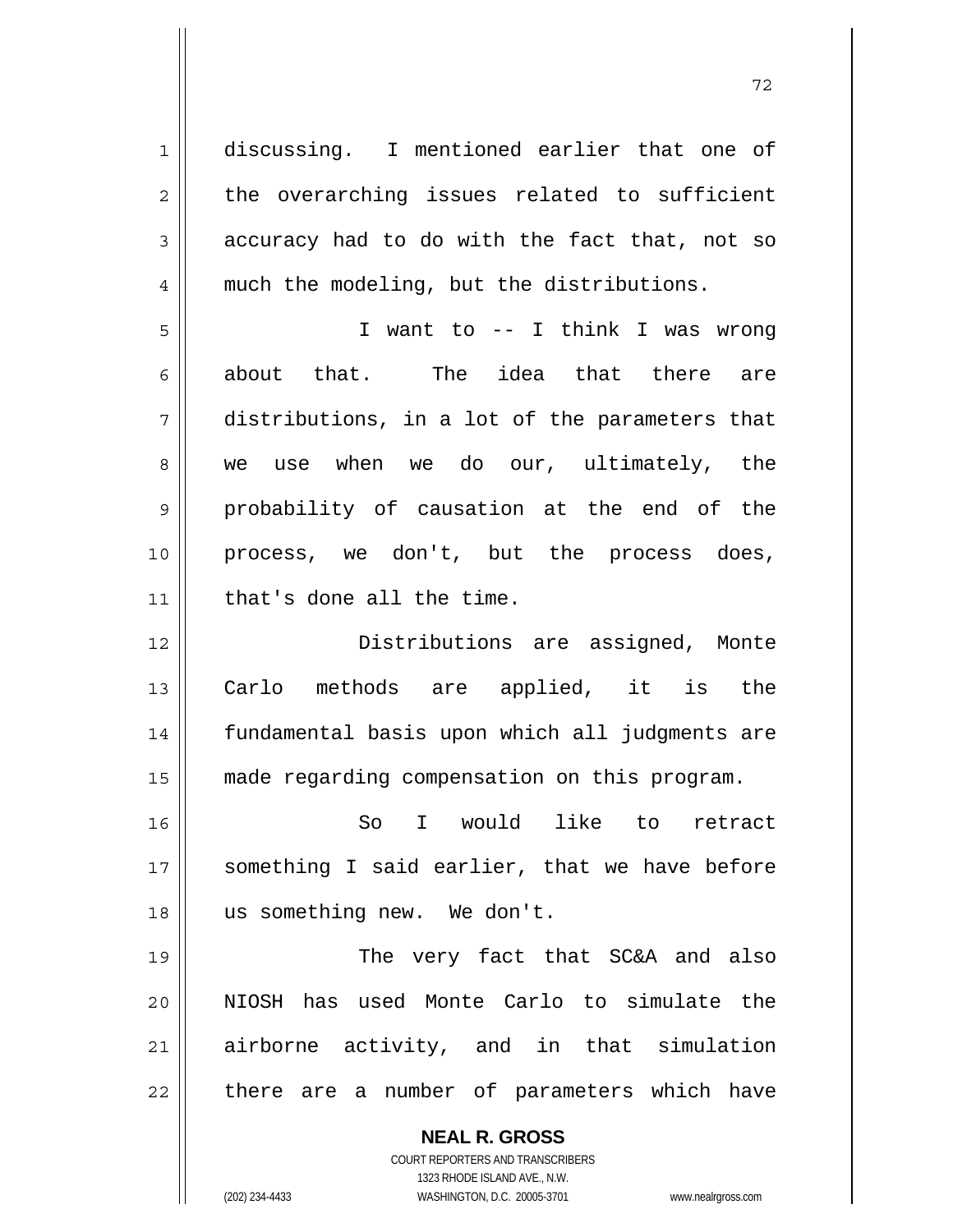1 fairly wide uncertain distributions, this is  $2 \parallel$  not something new to the process, this is -- $3 \parallel$  in fact, it's quite routine to the process.

4 So I'd like to just make it clear  $5 \parallel$  that I don't think there's anything about the 6 use of a Monte Carlo simulation, even ones  $7 \parallel$  with relatively large uncertainties in their 8 distributions, is unusual for this program. I  $9 \parallel$  said that earlier, and I think I was wrong. I 10 think it's very common that this kind of thing 11 is done.

MEMBER NETON: John, this is Jim. 13 || Thanks for clarifying that. I was going to || say something as well, that's the fundamental basis, of course, as everyone recognizes, of 16 || the Interactive RadioEpidemiological Program that we use, the NIOSH IREP, which includes distributions for, not only all of the risk models, but also allows for distributions to | be applied to the dose reconstruction.

21 DR. MAURO: Right, and one other  $22$  || last point that I'd like to get on the record,

> **NEAL R. GROSS** COURT REPORTERS AND TRANSCRIBERS 1323 RHODE ISLAND AVE., N.W. (202) 234-4433 WASHINGTON, D.C. 20005-3701 www.nealrgross.com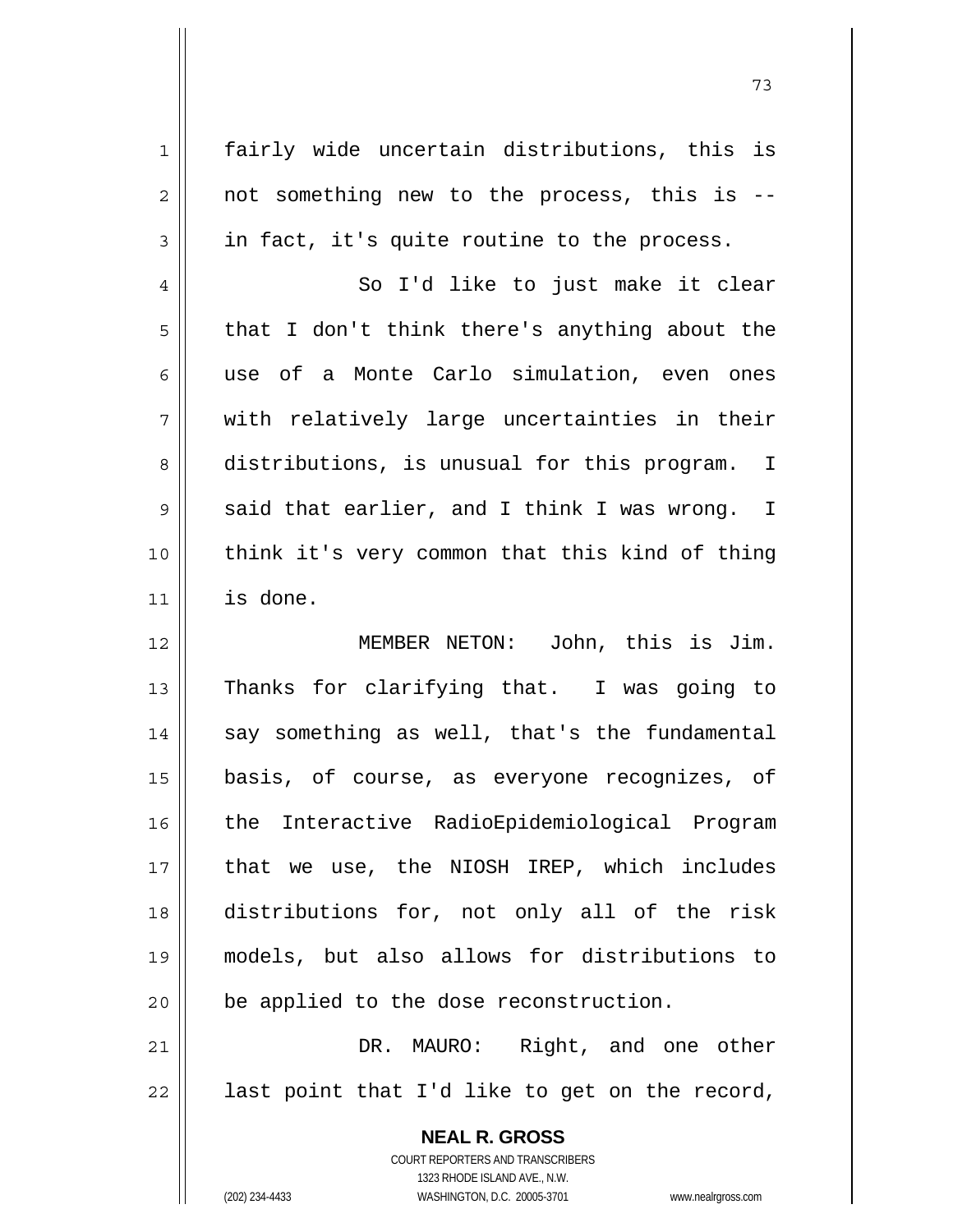**NEAL R. GROSS** COURT REPORTERS AND TRANSCRIBERS 1 because I think it's important, Jim has cited 2 certain numbers related to Mallinckrodt of 3 maximum or concentrations of radon observed in  $4 \parallel$  that setting, and I think it's important that 5 || that become part of the record and be taken  $6 \parallel$  into as part of the weight of evidence of  $7 \parallel$  where you'd like to -- if, in fact, we go --8 || whatever route we go down, those numbers are 9 || important in terms of, I guess, affecting the 10 landscape of the problem and where the 11 boundaries are. 12 || So Jim, perhaps, you could even put  $13$  out an e-mail just to say, to cite those 14 numbers. I didn't write them down, but I  $15$  | think they are important numbers. 16 DR. NETON: Yes, this is Jim, I 17 || just want to clarify, those were not maximum 18 values measured in the plant, those were 19 established time-weighted average values for  $20$  | the workers in those job categories. 21 DR. MAURO: Which is exactly the  $22$  | kind of numbers we want.

74

1323 RHODE ISLAND AVE., N.W.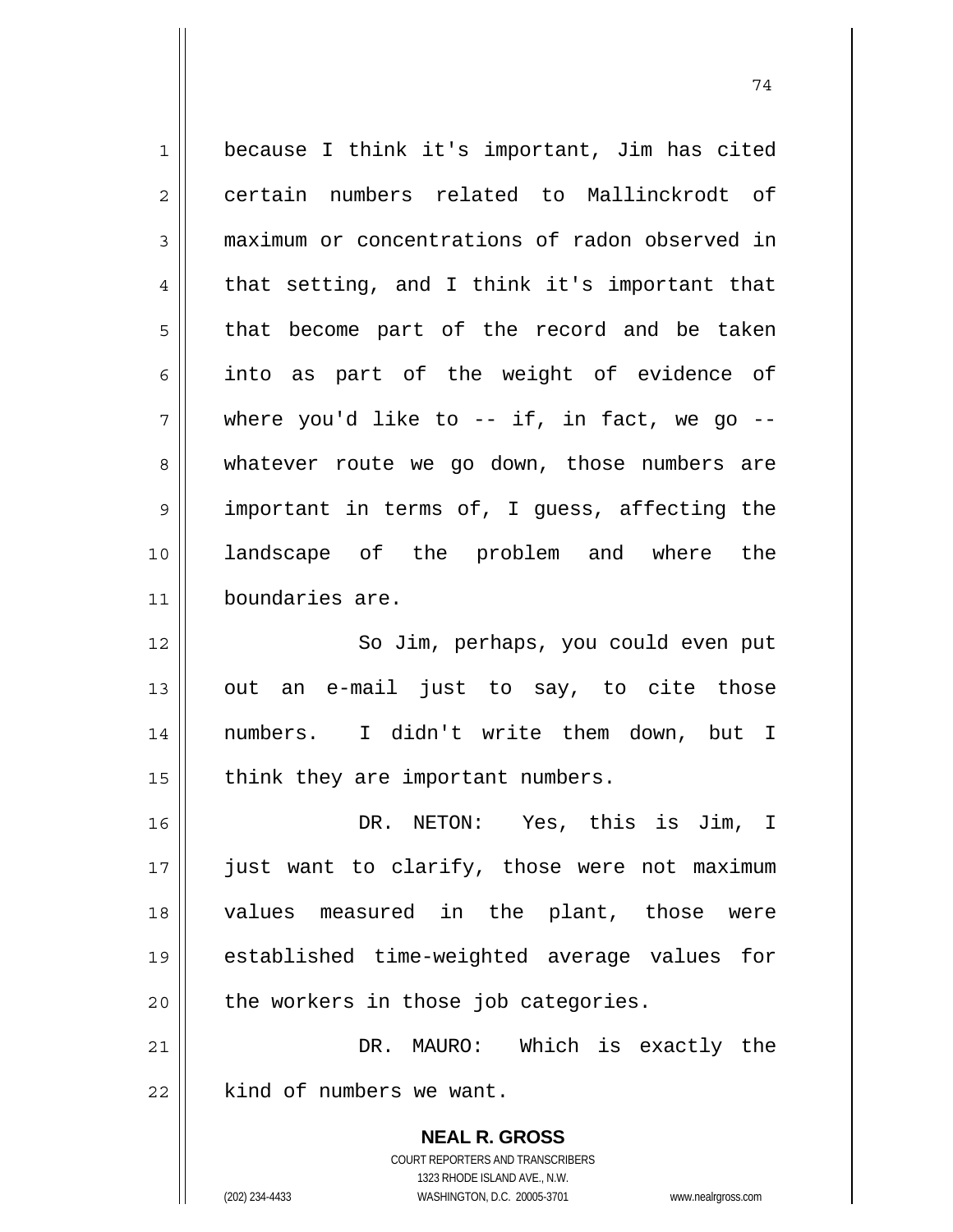1 DR. NETON: Yes, and I certainly 2 || would be willing to put out an e-mail  $3 \parallel$  outlining what I just discussed to the working 4 | group. 5 CHAIR MUNN: That would be helpful. 6 With regard to Ted's suggestion, 7 || that's very tempting, and it's very 8 || reasonable, but I want every person on this 9 call to recognize the fallout of such a 10 decision. We all are aware of the fact, we've 11 || been at this for almost three years now, and 12 we have a significant amount of information, 13 we have discussed very fine details of what we 14 are doing with respect to Blockson, and 15 understandably the claimants will not be happy 16 with the idea that we are suggesting another 17 || two months of deliberation on their account. 18 || That being said, I see a great deal 19 of merit in Ted's suggestion. We certainly do 20 not want to short cut the opportunity for all  $21$  of the decision makers to have an opportunity  $22$  | to digest the information.

75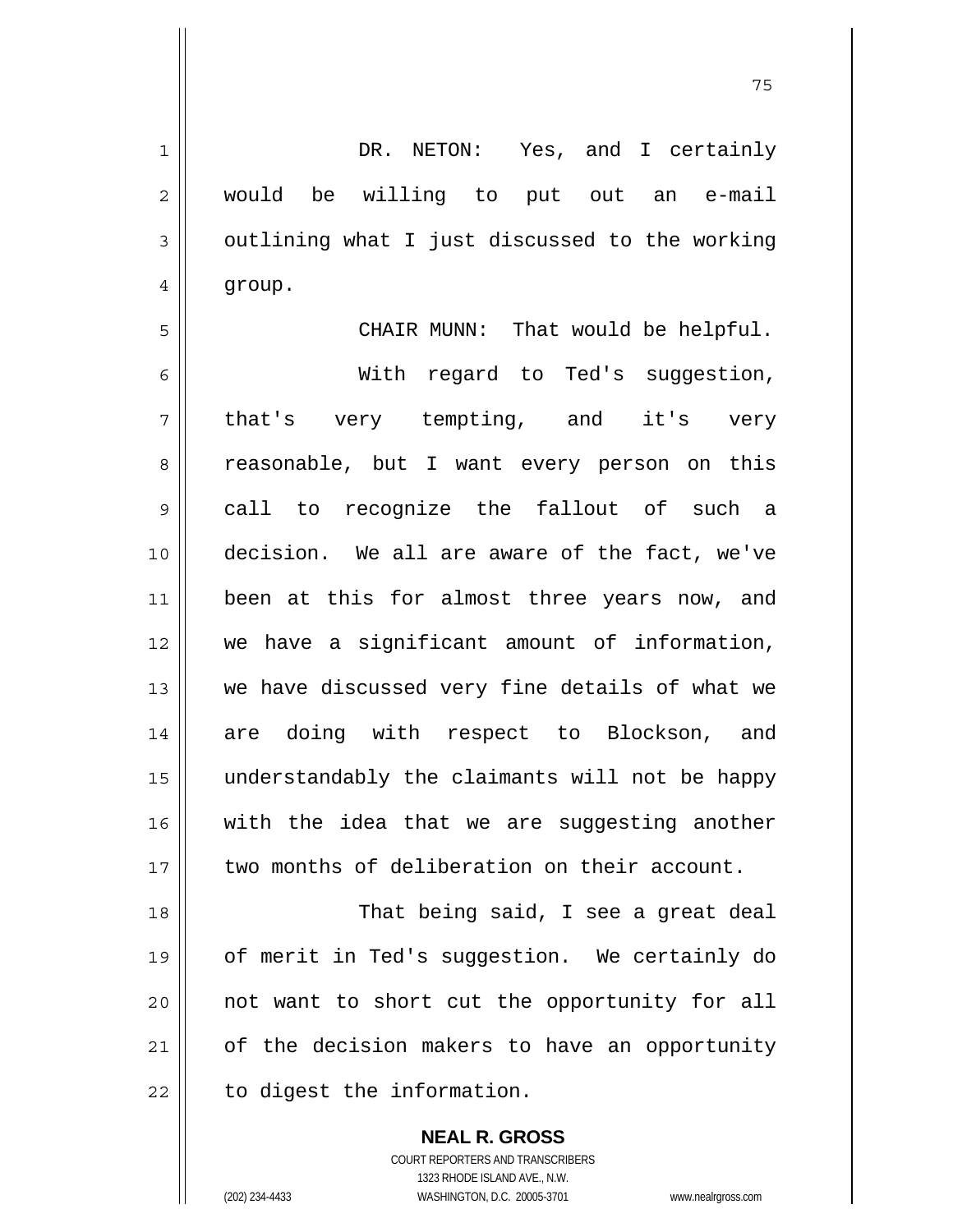| 1  | It would be very helpful if we                                      |
|----|---------------------------------------------------------------------|
| 2  | could bring a stronger consensus of thinking                        |
| 3  | to the board as a whole than we have been able                      |
| 4  | to do in the past, but whether we can or                            |
| 5  | cannot do that I'm open to suggestion and                           |
| 6  | reaction with respect to Ted's suggestion.                          |
| 7  | MEMBER ROESSLER: Wanda?                                             |
| 8  | CHAIR MUNN: Yes.                                                    |
| 9  | MEMBER ROESSLER: Okay, I guess I'm                                  |
| 10 | off mute. This is Gen -- I very much support                        |
| 11 | Ted's suggestion, even though I hate delaying                       |
| 12 | this any further. I think there are two                             |
| 13 | reasons to do that.                                                 |
| 14 | First of all, I really think Jim                                    |
| 15 | should have a chance, Jim and Brad and Mike,                        |
| 16 | look over all<br>chance to<br>οf<br>the<br>have<br>a                |
| 17 | documents in detail, so they can, you know,                         |
| 18 | some of the points that we've<br>been<br>see                        |
| 19 | discussing.                                                         |
| 20 | And I think even more important, to                                 |
| 21 | this issue is broader than just Blockson.<br>me                     |
| 22 | We are looking at some fundamental concepts                         |
|    |                                                                     |
|    | <b>NEAL R. GROSS</b><br><b>COURT REPORTERS AND TRANSCRIBERS</b>     |
|    | 1323 RHODE ISLAND AVE., N.W.                                        |
|    | (202) 234-4433<br>WASHINGTON, D.C. 20005-3701<br>www.nealrgross.com |

и процесс в политическиот представление в 176 године. В 176 године в 176 године. В 176 године в 176 године в 1<br>В 176 године в 176 године в 176 године в 176 године в 176 године в 176 године в 176 године в 176 године в 176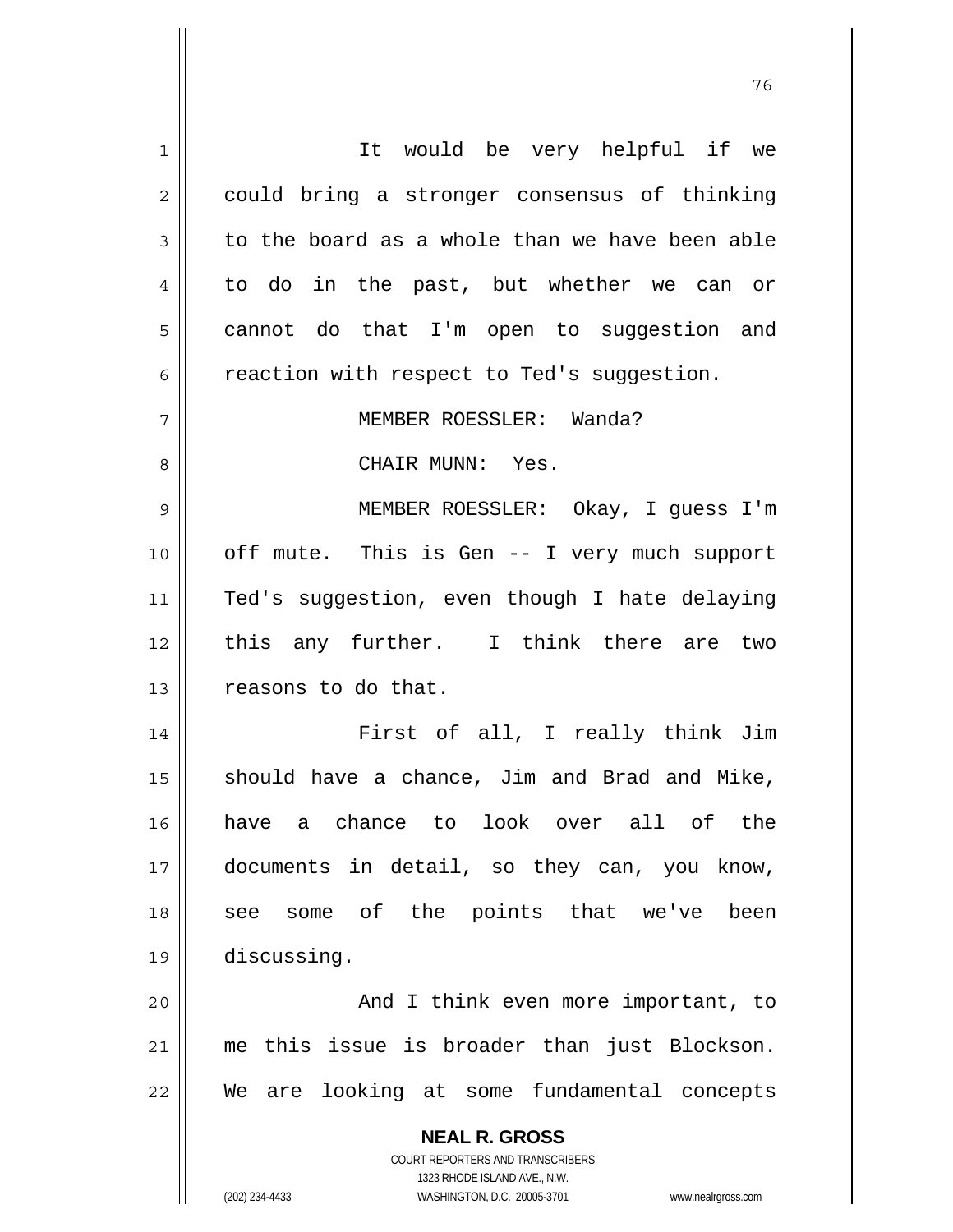**NEAL R. GROSS** COURT REPORTERS AND TRANSCRIBERS 1323 RHODE ISLAND AVE., N.W. (202) 234-4433 WASHINGTON, D.C. 20005-3701 www.nealrgross.com  $1 \parallel$  here when we talk about sufficient accuracy,  $2 \parallel$  and source term, Monte Carlo, these things 3 apply, really, to the whole program. And I 4 think it's the responsible thing for us to do,  $5 \parallel$  to get all of the board involved in some of 6  $\parallel$  that discussion in some way, and I think that  $7 \parallel$  by giving this a little bit of time we can  $8 \parallel$  come up with a way that would achieve getting 9 more input on this, what I think is a rather 10 broader issue. 11 || CHAIR MUNN: Thank you, Gen. 12 Dr. Melius? 13 MEMBER MELIUS: I have no further 14 comment. I mean, I just -- I don't think we  $15$  are going to be ready at the board meeting to 16 deal with this. 17 CHAIR MUNN: So I'm taking that as 18 || agreement with Ted's suggestion. 19 MEMBER MELIUS: And I would also 20 agree with Gen's point, I mean, I think this 21 || has a number of other implications. 22 CHAIR MUNN: Well, there's no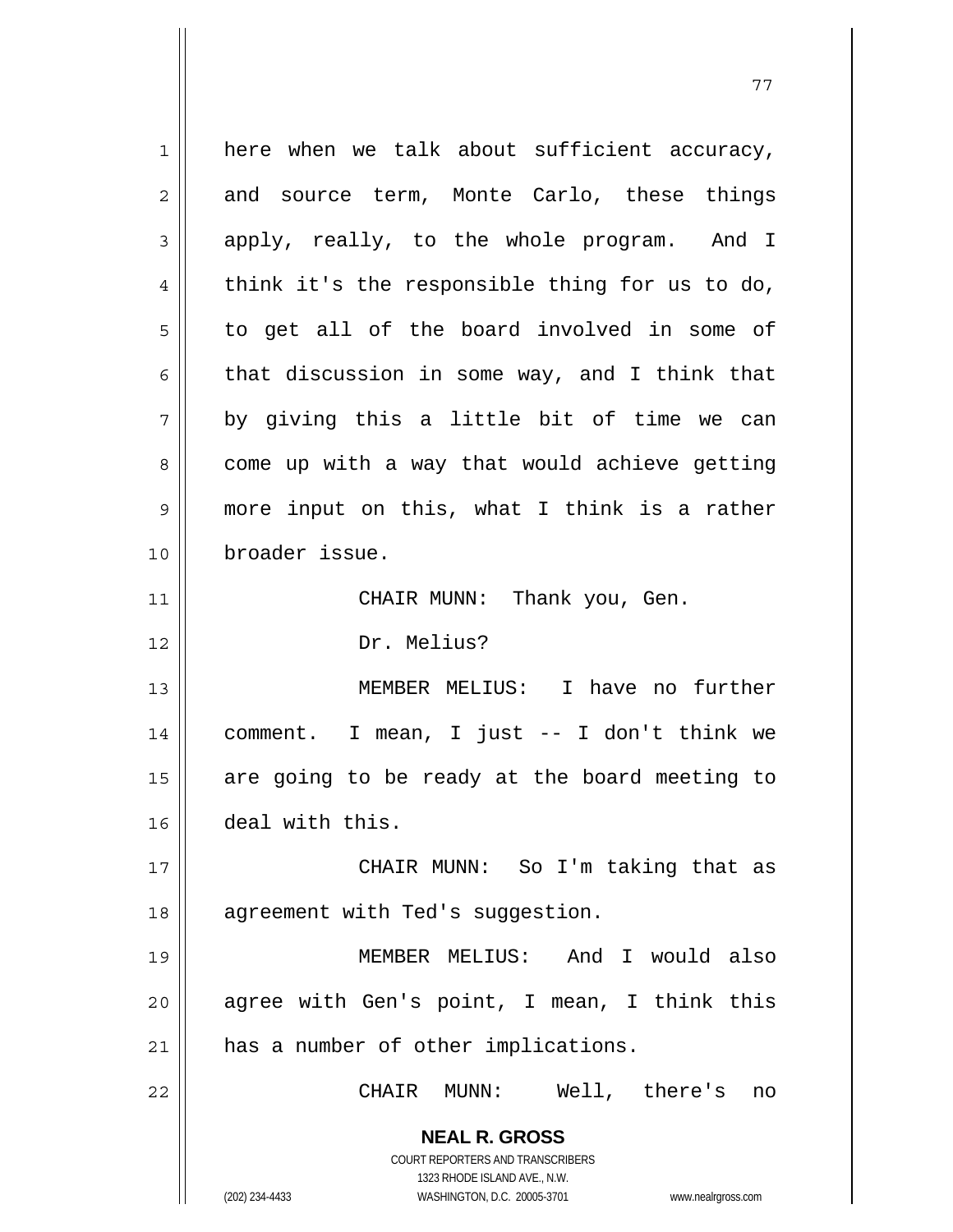$1 \parallel$  question.

| $\overline{2}$ | MEMBER MELIUS: I think -- I'm not                                                                                                                                      |
|----------------|------------------------------------------------------------------------------------------------------------------------------------------------------------------------|
| 3              | disturbed by having to delay it two months                                                                                                                             |
| 4              | because of those other implications.                                                                                                                                   |
| 5              | CHAIR MUNN: Mike?                                                                                                                                                      |
| 6              | MEMBER GIBSON: I agree. It's more                                                                                                                                      |
| 7              | broad than just Blockson, this<br>is                                                                                                                                   |
| 8              | programmatic-wide.                                                                                                                                                     |
| 9              | CHAIR MUNN: And do you feel okay                                                                                                                                       |
| 10             | with delaying our activities by another two                                                                                                                            |
| 11             | months?                                                                                                                                                                |
| 12             | MEMBER GIBSON: I believe we owe it                                                                                                                                     |
| 13             | to the claimants of Blockson, in my opinion.                                                                                                                           |
| 14             | CHAIR MUNN: All right.                                                                                                                                                 |
| 15             | Alternate Brad?                                                                                                                                                        |
| 16             | MEMBER CLAWSON: Yes, I agree with                                                                                                                                      |
| 17             | what's been covered, and I think Gen covered                                                                                                                           |
| 18             | it very well.                                                                                                                                                          |
| 19             | I think -- and we need to get, like                                                                                                                                    |
| 20             | she said, the other board members in this,                                                                                                                             |
| 21             | because this is going to affect many other                                                                                                                             |
| 22             | site profiles or whatever that we are getting                                                                                                                          |
|                | <b>NEAL R. GROSS</b><br><b>COURT REPORTERS AND TRANSCRIBERS</b><br>1323 RHODE ISLAND AVE., N.W.<br>(202) 234-4433<br>WASHINGTON, D.C. 20005-3701<br>www.nealrgross.com |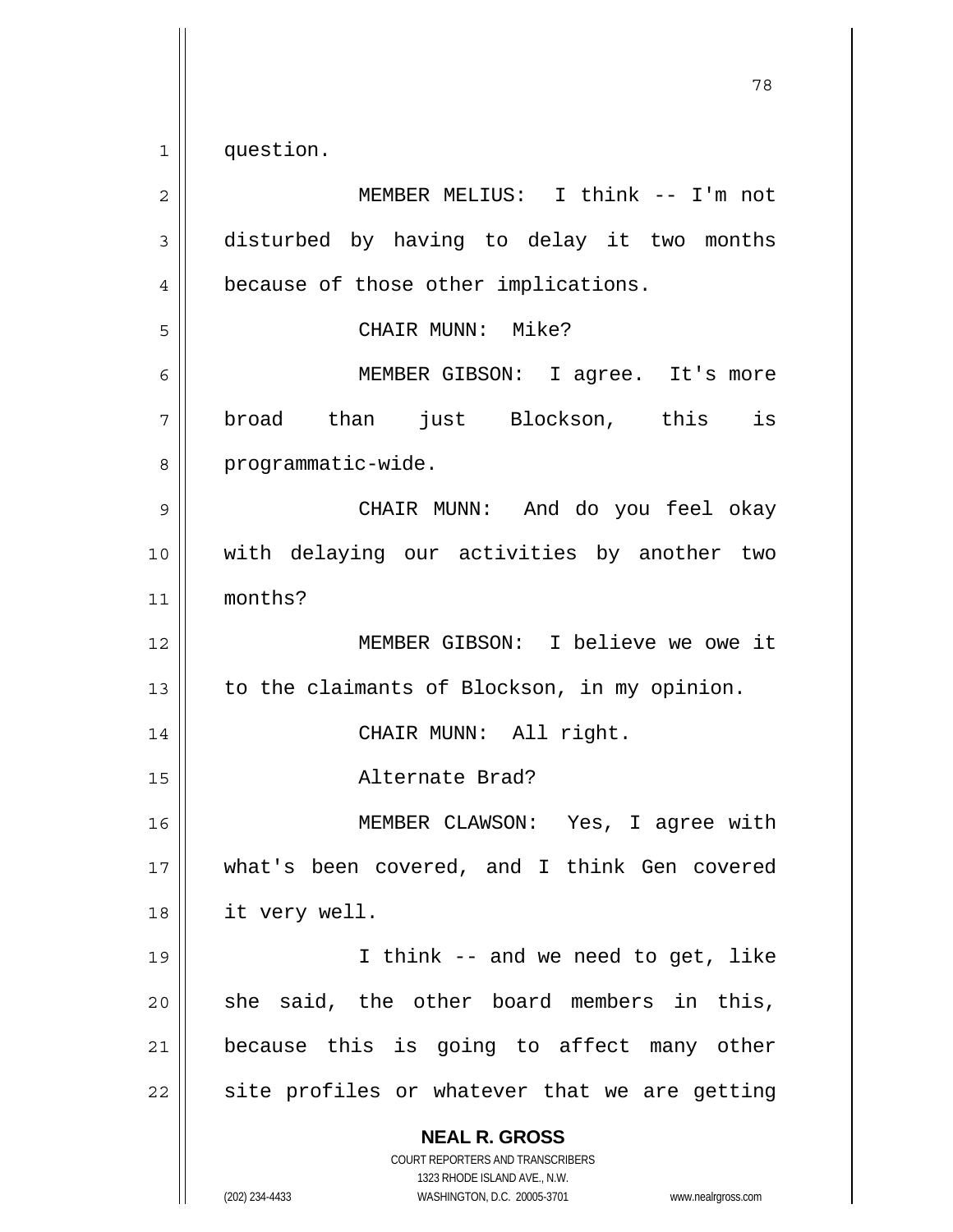$1 \parallel$  into.

| $\overline{2}$ | CHAIR MUNN: We've tried very hard              |
|----------------|------------------------------------------------|
| 3              | to get material available so that all of the   |
| 4              | board members can see where we've gone and the |
| 5              | machinations through which we've all taken     |
| 6              | ourselves during the time we've been looking   |
| 7              | at this site, and the issues before us.        |
| 8              | I'm certainly in agreement with                |
| 9              | Ted, that it appears to be the logical thing   |
| 10             | to do. I just do not want to find ourselves    |
| 11             | in a situation where in full board meeting we  |
| 12             | are unwilling to say we still have to do this  |
| 13             | one additional step. We keep saying we have    |
| 14             | one more step. We've been saying that for      |
| 15             | over six months.                               |
| 16             | But it is incumbent upon us to be              |
| 17             | absolutely as thorough as possible. As has     |
| 18             | already been pointed out, this is not simply   |
| 19             | an issue of what transpired at Blockson. Our   |
| 20             | decision here is going to overlap into a       |
| 21             | variety of other similar kinds of facilities   |
| 22             | throughout the program. So it's key.           |

 **NEAL R. GROSS** COURT REPORTERS AND TRANSCRIBERS 1323 RHODE ISLAND AVE., N.W. (202) 234-4433 WASHINGTON, D.C. 20005-3701 www.nealrgross.com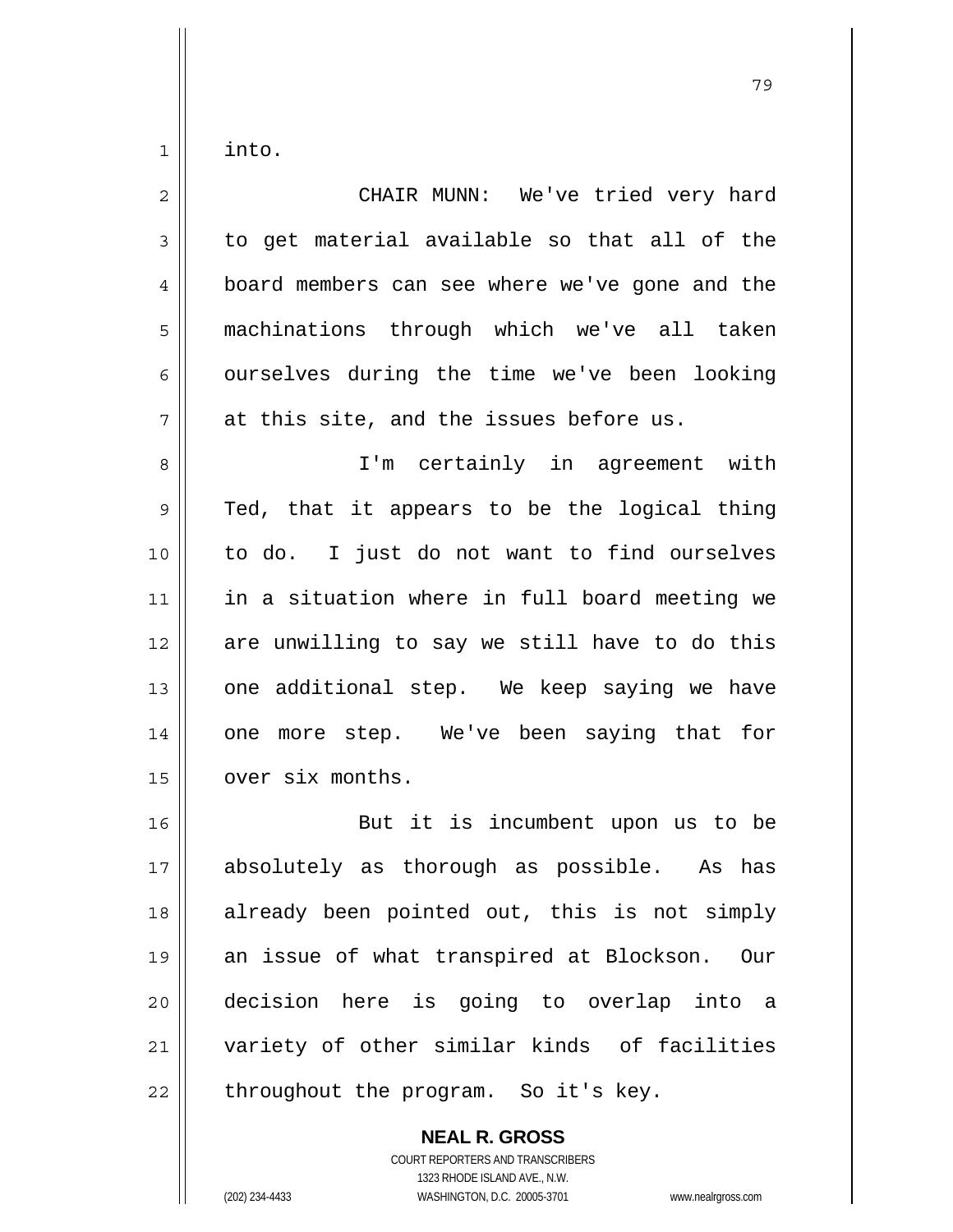| 1  | Unless I hear any objection right                                   |
|----|---------------------------------------------------------------------|
| 2  | now, I'm going to indicate that we will, in                         |
| 3  | fact, provide only a status report at the                           |
| 4  | board meeting this time, and that we will                           |
| 5  | pursue the minutes -- excuse me, the                                |
| 6  | transcript that is being generated here.                            |
| 7  | Do we have any concept of when we                                   |
| 8  | might be able to see these specific transcript                      |
| 9  | notes, whether they have been --                                    |
| 10 | MR. KATZ: Wanda?                                                    |
| 11 | CHAIR MUNN: Yes.                                                    |
| 12 | MR. KATZ: I'll take care of that,                                   |
| 13 | you know, once the meeting is adjourned, with                       |
| 14 | Charles, I'll talk with Charles and with the                        |
| 15 | folks at his company, but I mean, I'll be                           |
| 16 | aiming to get a transcript, and I want it to                        |
| 17 | be PA-cleared because it's an important one,                        |
| 18 | and that doesn't take any real time. There's                        |
| 19 | been no PA information in all this discussion,                      |
| 20 | I don't think. So we'll take a look.                                |
| 21 | But anyway, I mean, I'll aim to                                     |
| 22 | have that, you know, ready, early in January,                       |
|    | <b>NEAL R. GROSS</b>                                                |
|    | <b>COURT REPORTERS AND TRANSCRIBERS</b>                             |
|    | 1323 RHODE ISLAND AVE., N.W.                                        |
|    | (202) 234-4433<br>WASHINGTON, D.C. 20005-3701<br>www.nealrgross.com |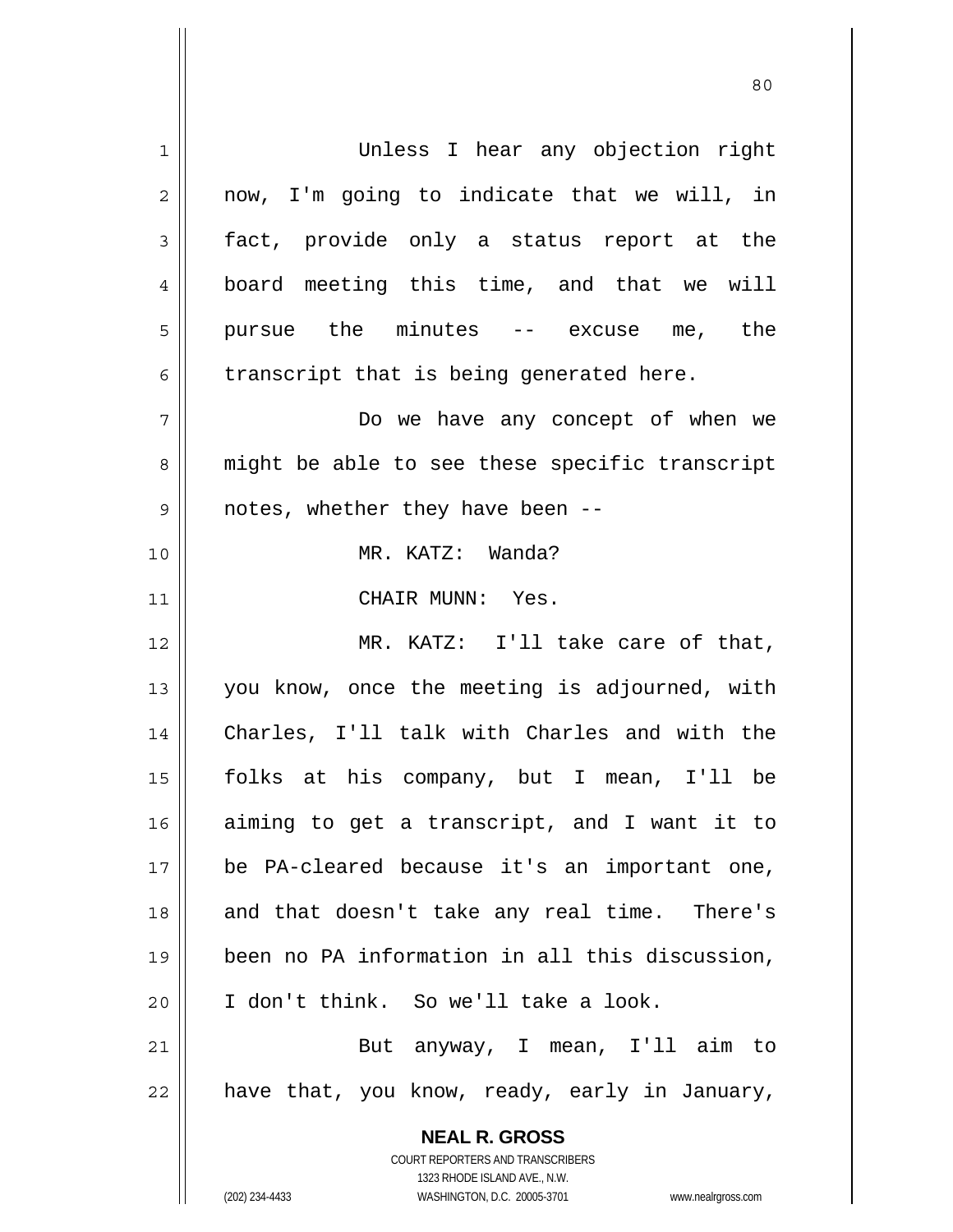$1 \parallel$  so that, you know, that there's plenty of time  $2 \parallel$  for everyone to read it, digest it, and think  $3 \parallel$  about the broader issues as many of you have 4 discussed, as well as the particulars with 5 | respect to Blockson.

<u>81</u>

6 CHAIR MUNN: That's much 7 appreciated, and I think adequate time prior  $8 \parallel$  to a meeting is absolutely crucial to assuring 9 || that every member of our group has an 10 || opportunity to absorb this material.

11 || If it is -- if it's possible for us  $12$  to do so, I think we need to try to establish 13  $\parallel$  a date when we will address this again before 14 || the February board meeting, and yes, I'm open 15  $\parallel$  to suggestion as to whether we can do this by 16 telephone, or whether we need to try to 17 || incorporate it with some of the meetings that 18 || are already going to take place in January in 19 Cincinnati.

20 My instinct is to lean toward a  $21$  | telephone meeting, but the question is whether 22 ll that's amenable with, and meets the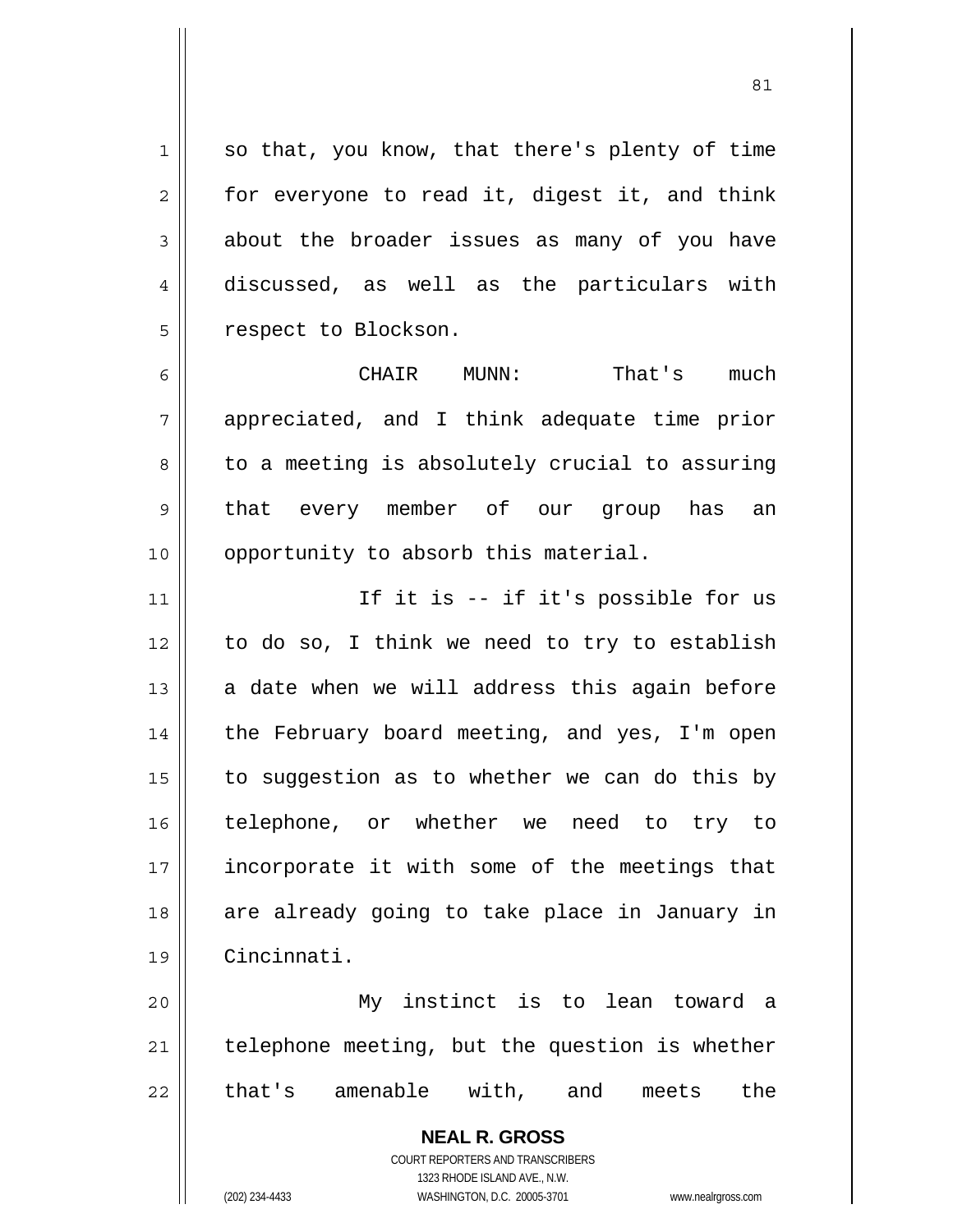1 conclusions that the rest of the board members 2 have.

3 Is there any objection to 4 || scheduling a telephone meeting, in January? 5 MEMBER ROESSLER: Wanda, I think  $6 \parallel$  that would be a good approach, because there 7 might be other board members with sufficient 8 interest in this who would want to come into 9 it. Of course, I guess we have to be 10 || concerned about having too many board members  $11$  on the call. 12 CHAIR MUNN: Yes, we do, we have to 13 make sure that we do not have a full quorum. 14 || But in the past we've been in the unfortunate 15 | circumstance of having to ask board members, 16 || who were not a member of the working group, to

17 || leave, because we had too many board members 18 | on line.

MR. KATZ: Wanda, can I just innocently raise a question about this? I'm 21 || just not clear, I mean, it seems like you've | taken this dialogue, you know, pretty much to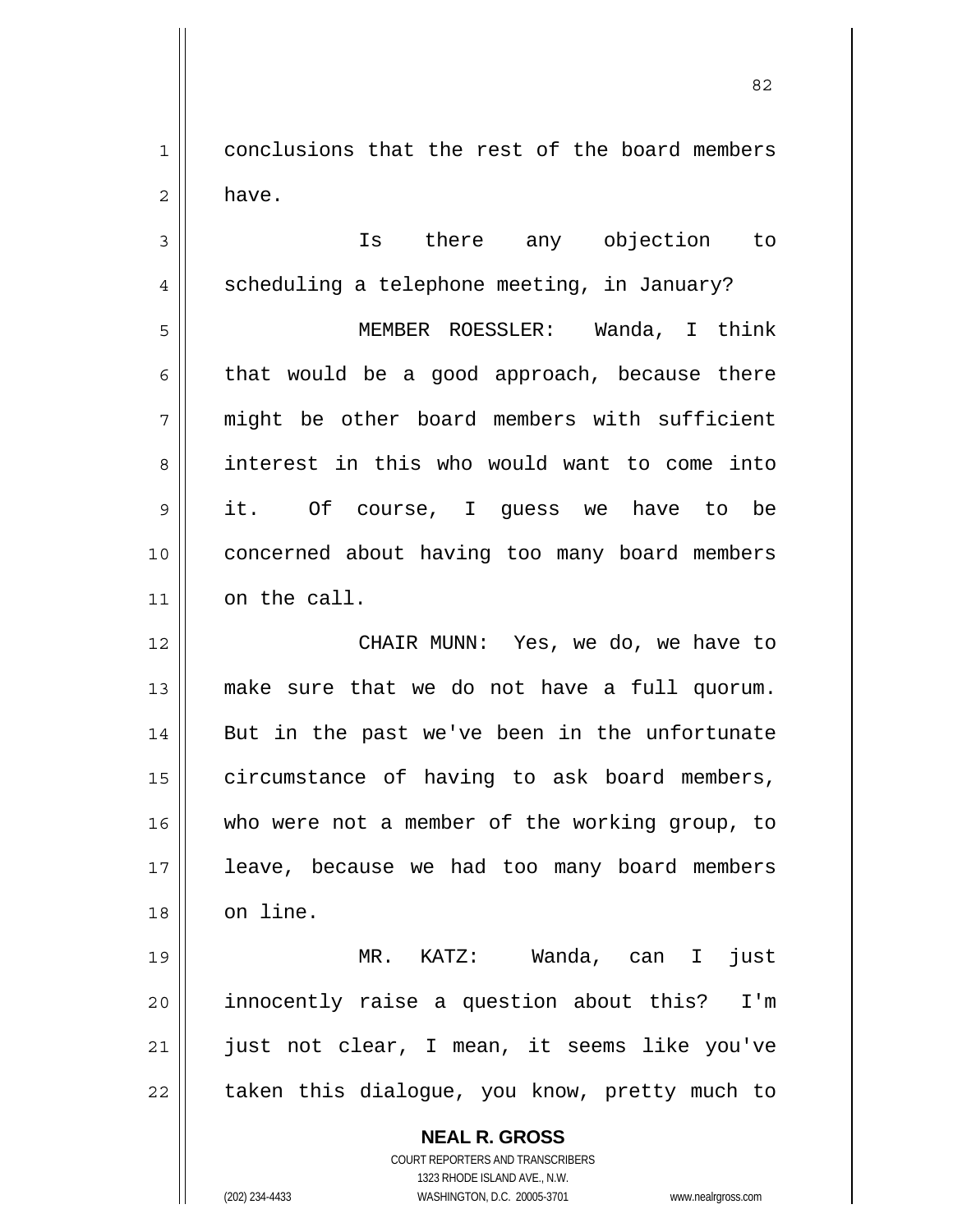$1 \parallel$  the end as a working group, but do you really  $2 \parallel -1$  mean, it's just unclear to me what the working group is going to resolve further versus, you know, a board-wide dialogue about both the broad issues in Blockson, but you  $\parallel$  know, I'm not interfering with this, I just -- $7 \parallel$  again, I'm trying to imagine what that working 8 group meeting is going to discuss in addition 9 || to what's already been discussed today, and it's hard for me to see that. CHAIR MUNN: Well, it is difficult, 12 and I don't think that it's going to be any different than this dialogue. The only issue 14 || that I see is that not all of us have had an opportunity to absorb the cross-cutting information that has been exchanged just in | the past two, three weeks, and we want to make || sure that all of -- certainly, all of the members of the working group can say that | they've had an opportunity to do that. MEMBER ROESSLER: But that's only | one of the issues, it seems like, I think Ted

<u>83</u>

(202) 234-4433 WASHINGTON, D.C. 20005-3701 www.nealrgross.com

 COURT REPORTERS AND TRANSCRIBERS 1323 RHODE ISLAND AVE., N.W.

 **NEAL R. GROSS**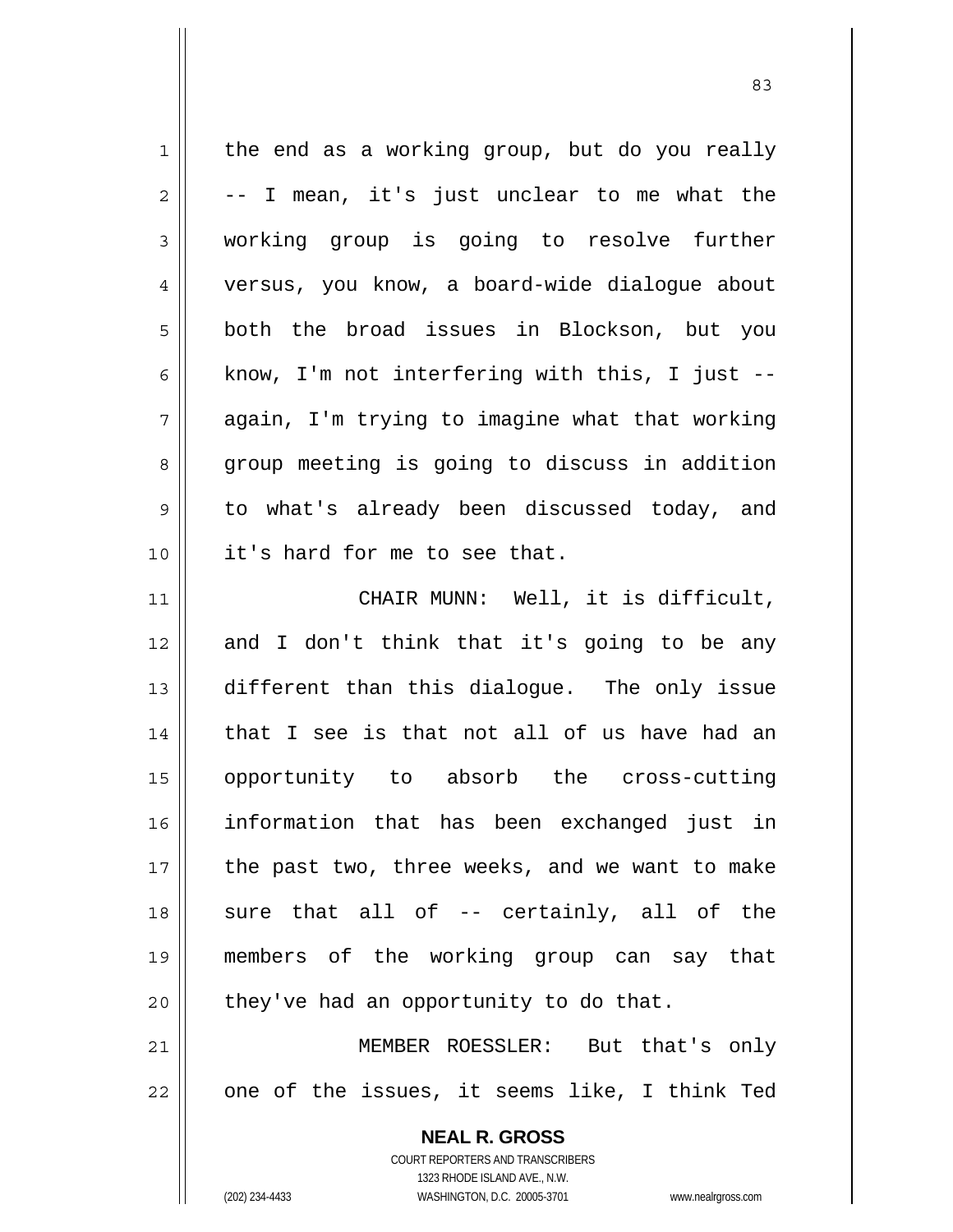1 || is looking at the broader issue that we may  $2 \parallel$  not, as a work group, be able to address, the 3 | broader issues.

4 And I really don't have an answer  $5 \parallel$  for this, but perhaps, we need a little time 6 || to consult with our board Chair, or for NIOSH  $7 \parallel$  and the Chair to get together to see just 8 || exactly where we, as a board, need to go with  $9 \parallel$  this.

10 CHAIR MUNN: There is one other 11 || item also, other board members have expressed 12 extreme interest in what we have done, and 13 || have a mistaken notion about how thoroughly we 14 have addressed the issues that have been 15 | brought to us.

It is very beneficial for us to have as much information as possible, either posted or transmitted to them by e-mail, so that all of the board members can be privy to || as much of the discussion as possible.

21 I think we've tried to follow that 22 || line since our meeting prior to our last board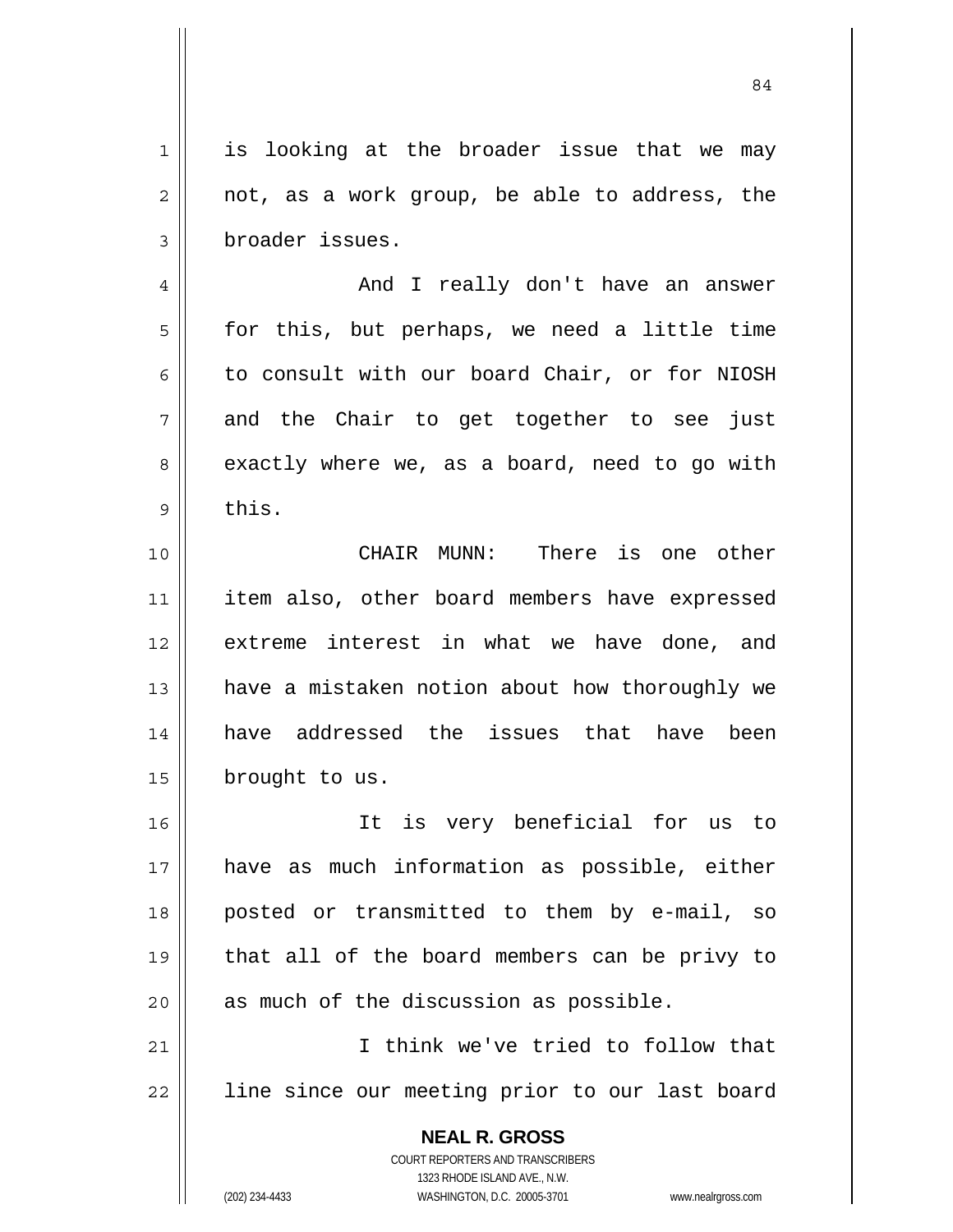1 || meeting, at which time there was some concern 2 expressed about other board members having  $3$  || access to what our deliberations have been.  $4 \parallel$  But most of those, I believe, are available to 5 l them now.

I'm not sure, I don't believe that's true of any of the most recent 8 information. So one of the items is, in my view, making sure that all of the available information that is desired by other board 11 || members is accessible to them.

MR. KATZ: I'm just -- I think Jim was trying to get a word in, but just along 14 || that thought before he does, Dr. Melius, is what I was saying before about packaging together, I mean, the transcript of this meeting, and I would think you may want to 18 || sort of attach to that for the working group, or maybe, you know, the NIOSH OCAS folks can attach to that, some of the other supporting 21 dialoque of these past couple weeks, || materials, et cetera, that that would all be

> **NEAL R. GROSS** COURT REPORTERS AND TRANSCRIBERS

> > 1323 RHODE ISLAND AVE., N.W.

(202) 234-4433 WASHINGTON, D.C. 20005-3701 www.nealrgross.com

<u>85 and 2001 and 2001 and 2001 and 2001 and 2001 and 2001 and 2001 and 2001 and 2001 and 2001 and 2001 and 200</u>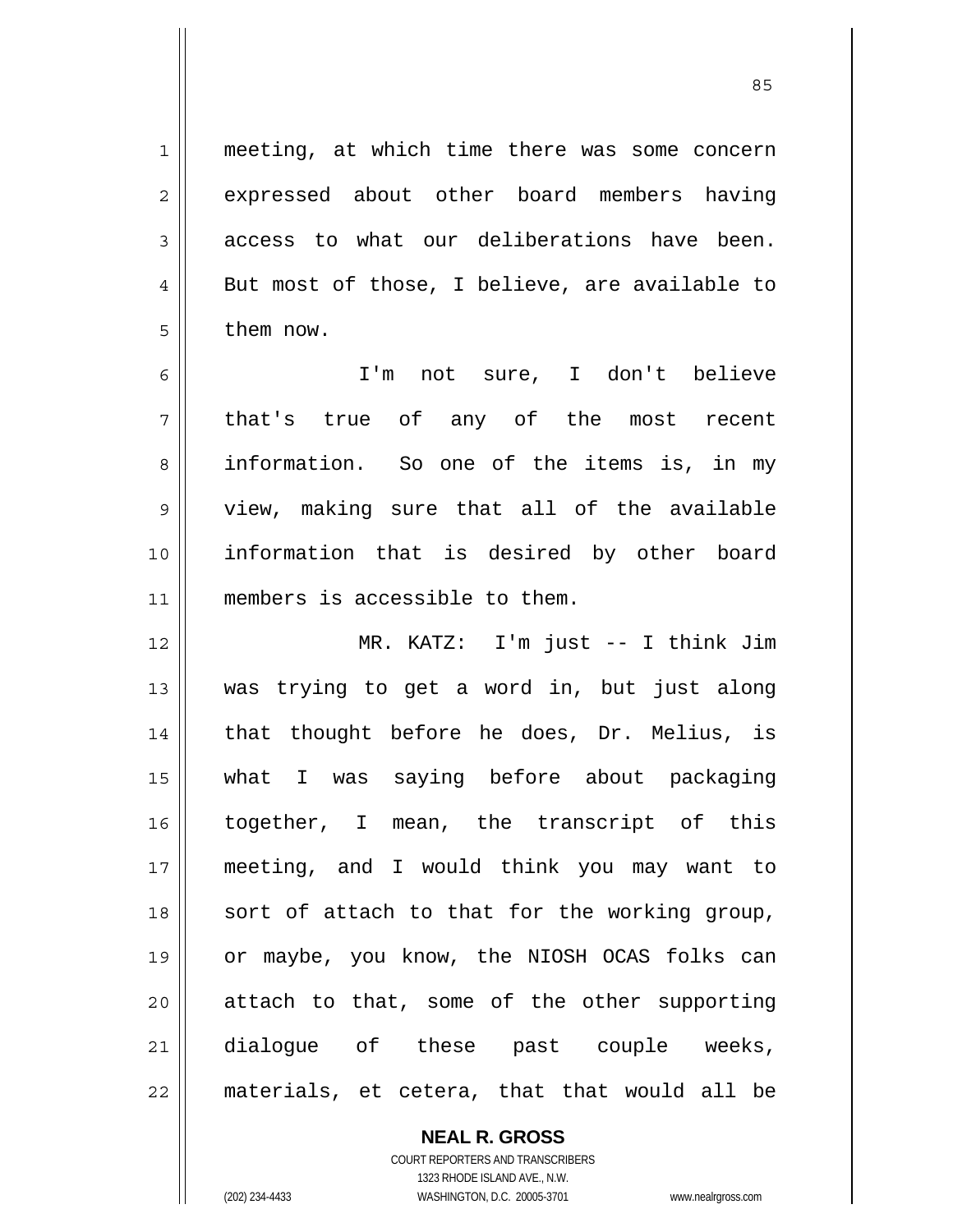**NEAL R. GROSS** 1 || packaged together, I think, because I think  $2 \parallel$  that all needs to be considered, you know, 3 | together by other board members who haven't 4 || been privy to this discussion. 5 CHAIR MUNN: I agree. 6 MEMBER MELIUS: Can I just make one 7 comment? I would like to leave open the 8 | possibility of a work group meeting, simply  $9 \parallel$  because -- and I will read the -- I'll try to 10 catch up on the reading before we get to 11 Augusta next week, presumably, I'll be able to 12 | print off e-mails and attached documents. 13 || The Rand then, if I have technical 14 issues that I would like to have answers to, 15 || that are sufficient to warrant, you know, a 16 work group meeting, I'd like to leave that 17 possibility open. I think we can decide that 18 next week. We'll also know when the 19 transcript will be ready, and that will give  $20$  || us a better idea in terms of scheduling. 21 || MR. KATZ: That sounds good to me,  $22$  | Jim, and I will do my best to have, you know,

> COURT REPORTERS AND TRANSCRIBERS 1323 RHODE ISLAND AVE., N.W.

(202) 234-4433 WASHINGTON, D.C. 20005-3701 www.nealrgross.com

<u>86 and 2001 and 2002 and 2003 and 2003 and 2003 and 2003 and 2003 and 2003 and 2003 and 2003 and 2003 and 200</u>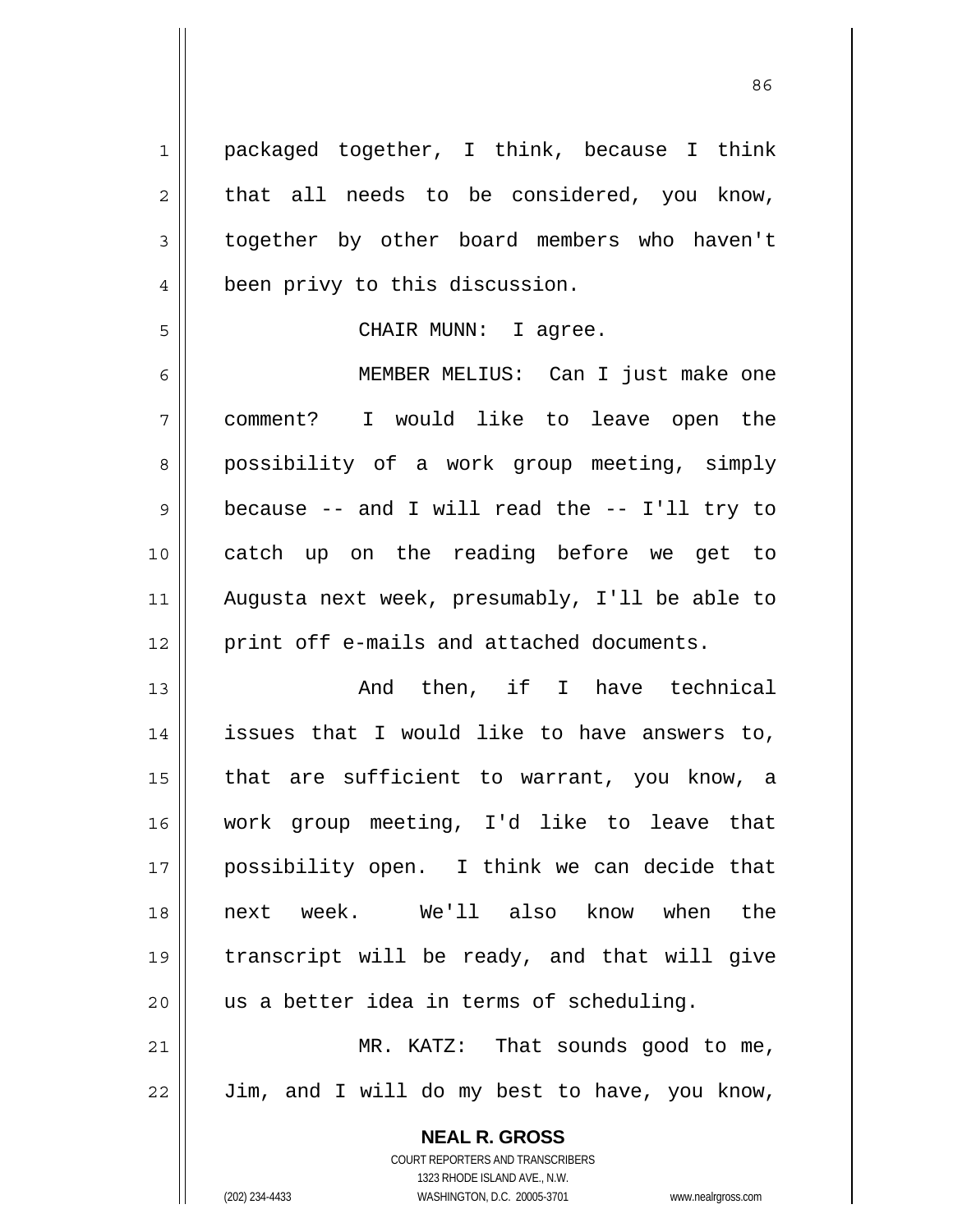$1 \parallel$  a pretty close estimated date of arrival, in  $2 \parallel$  terms of the transcript, for then, for that 3 discussion, and we have, you know, board 4 working time to do scheduling. So that makes  $5 \parallel$  a lot of sense.

6 CHAIR MUNN: Let me ask that we do  $7 \parallel$  some preliminary thinking in that regard. We  $8 \parallel$  have, at this juncture, if we think in terms 9 | of 30 days from now, I'm trying to choose a 10 point between now and the Albuquerque meeting 11 || that would be essentially midway, so that we'd 12 have an opportunity to have the documents that 13 we are talking about put together, and also 14 || give more than adequate time from that time to 15 || the February meeting for us to agree on what 16 is our next step forward past that January 17 meeting.

18 It appears to me, looking at the 19 || calendar, that that point is somewhere around 20 January 15th. Is that -- the last day of that 21 week is January 16th, that would give us a 22 full four weeks prior to the Albuquerque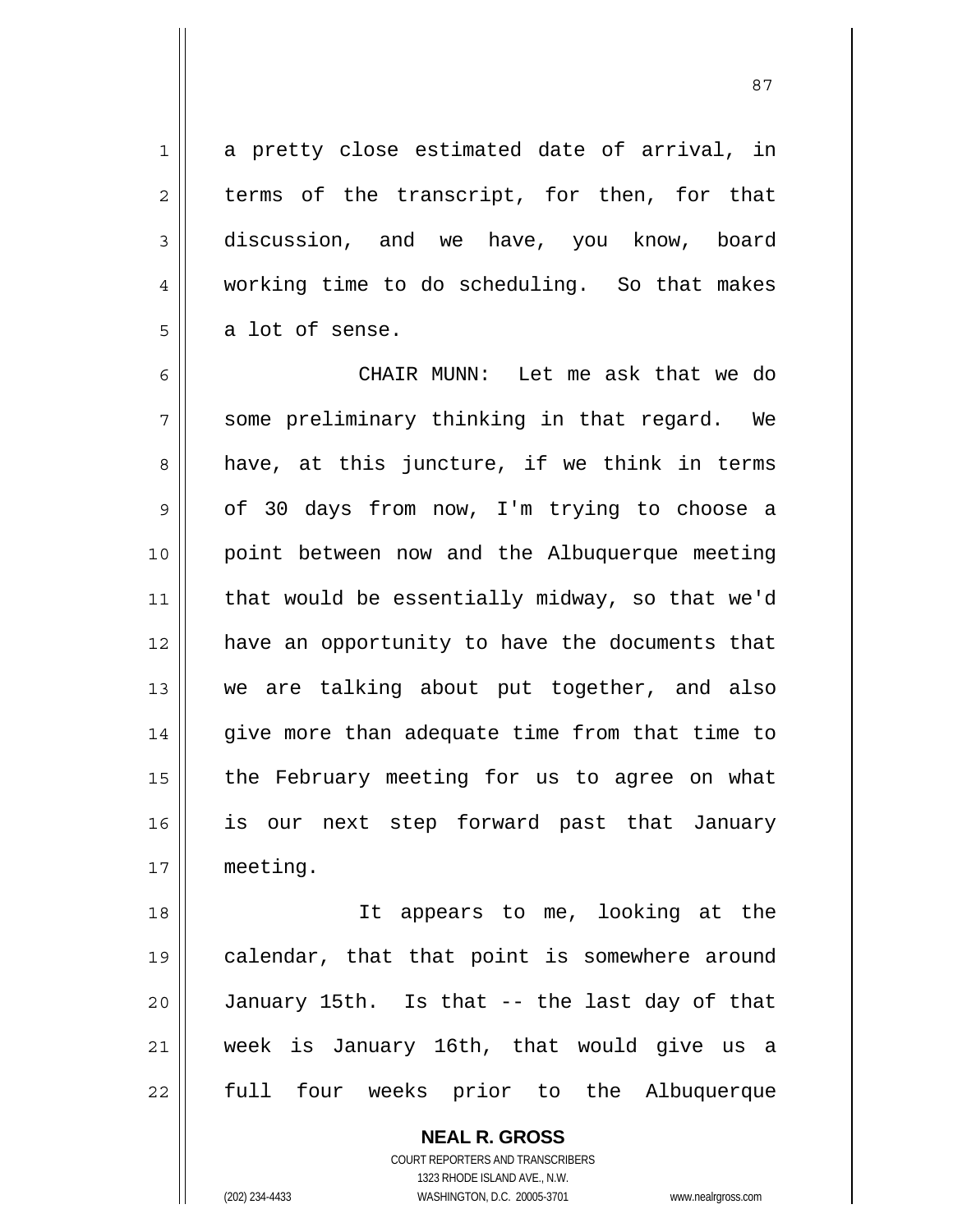| meeting in which to absorb or deliberate                                                            |
|-----------------------------------------------------------------------------------------------------|
| further -- is that a good target date for us                                                        |
| to consider aiming for? And is Friday a good                                                        |
| day to do that?                                                                                     |
| MR. KATZ: That Friday, Wanda,                                                                       |
| happens not to be very good for me. I mean, I                                                       |
| will change things if I have to.                                                                    |
| CHAIR MUNN: Oh, well, it doesn't                                                                    |
| have to be a Friday.                                                                                |
| MR. KATZ: But I mean, that week or                                                                  |
| the following week, I think either of those                                                         |
| weeks gives, you know, a good deal of time for                                                      |
| the rest of the board to then read materials                                                        |
| and so on that this work group wants to                                                             |
| provide them.                                                                                       |
| CHAIR MUNN:<br>Do we have specific                                                                  |
| conflicts during that week from any of the                                                          |
| board members?                                                                                      |
| MEMBER ROESSLER: Are you speaking                                                                   |
| of the week of the 19th?                                                                            |
| CHAIR MUNN: Well, I was looking at                                                                  |
| the week of January 12th, but the week of                                                           |
| <b>NEAL R. GROSS</b>                                                                                |
| <b>COURT REPORTERS AND TRANSCRIBERS</b>                                                             |
| 1323 RHODE ISLAND AVE., N.W.<br>(202) 234-4433<br>WASHINGTON, D.C. 20005-3701<br>www.nealrgross.com |
|                                                                                                     |

 $\mathsf{I}$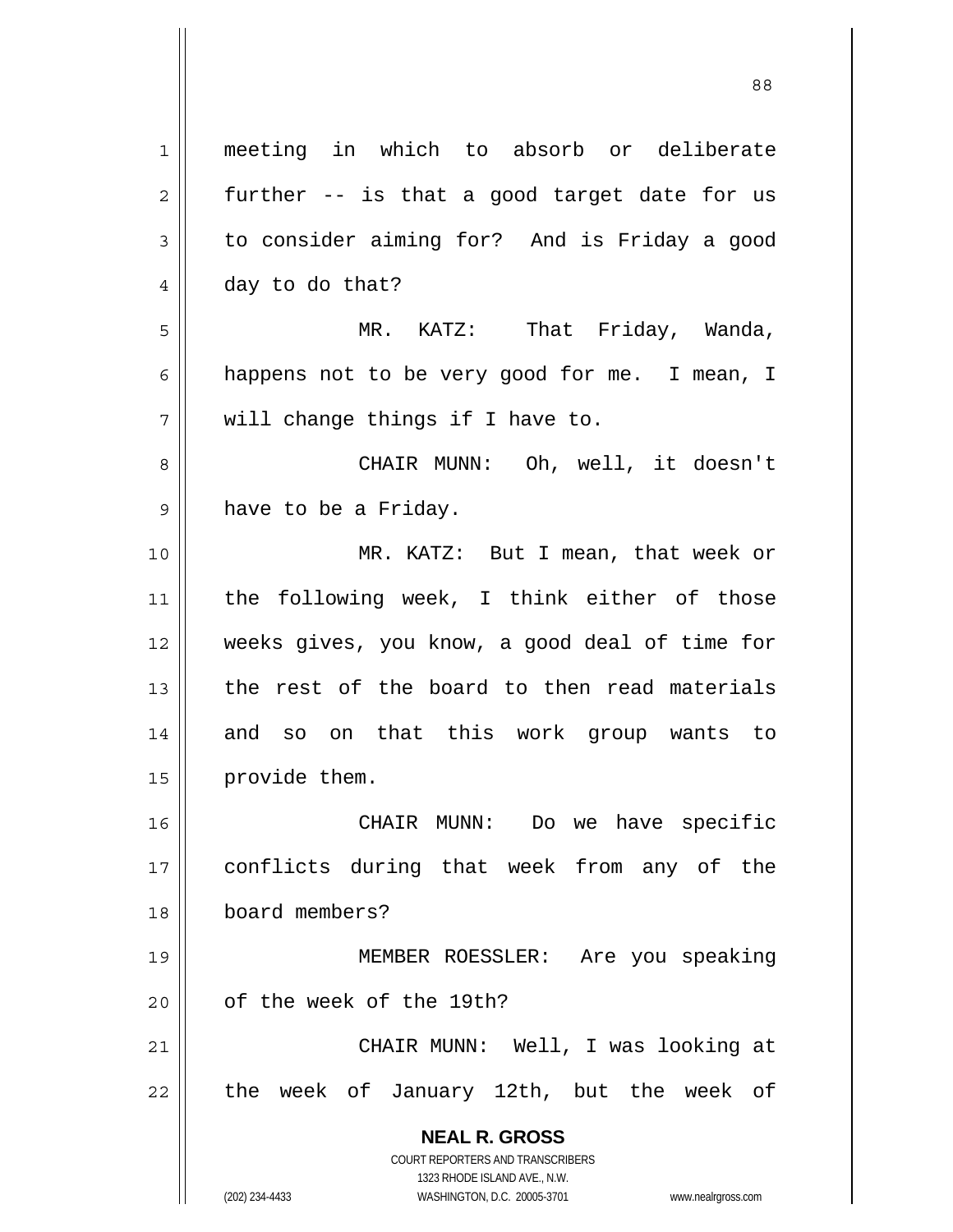**NEAL R. GROSS** COURT REPORTERS AND TRANSCRIBERS 1323 RHODE ISLAND AVE., N.W. <u>89 and 2001 and 2002 and 2003 and 2003 and 2003 and 2003 and 2003 and 2003 and 2003 and 2003 and 2003 and 200</u> 1 January 19th would do as well. 2 MR. KATZ: Yes, and just to note,  $3 \parallel$  the 19th is Martin Luther King Day. 4 CHAIR MUNN: Yes, that's a holiday 5 | for many people, so we'd want to stay away  $6 \parallel$  from that, and I would prefer to stay away  $7$  || from the day following that. 8 MR. KATZ: But I'm presuming that  $9 \parallel$  this would be a call, not a present meeting? 10 || CHAIR MUNN: Yes, that's my 11 | assumption at this moment. 12 MEMBER MELIUS: I don't have a  $13 \parallel$  calendar, so I --14 MR. KATZ: Okay, you don't have 15 | electricity. 16 || MEMBER MELIUS: -- it's hard for me  $17 \parallel$  to  $-$ 18 MEMBER ROESSLER: I am open the 19 week of the 19th, and I'm thinking the week 20 before might be a little soon after the  $21$  transcript comes out for people to have time  $22$   $\parallel$  to absorb them.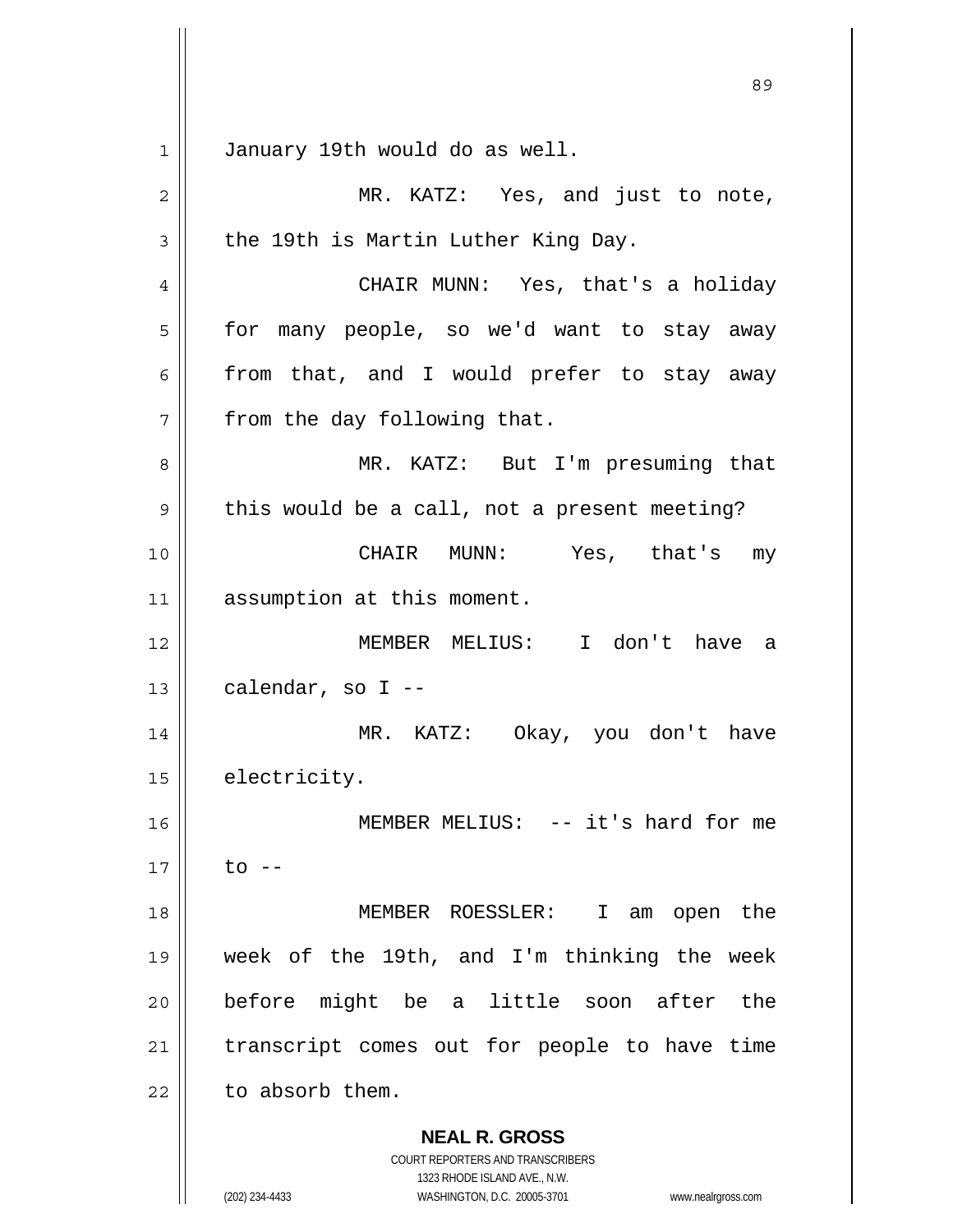|    | 90                                                                                                  |
|----|-----------------------------------------------------------------------------------------------------|
| 1  | CHAIR MUNN: Okay.                                                                                   |
| 2  | MEMBER ROESSLER: But the week of                                                                    |
| 3  | the -- any time the week of the 19th works for                                                      |
| 4  | me.                                                                                                 |
| 5  | CHAIR MUNN: At this juncture, is                                                                    |
| 6  | there anyone who has a calendar $--$ I'm sorry                                                      |
| 7  | about that, Jim -- you see, this is the reason                                                      |
| 8  | why I still carry around a retrograde kind of                                                       |
| 9  | calendar, it helps to be able to write it down                                                      |
| 10 | from time to time.                                                                                  |
| 11 | Wednesday, the 21st, which would be                                                                 |
| 12 | -- the holiday would be on the 19th. This                                                           |
| 13 | would be mid-week of that week.                                                                     |
| 14 | MR. KATZ: Wanda, can I just                                                                         |
| 15 | suggest, I mean, we have the scheduling                                                             |
| 16 | opportunity next week, if everybody just would                                                      |
| 17 | look at these two weeks and figure out then,                                                        |
| 18 | because again, Jim just said he can't even                                                          |
| 19 | look at a calendar.                                                                                 |
| 20 | CHAIR MUNN: Yes.                                                                                    |
| 21 | MR. KATZ: If we'll just look at                                                                     |
| 22 | these over, you know, we can sort this out and                                                      |
|    | <b>NEAL R. GROSS</b><br>COURT REPORTERS AND TRANSCRIBERS                                            |
|    | 1323 RHODE ISLAND AVE., N.W.<br>(202) 234-4433<br>WASHINGTON, D.C. 20005-3701<br>www.nealrgross.com |

 $\mathsf{l}$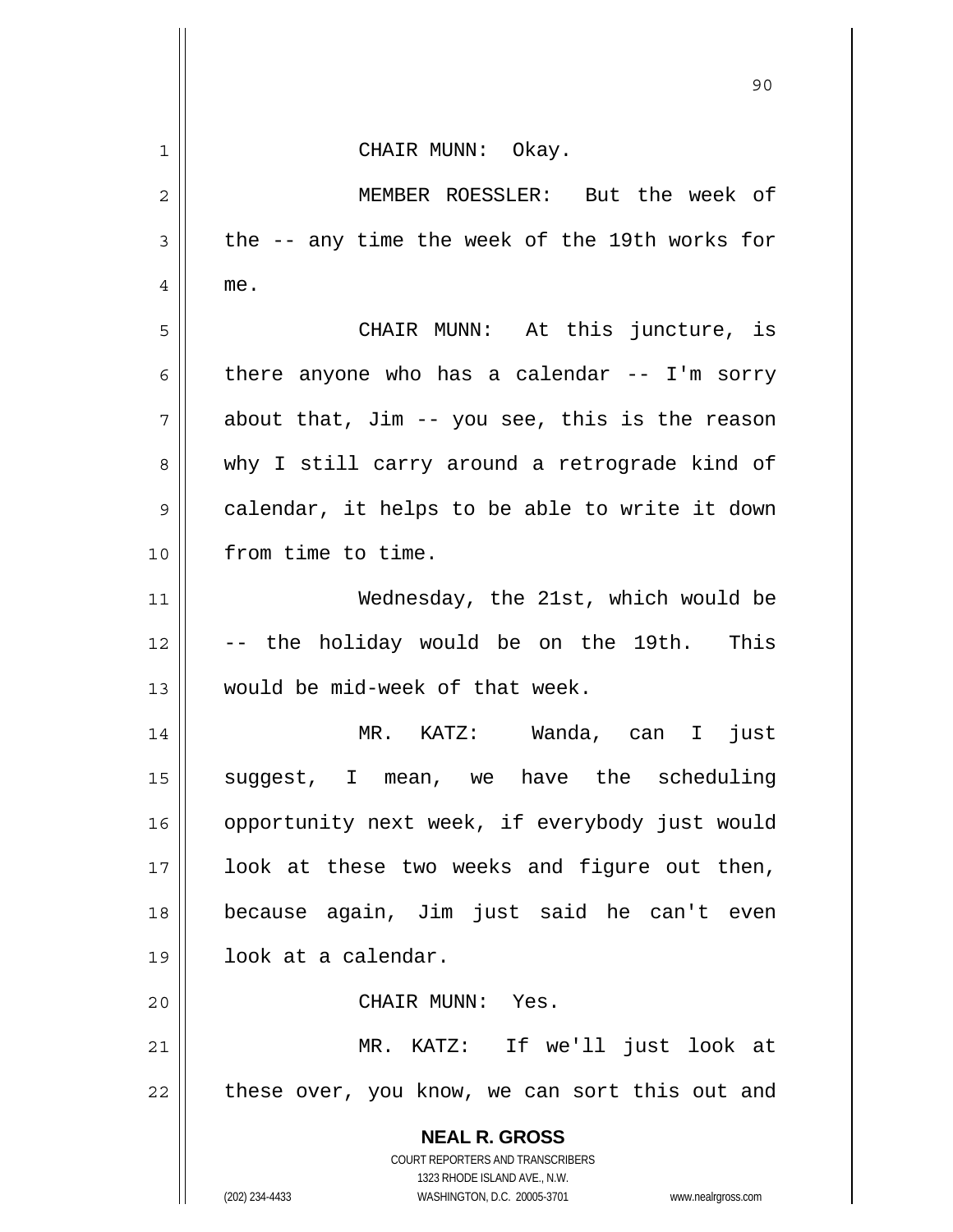| 1              | actually schedule it then during the board                                                          |
|----------------|-----------------------------------------------------------------------------------------------------|
| $\overline{2}$ | meeting, during the meeting scheduling time.                                                        |
| 3              | CHAIR MUNN: That will be fine with                                                                  |
| 4              | me.                                                                                                 |
| 5              | Does anyone have anything else that                                                                 |
| 6              | would be instructive or would help us in any                                                        |
| 7              | way with where we are going here?                                                                   |
| 8              | MEMBER GIBSON: The 20th is bad for                                                                  |
| 9              | me because of the inauguration.                                                                     |
| 10             | CHAIR MUNN: Oh, there's that,                                                                       |
| 11             | isn't there? Yes, that week would be bad for                                                        |
| 12             | anyone who is going to be involved in the                                                           |
| 13             | inauguration.                                                                                       |
| 14             | MEMBER GIBSON: The week may be                                                                      |
| 15             | okay for a phone call, but that day is,                                                             |
| 16             | obviously, not good.                                                                                |
| 17             | CHAIR MUNN: Oh, well, we wouldn't                                                                   |
| 18             | choose the 20th anyway. We'd start with the                                                         |
| 19             | 21st.                                                                                               |
| 20             | All right, let's then follow Ted's                                                                  |
| 21             | suggestions. If we have nothing to add to                                                           |
| 22             | this, we are going to $-$ we are going to                                                           |
|                | <b>NEAL R. GROSS</b>                                                                                |
|                | COURT REPORTERS AND TRANSCRIBERS                                                                    |
|                | 1323 RHODE ISLAND AVE., N.W.<br>(202) 234-4433<br>WASHINGTON, D.C. 20005-3701<br>www.nealrgross.com |

<u>91</u>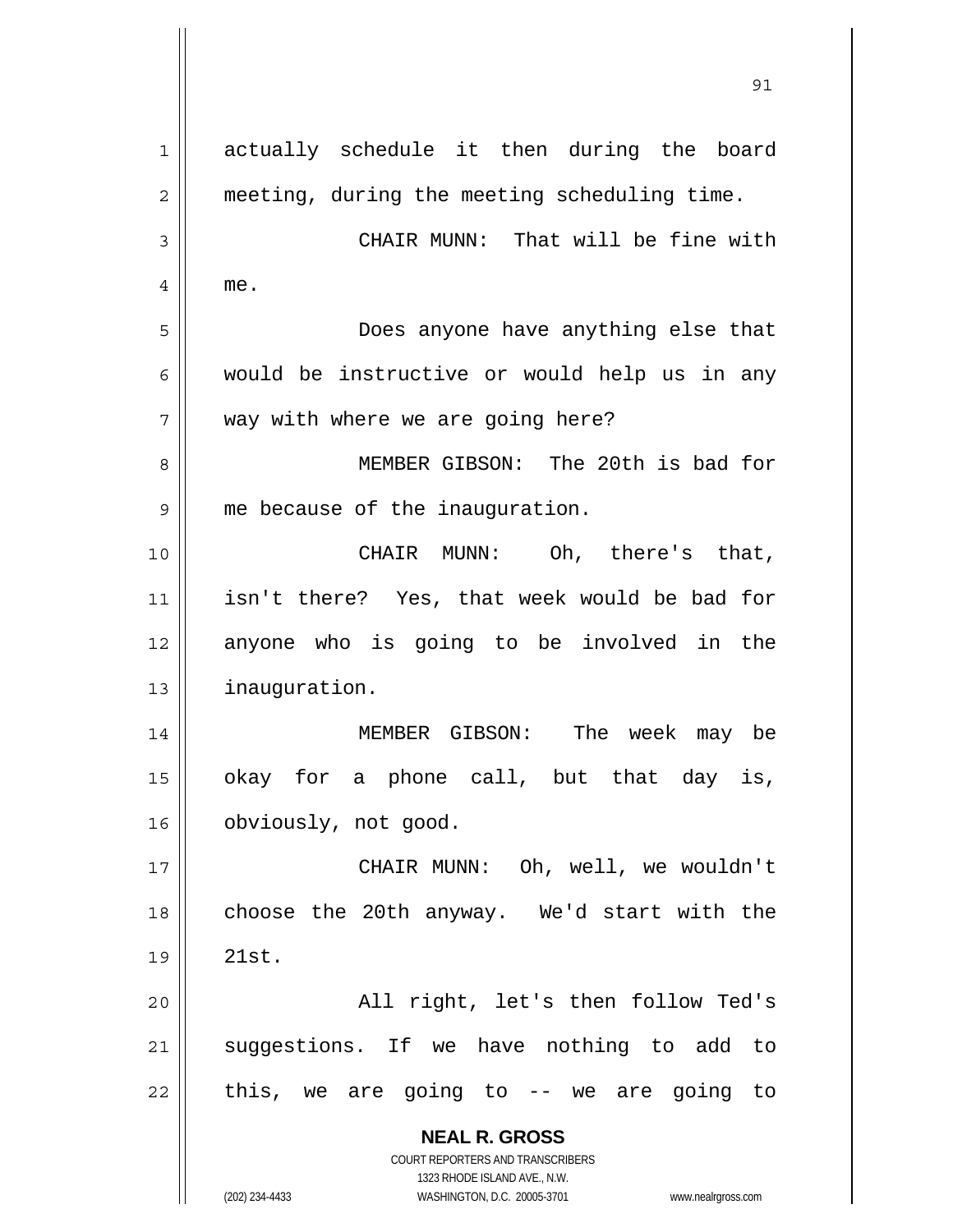$1 \parallel$  adjourn the call. Anyone who has any thoughts  $2 \parallel$  one way or the other that come to you after we  $3 \parallel$  have signed off, please let me know, and I'll 4 Fely upon NIOSH, SC&A, and Ted, to get together a package, as it were, of the materials that we need to have available, our  $7 \parallel$  references that we need to have available, for 8 decries to take a look at. MR. KATZ: Well, I mean, I'll leave that, if we are going to have a work group meeting, I mean, the work group can decide what materials it wants to put before the board. You have all the materials except for | the transcript of today. 15 || CHAIR MUNN: Yes. MR. KATZ: So I would just suggest -- but if the work group is going to decide it's going to meet at the board meeting next week, that it's going to meet in January, then || I would like to have the direction of the work 21 || group in terms of exactly what materials it wants, you know, put before all the board

<u>92 and 2014 and 2014 and 2014 and 2014 and 2014 and 2014 and 2014 and 2014 and 2014 and 2014 and 2014 and 201</u>

 **NEAL R. GROSS** COURT REPORTERS AND TRANSCRIBERS 1323 RHODE ISLAND AVE., N.W.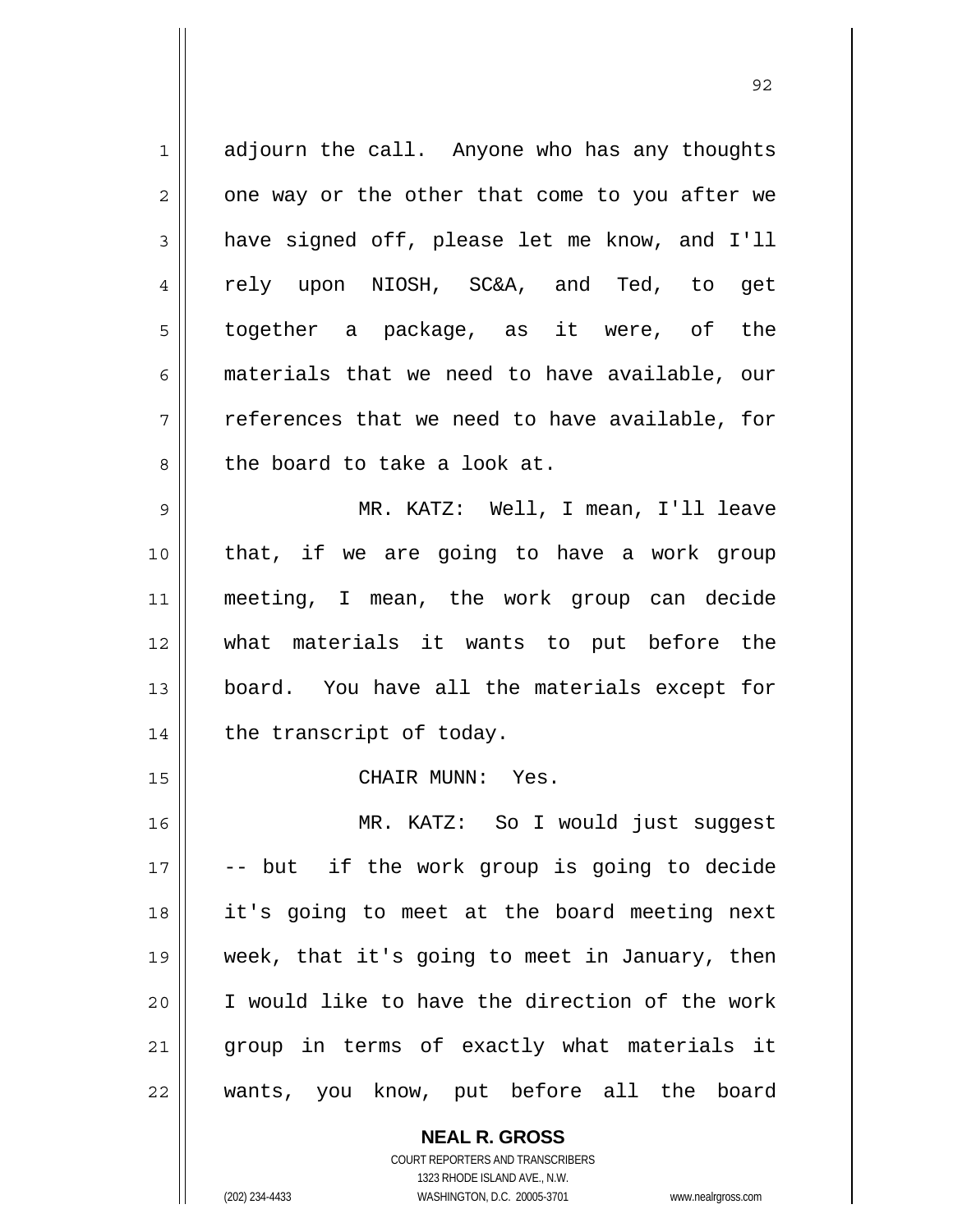1 members.

| $\sqrt{2}$     | Certainly, we will do that, we will                                                                                                                                    |
|----------------|------------------------------------------------------------------------------------------------------------------------------------------------------------------------|
| $\mathfrak{Z}$ | put that material together and get that to                                                                                                                             |
| $\overline{4}$ | everybody.                                                                                                                                                             |
| 5              | CHAIR MUNN: Then should I request                                                                                                                                      |
| 6              | that all of us who have such concerns, if                                                                                                                              |
| 7              | there are specific items that you want to make                                                                                                                         |
| 8              | sure are included in that package, would you                                                                                                                           |
| $\mathsf 9$    | like me to be the point of information for                                                                                                                             |
| 10             | that list, or would you prefer that it go                                                                                                                              |
| 11             | directly to Ted?                                                                                                                                                       |
| 12             | MR. KATZ: That's fine, why don't                                                                                                                                       |
| 13             | they just send it to you and I, and we'll make                                                                                                                         |
| 14             | certain that it gets done.                                                                                                                                             |
| 15             | CHAIR MUNN: Very good. Is that                                                                                                                                         |
| 16             | amenable with all the board members?                                                                                                                                   |
| 17             | MEMBER CLAWSON: Yes, this<br>is                                                                                                                                        |
| 18             | Brad.                                                                                                                                                                  |
| 19             | MR. KATZ: Yes, Brad?                                                                                                                                                   |
| 20             | MEMBER CLAWSON:<br>Yes.                                                                                                                                                |
| 21             | CHAIR MUNN: All right. Very good.                                                                                                                                      |
| 22             | Not hearing anything to the contrary, we'll                                                                                                                            |
|                | <b>NEAL R. GROSS</b><br><b>COURT REPORTERS AND TRANSCRIBERS</b><br>1323 RHODE ISLAND AVE., N.W.<br>(202) 234-4433<br>WASHINGTON, D.C. 20005-3701<br>www.nealrgross.com |

<u>93 and 200 and 200 and 200 and 200 and 200 and 200 and 200 and 200 and 200 and 200 and 200 and 200 and 200 an</u>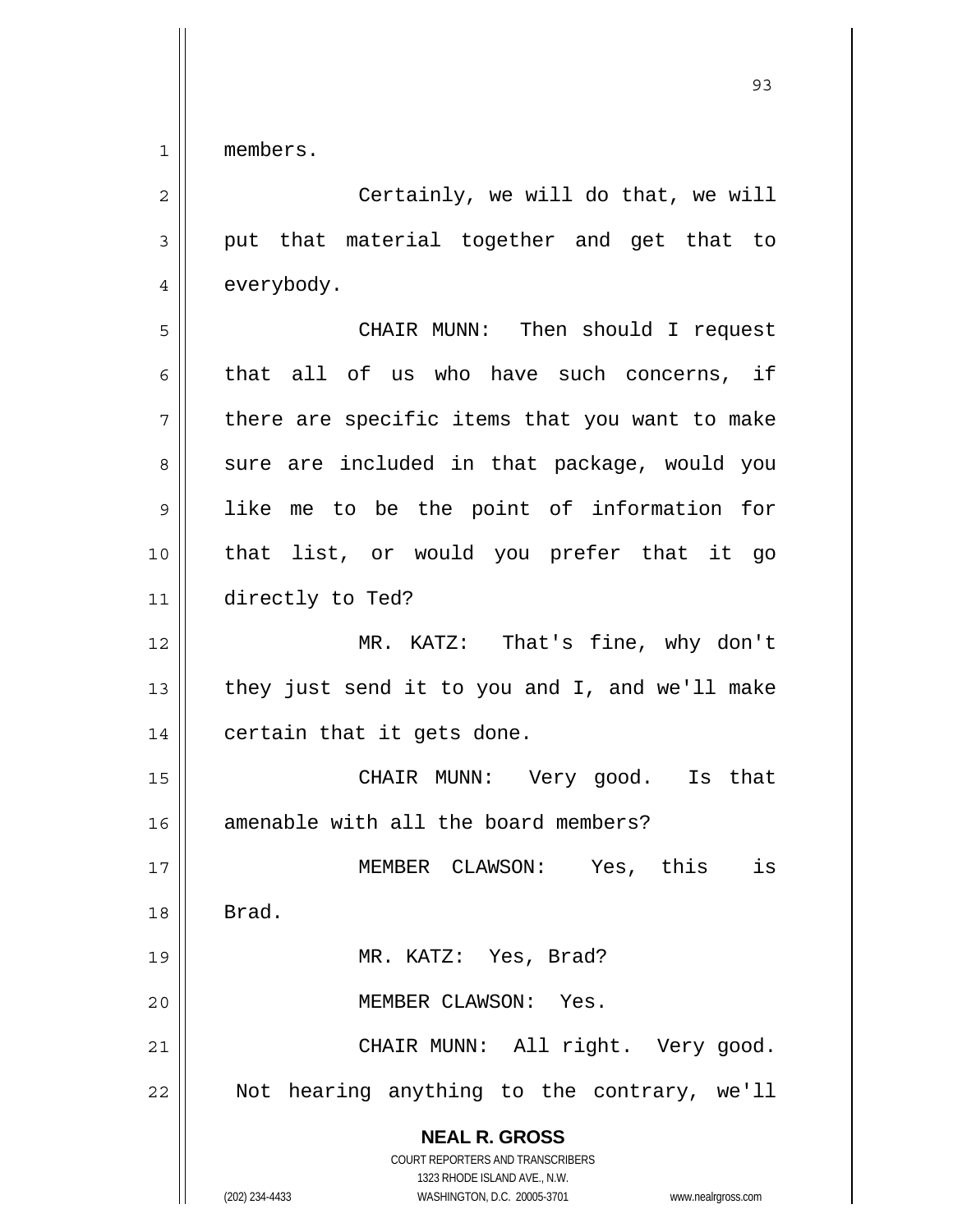$1 \parallel$  move forward as we have discussed.

| $\overline{2}$ | Any additional information?<br>Any                                      |
|----------------|-------------------------------------------------------------------------|
| 3              | additional concerns? Please let me know. One                            |
| 4              | of the things I would like to hear from each                            |
| 5              | of you is a very short, specific statement of                           |
| 6              | what you feel to be any outstanding issue.<br>Ιf                        |
| 7              | you have it, please give it to me, because I'd                          |
| 8              | like that to be part and parcel of what I say                           |
| 9              | to the board in full session, and what we want                          |
| 10             | to address in as great a specificity as we                              |
| 11             | can.                                                                    |
| 12             | That being said, unless anyone else                                     |
| 13             | has additional comments or thoughts, we are                             |
| 14             | adjourned.                                                              |
| 15             | MR. KATZ: Okay.                                                         |
| 16             | CHAIR MUNN: Thank you all.                                              |
| 17             | MR. KATZ: I thank everyone for all                                      |
| 18             | of your great work.                                                     |
| 19             | CHAIR MUNN:<br>Thank you, gentlemen                                     |
| 20             | and ladies. We'll talk to you later.                                    |
| 21             | (Whereupon, the above-entitled                                          |
| 22             | matter was concluded at 10:43 a.m.)                                     |
|                | <b>NEAL R. GROSS</b>                                                    |
|                | <b>COURT REPORTERS AND TRANSCRIBERS</b><br>1323 RHODE ISLAND AVE., N.W. |
|                | (202) 234-4433<br>WASHINGTON, D.C. 20005-3701<br>www.nealrgross.com     |